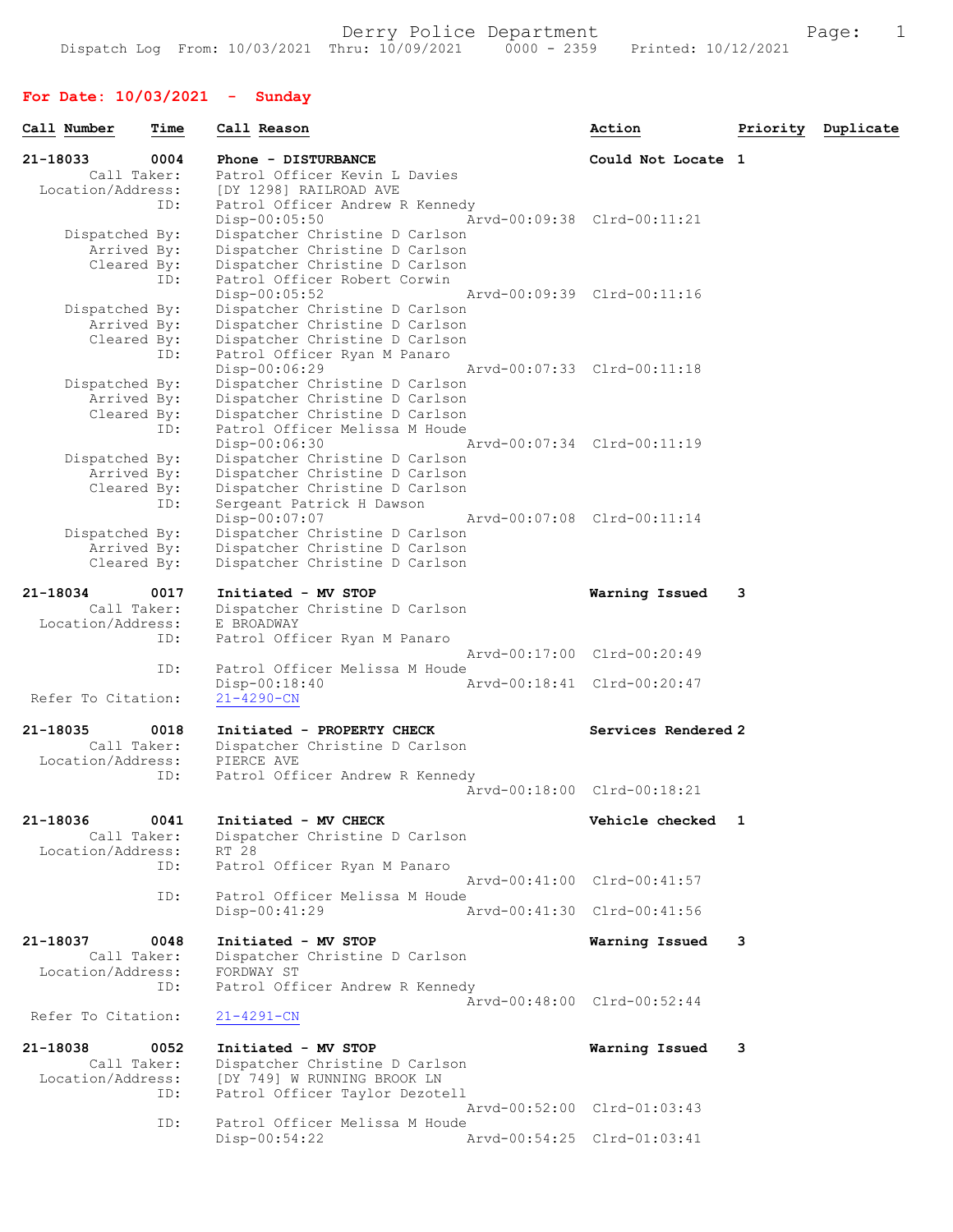Derry Police Department Fage: 2 Dispatch Log From: 10/03/2021 Thru: 10/09/2021 0000 - 2359 Printed: 10/12/2021 ID: Patrol Officer Ryan M Panaro Disp-00:54:23 Arvd-00:54:24 Clrd-01:03:40 ID: Sergeant Patrick H Dawson Disp-00:57:56 Arvd-00:57:57 Clrd-01:03:38 Refer To Citation: 21-4292-CN 21-18039 0107 Initiated - MV STOP Warning Issued 3 Call Taker: Dispatcher Christine D Carlson Location/Address: [DY 3316] KENDALL POND RD ID: Patrol Officer Andrew R Kennedy Arvd-01:07:00 Clrd-01:12:16 Refer To Citation: 21-4293-CN 21-18040 0108 Initiated - MV STOP No Action Required 3 Call Taker: Dispatcher Christine D Carlson Location/Address: RT 28 ID: Sergeant Patrick H Dawson Arvd-01:08:00 Clrd-01:11:37 Narrative: 10/03/2021 0108 HD sounding bikes 21-18041 0140 Initiated - ANIMAL COMPLAINT Services Rendered 1 Call Taker: Dispatcher Christine D Carlson Location/Address: FOLSOM RD ID: Patrol Officer Taylor Dezotell Arvd-01:40:00 Clrd-01:42:02 21-18042 0157 Initiated - MV CHECK SENT ON THEIR WAY 1 Call Taker: Dispatcher Christine D Carlson Location/Address: [DY 2258] E BROADWAY ID: Patrol Officer Andrew R Kennedy Arvd-01:57:00 Clrd-02:03:33 ID: Patrol Officer Taylor Dezotell Disp-01:59:51 Arvd-01:59:52 Clrd-02:03:18 Refer To Field Int: 21-3473-FI 21-18043 0637 Initiated - MV STOP Warning Issued 3 Call Taker: Dispatcher Christine D Carlson Location/Address: E BROADWAY ID: Patrol Officer Andrew R Kennedy Arvd-06:37:00 Clrd-06:43:00 21-18044 0847 Initiated - WARRANT ARREST Arrest(s) Made 2 Call Taker: Dispatcher Jonathon S Pickering Location/Address: [BRE] NORTH RD ID: Patrol Officer James M McClafferty Arvd-08:47:00 Clrd-08:50:53 Narrative: 10/03/2021 0848 processing subject on a Derry warrant Narrative: 10/03/2021 0848 Subject Info: Brian Murphy 110b Bypass 28 Derry, NH DOB:4/16/91 Arrested for Stalking (2 counts) Narrative: 10/03/2021 0850 declined bail Refer To Arrest: 21-958-AR 21-18045 0849 Initiated - FOLLOW-UP Services Rendered 2 Call Taker: Dispatcher Jonathon S Pickering Location/Address: N SHORE (IP) RD ID: Patrol Officer Awess Abdulkadir Arvd-08:49:00 Clrd-08:57:36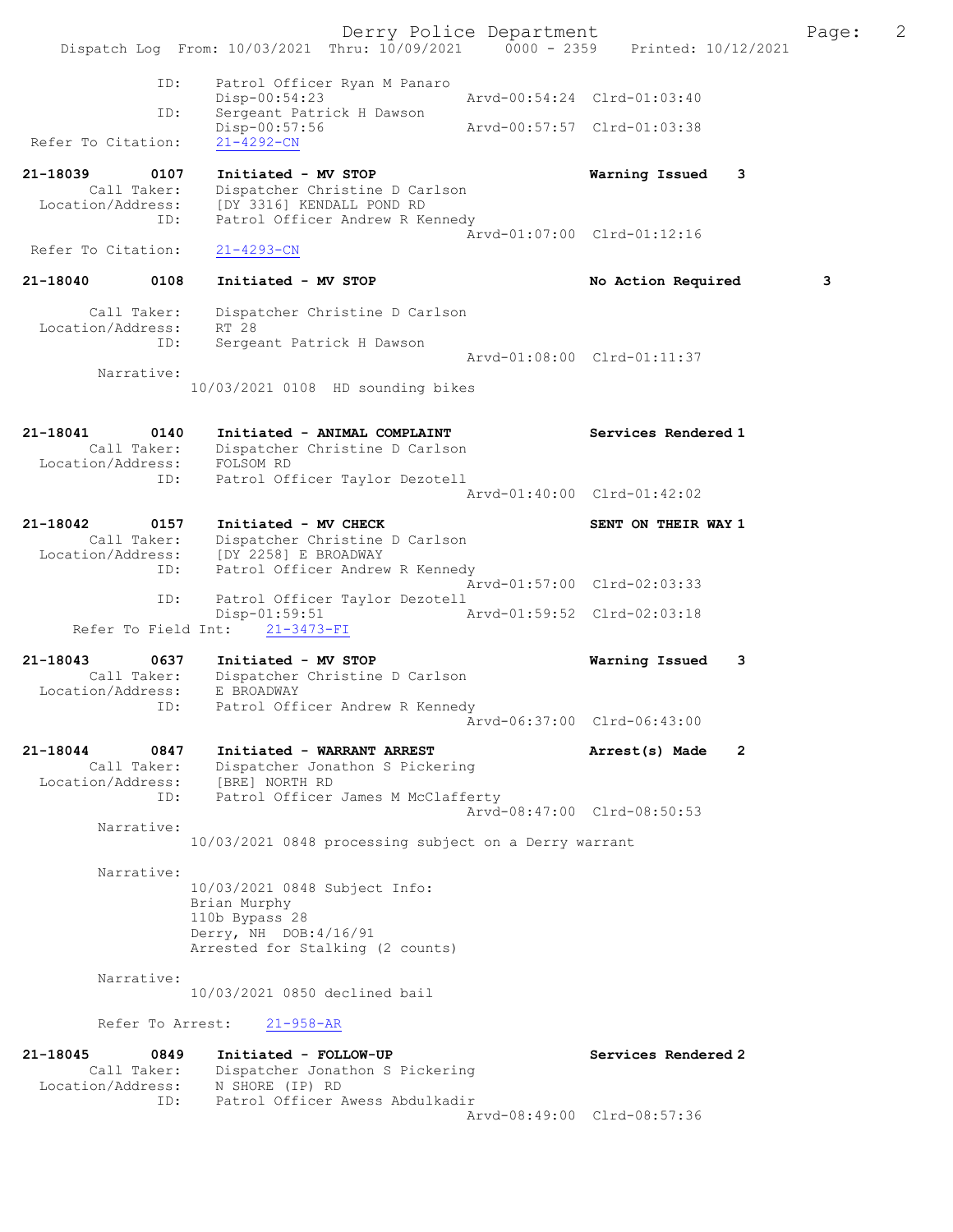21-18046 0850 Initiated - WARRANT ARREST Arrest(s) Made 2 Call Taker: Dispatcher Jonathon S Pickering Location/Address: [BRE] NORTH RD ID: Patrol Officer James M McClafferty Arvd-08:50:00 Clrd-11:08:48 Narrative: 10/03/2021 0851 processing subject on a Derry warrant Narrative: 10/03/2021 0851 Subject Info: Christopher Foley 155 Huse Rd Manchester, NH DOB:8/8/82 Arrested for Stalking (3cts) Narrative: 10/03/2021 0852 declined bail Refer To Arrest: 21-959-AR 21-18047 0914 Phone - DOMESTIC DISTURBANCE Verbal in Nature 1 Call Taker: Dispatcher Jonathon S Pickering Location/Address: E BROADWAY ID: Patrol Officer Nicholas M Granville Disp-09:15:46 Arvd-09:17:47 Clrd-09:29:57 ID: Patrol Officer Timothy J Underhill<br>Disp-09:15:50 Arvd Disp-09:15:50 Arvd-09:27:12 Clrd-09:29:57 Refer To Field Int: 21-3450-FI 21-18048 0920 Initiated - FOLLOW-UP Services Rendered 2 Call Taker: Dispatcher Jonathon S Pickering Location/Address: FORDWAY ST ID: Patrol Officer Awess Abdulkadir Arvd-09:20:00 Clrd-09:34:18 21-18049 0958 Phone - DOMESTIC DISTURBANCE Verbal in Nature 1 Call Taker: Dispatcher Jonathon S Pickering Location/Address: SILVESTRI CIR ID: Patrol Officer Timothy J Underhill Disp-09:59:02 Arvd-10:00:40 Clrd-10:25:55 ID: Patrol Officer Charles L Doherty Arvd-10:01:00 Clrd-10:25:55 ID: Patrol Officer Charles<br>Disp-09:59:11<br>ID: Sergeant Seth Plumer<br>Disp-10:03:48 Arvd-10:03:57 Clrd-10:25:54 Narrative: 10/03/2021 1023 off with male subject on Nesmith St Refer To Field Int: 21-3451-FI 21-18050 1007 Phone - SUSPICIOUS ACTIVITY Cancelled Prior to Arrival 2 Call Taker: Dispatcher Jonathon S Pickering Location/Address: [DY 146] ASHLEIGH DR ID: Patrol Officer Nicholas M Granville Disp-10:08:32 Clrd-10:10:19 Narrative: 10/03/2021 1008 white Jeep Wrangler driving in loops around the parking lot Narrative: 10/03/2021 1010 determined to be a customer, canceled by caller 21-18051 1023 Phone - ERRATIC OPERATION Could Not Locate 2 Call Taker: Dispatcher Jonathon S Pickering Location/Address: N SHORE (BL) RD ID: Patrol Officer Awess Abdulkadir Disp-10:25:05 Arvd-10:45:05 Clrd-10:49:28

Narrative: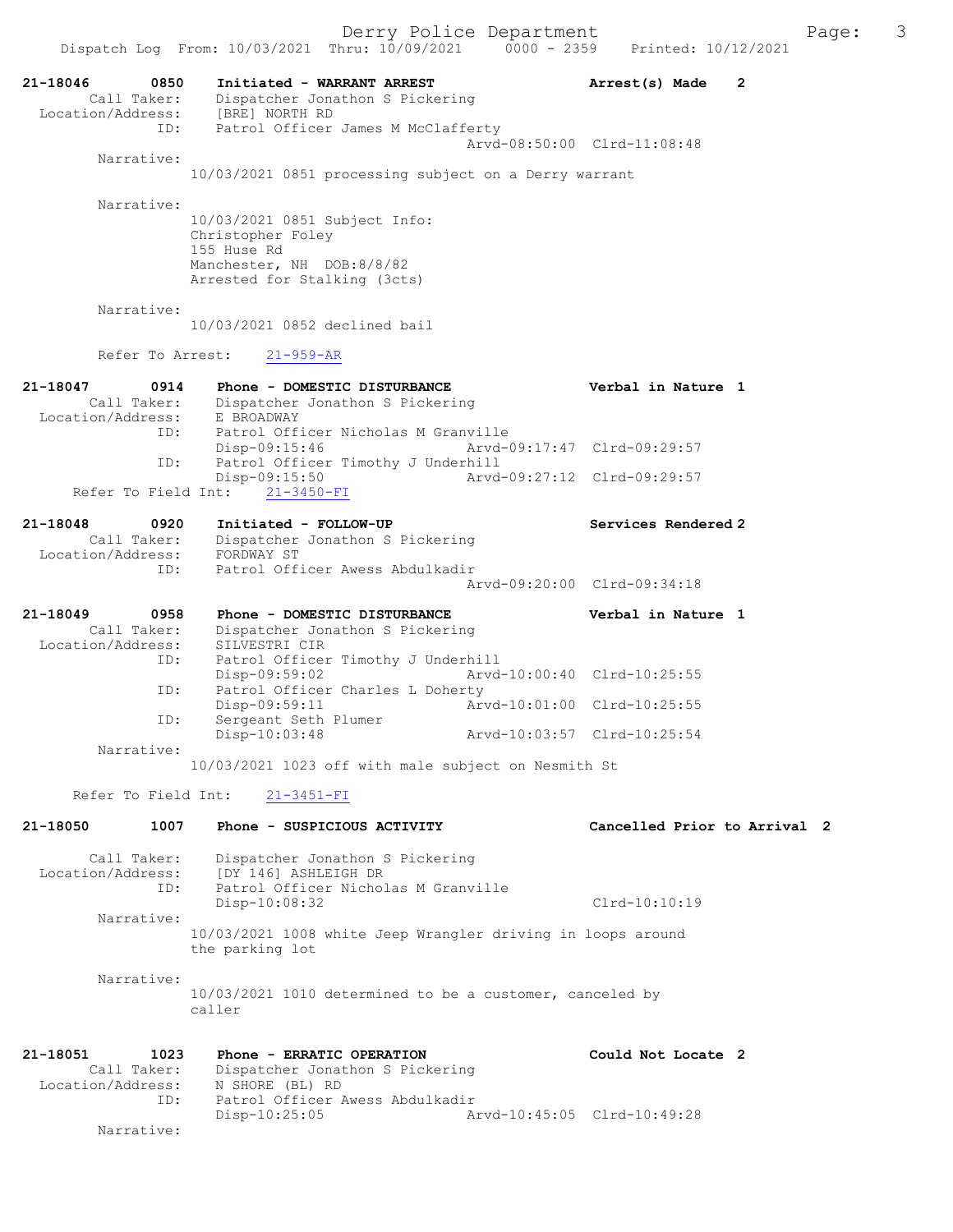10/03/2021 1024 white SUV, plate is NH HUN

| 21-18052                      | 1049                                     | Cancelled Prior to Arrival 1<br>Phone - ALARM, BURGLAR                                                                                                                             |   |
|-------------------------------|------------------------------------------|------------------------------------------------------------------------------------------------------------------------------------------------------------------------------------|---|
| Location/Address:             | Call Taker:<br>ID:                       | Dispatcher Jonathon S Pickering<br>[DY 3656] FOX HOLLOW RD<br>Patrol Officer Timothy J Underhill                                                                                   |   |
|                               | ID:                                      | Disp-10:50:17<br>$Clrd-10:51:59$<br>Patrol Officer Awess Abdulkadir                                                                                                                |   |
|                               |                                          | Disp-10:50:20<br>$Clrd-10:51:57$                                                                                                                                                   |   |
| 21-18053<br>Location/Address: | 1058<br>Call Taker:                      | Initiated - MV STOP<br>3<br>Warning Issued<br>Dispatcher Jonathon S Pickering<br>RT 28                                                                                             |   |
|                               | ID:                                      | Patrol Officer Awess Abdulkadir<br>Arvd-10:58:00 Clrd-11:08:16                                                                                                                     |   |
| Refer To Citation:            |                                          | $21 - 4295 - CN$                                                                                                                                                                   |   |
| 21-18054<br>Location/Address: | 1213<br>Call Taker:<br>ID:               | Phone - ANIMAL COMPLAINT<br>Services Rendered 1<br>Dispatcher Jonathon S Pickering<br>TWINBROOK DR + FORDWAY EXT<br>Patrol Officer Nicholas M Granville                            |   |
|                               |                                          | Arvd-12:28:56 Clrd-13:00:07<br>Disp-12:22:09                                                                                                                                       |   |
| 21-18055<br>Location/Address: | 1306<br>Call Taker:                      | Initiated - MV STOP<br>Warning Issued<br>3<br>Dispatcher Jonathon S Pickering<br>[DY 151] CRYSTAL AVE                                                                              |   |
|                               | ID:                                      | Patrol Officer Nicholas M Granville<br>Arvd-13:06:00 Clrd-13:11:02                                                                                                                 |   |
| Refer To Citation:            |                                          | $21 - 4296 - CN$                                                                                                                                                                   |   |
| 21-18056                      | 1338                                     | Vehicle checked 2<br>Phone - ERRATIC OPERATION                                                                                                                                     |   |
| Location/Address:             | Call Taker:<br>ID:                       | Patrol Officer James M McClafferty<br>MT PLEASANT ST<br>Patrol Officer Nicholas M Granville<br>Arvd-13:46:16 Clrd-14:01:25<br>Disp-13:39:56                                        |   |
|                               | Arrived By:<br>Cleared By:<br>Narrative: | Dispatcher Jonathon S Pickering<br>Dispatcher Jonathon S Pickering                                                                                                                 |   |
|                               |                                          | Motorcycles racing                                                                                                                                                                 |   |
|                               | Narrative:                               | 10/03/2021 1342 309 checking area of 15B Mt. Pleasants                                                                                                                             |   |
| 21-18057                      | 1420                                     | Walk-In - ASSIST CITIZEN<br>Assistance Rendered                                                                                                                                    | 3 |
| Location/Address:             | Call Taker:<br>ID:<br>Cleared By:        | Patrol Officer James M McClafferty<br>[DY 2] MUNICIPAL DR<br>Patrol Officer James M McClafferty<br>Disp-14:21:10<br>Arvd-14:21:14 Clrd-14:42:36<br>Dispatcher Jonathon S Pickering |   |
|                               | Refer To Field Int:                      | $21 - 3462 - FI$                                                                                                                                                                   |   |
| 21-18058<br>Location/Address: | 1508<br>Call Taker:                      | Phone - ASSAULT<br>Arrest(s) Made<br>1<br>Dispatcher Christina L Power<br>LINLEW DR                                                                                                |   |
|                               | ID:                                      | Patrol Officer Nathan S Lavoie<br>Disp-15:09:00<br>Arvd-15:19:20 Clrd-18:09:11                                                                                                     |   |
|                               | ID:                                      | Sergeant Seth Plumer<br>Disp-15:19:22<br>Arvd-15:19:23 Clrd-16:13:11                                                                                                               |   |
|                               | ID:                                      | Patrol Officer Joshua Martin<br>Arvd-15:45:23 Clrd-16:13:13                                                                                                                        |   |
|                               | Narrative:                               | $Disp-15:45:22$                                                                                                                                                                    |   |
|                               |                                          | 10/03/2021 1543 sobriety check                                                                                                                                                     |   |
|                               | Narrative:                               |                                                                                                                                                                                    |   |

10/03/2021 1604 one in custody for DUI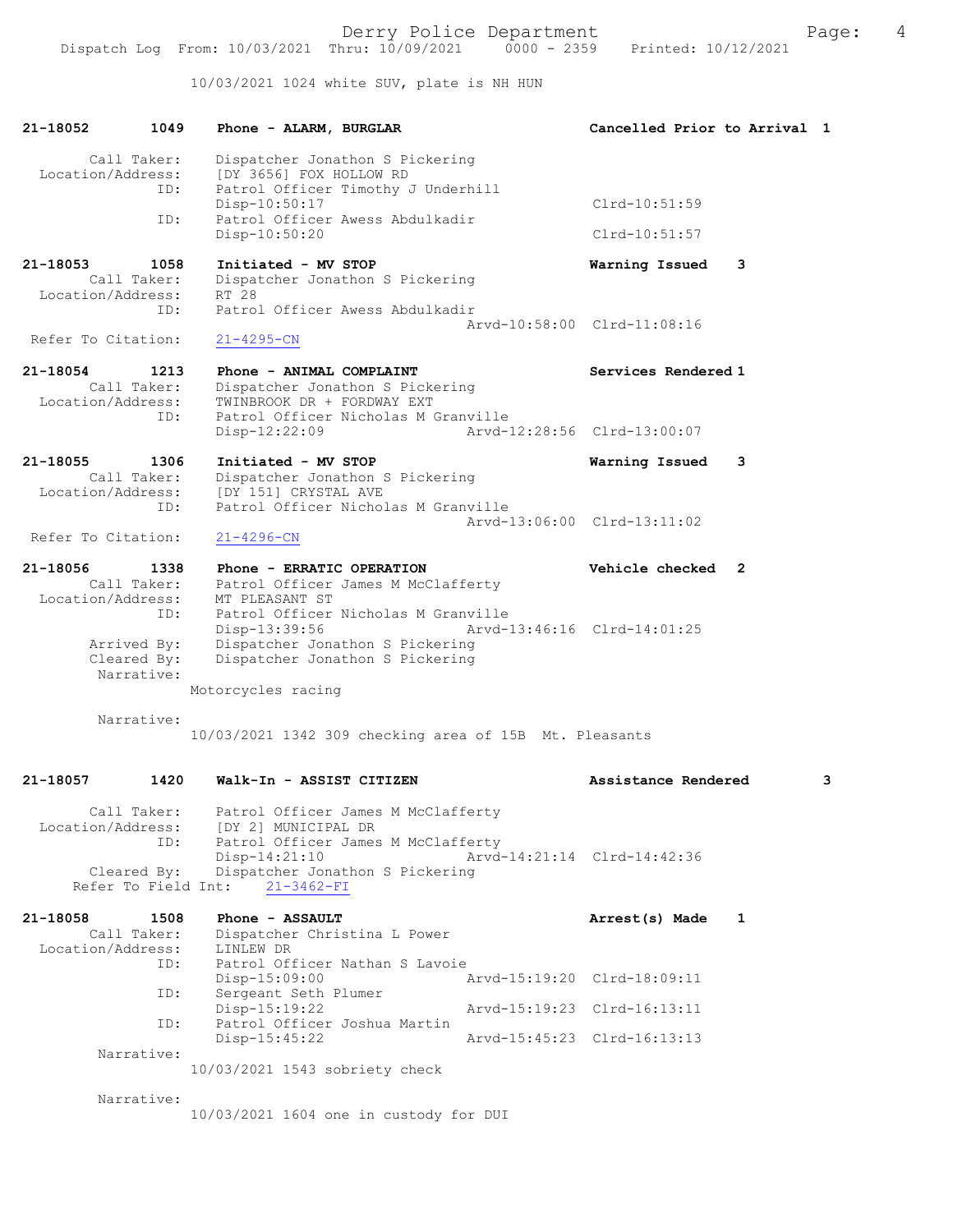Derry Police Department<br>
Page: 5 Printed: 10/12/2021 0000 - 2359 Printed: 10/12/2021 Dispatch Log From: 10/03/2021 Thru: 10/09/2021 Narrative: 10/03/2021 1609 enroute to hq's s/m 16186.9 Narrative: 10/03/2021 1612 off at hq's e/m 16188.0 with: Cure, Joseph 27 Linlew Dr Derry, NH dob 072962 Narrative: 10/03/2021 1636 enroute to PMC s/m 16188.0 Narrative: 10/03/2021 1640 off at PMC e/m 6189.5 Narrative: 10/03/2021 1657 enroiute to hq's s/m 16189.5 Narrative: 10/03/2021 1702 off at hq's e/m 16191.1 Narrative: 10/03/2021 1741 placed in cell # 3 Narrative: 10/03/2021 1831 PR bail set with a court date 1/20/22 Narrative: 10/03/2021 1909 released to a sober party Refer To Incident:  $\frac{21-1750-OF}{21-960-AR}$ Refer To Arrest: 21-18059 1750 Phone - WELFARE CHECK Services Rendered 2 Call Taker: Patrol Officer Kevin L Davies<br>Location/Address: [DY 997] PARKLAND DR ess: [DY 997] PARKLAND DR<br>ID: Patrol Officer Michael Patrol Officer Michael Carnazzo<br>Disp-17:51:56 A Disp-17:51:56 Arvd-17:56:28 Clrd-18:08:55<br>Arrived By: Dispatcher Christina L Power Arrived By: Dispatcher Christina L Power<br>Cleared By: Dispatcher Christina L Power Dispatcher Christina L Power ID: Patrol Officer Joshua Martin Disp-17:51:59 Arvd-17:54:45 Clrd-18:08:57<br>Arrived By: Dispatcher Christina L Power Dispatcher Christina L Power Cleared By: Dispatcher Christina L Power<br>TD: Patrol Officer Robert Corwin Patrol Officer Robert Corwin<br>Disp-17:52:13 Disp-17:52:13 Arvd-17:57:32 Clrd-18:08:59<br>Arrived By: Dispatcher Christina L Power Arrived By: Dispatcher Christina L Power<br>Cleared By: Dispatcher Christina L Power Dispatcher Christina L Power<br>nt: 21-3483-FI Refer To Field Int: 21-18060 1821 Phone - FOLLOW-UP Cleared 2<br>Call Taker: Patrol Officer Kevin L Davies Call Taker: Patrol Officer Kevin L Davies<br>Location/Address: [DY 2] MUNICIPAL DR ess: [DY 2] MUNICIPAL DR<br>ID: Patrol Officer Micha Patrol Officer Michael Carnazzo Disp-18:22:10 Arvd-18:22:12 Clrd-19:23:44 Cleared By: Dispatcher Christina L Power 21-18061 1822 Phone - Protective Custody Taken/Refered to Other Agency Call Taker: Patrol Officer Kevin L Davies<br>.on/Address: BIRCH ST Location/Address:<br>ID: Patrol Officer Robert Corwin Disp-18:22:37 Arvd-18:22:40 Clrd-20:13:00<br>Cleared By: Dispatcher Christina L Power Dispatcher Christina L Power Narrative: 10/03/2021 1845 707 advising he has one female subject for P/C Narrative:

10/03/2021 1845 707 en route with subject to HQ for

2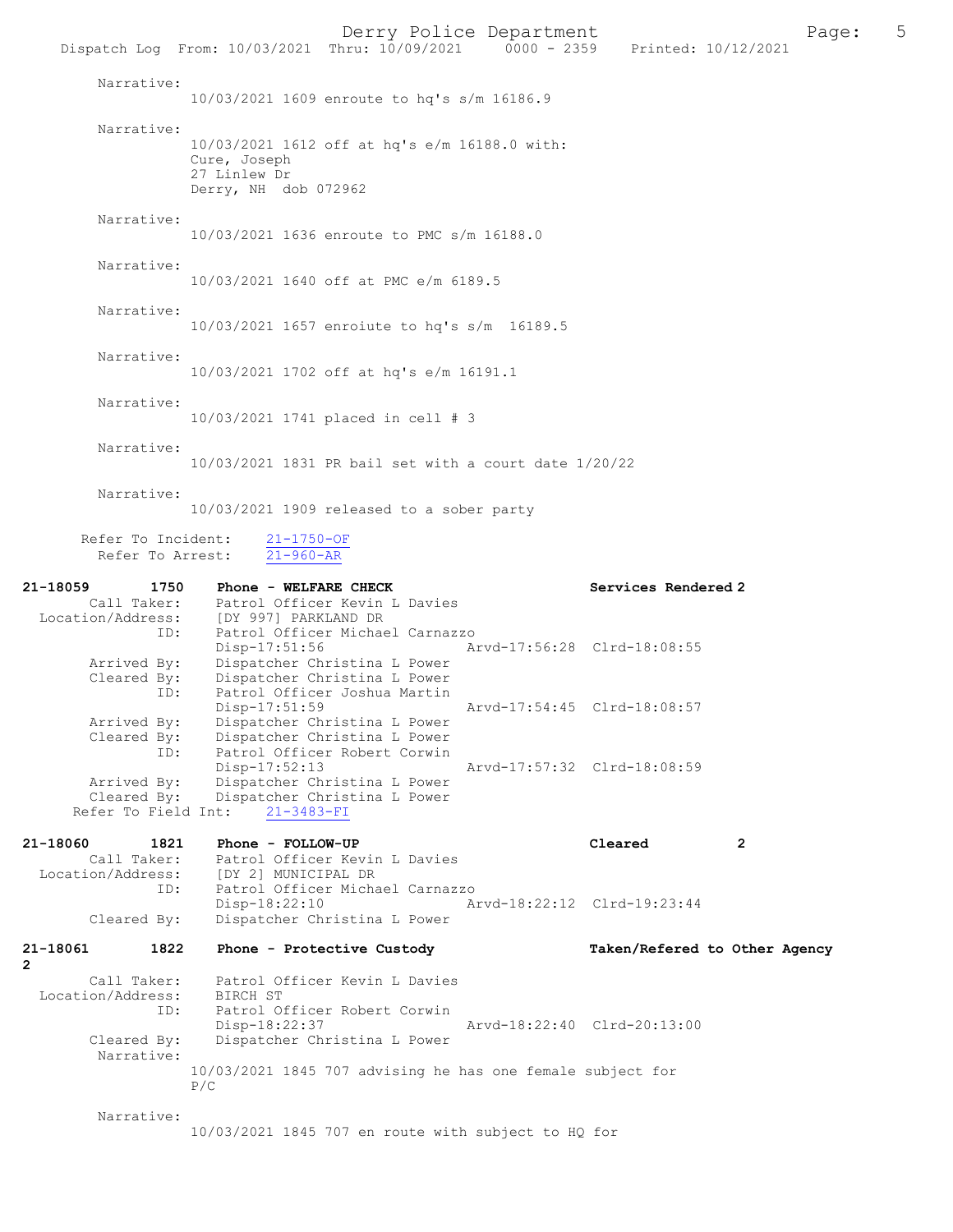|                                                                 | Dispatch Log From: 10/03/2021 Thru: 10/09/2021 0000 - 2359      | Derry Police Department                                                                      | Printed: 10/12/2021         |                | Page: | 6 |
|-----------------------------------------------------------------|-----------------------------------------------------------------|----------------------------------------------------------------------------------------------|-----------------------------|----------------|-------|---|
|                                                                 | McGuire, Madaline<br>homeless<br>dob 042586                     | protective custody s/m: 30,082.5;                                                            |                             |                |       |   |
| Narrative:                                                      | 10/03/2021 1850 off at hq's, e/m 30084                          |                                                                                              |                             |                |       |   |
| Narrative:                                                      |                                                                 | 10/03/2021 1916 enroute to RCHOS s/m 30084                                                   |                             |                |       |   |
| Narrative:                                                      | 10/03/2021 1946 off at RCHOS e/m 30150.8                        |                                                                                              |                             |                |       |   |
| Refer To $P/C$ :                                                | $21 - 961 - AR$                                                 |                                                                                              |                             |                |       |   |
| 21-18062<br>1930<br>Call Taker:<br>Location/Address: W BROADWAY | Initiated - MV STOP                                             | Dispatcher Christina L Power                                                                 | Warning Issued              | 3              |       |   |
| ID:                                                             |                                                                 | Patrol Officer Michael Carnazzo                                                              | Arvd-19:30:00 Clrd-19:34:55 |                |       |   |
| Refer To Citation:                                              | $21 - 4297 - CN$                                                |                                                                                              |                             |                |       |   |
| 21-18063<br>2109<br>Call Taker:<br>Location/Address:            | Initiated - FOLLOW-UP<br>MUNICIPAL DR                           | Dispatcher Christina L Power                                                                 | Cleared                     | $\overline{2}$ |       |   |
| ID:                                                             |                                                                 | Patrol Officer Nathan S Lavoie                                                               | Arvd-21:09:00 Clrd-22:33:22 |                |       |   |
| 21-18064<br>2120<br>Call Taker:                                 | Phone - ALARM, BURGLAR                                          | Patrol Officer Kevin L Davies                                                                | False Alarm                 | 1              |       |   |
| Location/Address:<br>ID:<br>Arrived By:<br>Cleared By:          | [DY 2088] ASHLEIGH DR<br>Disp-21:21:05                          | Patrol Officer Joshua Martin<br>Dispatcher Christina L Power<br>Dispatcher Christina L Power | Arvd-21:24:59 Clrd-21:27:33 |                |       |   |
| ID:<br>Arrived By:<br>Cleared By:<br>Narrative:                 | Disp-21:21:09                                                   | Patrol Officer Robert Corwin<br>Dispatcher Christina L Power<br>Dispatcher Christina L Power | Arvd-21:25:00 Clrd-21:27:34 |                |       |   |
|                                                                 | checked and secure                                              |                                                                                              |                             |                |       |   |
| 21-18065<br>2139<br>Call Taker:<br>Location/Address:            | HAMPSTEAD RD                                                    | Phone - ASSIST OTHER AGENCY<br>Dispatcher Christina L Power                                  | Verbal in Nature 3          |                |       |   |
| ID:                                                             | Disp-21:39:20                                                   | Patrol Officer Joshua Martin                                                                 | Arvd-21:43:56 Clrd-22:40:29 |                |       |   |
| ID:                                                             | $Disp-21:45:28$                                                 | Patrol Officer Michael Carnazzo                                                              | Arvd-21:45:29 Clrd-22:40:30 |                |       |   |
| ID:                                                             | Sergeant Seth Plumer<br>Disp-22:25:55                           |                                                                                              | Arvd-22:25:56 Clrd-22:40:17 |                |       |   |
| Narrative:                                                      | 10/03/2021 2226 434/S8 out on Adams Pond for follow up          |                                                                                              |                             |                |       |   |
| Refer To Field Int:                                             | $21 - 3472 - FI$                                                |                                                                                              |                             |                |       |   |
| 21-18066<br>2307<br>Call Taker:<br>Location/Address:            | Initiated - MV CHECK<br>Dispatcher Jess W Arcand<br>CRYSTAL AVE |                                                                                              | Vehicle checked 1           |                |       |   |
| ID:                                                             |                                                                 | Patrol Officer Collin Kennedy                                                                | Arvd-23:07:00 Clrd-23:12:07 |                |       |   |
| 21-18067<br>2308<br>Call Taker:                                 | Dispatcher Jess W Arcand                                        | Initiated - PROPERTY CHECK                                                                   | Services Rendered 2         |                |       |   |
| Location/Address:<br>ID:                                        | HUMPHREY RD                                                     | Patrol Officer Andrew R Kennedy                                                              | Arvd-23:08:00 Clrd-23:08:53 |                |       |   |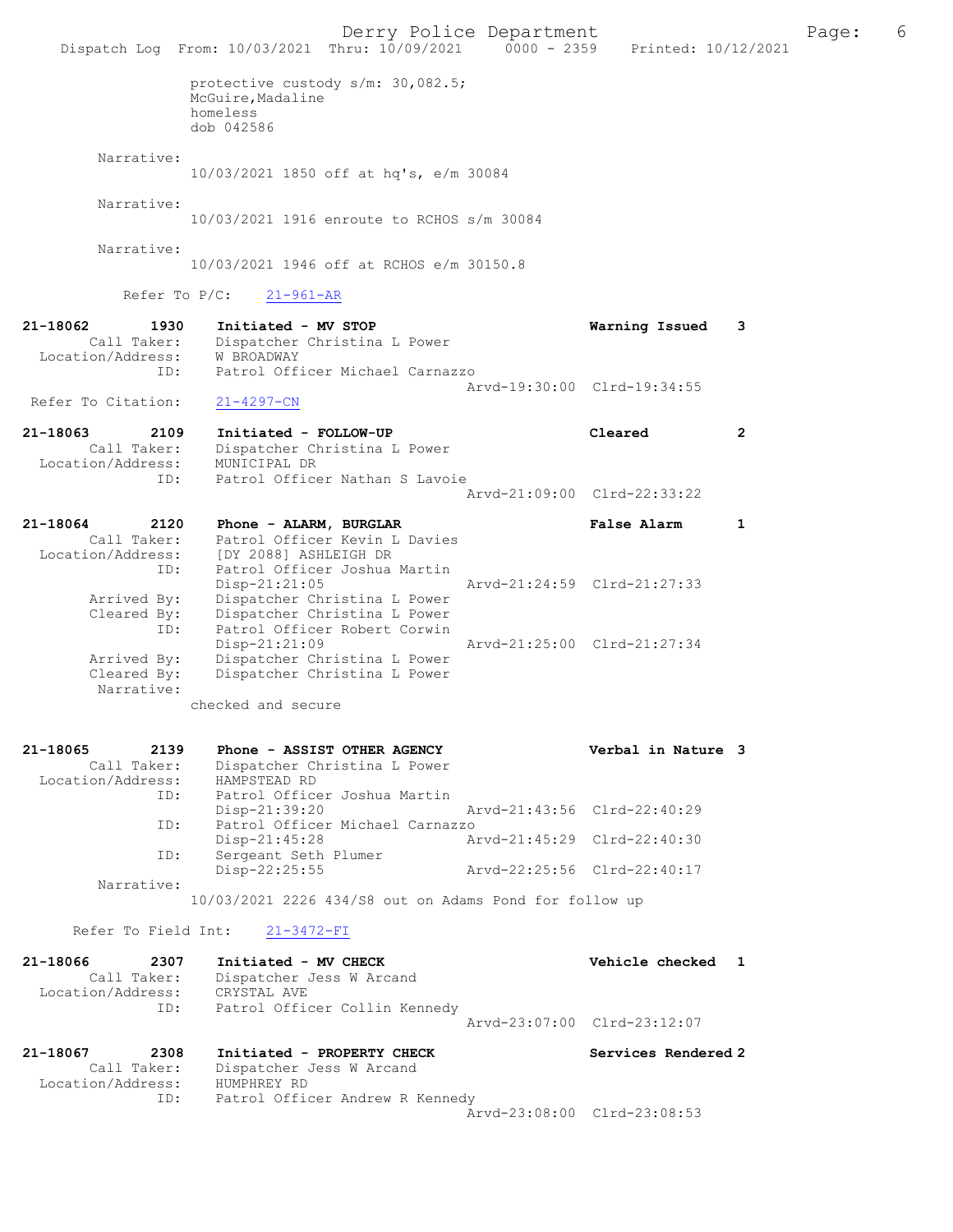# For Date: 10/04/2021 - Monday

| 21-18068<br>0018<br>Call Taker:                      | Initiated - MV STOP<br>Dispatcher Jess W Arcand                                                                   | Summons Issued      | 3                       |
|------------------------------------------------------|-------------------------------------------------------------------------------------------------------------------|---------------------|-------------------------|
| Location/Address:<br>ID:                             | TSIENNETO RD<br>Patrol Officer Collin Kennedy<br>Arvd-00:18:00 Clrd-00:58:58                                      |                     |                         |
| ID:                                                  | Patrol Officer Nikita Tomnyuk<br>Disp-00:21:06<br>Arvd-00:21:07 Clrd-00:59:00                                     |                     |                         |
| Narrative:                                           | 10/04/2021 0033 NEXT ON LIST RECOVERY SOLUTIONS NOTIFIED AND<br>RESPONDING                                        |                     |                         |
| Narrative:                                           | 10/04/2021 0046 WRECKER ON SCENE                                                                                  |                     |                         |
| Narrative:                                           | 10/04/2021 0057 RECOVERY MOVED BACK TO NEXT ON LIST                                                               |                     |                         |
| Refer To Summons:                                    | $21 - 962 - AR$                                                                                                   |                     |                         |
| 21-18069<br>0031<br>Call Taker:<br>Location/Address: | Initiated - MV STOP<br>Dispatcher Jess W Arcand<br>MANCHESTER RD                                                  | Warning Issued      | 3                       |
| ID:<br>Refer To Citation:                            | Patrol Officer Michael Carnazzo<br>Arvd-00:31:00 Clrd-00:39:18<br>$21 - 4298 - CN$                                |                     |                         |
| 21-18070<br>0042<br>Call Taker:                      | Initiated - MV STOP<br>Dispatcher Jess W Arcand                                                                   | Warning Issued      | 3                       |
| Location/Address:<br>ID:                             | E BROADWAY<br>Patrol Officer Michael Carnazzo                                                                     |                     |                         |
| Refer To Citation:                                   | Arvd-00:42:00 Clrd-00:50:05<br>$21 - 4299 - CN$                                                                   |                     |                         |
| 21-18071<br>0052<br>Call Taker:<br>Location/Address: | Initiated - MV STOP<br>Dispatcher Jess W Arcand<br>S MAIN ST                                                      | Warning Issued      | 3                       |
| ID:<br>Refer To Citation:                            | Patrol Officer Michael Carnazzo<br>Arvd-00:52:00 Clrd-01:02:22<br>$21 - 4300 - CN$                                |                     |                         |
| 21-18072<br>0130<br>Call Taker:<br>Location/Address: | Initiated - PED CHECK<br>Dispatcher Jess W Arcand<br>KENDALL POND RD                                              | <b>TRANSPORTED</b>  | $\overline{2}$          |
| ID:<br>Narrative:                                    | Patrol Officer Michael Carnazzo<br>Arvd-01:30:00 Clrd-01:45:56                                                    |                     |                         |
|                                                      | 10/04/2021 0138 COURTESY TRANSPORT TO WINDHAM DEPOT RD SM<br>30314.2                                              |                     |                         |
| Narrative:                                           | 10/04/2021 0145 OFF AT WINDHAM DEPOT RD EM 30317.7                                                                |                     |                         |
|                                                      | Refer To Field Int: 21-3487-FI                                                                                    |                     |                         |
| 21-18073<br>0155<br>Location/Address:                | Initiated - PED CHECK<br>Call Taker: Dispatcher Jess W Arcand<br>S MAIN ST                                        | Services Rendered 2 |                         |
|                                                      | ID: Patrol Officer Andrew R Kennedy<br>Arvd-01:55:00 Clrd-02:03:46                                                |                     |                         |
| ID:                                                  | Patrol Officer Michael Carnazzo<br>Disp-01:59:30<br>Arvd-01:59:32 Clrd-02:03:47<br>Refer To Field Int: 21-3486-FI |                     |                         |
| 21-18074<br>0221                                     | Initiated - MV STOP                                                                                               | Warning Issued      | $\overline{\mathbf{3}}$ |
| Location/Address: W BROADWAY<br>ID:                  | Call Taker: Dispatcher Jess W Arcand<br>Patrol Officer Michael Carnazzo                                           |                     |                         |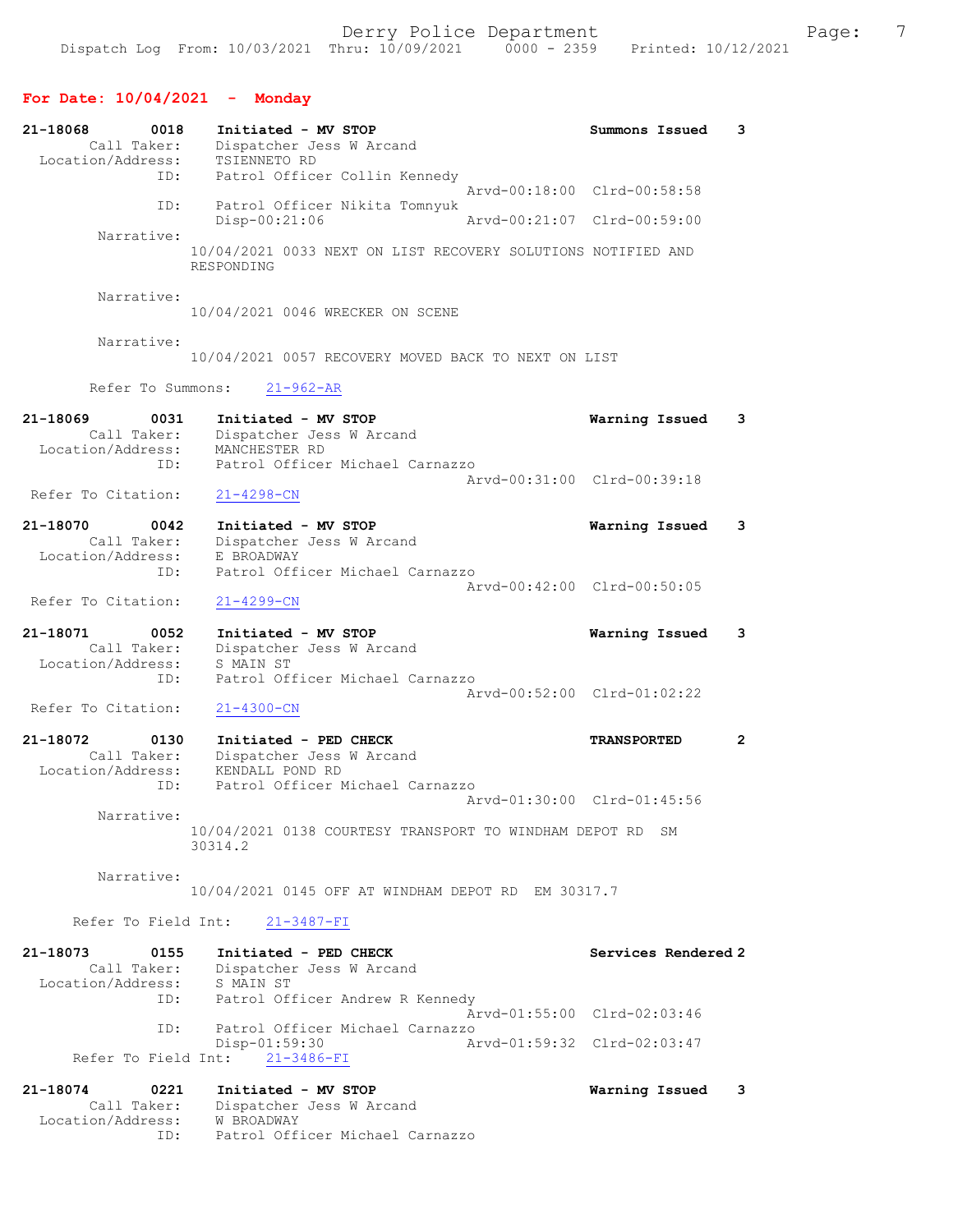Arvd-02:21:00 Clrd-02:26:48 Refer To Citation: 21-4301-CN 21-18075 0351 Initiated - MV STOP Warning Issued 3 Call Taker: Dispatcher Jess W Arcand Location/Address: S MAIN ST ID: Patrol Officer Andrew R Kennedy Arvd-03:51:00 Clrd-03:55:54 Refer To Citation: 21-4302-CN 21-18076 0547 Initiated - MV STOP Warning Issued 3 Call Taker: Dispatcher Jess W Arcand Location/Address: E DERRY RD ID: Patrol Officer Andrew R Kennedy Arvd-05:47:00 Clrd-05:51:59<br>21-4303-CN Refer To Citation: 21-18077 0615 Initiated - MV STOP Warning Issued 3 Call Taker: Dispatcher Jess W Arcand Location/Address: MARTHA DR ID: Patrol Officer Andrew R Kennedy Arvd-06:15:00 Clrd-06:20:26 Refer To Citation: 21-4304-CN 21-18078 0701 Phone - TREE(S) DOWN Removed Hazard 1 Call Taker: Dispatcher Jonathon S Pickering Location/Address: ENGLISH RANGE RD + PINGREE HILL RD ID: Patrol Officer Nikita Tomnyuk Disp-07:02:53 Arvd-07:02:54 Clrd-07:31:20 Narrative: 10/04/2021 0702 large branch in road, road closed to one lane Narrative: 10/04/2021 0703 DPW contacted and responding Narrative: 10/04/2021 0727 DPW on scene 21-18079 0750 Phone - ROAD HAZARD No Action Required 2 Call Taker: Dispatcher Jonathon S Pickering<br>Location/Address: CHESTER RD + ENGLISH RANGE RD CHESTER RD + ENGLISH RANGE RD ID: Patrol Officer Nikita Tomnyuk<br>Disp-07:53:44 Disp-07:53:44 Arvd-07:53:44 Clrd-08:00:26 21-18080 0755 Initiated - Parking Enforcement Vehicle checked 1 Call Taker: Dispatcher Jonathon S Pickering Location/Address: HOODKROFT DR ID: Patrol Officer James M McClafferty Arvd-07:55:00 Clrd-07:56:50 21-18081 0807 Phone - ANIMAL COMPLAINT Report Taken 1 Call Taker: Dispatcher Jonathon S Pickering<br>Location/Address: BYPASS 28 + DOLORES AVE Location S P1<br>BYPASS 28 + DOLORES AVE ID: Patrol Officer Nikita Tomnyuk<br>Disp-08:09:10 Mrvd-08:09:11 Clrd-08:29:58 Disp-08:09:10<br>TD: Patrol-Officer James M-McC Patrol Officer James M McClafferty Disp-08:13:55 Arvd-08:17:50 Clrd-08:30:38 ID: Detective Sergeant Ryan O'Rourke<br>Disp-08:13:57 Art Disp-08:13:57 Arvd-08:13:57 Clrd-08:30:37 Refer To Incident: 21-1751-OF 21-18082 0809 Initiated - SUBPOENA DELIVERY Served 1 Call Taker: Dispatcher Jonathon S Pickering Location/Address: GAMACHE RD ID: Patrol Officer Nicholas M Granville Arvd-08:09:00 Clrd-08:13:49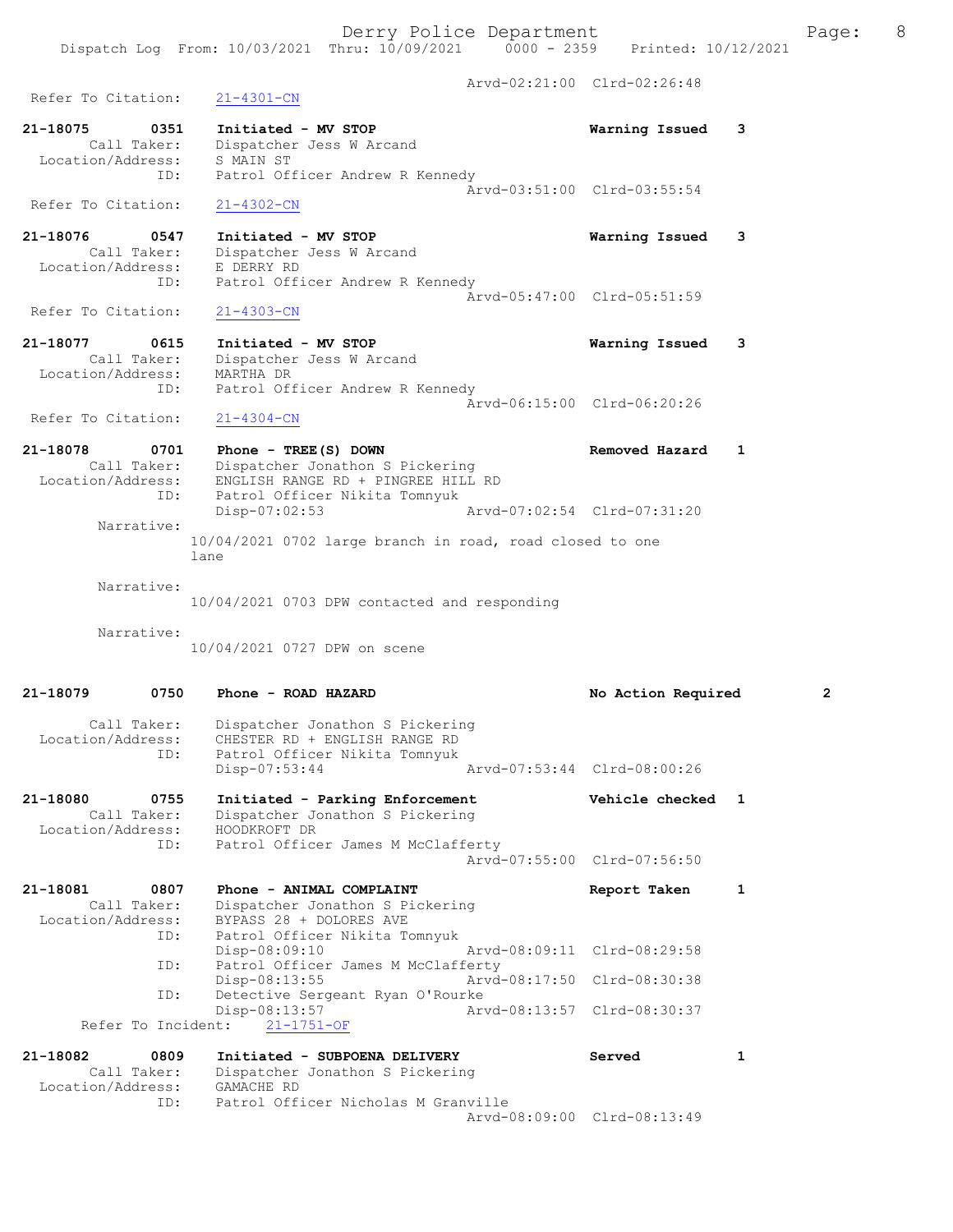|                               |                                           | Dispatch Log From: 10/03/2021 Thru: 10/09/2021 0000 - 2359                                                                                       | Derry Police Department     | Printed: 10/12/2021                                |   | Page:          | 9 |
|-------------------------------|-------------------------------------------|--------------------------------------------------------------------------------------------------------------------------------------------------|-----------------------------|----------------------------------------------------|---|----------------|---|
| 21-18083<br>Location/Address: | 0830<br>Call Taker:                       | Initiated - MV STOP<br>Dispatcher Jonathon S Pickering<br>E DERRY RD                                                                             |                             | Warning Issued                                     | 3 |                |   |
| Refer To Citation:            | ID:                                       | Patrol Officer Nikita Tomnyuk<br>$21 - 4305 - CN$                                                                                                |                             | Arvd-08:30:00 Clrd-08:38:06                        |   |                |   |
| 21-18084                      | 0837<br>Call Taker:                       | Initiated - SUBPOENA DELIVERY<br>Dispatcher Jonathon S Pickering                                                                                 |                             | Not Served                                         | 1 |                |   |
| Location/Address:             | ID:                                       | [DY 2546] MUZZY LN<br>Patrol Officer Awess Abdulkadir                                                                                            |                             | Arvd-08:37:00 Clrd-08:44:22                        |   |                |   |
| 21-18085                      | 0839                                      | Phone - ASSIST CITIZEN                                                                                                                           |                             | Assistance Rendered                                |   | 3              |   |
|                               | Call Taker:<br>ID:<br>Refer To Field Int: | Dispatcher Jonathon S Pickering<br>Location/Address: [DY 2] MUNICIPAL DR<br>Patrol Officer Awess Abdulkadir<br>Disp-08:57:30<br>$21 - 3505 - FI$ | Arvd-08:57:31 Clrd-09:12:04 |                                                    |   |                |   |
| 21-18086                      | 0843                                      | Initiated - SUBPOENA DELIVERY<br>Call Taker: Dispatcher Jonathon S Pickering<br>Location/Address: [DY 997] PARKLAND DR                           |                             | Not Served                                         | 1 |                |   |
|                               | ID:                                       | Patrol Officer Nicholas M Granville                                                                                                              |                             | Arvd-08:43:00 Clrd-08:57:17                        |   |                |   |
| 21-18087                      | 0847                                      | Initiated - FOLLOW-UP                                                                                                                            |                             | No Action Required                                 |   | $\overline{2}$ |   |
| Location/Address:             | Call Taker:<br>ID:                        | Dispatcher Jonathon S Pickering<br>N MAIN ST<br>Patrol Officer James M McClafferty                                                               |                             | Arvd-08:47:00 Clrd-08:57:34                        |   |                |   |
| 21-18088                      | 0901                                      | Initiated - FOLLOW-UP                                                                                                                            |                             | No Action Required                                 |   | $\overline{2}$ |   |
| Location/Address:             | Call Taker:<br>ID:                        | Dispatcher Jonathon S Pickering<br>N MAIN ST<br>Patrol Officer James M McClafferty                                                               |                             | Arvd-09:01:00 Clrd-09:10:04                        |   |                |   |
| 21-18089<br>Location/Address: | 0912<br>Call Taker:<br>ID:                | Phone - FOLLOW-UP<br>Dispatcher Jonathon S Pickering<br>[DY 250] PINKERTON ST<br>Patrol Officer Awess Abdulkadir                                 |                             | Services Rendered 2                                |   |                |   |
| 21-18090                      | 0938                                      | Disp-09:20:29<br>Initiated - ANIMAL COMPLAINT                                                                                                    |                             | Aryd-09:20:29 Clrd-09:33:40<br>Services Rendered 1 |   |                |   |
| Location/Address:             | Call Taker:<br>ID:                        | Dispatcher Jonathon S Pickering<br>ADAMS POND RD<br>Civilian Robin Bordonaro                                                                     |                             | Arvd-09:38:00 Clrd-09:40:00                        |   |                |   |
|                               | Narrative:                                | 10/04/2021 0939 cat bite                                                                                                                         |                             |                                                    |   |                |   |
|                               | Refer To Incident:                        | $21 - 1753 - OF$                                                                                                                                 |                             |                                                    |   |                |   |
| 21-18091<br>Location/Address: | 0939<br>Call Taker:<br>ID:                | Initiated - MV STOP<br>Dispatcher Jonathon S Pickering<br>MANCHESTER RD + LINLEW DR<br>Patrol Officer Scott M Beegan                             |                             | Warning Issued                                     | 3 |                |   |
| Refer To Citation:            |                                           | $21 - 4307 - CN$                                                                                                                                 |                             | Arvd-09:39:00 Clrd-09:47:07                        |   |                |   |
| 21-18092<br>Location/Address: | 0940<br>Call Taker:<br>ID:                | Initiated - SUBPOENA DELIVERY<br>Dispatcher Jonathon S Pickering<br>[DY 399] N MAIN ST<br>Patrol Officer James M McClafferty                     |                             | Not Served                                         | 1 |                |   |
|                               |                                           |                                                                                                                                                  |                             | Arvd-09:40:00 Clrd-09:45:03                        |   |                |   |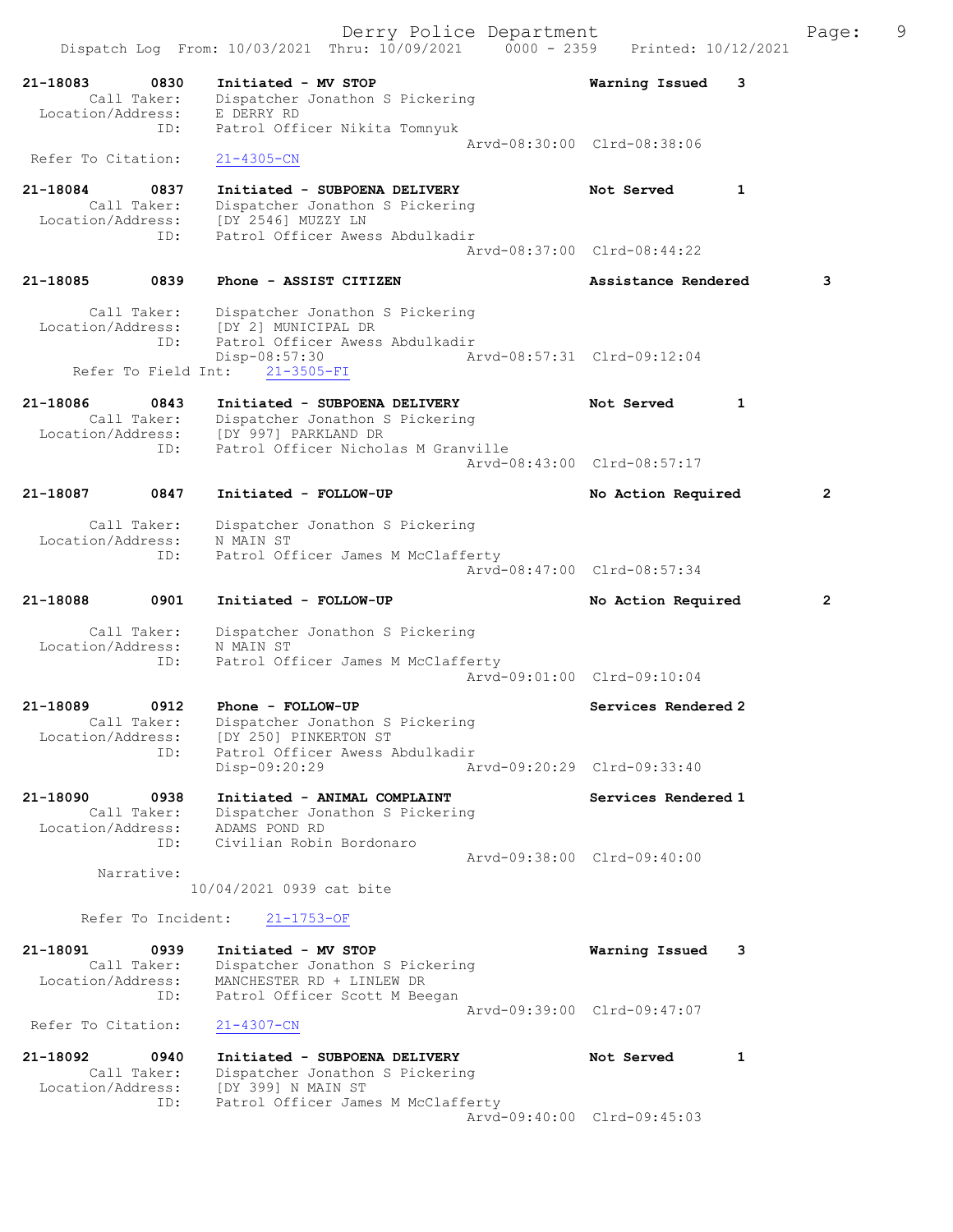21-18093 0946 Initiated - THEFT Report Taken 2 Call Taker: Dispatcher Jonathon S Pickering Location/Address: [DY 250] PINKERTON ST ID: Patrol Officer Brian J Landry Arvd-09:46:00 Clrd-09:47:21 Narrative: 10/04/2021 0947 theft of a cell phone Refer To Incident: 21-1752-OF 21-18094 0946 Initiated - MV STOP Warning Issued 3 Call Taker: Dispatcher Jonathon S Pickering Location/Address: MAPLE ST + ROLLINS ST ID: Patrol Officer Nicholas M Granville Arvd-09:46:00 Clrd-09:50:29<br>21-4308-CN Refer To Citation: 21-18095 1004 Initiated - MV STOP Warning Issued 3 Call Taker: Dispatcher Jonathon S Pickering Location/Address: [DY 2453] ISLAND POND RD ID: Patrol Officer Awess Abdulkadir Arvd-10:04:00 Clrd-10:12:54 Refer To Citation: 21-4309-CN 21-18096 1052 Initiated - MV STOP Warning Issued 3 Call Taker: Dispatcher Jonathon S Pickering Location/Address: [DY 130] N MAIN ST ID: Patrol Officer Nikita Tomnyuk Arvd-10:52:00 Clrd-10:59:28<br>21-4310-CN Refer To Citation: 21-18097 1102 Initiated - Child Advocacy Center Services Rendered 3 Call Taker: Dispatcher Jonathon S Pickering Location/Address: BIRCH ST ID: Detective Peter A Houlis Arvd-11:02:00 Clrd-15:10:03 Cleared By: Dispatcher Christina L Power ID: Detective Peter A Houlis Disp-15:40:13 Arvd-15:40:15 Clrd-15:40:16<br>Dispatched By: Dispatcher Christina L Power spatched By: Dispatcher Christina L Power<br>Arrived By: Dispatcher Christina L Power Dispatcher Christina L Power Cleared By: Dispatcher Christina L Power ID: Detective Peter A Houlis<br>Disp-15:40:55 Disp-15:40:55 Arvd-15:40:57 Clrd-15:40:59<br>Dispatched By: Dispatcher Christina L Power patched By: Dispatcher Christina L Power<br>Arrived By: Dispatcher Christina L Power Arrived By: Dispatcher Christina L Power<br>Cleared By: Dispatcher Christina L Power Dispatcher Christina L Power 21-18098 1124 Phone - JUVENILE OFFENSES Matter Mediated 2 Call Taker: Dispatcher Christina L Power<br>ion/Address: TOPAZ CIR Location/Address:<br>ID: ID: Patrol Officer Nikita Tomnyuk Disp-11:25:11<br>TD: Patrol Officer Scott M Bee Patrol Officer Scott M Beegan Disp-11:25:16 Arvd-11:30:12 Clrd-11:53:10<br>ID: Detective Sergeant Ryan O'Rourke Detective Sergeant Ryan O'Rourke<br>Disp-11:25:23 Art Arvd-11:41:32 Clrd-11:52:56 Refer To Field Int: 21-3474-FI 21-18099 1146 Phone - WELFARE CHECK Services Rendered 2 Call Taker: Dispatcher Christina L Power Location/Address: WENTWORTH LN ID: Patrol Officer James M McClafferty<br>Disp-11:52:48 Arvd-Arvd-11:54:18 Clrd-12:12:33 ID: Patrol Officer Nicholas M Granville<br>11:53:26 Arvd-Arvd-11:57:23 Clrd-12:12:31 Narrative: not at home, determined to be at PMC, message delivered.

Dispatch Log From: 10/03/2021 Thru: 10/09/2021 0000 - 2359 Printed: 10/12/2021

Derry Police Department The Page: 10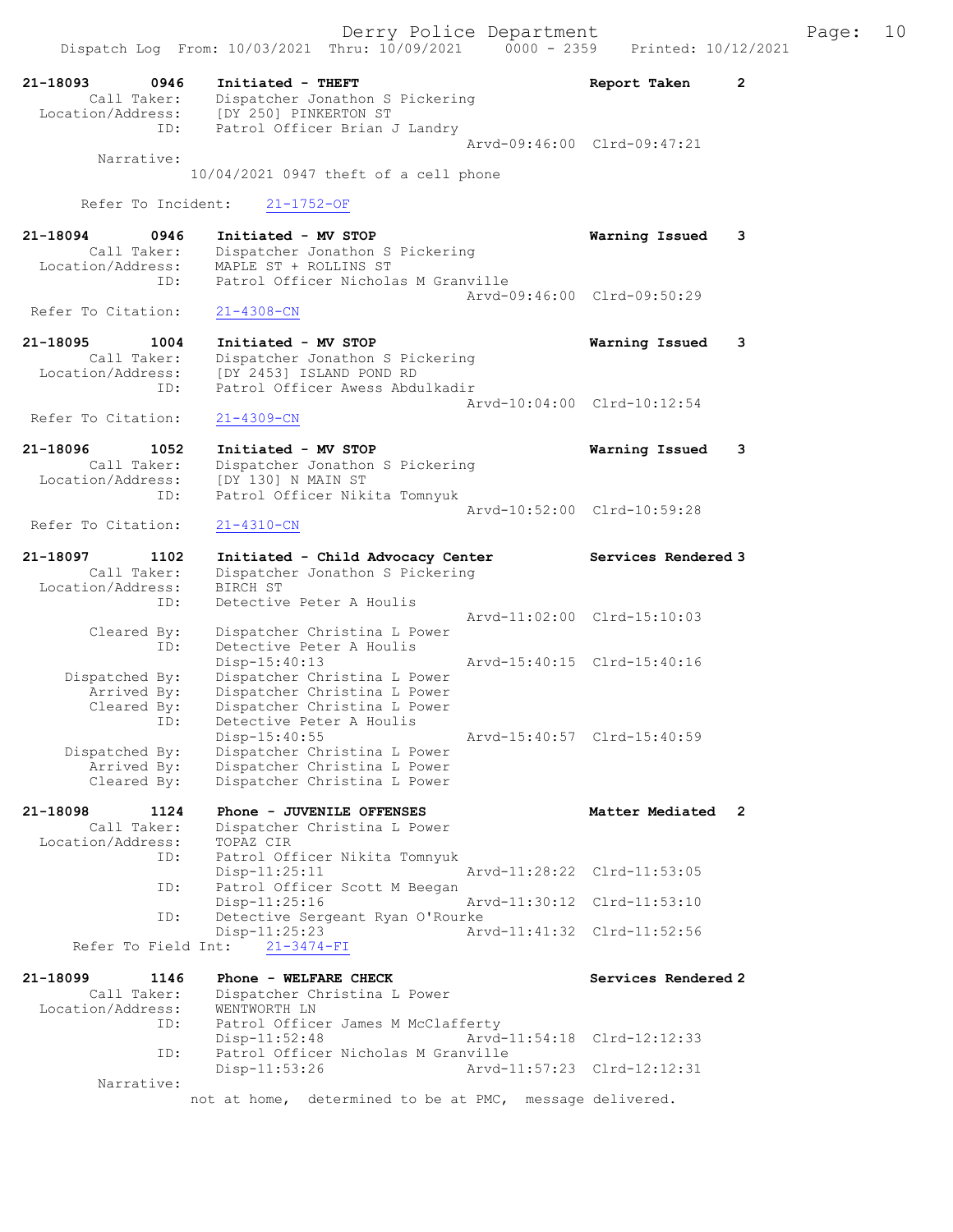21-18100 1153 Phone - MV ACCIDENT Report Taken 1 Call Taker: Dispatcher Christina L Power -18100<br>Call Taker: Dispatcher Charles<br>Location/Address: WINDHAM DEPOT RD<br>ID: Patrol Officer Av Patrol Officer Awess Abdulkadir<br>Disp-11:54:03 Ar Arvd-11:56:20 Clrd-12:42:51 ID: Patrol Officer Scott M Beegan<br>Disp-11:54:09 Disp-11:54:09 Arvd-12:01:39 Clrd-12:38:26<br>ID: Detective Sergeant Ryan O'Rourke Detective Sergeant Ryan O'Rourke<br>Disp-11:54:13 Ar Disp-11:54:13<br>21-4316-CN<br>21-4316-CN<br>21-432.01:41<br>21-4316-CN Refer To Citation: Narrative: 10/04/2021 1159 DFD on scene Narrative: 10/04/2021 1209 next on the list requested, LBP assigned Narrative: 10/04/2021 1214 LBP on scene Narrative: Nicholas Ryan vs trees. reportable Refer To Accident: 21-480-AC 21-18101 1214 Phone - DOMESTIC DISTURBANCE Verbal in Nature 1 Call Taker: Lieutenant Shawn P O'Donaghue Location/Address: FAIRWAY DR ID: Patrol Officer Nicholas M Granville<br>Disp-12:17:57 Arvd- Disp-12:17:57 Arvd-12:24:26 Clrd-12:43:11 Dispatched By: Dispatcher Christina L Power Arrived By: Dispatcher Christina L Power Cleared By: Dispatcher Christina L Power ID: Patrol Officer James M McClafferty Disp-12:18:01 Arvd-12:25:05 Clrd-12:43:09 Dispatched By: Dispatcher Christina L Power Arrived By: Dispatcher Christina L Power Cleared By: Dispatcher Christina L Power 21-18102 1241 Phone - DISTURBANCE Arrest(s) Made 1 Call Taker: Dispatcher Christina L Power Location/Address: N MAIN ST ID: Patrol Officer Brian J Landry<br>Disp-12:42:29 Disp-12:42:29 Arvd-12:43:06 Clrd-13:16:13<br>TD: Patrol Officer Scott M Beegan Patrol Officer Scott M Beegan<br>Disp-12:42:49 Disp-12:42:49 Arvd-12:46:20 Clrd-13:11:05<br>ID: Patrol Officer Awess Abdulkadir Patrol Officer Awess Abdulkadir<br>Disp-12:43:02 A Disp-12:43:02 Arvd-12:46:18 Clrd-12:54:49 Narrative: 10/04/2021 1246 one in custody for disorderly conduct Narrative: 10/04/2021 1253 one juvenile enroute to hq's s/m 30156.6 Narrative: 10/04/2021 1256 off at hq's e/m 30157.5 Narrative: 10/04/2021 1334 processed and placed in room # 217 Narrative: 10/04/2021 1513 released to a parent Refer To Arrest: 21-963-AR 21-18103 1244 Walk-In - DOMESTIC DISTURBANCE Report Taken 1 Call Taker: Patrol Officer Timothy J Underhill Location/Address: S MAIN ST<br>ID: Patrol Of Patrol Officer Timothy J Underhill<br>Disp-12:45:07 Arvd

Disp-12:45:07 Arvd-12:45:09 Clrd-12:45:19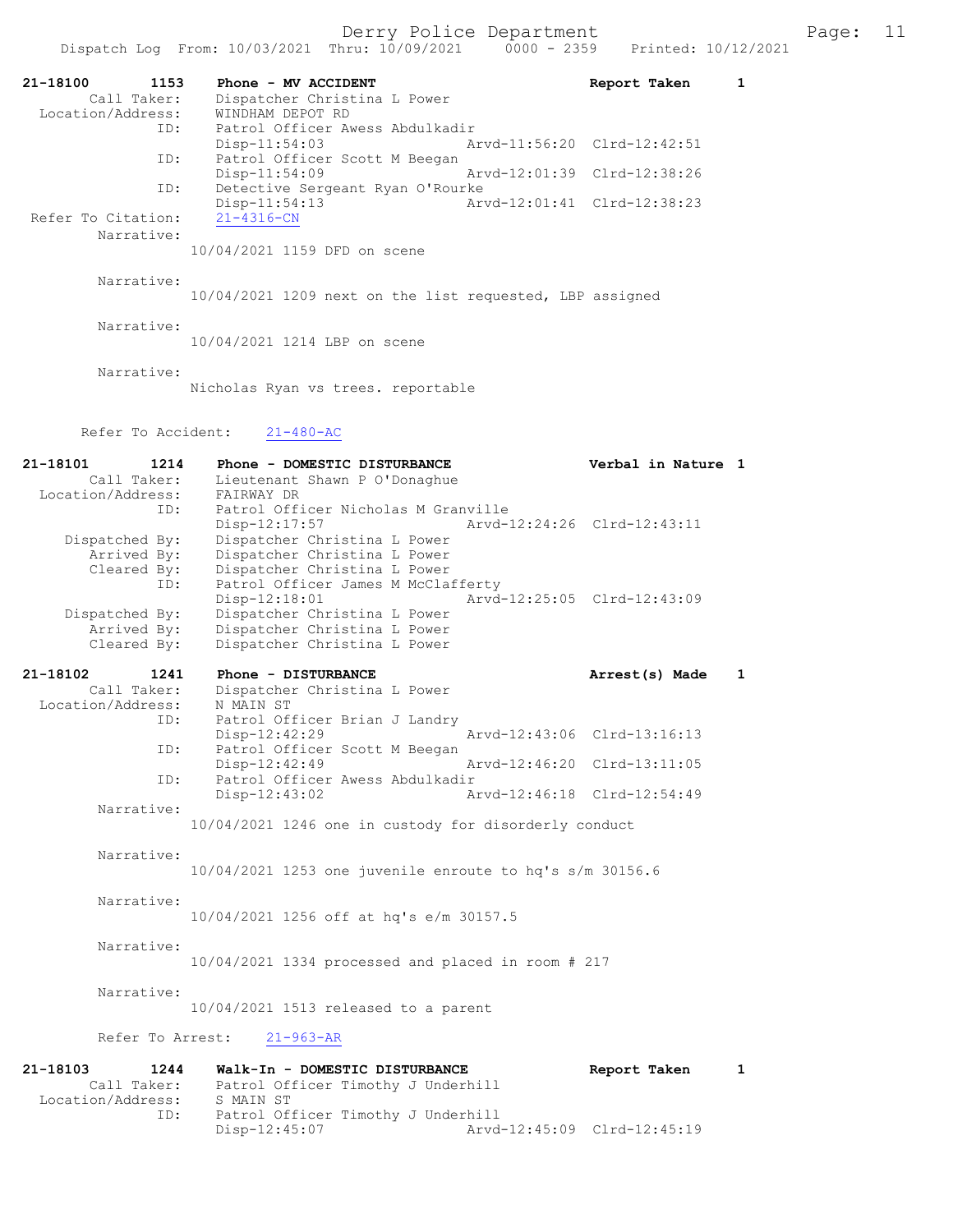Refer To Incident: 21-1754-OF

| 21-18104<br>1253                                            | Other - WELFARE CHECK<br>Call Taker: Lieutenant Michael T Muncey<br>Location/Address: LARAWAY CT                                              | Services Rendered 2         |   |   |
|-------------------------------------------------------------|-----------------------------------------------------------------------------------------------------------------------------------------------|-----------------------------|---|---|
| ID:<br>Arrived By:<br>Cleared By:                           | Patrol Officer James M McClafferty<br>$Disp-12:55:04$<br>Dispatcher Christina L Power<br>Dispatcher Christina L Power                         | Arvd-13:09:08 Clrd-13:11:09 |   |   |
| Narrative:                                                  | located and no issues.                                                                                                                        |                             |   |   |
| 21-18105<br>1254<br>Call Taker:<br>Location/Address:<br>ID: | Initiated - SUBPOENA DELIVERY<br>Dispatcher Christina L Power<br>COURTHOUSE LN<br>Patrol Officer Nicholas M Granville                         | Served                      | 1 |   |
|                                                             |                                                                                                                                               | Arvd-12:54:00 Clrd-13:10:01 |   |   |
| 21–18106<br>1316                                            | Initiated - ANIMAL COMPLAINT                                                                                                                  | No Action Required          |   | 1 |
| Call Taker:<br>Location/Address:<br>ID:                     | Dispatcher Christina L Power<br>CRYSTAL AVE<br>Civilian Robin Bordonaro                                                                       |                             |   |   |
| Refer To Field Int:                                         | $21 - 3495 - FI$                                                                                                                              | Arvd-13:16:00 Clrd-13:28:44 |   |   |
| 21-18107<br>1330<br>Call Taker:<br>Location/Address:        | Phone - MV REPO<br>Dispatcher Christina L Power<br>LINLEW DR                                                                                  | Cleared                     | 1 |   |
| ID:                                                         | Dispatcher Christina L Power<br>Disp-13:31:14                                                                                                 | Arvd-13:31:16 Clrd-13:31:25 |   |   |
| Narrative:                                                  | $2015$ / Ford / Fiesta / grn                                                                                                                  |                             |   |   |
| 21-18108<br>1350                                            | Walk-In - FINGERPRINTS<br>Call Taker: Patrol Officer Timothy J Underhill<br>Location/Address: [DY 2] MUNICIPAL DR<br>TD: Patrol Officer Timot | Services Rendered 3         |   |   |
| ID:<br>Narrative:                                           | Patrol Officer Timothy J Underhill<br>Disp-13:51:39                                                                                           | Arvd-13:51:40 Clrd-13:51:42 |   |   |
|                                                             | services rendered                                                                                                                             |                             |   |   |
| 21-18109<br>1352<br>Call Taker:<br>Location/Address:        | Walk-In - COMPLAINT<br>Patrol Officer Timothy J Underhill<br>[DY 3529] FRANKLIN ST                                                            | <b>ADVICE GIVEN</b>         | 3 |   |
| ID:                                                         | Patrol Officer Timothy J Underhill<br>Disp-13:53:20<br>Refer To Field Int: 21-3475-FI                                                         | Arvd-13:53:22 Clrd-13:53:32 |   |   |
| 21-18110<br>1414                                            | Initiated - MV STOP                                                                                                                           | Summons Issued              | 3 |   |
| Call Taker:<br>Location/Address:<br>ID:                     | Dispatcher Christina L Power<br>TSIENNETO RD<br>Patrol Officer Nikita Tomnyuk                                                                 |                             |   |   |
| Refer To Citation:<br>Refer To Citation:                    | $21 - 4311 - CN$<br>21-816-003046                                                                                                             | Arvd-14:14:00 Clrd-14:33:30 |   |   |
| 21–18111<br>1420<br>Call Taker:<br>Location/Address:        | Initiated - SUBPOENA DELIVERY<br>Dispatcher Christina L Power<br>PARKLAND DR                                                                  | Served                      | 1 |   |
| ID:                                                         | Patrol Officer Nicholas M Granville                                                                                                           | Arvd-14:20:00 Clrd-14:33:21 |   |   |
| 21–18112<br>1424<br>Call Taker:                             | Walk-In - DOMESTIC DISTURBANCE<br>Patrol Officer Timothy J Underhill                                                                          | Report Taken                | 1 |   |
| Location/Address:<br>ID:                                    | STONEGATE LN<br>Patrol Officer Timothy J Underhill                                                                                            |                             |   |   |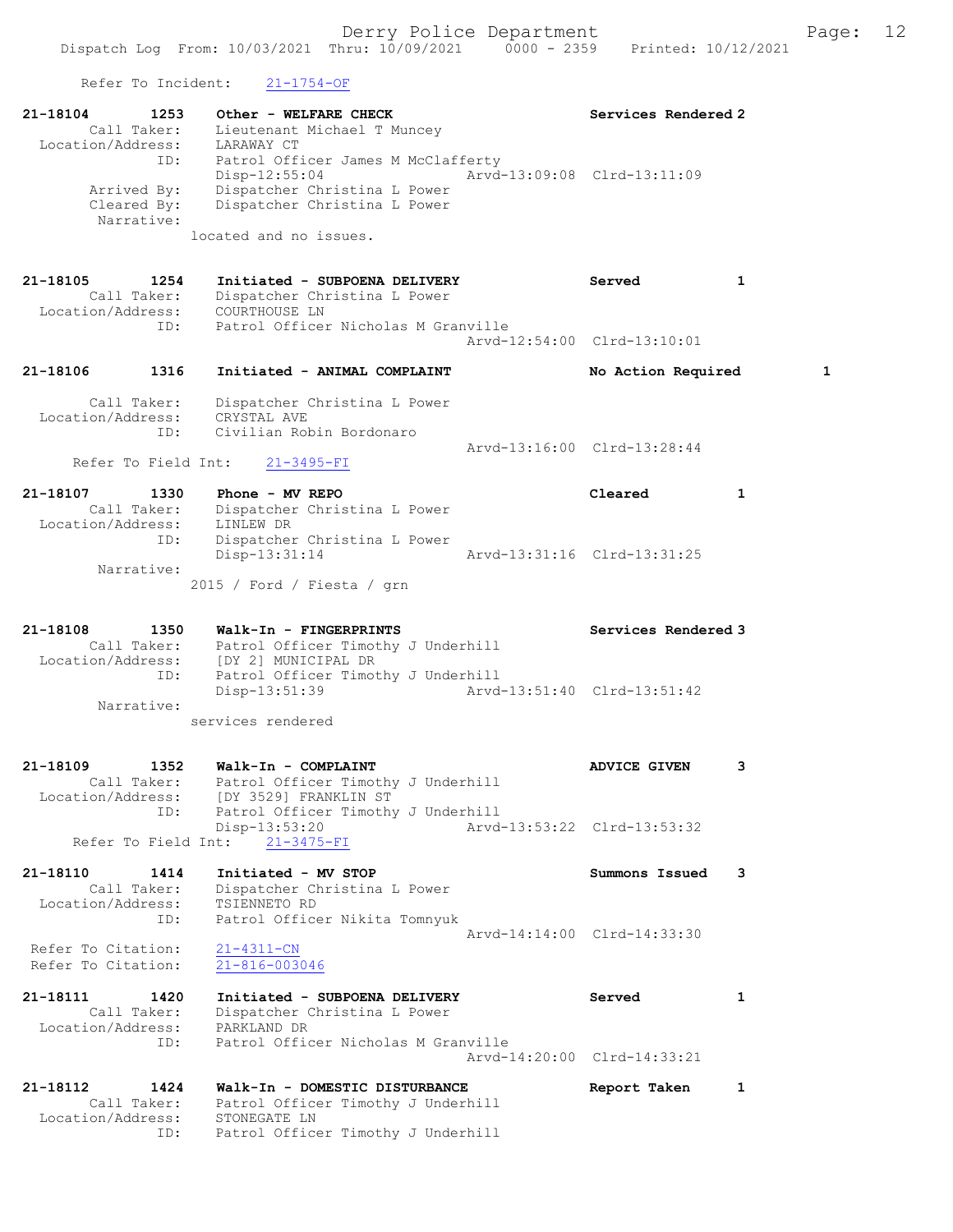Dispatch Log From: 10/03/2021 Thru: 10/09/2021 0000 - 2359 Printed: 10/12/2021 Disp-14:24:44 Arvd-14:24:46 Clrd-14:24:59 Refer To Incident: 21-1755-OF 21-18113 1433 Initiated - MV STOP Warning Issued 3 Call Taker: Dispatcher Christina L Power Location/Address: CRYSTAL AVE ID: Patrol Officer James M McClafferty Arvd-14:33:00 Clrd-14:35:51 21-18114 1455 Phone - THEFT Report Taken 2 Call Taker: Dispatcher Christina L Power Location/Address: MANCHESTER RD ID: Patrol Officer Nathan S Lavoie Disp-15:19:03 Arvd-15:21:08 Clrd-15:44:28 Refer To Incident: 21-1756-OF 21-18115 1501 Phone - DOMESTIC DISTURBANCE Report Taken 1 Call Taker: Dispatcher Christina L Power Location/Address: SOUTH AVE ID: Patrol Officer Scott M Beegan Disp-15:02:47 Arvd-15:13:10 Clrd-15:36:24 Narrative: between brothers Refer To Incident: 21-1757-OF 21-18116 1503 Walk-In - SUSPICIOUS ACTIVITY ADVICE GIVEN 2 Call Taker: Patrol Officer Timothy J Underhill Location/Address: KENDALL POND RD ID: Patrol Officer Timothy J Underhill Disp-15:03:46 Arvd-15:03:47 Clrd-15:03:56 Refer To Field Int: 21-3476-FI 21-18117 1520 Phone - HITAND RUN Report Taken 2 Call Taker: Dispatcher Christina L Power Location/Address: TSIENNETO RD ID: Patrol Officer Nathan S Lavoie Disp-15:51:53 Arvd-15:51:57 Clrd-16:47:40 Refer To Citation: 21-4364-CN Refer To Incident: 21-1758-OF Refer To Accident: 21-482-AC 21-18118 1532 Phone - Wildlife Complaint Gone on Arrival 2 Call Taker: Dispatcher Christina L Power Location/Address: STARK RD + MILL RD ID: Patrol Officer Blake A Martineau Disp-15:33:04 Arvd-15:42:50 Clrd-15:44:44 Narrative: racoon in the roadway 21-18119 1534 Phone - WELFARE CHECK Transported to Hospital 2 Call Taker: Dispatcher Christina L Power Location/Address: TSIENNETO RD ID: Patrol Officer Brian J Landry Disp-15:35:01 Arvd-15:42:51 Clrd-15:44:25 ID: Sergeant Seth Plumer Disp-15:35:11 Arvd-15:37:17 Clrd-15:47:17 Narrative: transported to Elliot via DFD Refer To Field Int: 21-3485-FI 21-18120 1541 Initiated - FOLLOW-UP Cleared 2 Call Taker: Lieutenant Michael T Muncey Location/Address: TSIENNETO RD ID: Patrol Officer Michael Carnazzo Arvd-15:41:00 Clrd-16:12:36 Cleared By: Dispatcher Christina L Power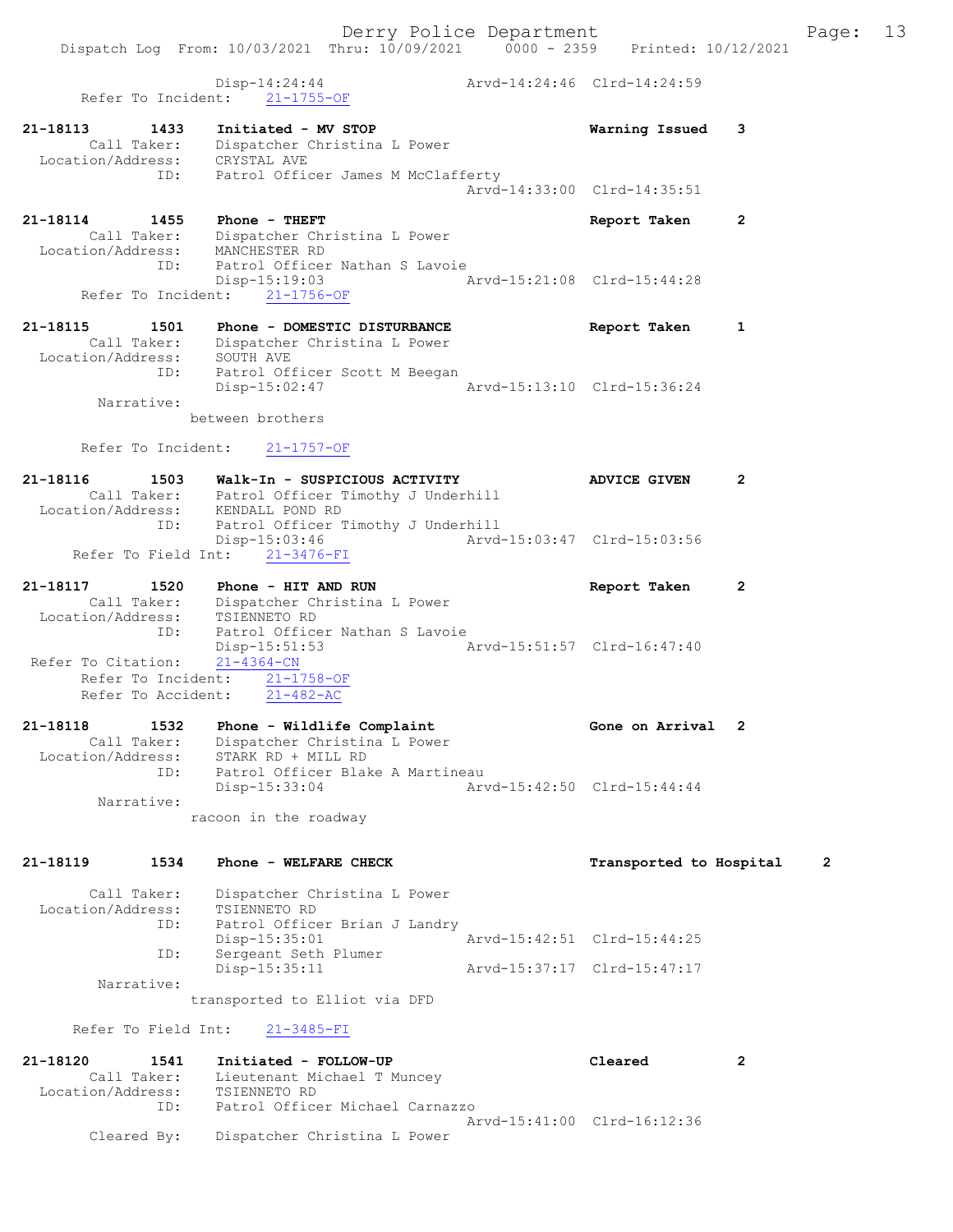| 21-18121          | 1544        | Phone - MV ACCIDENT             | Report Taken                | $\mathbf{1}$ |
|-------------------|-------------|---------------------------------|-----------------------------|--------------|
|                   | Call Taker: | Dispatcher Christina L Power    |                             |              |
| Location/Address: |             | BIRCH ST + E BROADWAY           |                             |              |
|                   | ID:         | Patrol Officer Michael Carnazzo |                             |              |
|                   |             | Disp-16:12:45                   | Arvd-16:21:10 Clrd-16:48:01 |              |
|                   | Narrative:  |                                 |                             |              |

Smith vs Loomis, non reportable

Refer To Accident: 21-481-AC

| 21-18122          | 1648        | Walk-In - ASSAULT                        |                             | Cleared |  |
|-------------------|-------------|------------------------------------------|-----------------------------|---------|--|
|                   | Call Taker: | Dispatcher Christina L Power             |                             |         |  |
| Location/Address: |             | MUNICIPAL DR                             |                             |         |  |
|                   | ID:         | Patrol Officer Michael Carnazzo          |                             |         |  |
|                   |             | Disp-16:48:32                            | Arvd-16:48:34 Clrd-18:14:19 |         |  |
|                   |             | Cleared By: Patrol Officer Robert Corwin |                             |         |  |
|                   |             | Refer To Incident: 21-1759-OF            |                             |         |  |
|                   |             |                                          |                             |         |  |

- 21-18123 1658 Initiated SERVE RESTRAINING ORDER Not Served 2 Call Taker: Dispatcher Christina L Power Location/Address: BEAVER LAKE AVE ID: Patrol Officer Brian J Landry Arvd-16:58:00 Clrd-17:05:11
- 21-18124 1707 Initiated MV STOP Warning Issued 3 Call Taker: Dispatcher Christina L Power Location/Address: KENDALL POND RD ID: Patrol Officer Blake A Martineau Arvd-17:07:00 Clrd-17:15:03<br>21-4312-CN

Refer To Citation:

- 21-18125 1715 Initiated FOLLOW-UP Cleared 2 Call Taker: Dispatcher Christina L Power Location/Address: [LDY] HEMLOCK ST ID: Patrol Officer Nathan S Lavoie Arvd-17:15:00 Clrd-17:17:10
- 21-18126 1814 Phone MV ACCIDENT Report Taken 1 Call Taker: Patrol Officer Robert Corwin Location/Address: BIRCH ST ID: Patrol Officer Michael Carnazzo Disp-18:14:56 Arvd-18:16:23 Clrd-18:32:01 Arrived By: Dispatcher Christina L Power Cleared By: Dispatcher Christina L Power ID: Patrol Officer Sara R Joyce Disp-18:14:58 Arvd-18:15:24 Clrd-18:32:00 Cleared By: Dispatcher Christina L Power ID: Patrol Officer Michael Carnazzo Disp-18:32:06 Arvd-18:32:08 Clrd-18:48:04<br>Dispatched By: Dispatcher Christina L Power Dispatcher Christina L Power Arrived By: Dispatcher Christina L Power<br>Cleared By: Dispatcher Christina L Power Dispatcher Christina L Power Narrative:

Nye v Foley, non reportable

Refer To Accident: 21-483-AC

| 21-18127          | 1815        | Phone - INTERNET OFFENSES    | Report Taken                |  |
|-------------------|-------------|------------------------------|-----------------------------|--|
|                   | Call Taker: | Dispatcher Christina L Power |                             |  |
| Location/Address: |             | MUNICIPAL DR                 |                             |  |
|                   | ID:         | Detective Scott A Tompkins   |                             |  |
|                   |             | $Disp-18:16:08$              | Arvd-18:16:10 Clrd-18:16:12 |  |
|                   | Narrative:  |                              |                             |  |
|                   |             | see det's report             |                             |  |

Refer To Incident: 21-1760-OF

| 21-18128 | 1859        | Initiated - SERVE RESTRAINING ORDER |  | Served |  |
|----------|-------------|-------------------------------------|--|--------|--|
|          | Call Taker: | Dispatcher Christina L Power        |  |        |  |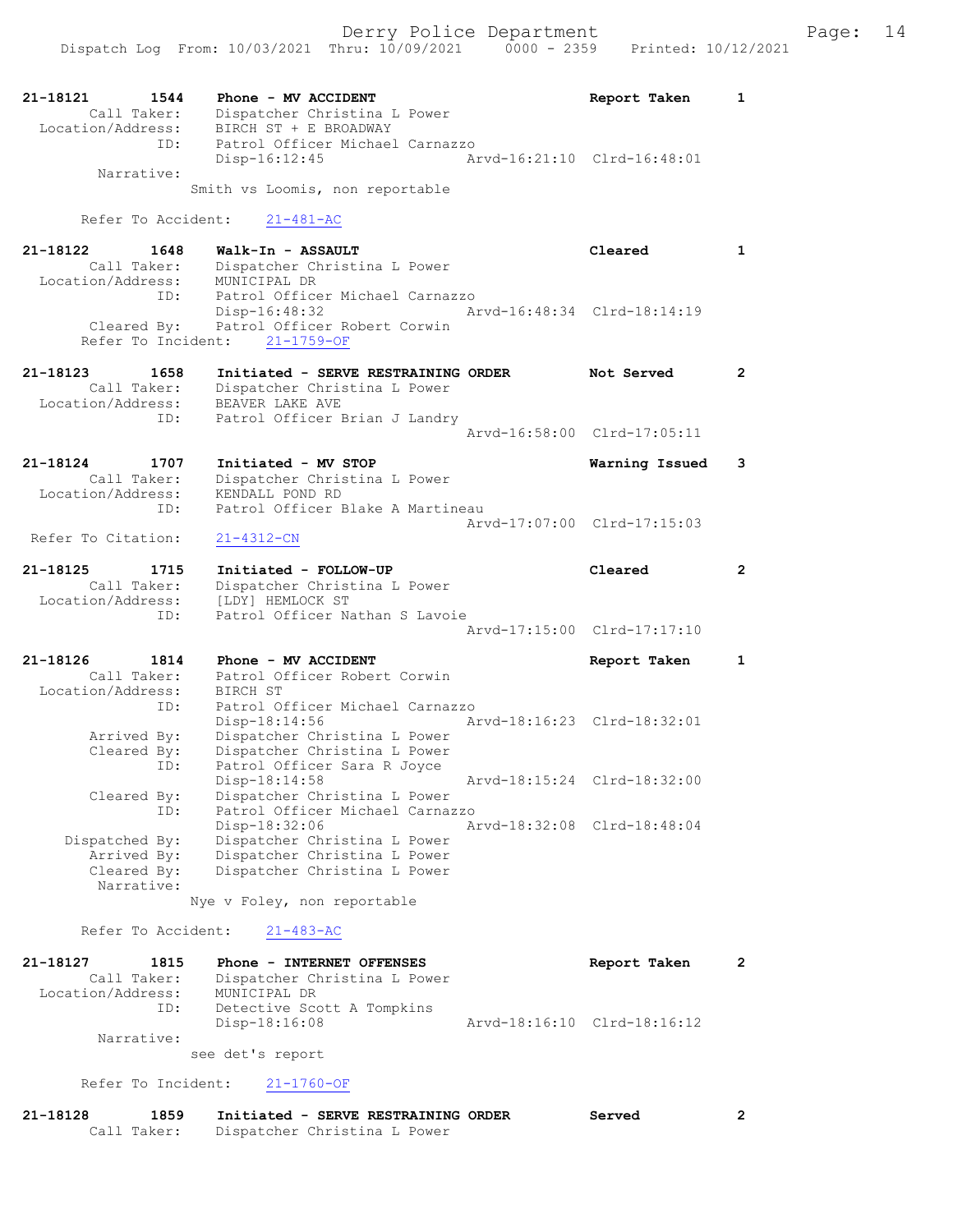Derry Police Department Fage: 15 Dispatch Log From: 10/03/2021 Thru: 10/09/2021 0000 - 2359 Printed: 10/12/2021 Location/Address: STONEGATE LN ID: Sergeant Seth Plumer Arvd-18:59:00 Clrd-19:34:24 ID: Patrol Officer Sara R Joyce Disp-18:59:44 Arvd-18:59:48 Clrd-19:34:22 Patrol Officer Michael P Accorto ID: Patrol Officer Michael Carnazzo Disp-18:59:46 Arvd-18:59:47 Clrd-19:34:20 21-18129 1909 Walk-In - THEFT 1909 21-18129 Call Taker: Patrol Officer Robert Corwin Location/Address: HOOD RD ID: Patrol Officer Robert Corwin Disp-19:10:57 Arvd-19:11:00 Clrd-19:18:56 Narrative: cell phone Refer To Incident: 21-1761-OF 21-18130 1931 Phone - FOLLOW-UP Cleared 2 Call Taker: Dispatcher Christina L Power Location/Address: [LDY] HEMLOCK ST ID: Patrol Officer Blake A Martineau Disp-19:33:00 Arvd-19:40:33 Clrd-19:47:01 ID: Patrol Officer Nathan S Lavoie Disp-19:33:04 Arvd-19:40:33 Clrd-19:46:59 21-18131 1946 Initiated - SUBPOENA DELIVERY Served 1 Call Taker: Dispatcher Christina L Power Location/Address: GAMACHE RD ID: Patrol Officer Michael Carnazzo Arvd-19:46:00 Clrd-19:47:11 21-18132 1955 Initiated - MV STOP Warning Issued 3 Call Taker: Dispatcher Christina L Power Location/Address: KENDALL POND RD ID: Patrol Officer Nathan S Lavoie Arvd-19:55:00 Clrd-20:03:21<br>21-4313-CN Refer To Citation: 21-18133 2013 Initiated - MV CHECK SENT ON THEIR WAY 1 Call Taker: Dispatcher Christina L Power Location/Address: ASHLEIGH DR ID: Patrol Officer Nathan S Lavoie Arvd-20:13:00 Clrd-20:30:22 ID: Patrol Officer Michael Carnazzo Disp-20:14:11 Arvd-20:16:18 Clrd-20:30:24 ID: Sergeant Seth Plumer Disp-20:21:12 Arvd-20:21:13 Clrd-20:29:53 Refer To Field Int: 21-3491-FI 21-18134 2033 Initiated - SUBPOENA DELIVERY Served 1 Call Taker: Dispatcher Christina L Power Location/Address: CRYSTAL AVE ID: Patrol Officer Michael Carnazzo Arvd-20:33:00 Clrd-20:39:56 21-18135 2051 Phone - ALARM, BURGLAR False Alarm 1 Call Taker: Dispatcher Christina L Power Call Taker: Dispatcher<br>Location/Address: E BROADWAY ID: Patrol Officer Sara R Joyce Disp-20:51:55 Arvd-20:53:35 Clrd-21:00:37 Patrol Officer Michael P Accorto<br>ID: Patrol Officer Nathan S Lavoie Patrol Officer Nathan S Lavoie Disp-20:51:58 Clrd-20:52:11 ID: Patrol Officer Blake A Martineau Disp-20:52:12 Arvd-20:52:20 Clrd-21:00:36 Narrative: checked and secure.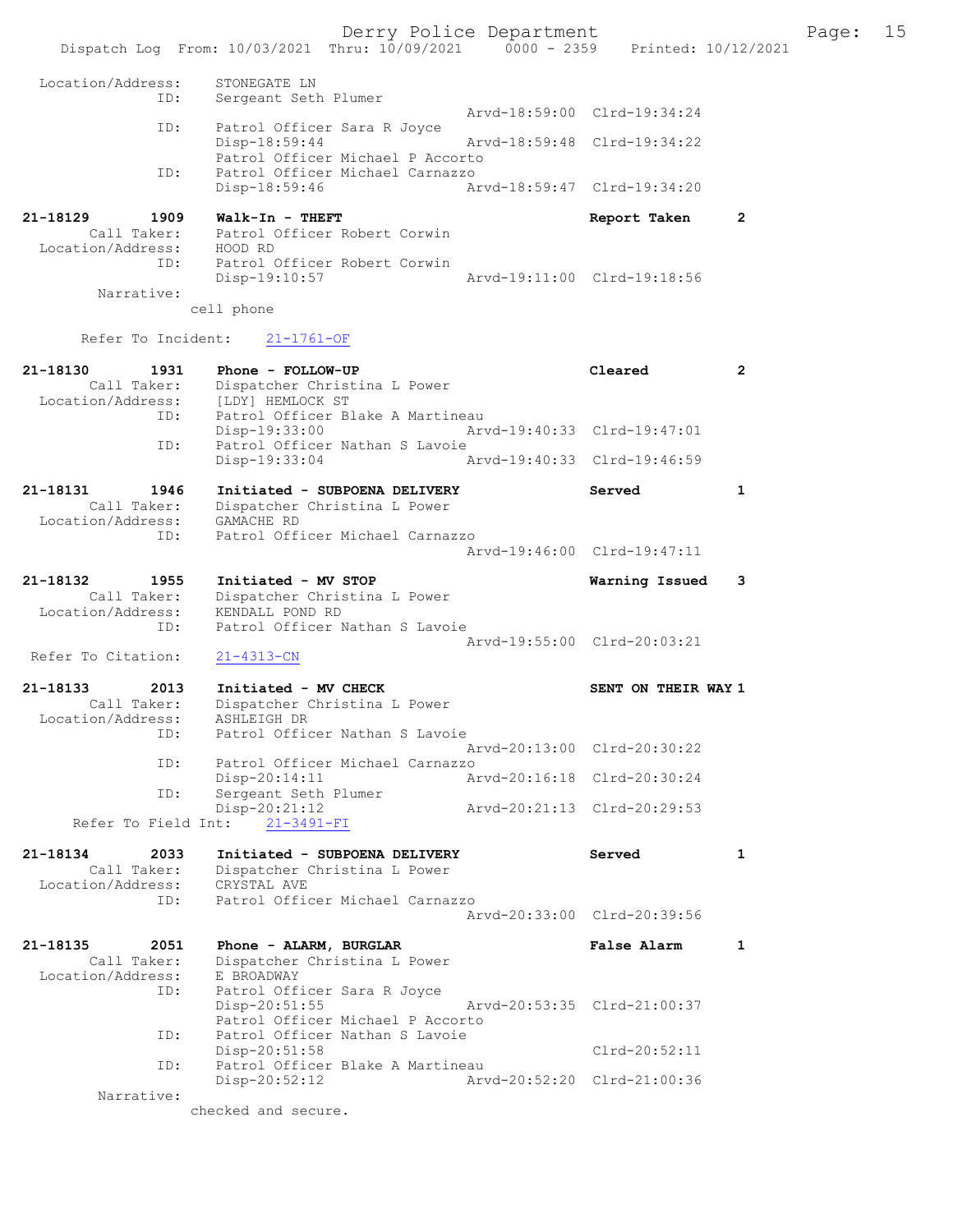Refer To Field Int: 21-3493-FI

| 21-18136           | 2115        | Initiated - MV STOP            | Summons Issued 3            |  |
|--------------------|-------------|--------------------------------|-----------------------------|--|
|                    | Call Taker: | Dispatcher Christina L Power   |                             |  |
| Location/Address:  |             | MANCHESTER RD                  |                             |  |
|                    | ID:         | Patrol Officer Nathan S Lavoie |                             |  |
|                    |             |                                | Aryd-21:15:00 Clrd-21:32:46 |  |
| Refer To Citation: |             | $21 - 4314 - CN$               |                             |  |
| Refer To Citation: |             | $21 - 816 - 003047$            |                             |  |

#### 21-18137 2156 Initiated - FOLLOW-UP Cleared 2 Call Taker: Dispatcher Christina L Power Location/Address: BIRCH ST ID: Patrol Officer Michael Carnazzo Arvd-21:56:00 Clrd-21:57:52

21-18138 2158 Initiated - MV STOP No Action Required 3

 Call Taker: Dispatcher Christina L Power Location/Address: BIRCH ST ID: Patrol Officer Michael Carnazzo Arvd-21:58:00 Clrd-22:07:21 Cleared By: Patrol Officer Michael Carnazzo

21-18139 2347 Initiated - MV STOP Warning Issued 3 Call Taker: Patrol Officer Cody Johnson Location/Address: RT 28 ID: Patrol Officer Awess Abdulkadir

Arvd-23:47:00 Clrd-23:57:09<br>21-4315-CN Refer To Citation:

| 21-18140          | 2348        | Initiated - MV CHECK           | Cleared                     |  |
|-------------------|-------------|--------------------------------|-----------------------------|--|
|                   | Call Taker: | Patrol Officer Cody Johnson    |                             |  |
| Location/Address: |             | ABBOTT CT                      |                             |  |
|                   | ID:         | Patrol Officer Melissa M Houde |                             |  |
|                   |             |                                | Aryd-23:48:00 Clrd-23:51:13 |  |

#### For Date: 10/05/2021 - Tuesday

| 21-18141          | 0016        | Initiated - SUBPOENA DELIVERY  | Not Served                  | $\mathbf{1}$ |
|-------------------|-------------|--------------------------------|-----------------------------|--------------|
|                   | Call Taker: | Patrol Officer Cody Johnson    |                             |              |
| Location/Address: |             | [DY 997] PARKLAND DR           |                             |              |
|                   | TD:         | Patrol Officer Melissa M Houde |                             |              |
|                   |             |                                | Arvd-00:16:00 Clrd-00:21:42 |              |

| 21-18142       | 0120        | Phone - NOISE COMPLAINT                  |                             | No Action Required | $\overline{2}$ |
|----------------|-------------|------------------------------------------|-----------------------------|--------------------|----------------|
|                |             | Call Taker: Patrol Officer Robert Corwin |                             |                    |                |
|                |             | Location/Address: LARAWAY CT             |                             |                    |                |
|                |             | ID: Patrol Officer Sara R Joyce          |                             |                    |                |
|                |             | $Disp-01:22:29$                          | Arvd-01:27:37 Clrd-01:33:40 |                    |                |
|                |             | Patrol Officer Michael P Accorto         |                             |                    |                |
|                | Arrived By: | Patrol Officer Cody Johnson              |                             |                    |                |
|                |             | Cleared By: Patrol Officer Cody Johnson  |                             |                    |                |
|                |             | ID: Patrol Officer Collin Kennedy        |                             |                    |                |
|                |             | $Disp-01:22:31$                          | Arvd-01:25:07 Clrd-01:33:38 |                    |                |
|                | Arrived By: | Patrol Officer Cody Johnson              |                             |                    |                |
|                |             | Cleared By: Patrol Officer Cody Johnson  |                             |                    |                |
|                | ID:         | Sergeant Patrick H Dawson                |                             |                    |                |
|                |             | $Disp-01:25:44$                          | Arvd-01:25:46 Clrd-01:33:41 |                    |                |
| Dispatched By: |             | Patrol Officer Cody Johnson              |                             |                    |                |
|                |             | Arrived By: Patrol Officer Cody Johnson  |                             |                    |                |
|                |             | Cleared By: Patrol Officer Cody Johnson  |                             |                    |                |
|                | Narrative:  |                                          |                             |                    |                |
|                |             | stomping feet                            |                             |                    |                |

Refer To Field Int: 21-3508-FI

21-18144 0128 Phone - MV REPO Vehicle Towed 1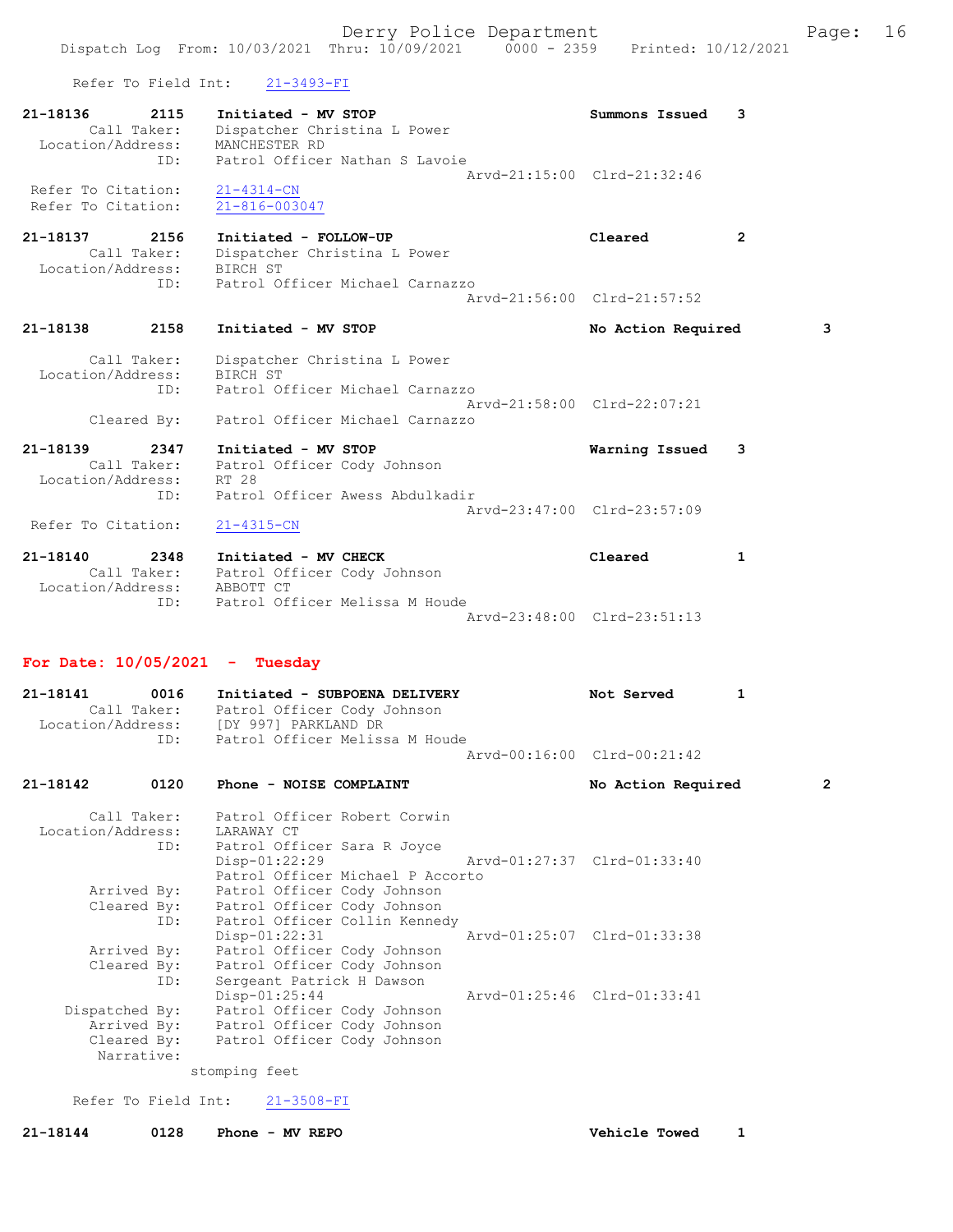Derry Police Department Form Page: 17 Dispatch Log From: 10/03/2021 Thru: 10/09/2021 0000 - 2359 Printed: 10/12/2021 Call Taker: Patrol Officer Cody Johnson Location/Address: HIGHLAND AVE Narrative: 2014 Jeep Compass Black NH 4127945 21-18143 0132 Initiated - MV STOP Report Taken 3 Call Taker: Patrol Officer Cody Johnson Location/Address: OAK ST ID: Patrol Officer Melissa M Houde Arvd-01:32:00 Clrd-01:43:37 ID: Patrol Officer Ryan M Panaro Arvd-01:33:14 Clrd-01:35:30 Narrative: 10/05/2021 0138 Owen Morgan 08/22/99 7A Park Ave Derry, New Hampshire 03038 Op After Refer To Summons: 21-964-AR 21-18145 0149 Initiated - MV CHECK SENT ON THEIR WAY 1 Call Taker: Patrol Officer Cody Johnson Location/Address: ASHLEIGH DR ID: Patrol Officer Ryan M Panaro Arvd-01:49:00 Clrd-01:57:50 ID: Patrol Officer Collin Kennedy Disp-01:54:12 Arvd-01:54:14 Clrd-01:57:51 21-18146 0150 Initiated - PROPERTY CHECK Cleared 2

 Call Taker: Patrol Officer Cody Johnson Location/Address: HUMPHREY RD ID: Sergeant Patrick H Dawson

#### 21-18147 0204 Phone - MV ACCIDENT Report Taken 1 Call Taker: Patrol Officer Cody Johnson Location/Address: [DY 2071] PINKERTON ST ID: Patrol Officer Ryan M Panaro Disp-02:13:26 Arvd-02:13:29 Clrd-02:18:59 Narrative: Swalgen V Tree

Arvd-01:50:00 Clrd-01:50:52

Reportable

Refer To Accident: 21-484-AC

| 21-18148          | 0240        | Phone - ALARM, BURGLAR         |                                           | False Alarm                                                        |  |
|-------------------|-------------|--------------------------------|-------------------------------------------|--------------------------------------------------------------------|--|
|                   | Call Taker: | Patrol Officer Cody Johnson    |                                           |                                                                    |  |
| Location/Address: |             | [DY 35] ROCKINGHAM RD          |                                           |                                                                    |  |
|                   | ID:         |                                | Patrol Officer Ryan M Panaro              |                                                                    |  |
|                   |             | $Disp-02:40:28$                |                                           | Arvd-02:44:03 Clrd-05:05:32                                        |  |
|                   | ID:         |                                | Patrol Officer Melissa M Houde            |                                                                    |  |
|                   |             | $Disp-02:40:29$                |                                           | Arvd-02:44:02 Clrd-05:05:31                                        |  |
|                   |             | Refer To Field Int: 21-3482-FI |                                           |                                                                    |  |
| $21 - 191AQ$      | <b>OROR</b> |                                | $T_{n+i} + i_{n} + o$ - CURDOFNA DEITUFDV | $N \cap$ $\vdash$ $\complement$ $\complement$ $\complement$ $\Box$ |  |

| ZI-18149          | כטכט        | INItiated - SUBPOENA DELIVERY  | NOT Served                  |  |
|-------------------|-------------|--------------------------------|-----------------------------|--|
|                   | Call Taker: | Patrol Officer Cody Johnson    |                             |  |
| Location/Address: |             | IDY 12381 CRYSTAL AVE          |                             |  |
|                   | TD:         | Patrol Officer Melissa M Houde |                             |  |
|                   |             |                                | Arvd-05:05:00 Clrd-05:06:46 |  |
|                   |             |                                |                             |  |

#### 21-18150 0544 Phone - MEDICAL EMERGENCY Transported to Hospital 1

 Call Taker: Patrol Officer Cody Johnson Location/Address: CENTRAL ST + SOUTH AVE ID: Patrol Officer Melissa M Houde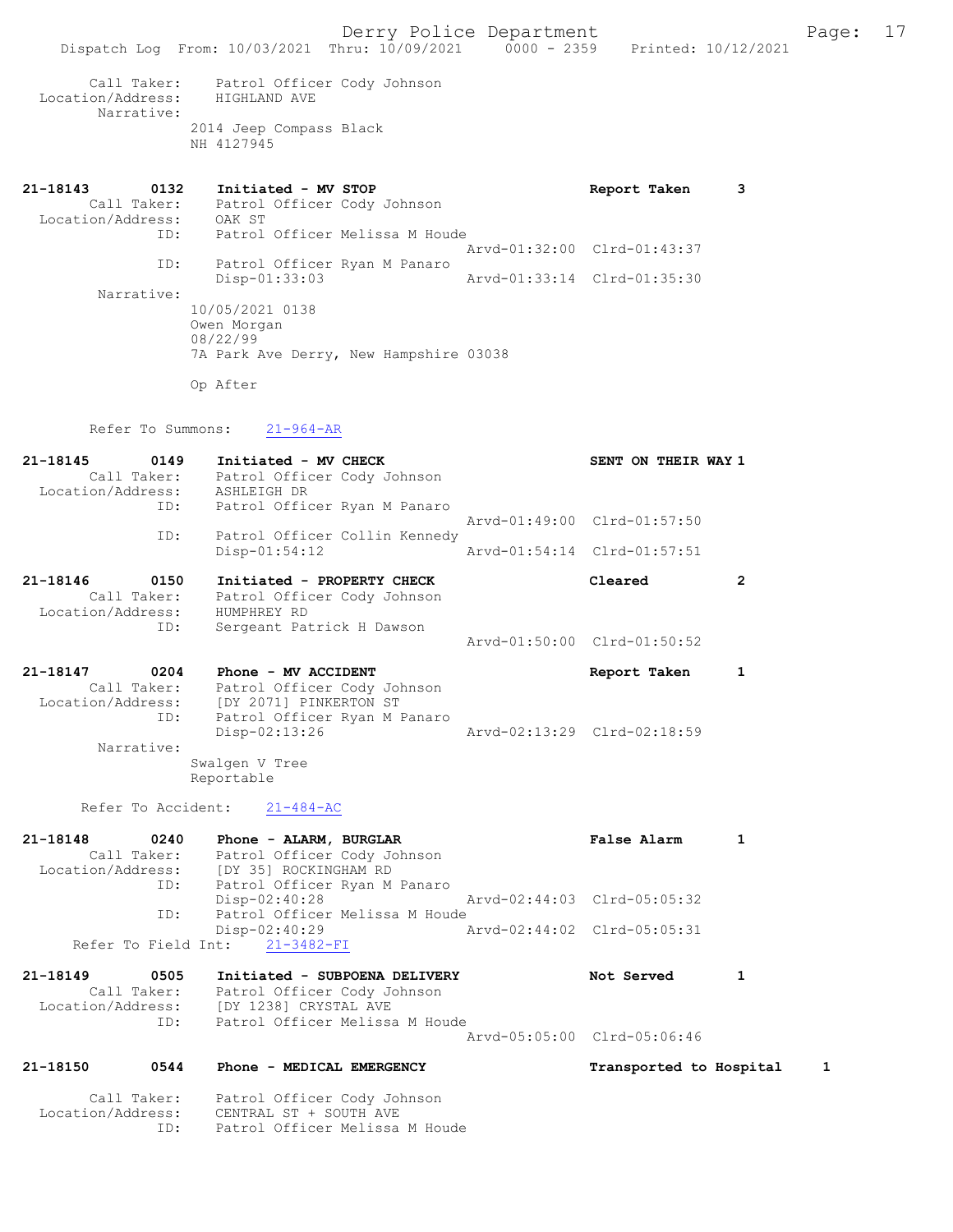|                                                      |                                                                                                                                 | Derry Police Department     |                              | 18<br>Page: |
|------------------------------------------------------|---------------------------------------------------------------------------------------------------------------------------------|-----------------------------|------------------------------|-------------|
|                                                      | Dispatch Log From: 10/03/2021 Thru: 10/09/2021 0000 - 2359 Printed: 10/12/2021                                                  |                             |                              |             |
| ID:                                                  | $Disp-05:44:27$<br>Patrol Officer Awess Abdulkadir                                                                              |                             | Arvd-05:48:39 Clrd-06:04:27  |             |
| ID:                                                  | Disp-05:44:30<br>Sergeant Patrick H Dawson                                                                                      |                             | Arvd-05:48:38 Clrd-06:04:28  |             |
|                                                      | Disp-05:48:41                                                                                                                   | Arvd-05:48:43 Clrd-06:04:25 |                              |             |
| Narrative:                                           | Subject trouble breathing                                                                                                       |                             |                              |             |
| Narrative:                                           | 10/05/2021 0548 DFD on scene                                                                                                    |                             |                              |             |
| Narrative:                                           | 10/05/2021 0603 DFD transporting subject to Elliot                                                                              |                             |                              |             |
| Refer To Field Int:                                  | $21 - 3477 - FI$                                                                                                                |                             |                              |             |
| 21-18151<br>0553<br>ID:                              | Initiated - MV CHECK<br>Call Taker: Patrol Officer Cody Johnson<br>Location/Address: N MAIN ST<br>Patrol Officer Collin Kennedy |                             | Vehicle checked 1            |             |
|                                                      |                                                                                                                                 |                             | Arvd-05:53:00 Clrd-06:04:38  |             |
| 21-18152<br>0652<br>Location/Address:<br>ID:         | Phone - MV ACCIDENT<br>Call Taker: Patrol Officer Cody Johnson<br>N MAIN ST + PINKERTON ST<br>Patrol Officer Awess Abdulkadir   |                             | Report Taken<br>$\mathbf{1}$ |             |
| Cleared By:<br>ID:                                   | Disp-06:52:54<br>Dispatcher Jonathon S Pickering<br>Sergeant Jeffrey M Dawe                                                     |                             | Arvd-06:56:33 Clrd-07:08:50  |             |
| Cleared By:<br>ID:                                   | Disp-06:53:43<br>Dispatcher Jonathon S Pickering<br>Patrol Officer Samuel J Troy                                                |                             | Arvd-06:54:04 Clrd-07:08:51  |             |
|                                                      | Disp-06:53:45                                                                                                                   |                             | Clrd-06:55:36                |             |
| ID:<br>Cleared By:                                   | Patrol Officer Nikita Tomnyuk<br>$Disp-06:53:48$<br>Dispatcher Jonathon S Pickering                                             |                             | Arvd-06:54:06 Clrd-07:25:23  |             |
| Narrative:                                           | 10/05/2021 0654 MV vs pedestrian                                                                                                |                             |                              |             |
| Narrative:                                           | 10/05/2021 0657 off with NH 3763933                                                                                             |                             |                              |             |
| Narrative:                                           | 10/05/2021 0657 parent on scene                                                                                                 |                             |                              |             |
| Narrative:                                           | 10/05/2021 0725 MURRAY VS Pedestrian - NON REPORTABLE                                                                           |                             |                              |             |
| Refer To Accident:                                   | $21 - 485 - AC$                                                                                                                 |                             |                              |             |
| 0719<br>21-18153                                     | Phone - JUVENILE OFFENSES                                                                                                       |                             | Services Rendered 2          |             |
| Call Taker:<br>Location/Address:<br>ID:              | Dispatcher Jonathon S Pickering<br>[DY 2702] PEMIGEWASSET CIR<br>Patrol Officer Samuel J Troy                                   |                             |                              |             |
| ID:                                                  | Disp-07:22:56<br>Patrol Officer James M McClafferty                                                                             |                             | Arvd-07:31:32 Clrd-07:54:12  |             |
| ID:                                                  | Disp-07:24:00<br>Patrol Officer Nikita Tomnyuk                                                                                  |                             | $Clrd-07:25:22$              |             |
| Refer To Field Int:                                  | Disp-07:25:33<br>$21 - 3478 - FI$                                                                                               |                             | Arvd-07:36:23 Clrd-07:54:13  |             |
| 21-18154<br>0723<br>Call Taker:<br>Location/Address: | Initiated - FOLLOW-UP<br>Dispatcher Jonathon S Pickering<br>DERRYFIELD RD                                                       |                             | Services Rendered 2          |             |
| ID:                                                  | Patrol Officer Awess Abdulkadir                                                                                                 |                             | Arvd-07:23:00 Clrd-07:35:12  |             |
| 21-18155<br>0723<br>Call Taker:                      | Initiated - Parking Enforcement<br>Dispatcher Jonathon S Pickering                                                              |                             | Vehicle checked 1            |             |
| Location/Address:                                    | HOODKROFT DR                                                                                                                    |                             |                              |             |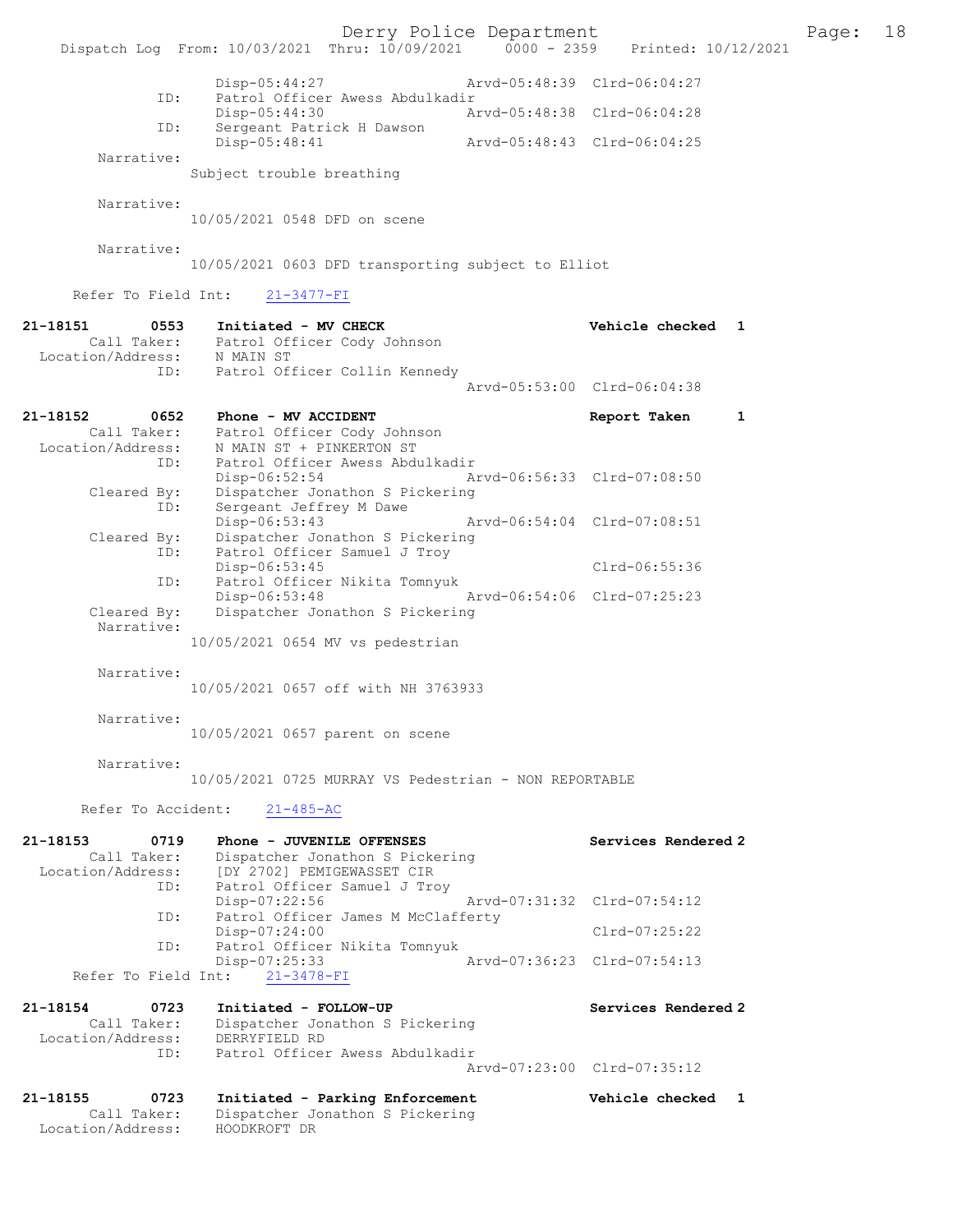Derry Police Department The Page: 19 Dispatch Log From: 10/03/2021 Thru: 10/09/2021 0000 - 2359 Printed: 10/12/2021 ID: Patrol Officer James M McClafferty Arvd-07:23:00 Clrd-07:23:54 21-18156 0727 Initiated - Parking Enforcement Cleared 1 Call Taker: Dispatcher Jonathon S Pickering Location/Address: CHESTER RD + SILVESTRI CIR ID: Patrol Officer James M McClafferty Arvd-07:27:00 Clrd-07:30:06 Cleared By: Patrol Officer James M McClafferty 21-18157 0731 Initiated - Parking Enforcement Vehicle checked 1 Call Taker: Dispatcher Jonathon S Pickering Location/Address: CORWIN DR ID: Patrol Officer James M McClafferty Arvd-07:31:00 Clrd-07:33:00 21-18158 0749 Initiated - ASSAULT Report Taken 1 Call Taker: Dispatcher Jonathon S Pickering Location/Address: [DY 250] PINKERTON ST ID: Patrol Officer Brian J Landry Arvd-07:49:00 Clrd-07:49:31 Narrative: 10/05/2021 0749 past tense report Refer To Incident: 21-1762-OF 21-18159 0753 Initiated - ASSIST CITIZEN Assistance Rendered 3 Call Taker: Dispatcher Jonathon S Pickering Location/Address: HORSESHOE DR ID: Patrol Officer James M McClafferty Arvd-07:53:00 Clrd-08:12:35 Narrative: 10/05/2021 0812 lost cell phone, recovered by owner Refer To Field Int: 21-3479-FI 21-18160 0824 Phone - DELIVER A MESSAGE Message Delivered 1 Call Taker: Dispatcher Jonathon S Pickering Location/Address: RICHARDSON DR<br>ID: Patrol Officer<br>Disp-08:24:54 Patrol Officer Nikita Tomnyuk Arvd-08:38:25 Clrd-08:44:31 21-18161 0832 Initiated - MV STOP Warning Issued 3 Call Taker: Dispatcher Jonathon S Pickering Location/Address: ASHLEIGH DR ID: Patrol Officer James M McClafferty Arvd-08:32:00 Clrd-08:35:50 Refer To Citation: 21-4318-CN 21-18162 0847 Initiated - MV CHECK SENT ON THEIR WAY 1 Call Taker: Dispatcher Jonathon S Pickering Location/Address: [DY 3681] HAMPSTEAD RD ID: Patrol Officer Nikita Tomnyuk Arvd-08:47:00 Clrd-08:52:12 21-18163 0856 Initiated - DOMESTIC VIOLENCE FOLLOW-UP No Action Required 2 Call Taker: Dispatcher Jonathon S Pickering Location/Address: LARAWAY CT ID: Patrol Officer James M McClafferty Arvd-08:56:00 Clrd-09:01:10 21-18164 0857 Phone - VANDALISM **Report Taken** 3 Call Taker: Dispatcher Jonathon S Pickering Location/Address: SILVESTRI CIR ID: Patrol Officer Nikita Tomnyuk Disp-08:57:19 Arvd-08:58:46 Clrd-09:09:46 Narrative: 10/05/2021 0909 no parking sign kicked over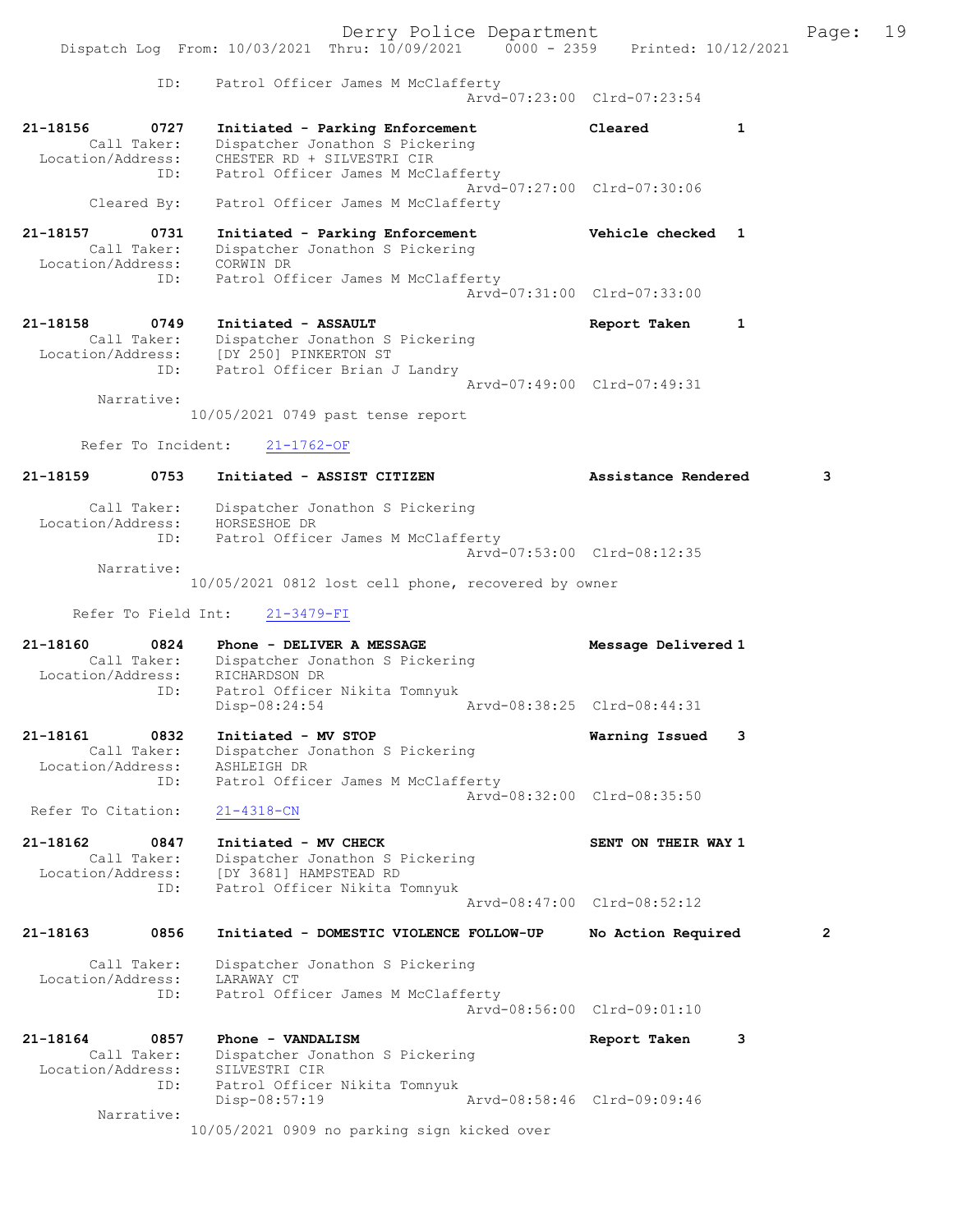Refer To Incident: 21-1763-OF 21-18165 0907 Initiated - SUBPOENA DELIVERY Not Served 1<br>Call Taker: Dispatcher Jonathon S Pickering Dispatcher Jonathon S Pickering Location/Address: BIRCH ST ID: Patrol Officer Awess Abdulkadir Arvd-09:07:00 Clrd-09:14:25 Cleared By: Detective Sergeant Ryan O'Rourke 21-18166 0911 Initiated - FOLLOW-UP No Action Required 2 Call Taker: Dispatcher Jonathon S Pickering Location/Address: [DY 250] PINKERTON ST ID: Sergeant Jeffrey M Dawe Arvd-09:11:00 Clrd-09:44:13<br>TD: Patrol Officer Awess Abdulkadir Patrol Officer Awess Abdulkadir Disp-09:15:12 Clrd-09:15:17 Dispatched By: Detective Sergeant Ryan O'Rourke Cleared By: Detective Sergeant Ryan O'Rourke 21-18167 0916 Initiated - MV STOP Warning Issued 3 Call Taker: Dispatcher Jonathon S Pickering Location/Address: BIRCH ST ID: Patrol Officer Awess Abdulkadir Arvd-09:16:00 Clrd-09:24:10<br>21-4319-CN Refer To Citation: 21-18168 0926 Initiated - SUBPOENA DELIVERY Not Served 1 Call Taker: Dispatcher Jonathon S Pickering Location/Address: NORTH AVE ID: Patrol Officer Awess Abdulkadir Arvd-09:26:00 Clrd-09:37:00 21-18169 0937 Initiated - MV STOP Warning Issued 3 Call Taker: Dispatcher Jonathon S Pickering Location/Address: CRYSTAL AVE ID: Patrol Officer Awess Abdulkadir Arvd-09:37:00 Clrd-09:50:06<br>21-4320-CN Refer To Citation: 21-18170 0942 Phone - ATTEMPTED PAPER SERVICE Not Served 2 Call Taker: Dispatcher Jonathon S Pickering Location/Address: WINDHAM RD ID: Patrol Officer Samuel J Troy Disp-09:43:52 Arvd-09:53:39 Clrd-09:57:15<br>TD: Patrol Officer Timothy J Underbill Patrol Officer Timothy J Underhill<br>Disp-09:44:10 Arvd- Disp-09:44:10 Arvd-09:53:38 Clrd-09:57:14 21-18171 0945 Initiated - Parking Enforcement Parking Ticket Issued 1 Call Taker: Dispatcher Jonathon S Pickering<br>ion/Address: HOODKROFT DR Location/Address:<br>ID: Patrol Officer James M McClafferty Arvd-09:45:00 Clrd-09:48:22 21-18172 0950 Initiated - Parking Enforcement Parking Ticket Issued 1 Call Taker: Dispatcher Jonathon S Pickering Location/Address: CHESTER RD ID: Patrol Officer James M McClafferty Arvd-09:50:00 Clrd-09:55:14 21-18173 0957 Phone - ATTEMPTED PAPER SERVICE Not Served 2

Call Taker: Dispatcher Jonathon S Pickering<br>cion/Address: TIGERTAIL CIR Location/Address:<br>ID: Patrol Officer Timothy J Underhill Disp-09:57:43 Arvd-10:01:08 Clrd-10:05:11 ID: Patrol Officer Samuel J Troy Arvd-10:01:06 Clrd-10:05:12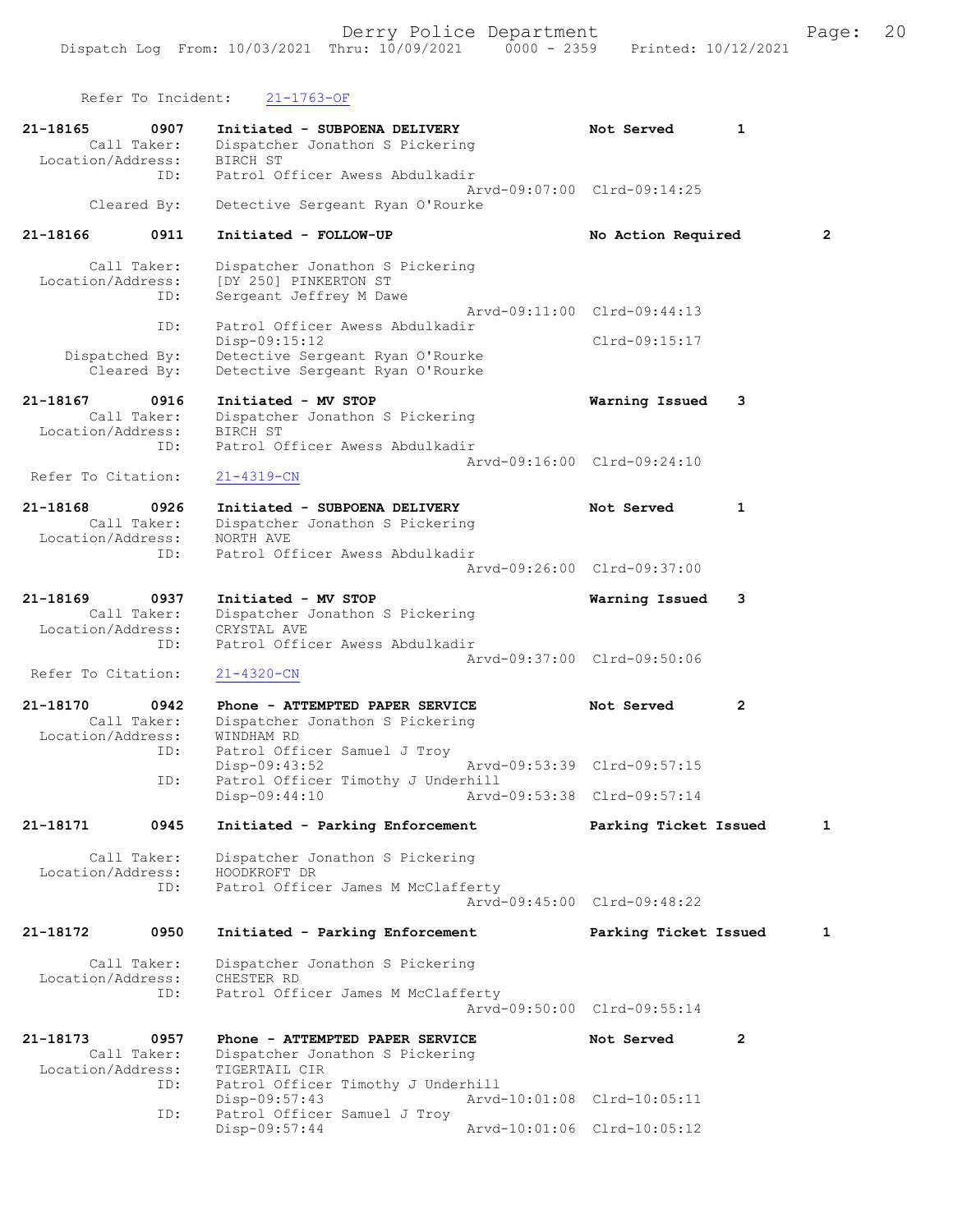21-18174 1003 Initiated - SUBPOENA DELIVERY Not Served 1 Call Taker: Dispatcher Jonathon S Pickering Location/Address: ELM ST ID: Patrol Officer Awess Abdulkadir Arvd-10:03:00 Clrd-10:09:57 21-18175 1032 Phone - FOLLOW-UP No Action Required 2 Call Taker: Dispatcher Jonathon S Pickering Location/Address: SILVESTRI CIR ID: Patrol Officer Nikita Tomnyuk Disp-10:32:29 Arvd-10:32:29 Clrd-11:29:05 21-18176 1041 Initiated - Community Relations No Action Required 2 Call Taker: Dispatcher Jonathon S Pickering Location/Address: [DY 278] S MAIN ST ID: Patrol Officer James M McClafferty Arvd-10:41:00 Clrd-10:41:50 21-18177 1102 Phone - ATTEMPTED SUICIDE Transported to Hospital 2 Call Taker: Dispatcher Jonathon S Pickering<br>ion/Address: FORDWAY EXT Location/Address:<br>ID: Patrol Officer Awess Abdulkadir<br>Disp-11:02:45<br>Patrol Office Disp-11:02:45 Arvd-11:05:26 Clrd-11:56:13<br>
Disp-11:02:49 Arvd-11:05:30 Clrd-11:28:57<br>
Disp-11:02:49 Arvd-11:05:30 Clrd-11:28:57 Patrol Officer Samuel J Troy Arvd-11:05:30 Clrd-11:28:57 ID: Patrol Officer Timothy J Underhill<br>Disp-11:02:59<br>The Communication of the Communication Disp-11:02:59 Arvd-11:05:27 Clrd-11:28:59 ID: Sergeant Jeffrey M Dawe Disp-11:03:07 Arvd-11:05:28 Clrd-11:28:54 Narrative: 10/05/2021 1105 contact made with subject Narrative: 10/05/2021 1106 DFD cleared to enter Narrative: 10/05/2021 1112 DFD on scene Refer To Incident: 21-1764-OF 21-18178 1151 Initiated - MV REPO Vehicle Towed 1 Call Taker: Dispatcher Jonathon S Pickering Location/Address: [DY 2154] AIKEN ST ID: Dispatcher Jonathon S Pickering Arvd-11:51:00 Clrd-11:53:13 Narrative: 10/05/2021 1152 2020 Hyundai Kona - owner aware 21-18179 1209 Walk-In - SERVE RESTRAINING ORDER Served 2 Call Taker: Dispatcher Jonathon S Pickering Location/Address: [DY 2] MUNICIPAL DR ID: Patrol Officer Nikita Tomnyuk Arvd-12:10:12 Clrd-12:21:32 21-18180 1210 Phone - MV ACCIDENT Report Taken 1 Call Taker: Dispatcher Jonathon S Pickering Location/Address: [DY 2878] TSIENNETO RD ID: Patrol Officer Nikita Tomnyuk Disp-12:23:22 Arvd-12:25:25 Clrd-12:46:36 ID: Patrol Officer Samuel J Troy<br>Disp-12:29:59 Disp-12:29:59 Clrd-12:30:02 Refer To Citation: 21-4448-CN Narrative: 132 is out with NH 4983297 and NH WRMFUZI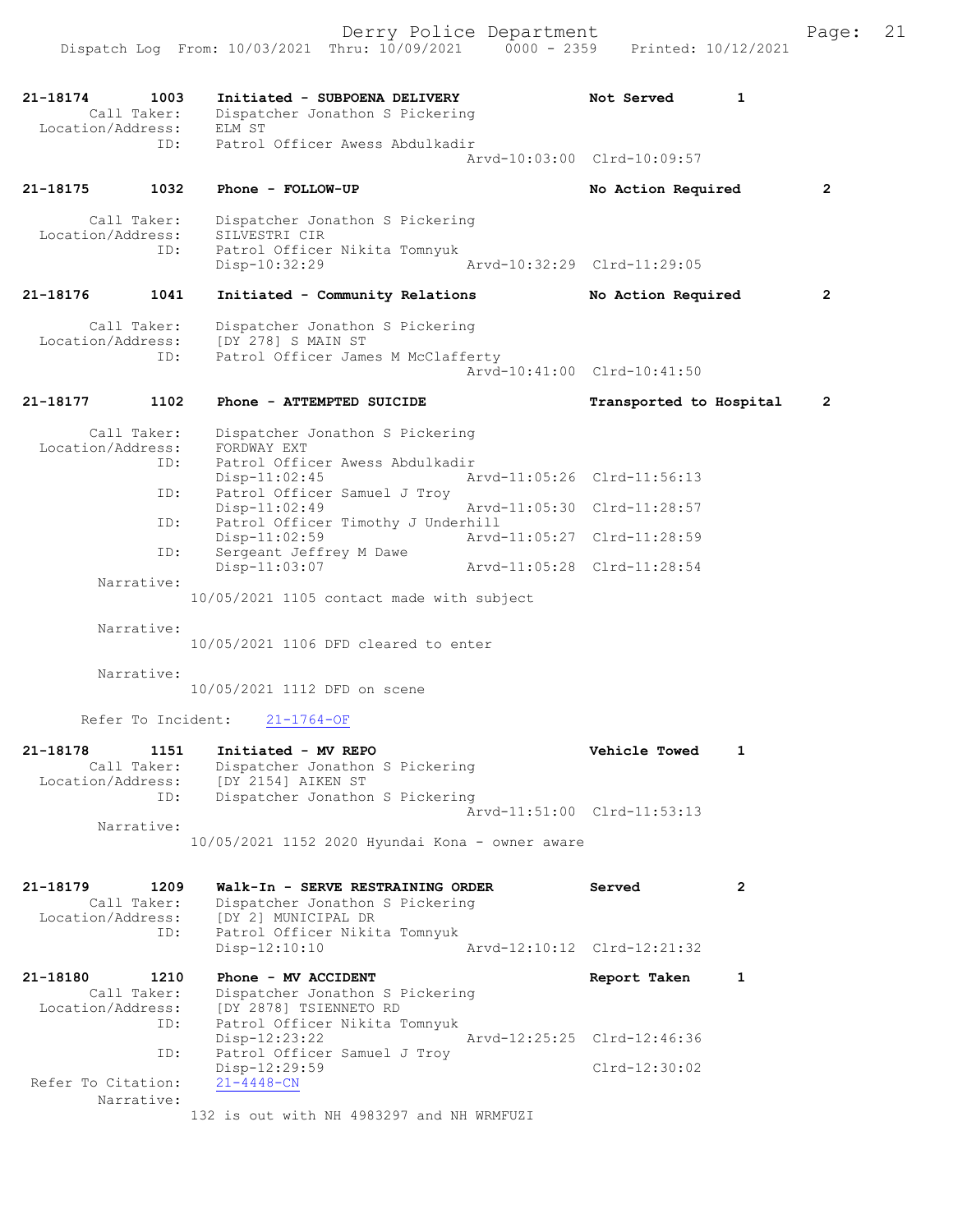Narrative:

10/05/2021 1249 Tallberg VS Peterson - Non-Reportable

Refer To Accident: 21-486-AC

| 21-18181<br>1215<br>Call Taker:<br>Location/Address:<br>ID: | Radio - SERVE RESTRAINING ORDER<br>Dispatcher Jonathon S Pickering<br>WINDHAM RD<br>Patrol Officer Samuel J Troy | Not Served                                                 | $\mathbf{2}$   |
|-------------------------------------------------------------|------------------------------------------------------------------------------------------------------------------|------------------------------------------------------------|----------------|
| ID:                                                         | Disp-12:16:20<br>Patrol Officer Timothy J Underhill                                                              | Arvd-12:16:29 Clrd-12:16:33                                |                |
|                                                             | Disp-12:16:23                                                                                                    | Arvd-12:16:28 Clrd-12:16:31                                |                |
| 21-18182<br>1230                                            | Walk-In - FOLLOW-UP                                                                                              | No Action Required                                         | $\overline{2}$ |
| Call Taker:<br>Location/Address:<br>ID:                     | Dispatcher Jonathon S Pickering<br>[DY 2] MUNICIPAL DR<br>Patrol Officer Samuel J Troy<br>Disp-12:30:27          | Arvd-12:30:29 Clrd-12:55:04                                |                |
| 21-18183<br>1253<br>Call Taker:                             | Phone - VIN CHECK<br>Dispatcher Jonathon S Pickering                                                             | Services Rendered 3                                        |                |
| Location/Address:<br>ID:<br>Refer To Field Int:             | SCENIC DR<br>Patrol Officer Timothy J Underhill<br>Disp-12:54:36<br>$21 - 3512 - FI$                             | Arvd-13:02:59 Clrd-13:14:54                                |                |
| 21-18184<br>1254<br>Call Taker:<br>Location/Address:        | Initiated - PAPER SERVICE<br>Dispatcher Jonathon S Pickering<br>[DY 2] MUNICIPAL DR                              | Served                                                     | 3              |
| ID:                                                         | Patrol Officer Michael P Accorto                                                                                 | Arvd-12:54:00 Clrd-12:56:06                                |                |
| 21-18185<br>1301<br>Call Taker:<br>Location/Address:        | Phone - Dog Bite Complaint<br>Dispatcher Jonathon S Pickering<br>WALNUT HILL RD                                  | Report Taken                                               | $\mathbf{2}$   |
| ID:<br>Refer To Incident:                                   | Patrol Officer Nikita Tomnyuk<br>Disp-13:02:00<br>$21 - 1765 - OF$                                               | Arvd-13:15:06 Clrd-13:39:59                                |                |
| 21-18186<br>1309<br>Call Taker:<br>Location/Address:<br>ID: | Initiated - DRUG VIOLATION<br>Dispatcher Jonathon S Pickering<br>PINKERTON ST<br>Patrol Officer Brian J Landry   | Arrest(s) Made                                             | $\mathbf{2}$   |
| ID:                                                         | Patrol Officer James M McClafferty                                                                               | Arvd-13:09:00 Clrd-13:43:45<br>Arvd-13:14:58 Clrd-14:01:02 |                |
| Narrative:                                                  | Disp-13:09:43<br>10/05/2021 1329 one in custody                                                                  |                                                            |                |
| Narrative:                                                  | 10/05/2021 1329 401 transporting to DPDHQ s/m: 37097                                                             |                                                            |                |
| Narrative:                                                  | 10/05/2021 1337 401 off at DPDHQ e/m: 37098.6                                                                    |                                                            |                |
| Narrative:                                                  | 10/05/2021 1341 identified as a juvenile                                                                         |                                                            |                |
| Narrative:                                                  | 10/05/2021 1358 placed in room # 217                                                                             |                                                            |                |
| Narrative:                                                  | 10/05/2021 1423 subject checked                                                                                  |                                                            |                |
| Narrative:                                                  | 10/05/2021 1516 juvenile checked                                                                                 |                                                            |                |
| Narrative:                                                  | 10/05/2021 1540 juvenile released to a parent                                                                    |                                                            |                |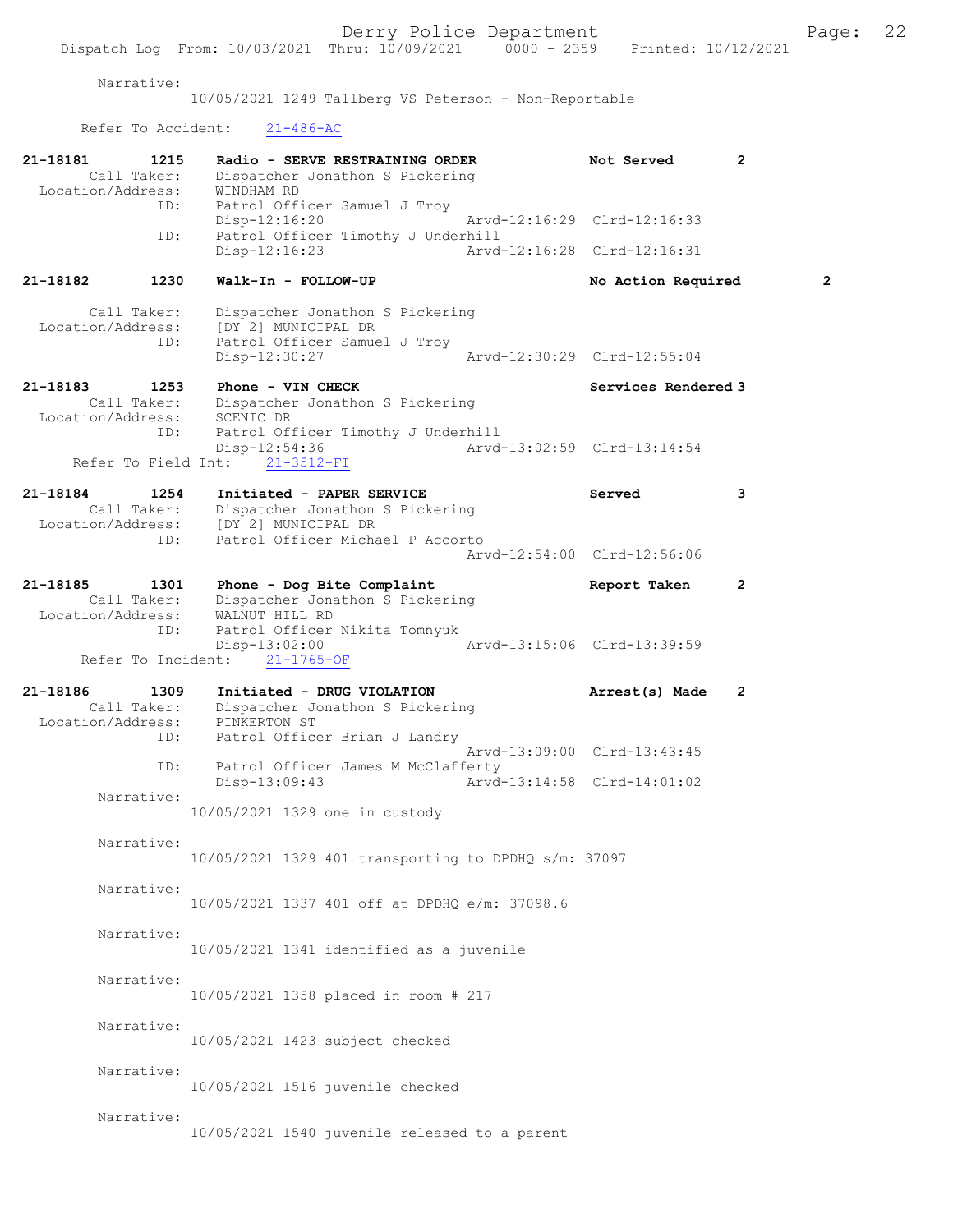Refer To Arrest: 21-965-AR

| 21-18187 1325                      |                                                       | Initiated - PAPER SERVICE<br>Call Taker: Patrol Officer Michael P Accorto<br>Location/Address: [DY 2] MUNICIPAL DR<br>ID: Patrol Officer Michael P Accorto                                                                                                                                                                                                                                       | Served<br>Arvd-13:25:00 Clrd-13:26:23 | 3              |
|------------------------------------|-------------------------------------------------------|--------------------------------------------------------------------------------------------------------------------------------------------------------------------------------------------------------------------------------------------------------------------------------------------------------------------------------------------------------------------------------------------------|---------------------------------------|----------------|
| 21-18188 1350<br>Location/Address: | Call Taker:<br>ID:                                    | Phone - ANIMAL COMPLAINT<br>Dispatcher Jonathon S Pickering<br>ADAMS POND RD<br>Patrol Officer Nikita Tomnyuk<br>Disp-13:50:59                                                                                                                                                                                                                                                                   | Could Not Locate 1                    |                |
| 21-18189                           | 1401                                                  | Phone - INVOL EMERGENCY ADMISSION                                                                                                                                                                                                                                                                                                                                                                | Transported to Hospital               | $\overline{2}$ |
|                                    | Call Taker:<br>ID:<br>ID:<br>Narrative:<br>Narrative: | Dispatcher Jonathon S Pickering<br>Location/Address: [DY 231] TSIENNETO RD<br>Patrol Officer Timothy J Underhill<br>Disp-14:01:33 Arvd-14:02:47 Clrd-14:24:56<br>Patrol Officer James M McClafferty<br>$Disp-14:01:48$<br>Arvd-14:02:54 Clrd-14:24:56<br>10/05/2021 1407 401 transporting to PMC s/m: 37100.0<br>10/05/2021 1414 401 off at PMC e/m: 37101.8<br>Refer To P/C:<br>$21 - 966 - AR$ |                                       |                |
| 21-18190 1412                      |                                                       | Initiated - FOLLOW-UP                                                                                                                                                                                                                                                                                                                                                                            | No Action Required                    | $\overline{2}$ |
| Location/Address:                  | Call Taker:<br>ID:                                    | Dispatcher Jonathon S Pickering<br>WALNUT HILL RD<br>Patrol Officer Nikita Tomnyuk                                                                                                                                                                                                                                                                                                               | Arvd-14:12:00 Clrd-14:33:18           |                |
|                                    |                                                       | _                                                                                                                                                                                                                                                                                                                                                                                                | .                                     |                |

21-18191 1448 Initiated - DISABLED MV Services Rendered 3 Call Taker: Dispatcher Jonathon S Pickering Location/Address: S MAIN ST ID: Patrol Officer Samuel J Troy Arvd-14:48:00 Clrd-14:54:54<br>TD: Patrol Officer Timothy J Underbill Patrol Officer Timothy J Underhill<br>Disp-14:49:25 Arvd-Disp-14:49:25 Arvd-14:53:02 Clrd-14:54:54

21-18192 1452 Phone - WELFARE CHECK Report Taken 2 Call Taker: Dispatcher Jonathon S Pickering Location/Address: HAMPSTEAD RD ID: Patrol Officer Timothy J Underhill Disp-14:55:03 Arvd-15:04:53 Clrd-15:36:52 Arrived By: Dispatcher Christina L Power Cleared By: Dispatcher Christina L Power ID: Sergeant Seth Plumer Disparcher Christian Christian Christian Christian Christian Christian Christian Christian Christian Christian<br>Arvd-15:24:36 Clrd-15:36:40 Dispatched By: Dispatcher Christina L Power Arrived By: Dispatcher Christina L Power Cleared By: Dispatcher Christina L Power Refer To Field Int:  $\frac{21-3489-FI}{21-3494-FI}$ Refer To Field Int:

21-18193 1545 Phone - DELIVER A MESSAGE Nessage Delivered 1 Call Taker: Lieutenant Michael T Muncey Location/Address: PEMIGEWASSET CIR ID: Patrol Officer Jack Stafford Disp-15:45:56 Arvd-15:52:00 Clrd-15:59:00 Arrived By: Dispatcher Christina L Power Cleared By: Dispatcher Christina L Power Narrative: message delivered to a family member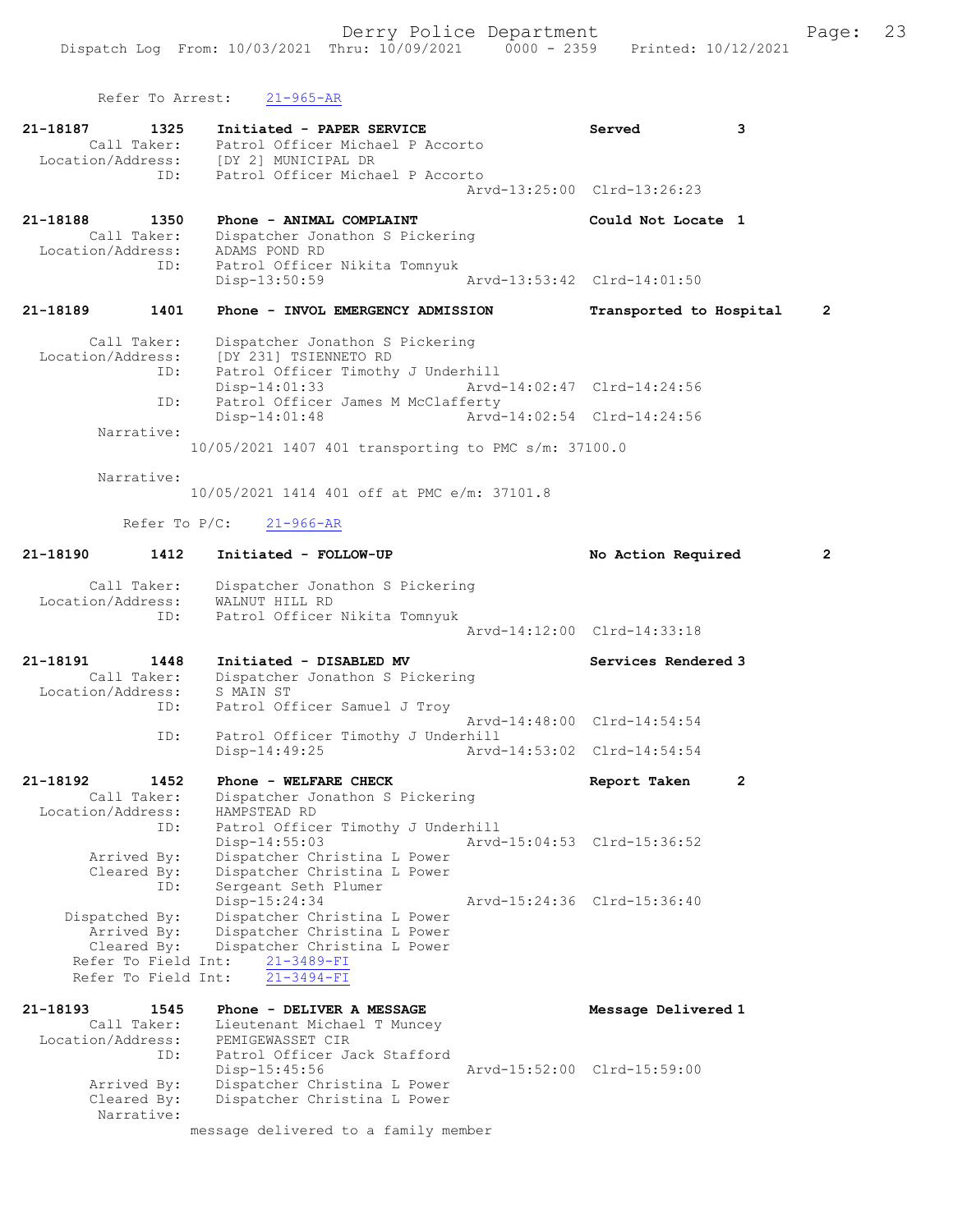| Refer To Field Int:                                              | $21 - 3488 - FI$                                                                                                                               |                                                             |
|------------------------------------------------------------------|------------------------------------------------------------------------------------------------------------------------------------------------|-------------------------------------------------------------|
| 21-18194<br>1617<br>Call Taker:<br>Location/Address:<br>TD:      | Initiated - MV STOP<br>Dispatcher Christina L Power<br>MANCHESTER RD<br>Patrol Officer Nathan S Lavoie                                         | Summons Issued<br>3                                         |
|                                                                  |                                                                                                                                                | Arvd-16:17:00 Clrd-16:31:09                                 |
| ID:<br>Refer To Citation:                                        | Sergeant Seth Plumer<br>Disp-16:18:06<br>21-816-003048                                                                                         | Arvd-16:18:08 Clrd-16:31:07                                 |
| 21-18195<br>1625<br>Call Taker:<br>Location/Address: CRESCENT ST | Phone - NEIGHBORHOOD DISPUTE<br>Dispatcher Christina L Power                                                                                   | $\overline{2}$<br><b>ADVICE GIVEN</b>                       |
| ID:                                                              | Patrol Officer Nathan S Lavoie<br>Disp-16:31:20<br>Arrived By: Lieutenant Michael T Muncey                                                     | Arvd-16:39:23 Clrd-16:54:25                                 |
| Refer To Field Int:                                              | $21 - 3534 - FI$                                                                                                                               |                                                             |
| 21-18196<br>1626<br>Call Taker:<br>Location/Address:             | Initiated - MV CHECK<br>Dispatcher Christina L Power<br>RT 28                                                                                  | Vehicle checked 1                                           |
| ID:                                                              | Patrol Officer Jack Stafford                                                                                                                   | Arvd-16:26:00 Clrd-16:31:21                                 |
| 21-18197<br>1658                                                 | Initiated - SUBPOENA DELIVERY<br>Call Taker: Patrol Officer Micha<br>Location/Address: [DY 2] MUNICIPAL DR<br>Patrol Officer Michael P Accorto | Served<br>$\mathbf{1}$                                      |
| ID:                                                              | Patrol Officer Michael P Accorto                                                                                                               | Arvd-16:58:00 Clrd-16:58:34                                 |
| 21-18198<br>1721<br>Call Taker:<br>Location/Address:             | Phone - WELFARE CHECK<br>Dispatcher Christina L Power<br>MARTIN ST                                                                             | Services Rendered 2                                         |
| ID:<br>Narrative:                                                | Patrol Officer Blake A Martineau<br>Disp-17:24:27                                                                                              | Arvd-17:33:48 Clrd-17:47:03                                 |
|                                                                  | transported to Elliot via a family member                                                                                                      |                                                             |
| Refer To Field Int:                                              | $21 - 3490 - FI$                                                                                                                               |                                                             |
| 21-18199<br>1733<br>$\mathbf{2}$                                 | Phone - WELFARE CHECK                                                                                                                          | Taken to Family/Guardian/Other                              |
| Call Taker:<br>Location/Address:<br>ID:                          | Dispatcher Christina L Power<br>BARKLAND DR<br>Patrol Officer Sara R Joyce<br>Disp-17:36:19<br>Patrol Officer Michael P Accorto                | Arvd-17:41:45 Clrd-18:02:09                                 |
| Cleared By:<br>Narrative:                                        | Patrol Officer Robert Corwin<br>10/05/2021 1802 left in care of husband                                                                        |                                                             |
|                                                                  |                                                                                                                                                |                                                             |
| Refer To Field Int:                                              | $21 - 3532 - FI$                                                                                                                               |                                                             |
| 21-18200<br>1837<br>Call Taker:<br>Location/Address:<br>ID:      | Phone - THEFT<br>Dispatcher Christina L Power<br>PEMBROKE DR<br>Patrol Officer Sara R Joyce<br>Disp-18:39:28                                   | Report Taken<br>$\mathbf{2}$<br>Arvd-18:44:33 Clrd-19:00:37 |
|                                                                  |                                                                                                                                                |                                                             |

Refer To Incident: 21-1767-OF

| 21-18201          | 1840        | Initiated - MV STOP              | Warning Issued |  |
|-------------------|-------------|----------------------------------|----------------|--|
|                   | Call Taker: | Dispatcher Christina L Power     |                |  |
| Location/Address: |             | BIRCH ST                         |                |  |
|                   | TD:         | Patrol Officer Blake A Martineau |                |  |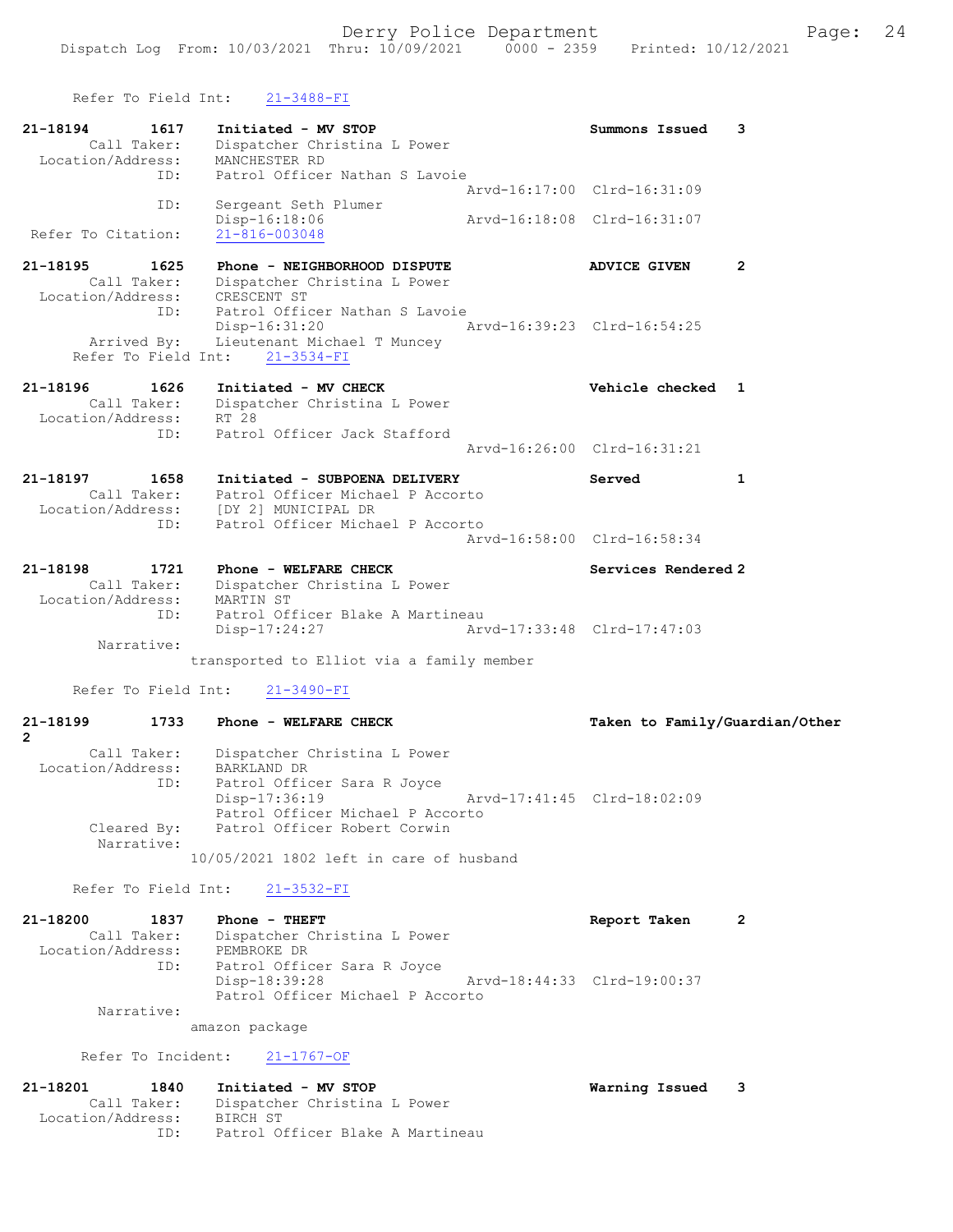Dispatch Log From: 10/03/2021 Thru: 10/09/2021 0000 - 2359 Printed: 10/12/2021 Arvd-18:40:00 Clrd-18:45:53 Cleared By: Patrol Officer Robert Corwin Refer To Citation: 21-4322-CN 21-18202 1844 Phone - ERRATIC OPERATION Services Rendered 2 Call Taker: Patrol Officer Robert Corwin Location/Address: KENDALL POND RD ID: Patrol Officer Blake A Martineau Disp-18:46:01 Arvd-18:52:50 Clrd-18:58:05 Arrived By: Dispatcher Christina L Power Cleared By: Dispatcher Christina L Power ID: Patrol Officer Jack Stafford Disp-18:58:00 Arvd-18:58:01 Clrd-18:58:04 Dispatched By: Dispatcher Christina L Power Arrived By: Dispatcher Christina L Power Cleared By: Dispatcher Christina L Power Narrative: NH #4249929 Narrative: checked and no issues. 21-18203 1847 Initiated - MV STOP Warning Issued 3 Call Taker: Dispatcher Christina L Power Location/Address: ROCKINGHAM RD ID: Patrol Officer Jack Stafford Arvd-18:47:00 Clrd-18:53:28 Refer To Citation: 21-4321-CN 21-18204 1941 Initiated - MV STOP Warning Issued 3 Call Taker: Dispatcher Christina L Power Location/Address: HAMPSTEAD RD ID: Patrol Officer Sara R Joyce Arvd-19:41:00 Clrd-19:48:39 Patrol Officer Michael P Accorto Refer To Citation: 21-4323-CN 21-18205 2001 Initiated - STRUCK ANIMAL Services Rendered 2 Call Taker: Dispatcher Christina L Power Location/Address: HAMPSTEAD RD ID: Patrol Officer Sara R Joyce Arvd-20:01:00 Clrd-20:12:35 Patrol Officer Michael P Accorto Refer To Field Int: 21-3531-FI 21-18206 2004 Phone - MV LOCKOUT Services Rendered 2 Call Taker: Dispatcher Christina L Power Location/Address: PARKLAND DR ID: Patrol Officer Blake A Martineau Disp-20:05:35 Arvd-20:07:04 Clrd-20:24:44 Narrative: 10/05/2021 2014 DFD on scene Narrative: handled by DFD 21-18207 2016 Phone - ANIMAL COMPLAINT Services Rendered 1 Call Taker: Patrol Officer Robert Corwin Location/Address: PHILLIP RD ID: Patrol Officer Sara R Joyce Disp-20:18:26 Arvd-20:29:29 Clrd-20:37:30 Patrol Officer Michael P Accorto Arrived By: Dispatcher Christina L Power Cleared By: Dispatcher Christina L Power

rodent in trash

Refer To Field Int: 21-3530-FI

Narrative: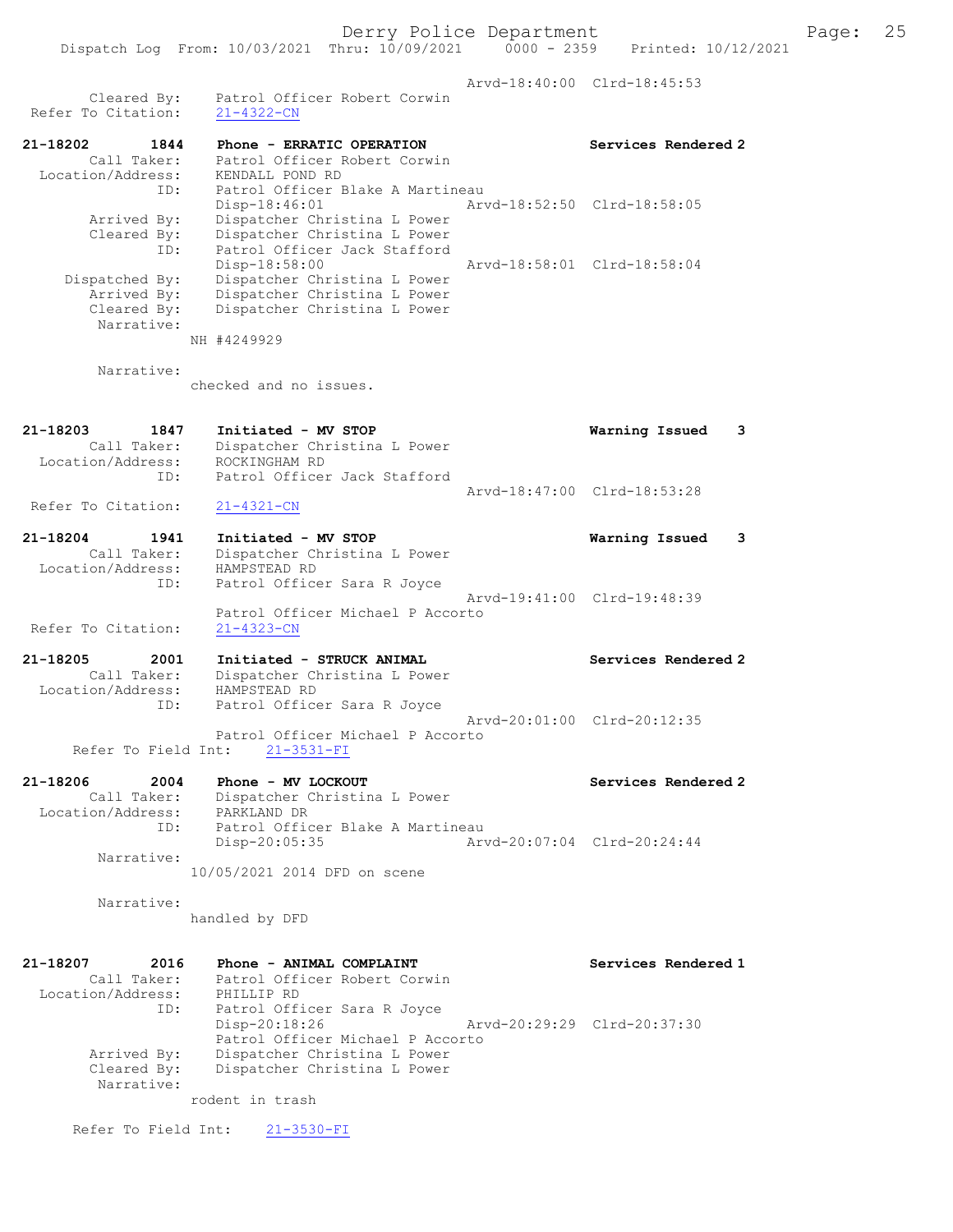| 21-18208<br>Call Taker:<br>Location/Address: | 2103<br>Phone - SUSPICIOUS ACTIVITY<br>Dispatcher Christina L Power<br>ROLLINS ST                                                  |  | Could Not Locate 2          |   |
|----------------------------------------------|------------------------------------------------------------------------------------------------------------------------------------|--|-----------------------------|---|
|                                              | ID:<br>Patrol Officer Sara R Joyce<br>$Disp-21:03:30$<br>Patrol Officer Michael P Accorto<br>Patrol Officer Nathan S Lavoie<br>ID: |  | Arvd-21:09:00 Clrd-21:26:28 |   |
|                                              | Disp-21:03:32                                                                                                                      |  | Arvd-21:12:40 Clrd-21:26:30 |   |
| Narrative:                                   | female yelling                                                                                                                     |  |                             |   |
| 21-18209<br>Call Taker:                      | 2109<br>Phone - SUSPICIOUS ACTIVITY<br>Dispatcher Christina L Power                                                                |  | Gone on Arrival             | 2 |
|                                              | Location/Address: BIRCH ST<br>Patrol Officer Jack Stafford<br>ID:                                                                  |  |                             |   |
| Narrative:                                   | $Disp-21:11:13$                                                                                                                    |  | Arvd-21:18:49 Clrd-21:18:53 |   |
|                                              | man yelling                                                                                                                        |  |                             |   |
| 21-18210                                     | 2125<br>Phone - SUSPICIOUS ACTIVITY                                                                                                |  | Transported to Hospital     | 2 |
| Call Taker:<br>Location/Address:             | Dispatcher Christina L Power<br>BERRY ST + BIRCH ST                                                                                |  |                             |   |
|                                              | Patrol Officer Blake A Martineau<br>ID:<br>$Disp-21:26:04$                                                                         |  | Arvd-21:28:57 Clrd-22:15:18 |   |
|                                              | Sergeant Seth Plumer<br>ID:<br>Disp-21:33:38<br>Patrol Officer Jack Stafford<br>ID:                                                |  | Arvd-21:33:39 Clrd-22:09:16 |   |
|                                              | $Disp-21:33:43$                                                                                                                    |  | Arvd-21:33:44 Clrd-22:15:16 |   |
| Narrative:                                   | male yelling                                                                                                                       |  |                             |   |
| Narrative:                                   | 10/05/2021 2152 DFD requested                                                                                                      |  |                             |   |
| Narrative:                                   | 10/05/2021 2157 DFD on scene                                                                                                       |  |                             |   |
| Narrative:                                   | transported to PMC via DFD                                                                                                         |  |                             |   |
|                                              | Refer To Field Int:<br>$21 - 3492 - FI$                                                                                            |  |                             |   |
| 21-18211<br>Call Taker:<br>Location/Address: | 2131<br>Initiated - MV STOP<br>Dispatcher Christina L Power<br>SOUTH AVE                                                           |  | Warning Issued              | 3 |
|                                              | ID:<br>Patrol Officer Sara R Joyce<br>Patrol Officer Michael P Accorto                                                             |  | Arvd-21:31:00 Clrd-21:36:55 |   |
| 21-18212                                     | 2135<br>Initiated - SUBPOENA DELIVERY                                                                                              |  | Not Served                  | 1 |
| Call Taker:<br>Location/Address:             | Dispatcher Christina L Power<br>DERRY WAY                                                                                          |  |                             |   |
|                                              | Patrol Officer Nathan S Lavoie<br>ID:                                                                                              |  | Arvd-21:35:00 Clrd-21:42:20 |   |
| $21 - 18213$<br>Call Taker:                  | 2141<br>Initiated - MV STOP<br>Dispatcher Christina L Power                                                                        |  | Warning Issued              | 3 |
| Location/Address:                            | BIRCH ST<br>ID:<br>Patrol Officer Sara R Joyce                                                                                     |  |                             |   |
| Refer To Citation:                           | Patrol Officer Michael P Accorto<br>$21 - 4324 - CN$                                                                               |  | Arvd-21:41:00 Clrd-21:46:22 |   |
| 21-18214                                     | 2148<br>Phone - ERRATIC OPERATION                                                                                                  |  | Vehicle checked 2           |   |
| Call Taker:<br>Location/Address:             | Dispatcher Christina L Power<br>CHESTER RD                                                                                         |  |                             |   |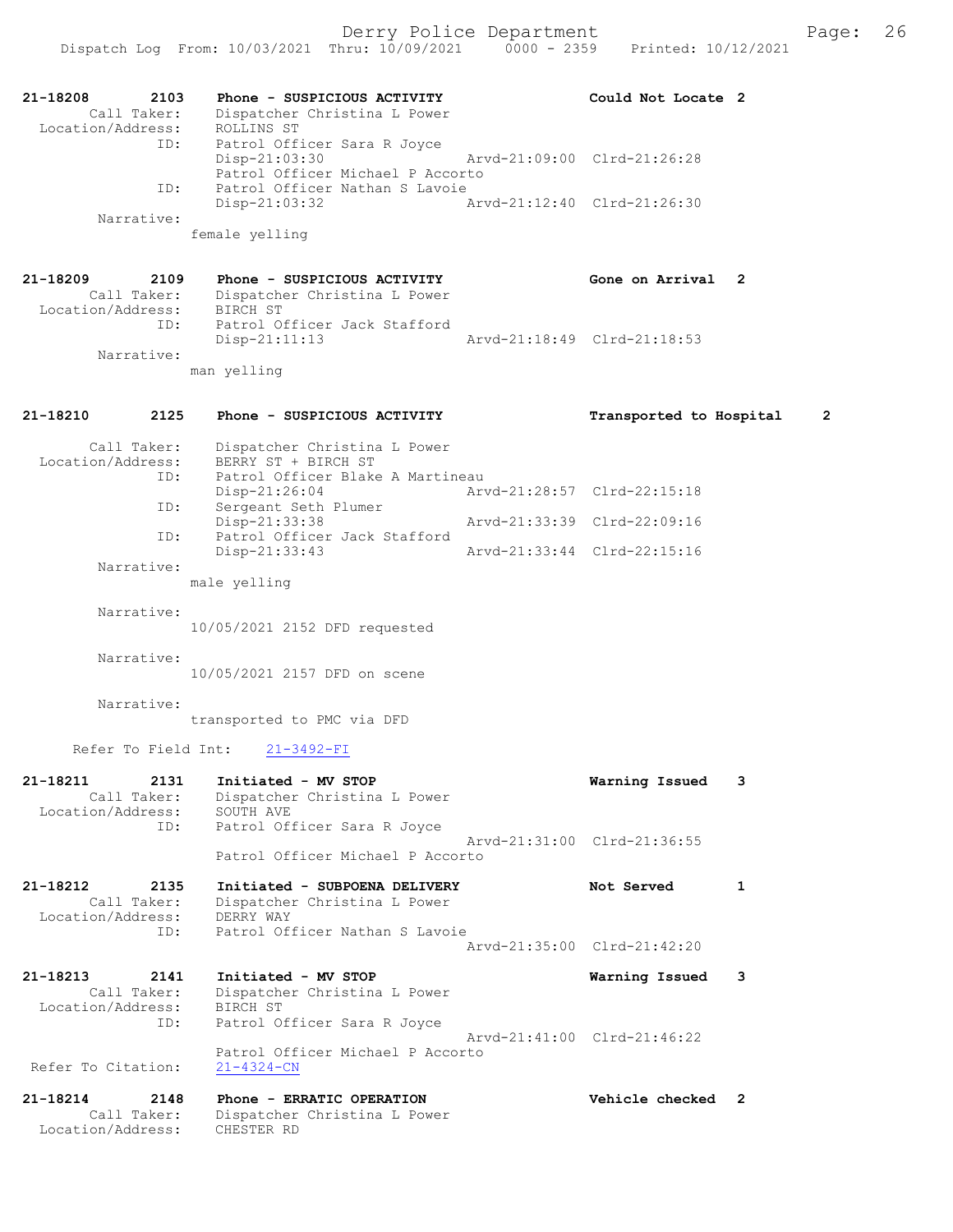Derry Police Department The Page: 27 Dispatch Log From: 10/03/2021 Thru: 10/09/2021 0000 - 2359 Printed: 10/12/2021 ID: Patrol Officer Sara R Joyce Disp-21:49:12 Arvd-21:54:25 Clrd-22:02:31 Patrol Officer Michael P Accorto<br>21-4325-CN Refer To Citation: Narrative: 10/05/2021 2154 stopping on W Broadway Narrative: counseled and sent on their way 21-18215 2155 Phone - DISTURBANCE Services Rendered 1 Call Taker: Patrol Officer Robert Corwin Location/Address: PEMBROKE DR ID: Patrol Officer Jack Stafford Disp-22:15:40 Arvd-22:20:18 Clrd-22:39:36 Dispatched By: Dispatcher Christina L Power Arrived By: Dispatcher Christina L Power Cleared By: Dispatcher Christina L Power ID: Patrol Officer Sara R Joyce Disp-22:15:44 Arvd-22:18:09 Clrd-22:39:37 Patrol Officer Michael P Accorto Dispatched By: Dispatcher Christina L Power Arrived By: Dispatcher Christina L Power Cleared By: Dispatcher Christina L Power Refer To Citation: 21-4326-CN Narrative: all quiet upon checking 21-18216 2317 Initiated - PROPERTY CHECK Cleared 2 Call Taker: Patrol Officer Cody Johnson Location/Address: PIERCE AVE<br>ID: Patrol Off: Patrol Officer Melissa M Houde Arvd-23:17:00 Clrd-23:18:41 21-18217 2351 Initiated - MV STOP Warning Issued 3 Call Taker: Patrol Officer Cody Johnson Location/Address: W BROADWAY ID: Patrol Officer Melissa M Houde Arvd-23:51:00 Clrd-23:56:27<br>21-4327-CN Refer To Citation: For Date:  $10/06/2021$  - Wednesday 21-18218 0000 Initiated - MV STOP Warning Issued 3 Call Taker: Patrol Officer Cody Johnson Location/Address: W BROADWAY ID: Patrol Officer Melissa M Houde Arvd-00:00:00 Clrd-00:04:40<br>
21-4328-CN Refer To Citation: 21-18219 0015 Initiated - ASSIST CITIZEN Assistance Rendered 3 Call Taker: Patrol Officer Cody Johnson Location/Address: [DY 2] MUNICIPAL DR ID: Patrol Officer Awess Abdulkadir Arvd-00:15:00 Clrd-00:24:25 Narrative: 10/06/2021 0015 435 Transporting one adult female to Parkland Medical center S/M 49179.1 Narrative: 10/06/2021 0018 E/M 49180.7 Off at PMC 21-18220 0229 Phone - ASSIST CITIZEN Assistance Rendered 3 Call Taker: Patrol Officer Cody Johnson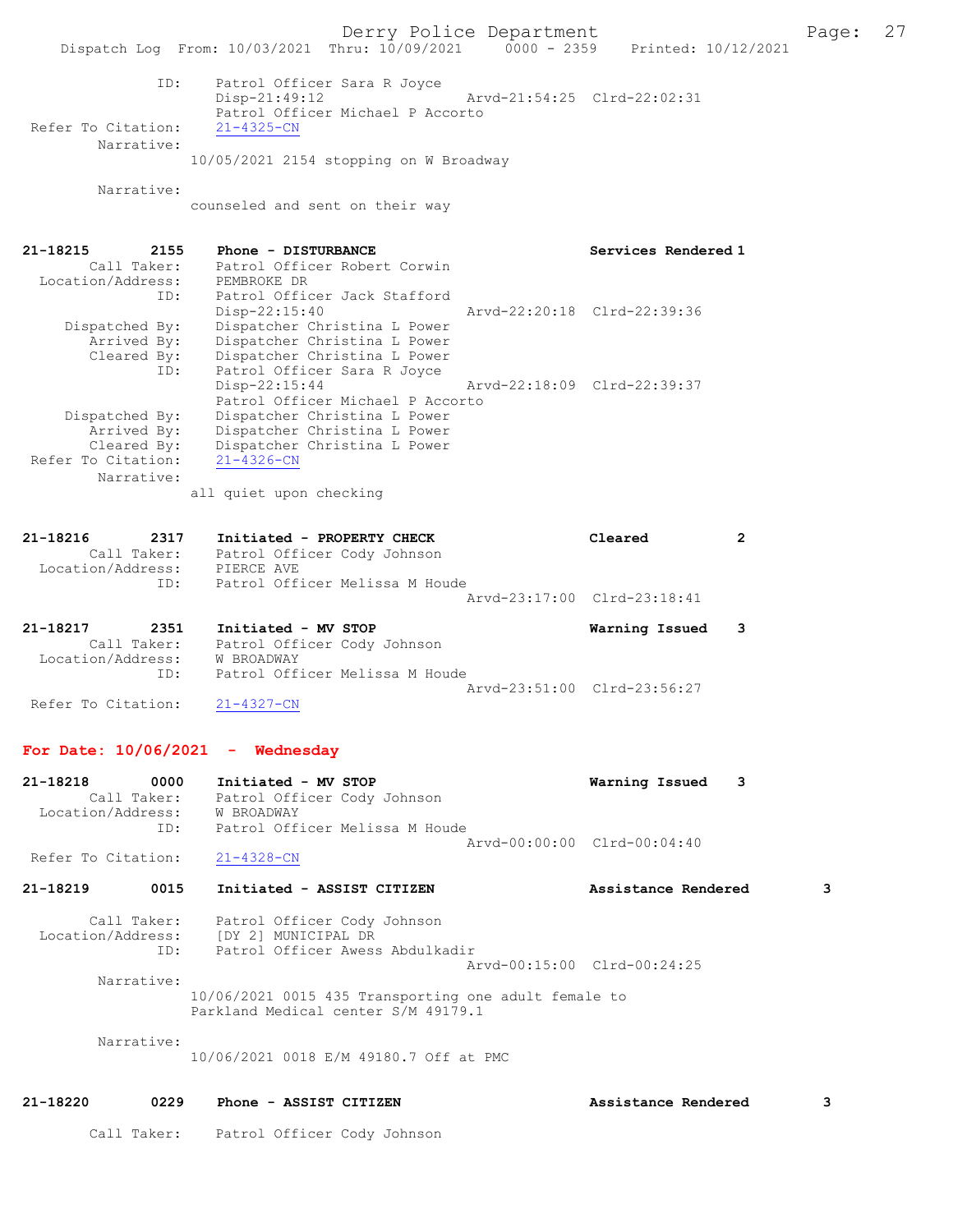Derry Police Department Fage: 28 Dispatch Log From: 10/03/2021 Thru: 10/09/2021 0000 - 2359 Printed: 10/12/2021 Location/Address: [DY 997] PARKLAND DR ID: Patrol Officer Awess Abdulkadir Disp-02:29:26 Arvd-02:29:29 Clrd-02:35:48 Narrative: 10/06/2021 0229 435 Transporting one adult female to residence S/M 49183.8 Narrative: 10/06/2021 0230 E/M 49186.1 21-18221 0442 911 - DOMESTIC DISTURBANCE Verbal in Nature 1 Call Taker: Patrol Officer Cody Johnson Location/Address: ABBOTT CT ID: Patrol Officer Collin Kennedy Disp-04:42:43 Arvd-04:42:46 Clrd-05:00:06 ID: Patrol Officer Awess Abdulkadir<br>Disp-04:42:45 Ar Disp-04:42:45 Arvd-04:42:48 Clrd-05:00:22 Refer To Field Int: 21-3496-FI 21-18222 0451 Phone - SUSPICIOUS ACTIVITY Cleared 2 Call Taker: Patrol Officer Cody Johnson Location/Address: [DY 1879] S MAIN ST ID: Patrol Officer Melissa M Houde Disp-04:52:04 Arvd-04:55:09 Clrd-05:08:22 ID: Patrol Officer Collin Kennedy Disp-05:07:22 Arvd-05:07:26 Clrd-05:08:20 ID: Patrol Officer Awess Abdulkadir Disp-05:07:24 Arvd-05:07:28 Clrd-05:08:23 Refer To Field Int: 21-3506-FI 21-18223 0615 Phone - ANIMAL COMPLAINT Services Rendered 1 Call Taker: Patrol Officer Cody Johnson Location/Address: [DY 281] DRURY LN ID: Patrol Officer Collin Kennedy Disp-06:15:26 Arvd-06:18:30 Clrd-06:34:23 21-18224 0656 Initiated - MV STOP Warning Issued 3 Call Taker: Dispatcher Jess W Arcand Location/Address: CRYSTAL AVE ID: Patrol Officer Awess Abdulkadir Arvd-06:56:11 Clrd-06:57:19<br>21-4329-CN Refer To Citation: 21-18225 0720 Initiated - FOLLOW-UP No Action Required 2 Call Taker: Dispatcher Jess W Arcand Location/Address: LARAWAY CT ID: Patrol Officer Charles L Doherty Arvd-07:20:00 Clrd-07:30:28 21-18226 0745 Walk-In - SUBPOENA DELIVERY Served 1 Call Taker: Dispatcher Jess W Arcand Location/Address: MUZZY LN ID: Patrol Officer Samuel J Troy Disp-07:45:24 Arvd-07:45:28 Clrd-07:48:50 21-18227 0745 Initiated - SUBPOENA DELIVERY Served 1 Call Taker: Dispatcher Jess W Arcand Location/Address: ELM ST ID: Patrol Officer Awess Abdulkadir Arvd-07:45:00 Clrd-07:51:21 21-18228 0757 Initiated - FOLLOW-UP No Action Required 2 Call Taker: Dispatcher Jess W Arcand Location/Address: FAIRWAY DR ID: Patrol Officer Charles L Doherty Arvd-07:57:00 Clrd-08:13:30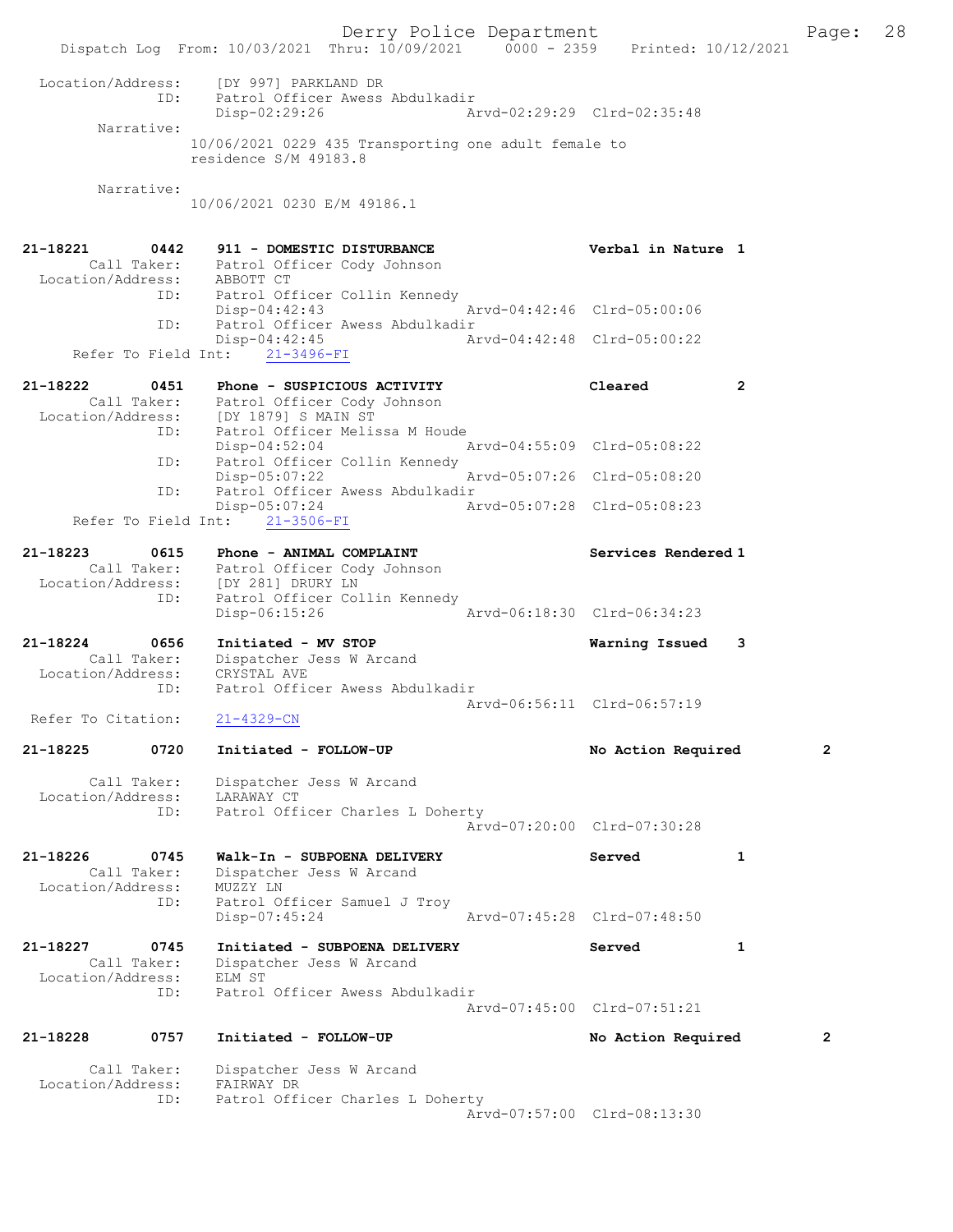|                                                           |            |                                                                                    | Derry Police Department     |                             |              | Page:        | 29 |
|-----------------------------------------------------------|------------|------------------------------------------------------------------------------------|-----------------------------|-----------------------------|--------------|--------------|----|
|                                                           |            | Dispatch Log From: 10/03/2021 Thru: 10/09/2021 0000 - 2359 Printed: 10/12/2021     |                             |                             |              |              |    |
| 21-18229<br>Location/Address:                             | 0758       | Initiated - SUBPOENA DELIVERY<br>Call Taker: Dispatcher Jess W Arcand<br>BIRCH ST  |                             | Served                      | $\mathbf{1}$ |              |    |
|                                                           | ID:        | Patrol Officer Awess Abdulkadir                                                    |                             | Arvd-07:58:00 Clrd-08:02:05 |              |              |    |
| 21-18230<br>Call Taker:<br>Location/Address:              | 0803       | Initiated - SUBPOENA DELIVERY<br>Dispatcher Jess W Arcand<br>NORTH AVE             |                             | Served                      | 1            |              |    |
|                                                           | ID:        | Patrol Officer Awess Abdulkadir                                                    |                             | Arvd-08:03:00 Clrd-08:05:39 |              |              |    |
| 21-18231<br>Call Taker:<br>Location/Address:              | 0810       | Walk-In - IDENTITY THEFT<br>Dispatcher Jess W Arcand<br>SOUTH AVE                  |                             | Report Taken                | 2            |              |    |
| Refer To Incident:                                        | ID:        | Patrol Officer Awess Abdulkadir<br>$Disp-08:11:06$<br>$21 - 1768 - OF$             | Arvd-08:32:55 Clrd-08:33:48 |                             |              |              |    |
| 21-18232<br>Call Taker:<br>Location/Address:              | 0817       | Initiated - SUBPOENA DELIVERY<br>Dispatcher Jess W Arcand<br>OVERLEDGE DRIVE EXT   |                             | Not Served                  | 1            |              |    |
|                                                           | ID:        | Patrol Officer Nikita Tomnyuk                                                      |                             | Arvd-08:17:00 Clrd-08:19:39 |              |              |    |
| 21-18233<br>Call Taker:<br>Location/Address: PINKERTON ST | 0831       | Initiated - MV STOP<br>Dispatcher Jess W Arcand                                    |                             | Warning Issued              | 3            |              |    |
| Refer To Citation:                                        | ID:        | Patrol Officer Charles L Doherty<br>$21 - 4338 - CN$                               |                             | Arvd-08:31:00 Clrd-08:35:56 |              |              |    |
| 21-18234<br>Call Taker:<br>Location/Address:              | 0834       | Phone - SECURITY /OPEN DOOR/WINDOW<br>Dispatcher Jess W Arcand<br>E BROADWAY       |                             | Services Rendered 2         |              |              |    |
|                                                           | ID:<br>ID: | Patrol Officer Awess Abdulkadir<br>$Disp-08:34:57$<br>Patrol Officer Samuel J Troy | Arvd-08:38:43 Clrd-08:55:09 |                             |              |              |    |
|                                                           |            | Disp-08:35:00                                                                      |                             | Arvd-08:42:58 Clrd-08:55:07 |              |              |    |
| 21-18235<br>Call Taker:<br>Location/Address:              | 0841       | Initiated - MV STOP<br>Dispatcher Jess W Arcand<br>POND RD                         |                             | Warning Issued              | 3            |              |    |
| Refer To Citation:                                        | ID:        | Patrol Officer Nikita Tomnyuk<br>$21 - 4330 - CN$                                  |                             | Arvd-08:41:00 Clrd-08:46:02 |              |              |    |
| 21-18236                                                  | 0852       | Initiated - FOLLOW-UP                                                              |                             | No Action Required          |              | $\mathbf{2}$ |    |
| Call Taker:<br>Location/Address:                          | ID:        | Dispatcher Jess W Arcand<br>MUNICIPAL DR<br>Patrol Officer Charles L Doherty       |                             | Arvd-08:52:00 Clrd-10:07:52 |              |              |    |
| 21-18237                                                  | 0858       | Initiated - Child Advocacy Center                                                  |                             | No Action Required          |              | 3            |    |
| Call Taker:<br>Location/Address:                          | ID:        | Dispatcher Jess W Arcand<br>BIRCH ST<br>Detective Peter A Houlis                   |                             | Arvd-08:58:00 Clrd-10:38:30 |              |              |    |
| 21-18238<br>Call Taker:<br>Location/Address:              | 0902       | Initiated - Parking Enforcement<br>Dispatcher Jess W Arcand<br>CORWIN DR           |                             | Vehicle checked 1           |              |              |    |
|                                                           | ID:        | Patrol Officer Nikita Tomnyuk                                                      |                             | Arvd-09:02:00 Clrd-09:05:51 |              |              |    |
| 21-18239<br>Call Taker:<br>Location/Address:              | 0916       | 911 - ABANDONED 911<br>Dispatcher Jess W Arcand<br>FORDWAY ST                      |                             | Services Rendered 1         |              |              |    |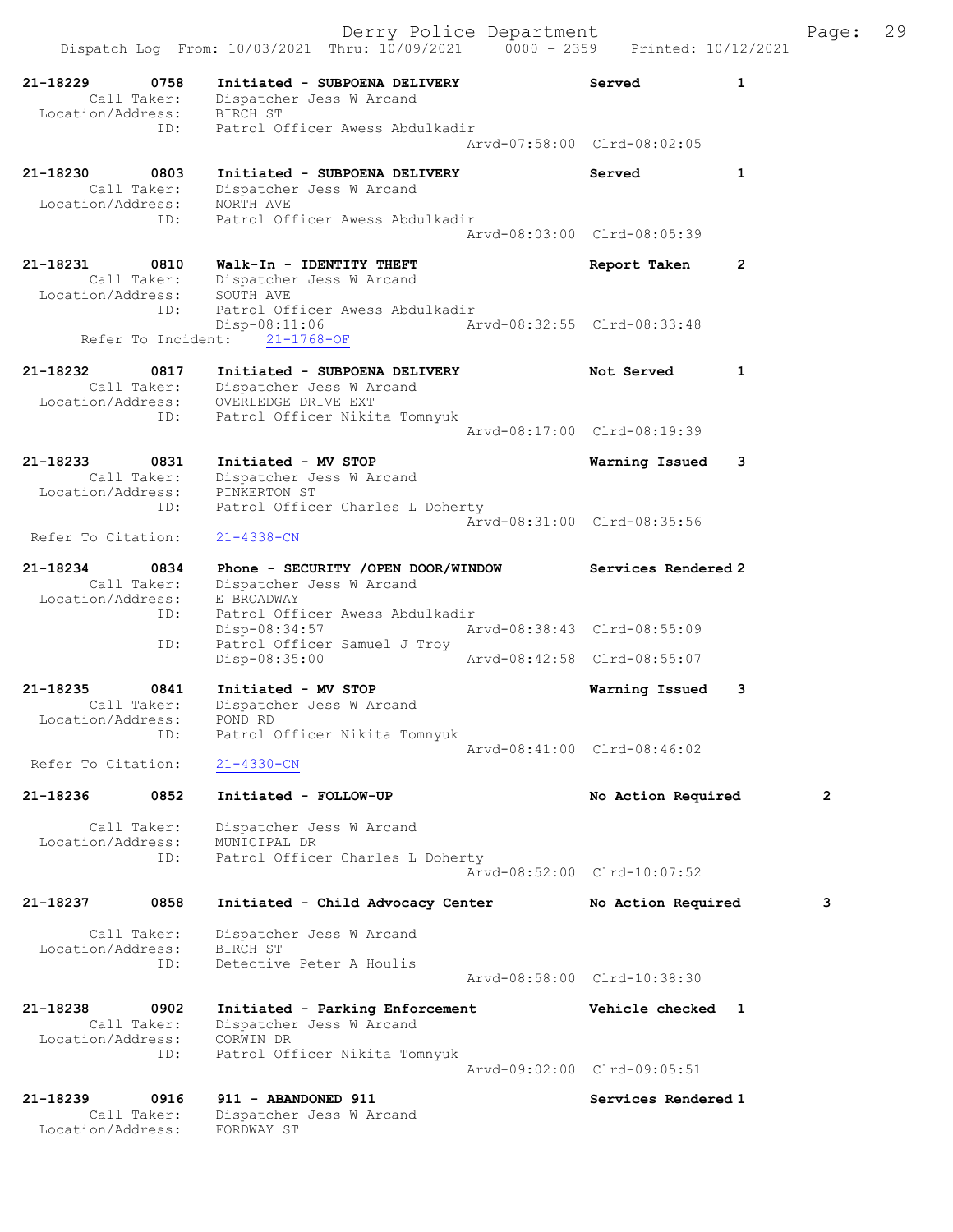Derry Police Department Fage: 30 Dispatch Log From: 10/03/2021 Thru: 10/09/2021 0000 - 2359 Printed: 10/12/2021 ID: Patrol Officer Awess Abdulkadir Disp-09:17:14 Arvd-09:21:41 Clrd-09:42:48 Narrative: 10/06/2021 0917 ELEVATOR 21-18240 0917 Initiated - MV STOP Warning Issued 3 Call Taker: Dispatcher Jess W Arcand Location/Address: E DERRY RD ID: Patrol Officer Samuel J Troy Arvd-09:17:00 Clrd-09:25:36 Refer To Citation: 21-4331-CN 21-18241 0927 Initiated - SUBPOENA DELIVERY Not Served 1 Call Taker: Dispatcher Jess W Arcand Location/Address: HILDA AVE ID: Patrol Officer Nikita Tomnyuk Arvd-09:27:00 Clrd-09:33:27 21-18242 0942 Initiated - SUBPOENA DELIVERY Not Served 1 Call Taker: Dispatcher Jess W Arcand Location/Address: BERRY ST ID: Patrol Officer Awess Abdulkadir Arvd-09:42:00 Clrd-09:46:44 21-18243 0949 Initiated - MV STOP Warning Issued 3 Call Taker: Dispatcher Jess W Arcand Location/Address: MANCHESTER RD ID: Patrol Officer Scott M Beegan Arvd-09:49:00 Clrd-10:01:55 Refer To Citation: 21-4332-CN 21-18244 0954 Initiated - SUBPOENA DELIVERY Not Served 1 Call Taker: Dispatcher Jess W Arcand Location/Address: ROCKINGHAM RD ID: Patrol Officer Samuel J Troy Arvd-09:54:00 Clrd-10:01:35 21-18245 0957 Initiated - Community Relations No Action Required 2 Call Taker: Dispatcher Jess W Arcand Location/Address: GRINNELL RD ID: Patrol Officer Awess Abdulkadir Arvd-09:57:00 Clrd-10:03:59 21-18246 1004 Phone - ALARM, BURGLAR False Alarm 1 Call Taker: Dispatcher Jess W Arcand Location/Address: [DY 1246] E DERRY RD ID: Patrol Officer Scott M Beegan Disp-10:04:36 Arvd-10:07:21 Clrd-10:12:53<br>TD: Patrol Officer Nikita Tompyuk Patrol Officer Nikita Tomnyuk Disp-10:04:40 Arvd-10:06:34 Clrd-10:12:55 Refer To Field Int: 21-3516-FI 21-18247 1011 Initiated - ACO Follow Up Services Rendered 2 Call Taker: Dispatcher Jess W Arcand Location/Address: ADAMS POND RD ID: Civilian Robin Bordonaro Arvd-10:11:00 Clrd-10:15:52 21-18248 1016 Initiated - MV STOP No Action Required 3 Call Taker: Dispatcher Jess W Arcand Location/Address: FRANKLIN ST ID: Patrol Officer Awess Abdulkadir Arvd-10:16:00 Clrd-10:23:18 21-18249 1027 Initiated - MV STOP No Action Required 3 Call Taker: Dispatcher Jess W Arcand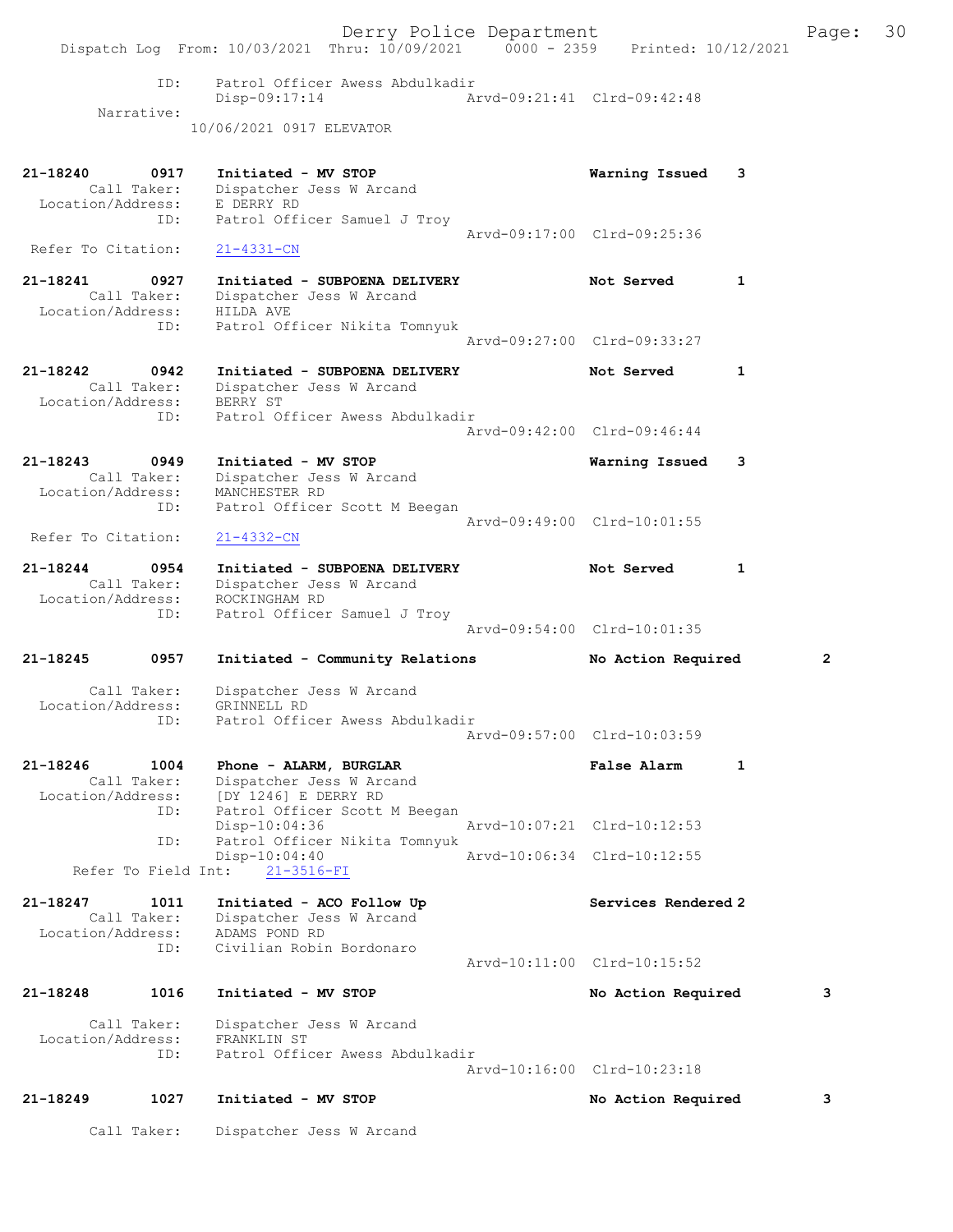Derry Police Department The Page: 31 Dispatch Log From: 10/03/2021 Thru: 10/09/2021 0000 - 2359 Printed: 10/12/2021 Location/Address: MANCHESTER RD ID: Patrol Officer Scott M Beegan Arvd-10:27:00 Clrd-10:28:11 21-18250 1030 Phone - STRUCK ANIMAL Services Rendered 2 Call Taker: Dispatcher Jess W Arcand Location/Address: BYPASS 28 ID: Patrol Officer Nikita Tomnyuk Disp-10:31:21 Arvd-10:35:58 Clrd-10:39:05<br>Sergeant Jared Knox ID: Sergeant Jared Knox Disp-10:31:52 Clrd-10:37:24 21-18251 1057 Initiated - MV STOP Warning Issued 3 Call Taker: Dispatcher Jess W Arcand Location/Address: CRYSTAL AVE ID: Patrol Officer Scott M Beegan Arvd-10:57:00 Clrd-11:04:13<br>
21-4333-CN Refer To Citation: 21-18252 1110 Initiated - Parking Enforcement Parking Ticket Issued 1 Call Taker: Dispatcher Jess W Arcand Location/Address: CORWIN DR ID: Patrol Officer Nikita Tomnyuk Arvd-11:10:00 Clrd-11:17:44 21-18253 1117 Initiated - MV STOP Warning Issued 3 Call Taker: Dispatcher Jess W Arcand Location/Address: ISLAND POND RD ID: Patrol Officer Samuel J Troy Arvd-11:17:00 Clrd-11:22:51 Refer To Citation: 21-4334-CN 21-18254 1121 Initiated - FOLLOW-UP No Action Required 2 Call Taker: Dispatcher Jess W Arcand<br>ion/Address: MUNICIPAL DR Location/Address: ID: Patrol Officer Charles L Doherty Arvd-11:21:00 Clrd-11:43:33 21-18255 1121 Initiated - MV STOP Warning Issued 3 Call Taker: Dispatcher Jess W Arcand Location/Address: N MAIN ST ID: Patrol Officer Nikita Tomnyuk Arvd-11:21:00 Clrd-11:26:21 Refer To Citation: 21-4335-CN 21-18256 1124 Initiated - MV STOP 1831 Warning Issued 3<br>Call Taker: Dispatcher Jess W Arcand Call Taker: Dispatcher Jess W Arcand Location/Address: ISLAND POND RD ID: Patrol Officer Samuel J Troy Arvd-11:24:00 Clrd-11:31:06<br>21-4336-CN Refer To Citation: 21-18257 1149 Phone - UNWANTED SUBJECT<br>Call Taker: Dispatcher Jess W Arcand Call Taker: Dispatcher Jess W Arcand<br>Location/Address: PARKLAND DR ker: Dispaction<br>ess: PARKLAND DR<br>ID: Patrol Offic Patrol Officer Awess Abdulkadir<br>Disp-11:50:04 Ar Arvd-11:51:36 Clrd-12:48:18 ID: Patrol Officer Scott M Beegan Disp-11:50:22 Arvd-11:52:25 Clrd-12:48:20 ID: Sergeant Jared Knox Disp-11:53:28 Arvd-11:57:25 Clrd-12:48:22 21-18258 1247 Phone - ERRATIC OPERATION Could Not Locate 2 Call Taker: Dispatcher Jess W Arcand<br>Location/Address: SCOBIE POND RD + BYPASS 2 SCOBIE POND RD + BYPASS 28 ID: Patrol Officer Nikita Tomnyuk Disp-12:48:07 Arvd-12:50:09 Clrd-12:57:29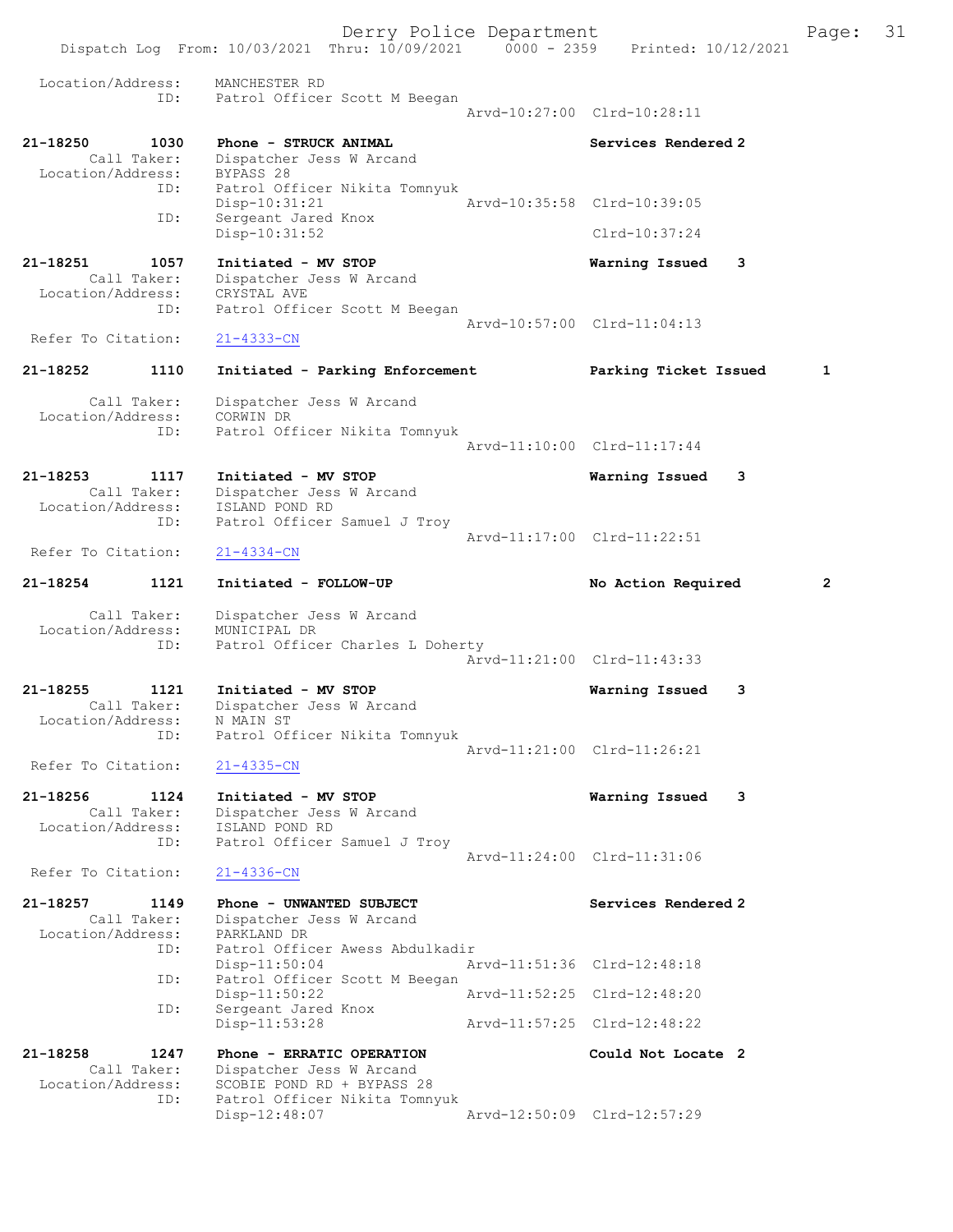21-18259 1249 Phone - PARKING COMPLAINT Vehicle Moved 1 Call Taker: Dispatcher Jess W Arcand Location/Address: HOODKROFT DR ID: Patrol Officer Charles L Doherty Disp-12:49:49 Arvd-12:55:02 Clrd-13:10:30 21-18260 1253 Phone - ALARM, BURGLAR Cancelled Prior to Arrival 1 Call Taker: Dispatcher Jess W Arcand Location/Address: [DY 3733] FENWAY ST ID: Patrol Officer Awess Abdulkadir Disp-12:53:24 Clrd-12:56:22 ID: Patrol Officer Scott M Beegan Disp-12:53:27 Clrd-12:56:25 21-18261 1302 Initiated - PED CHECK Services Rendered 2 Call Taker: Dispatcher Jess W Arcand Location/Address: HUMPHREY RD ID: Patrol Officer Scott M Beegan Arvd-13:02:00 Clrd-13:42:28 ID: Patrol Officer Samuel J Troy<br>Disp-13:06:16 Disp-13:06:16 Arvd-13:06:18 Clrd-13:42:30 Refer To Field Int: 21-3517-FI 21-18262 1310 Phone - SUSPICIOUS ACTIVITY SENT ON THEIR WAY 2 Call Taker: Dispatcher Jess W Arcand Location/Address: CRYSTAL AVE ID: Patrol Officer Charles L Doherty Disp-13:12:48 Arvd-13:14:26 Clrd-13:17:11 Narrative: 10/06/2021 1312 GROUP OF JUVENILES BEHIND THE BUILDING 21-18263 1325 Initiated - Unlicensed Dog Warning Issued 2 Call Taker: Dispatcher Jess W Arcand Location/Address: AMHERST DR ID: Civilian Robin Bordonaro Arvd-13:25:00 Clrd-13:26:08 Refer To Field Int: 21-3519-FI 21-18264 1332 Initiated - ACO Follow Up Services Rendered 2 Call Taker: Dispatcher Jess W Arcand Location/Address: TSIENNETO RD ID: Civilian Robin Bordonaro Arvd-13:32:00 Clrd-13:43:01 21-18265 1343 Initiated - SUBPOENA DELIVERY Not Served 1 Call Taker: Lieutenant Shawn P O'Donaghue Location/Address: DEXTER ST ID: Patrol Officer Charles L Doherty Arvd-13:43:00 Clrd-13:43:53 21-18266 1343 911 - MV ACCIDENT Report Taken 1 Call Taker: Dispatcher Jess W Arcand Location/Address: ROCKINGHAM RD ID: Patrol Officer Samuel J Troy Disp-13:44:18 Arvd-13:45:25 Clrd-14:29:25 ID: Patrol Officer Scott M Beegan<br>Disp-13:44:20 Disp-13:44:20 Arvd-13:48:03 Clrd-14:29:26 Narrative: 10/06/2021 1345 OFF WITH NH 4908374 AND NH 4769563 Narrative: 10/06/2021 1359 NEXT ON LIST BIRCH ST COLLISION NOTIFIED AND RESPONDING FOR NH 4908374 Narrative: 10/06/2021 1407 WRECKER ON SCENE Narrative: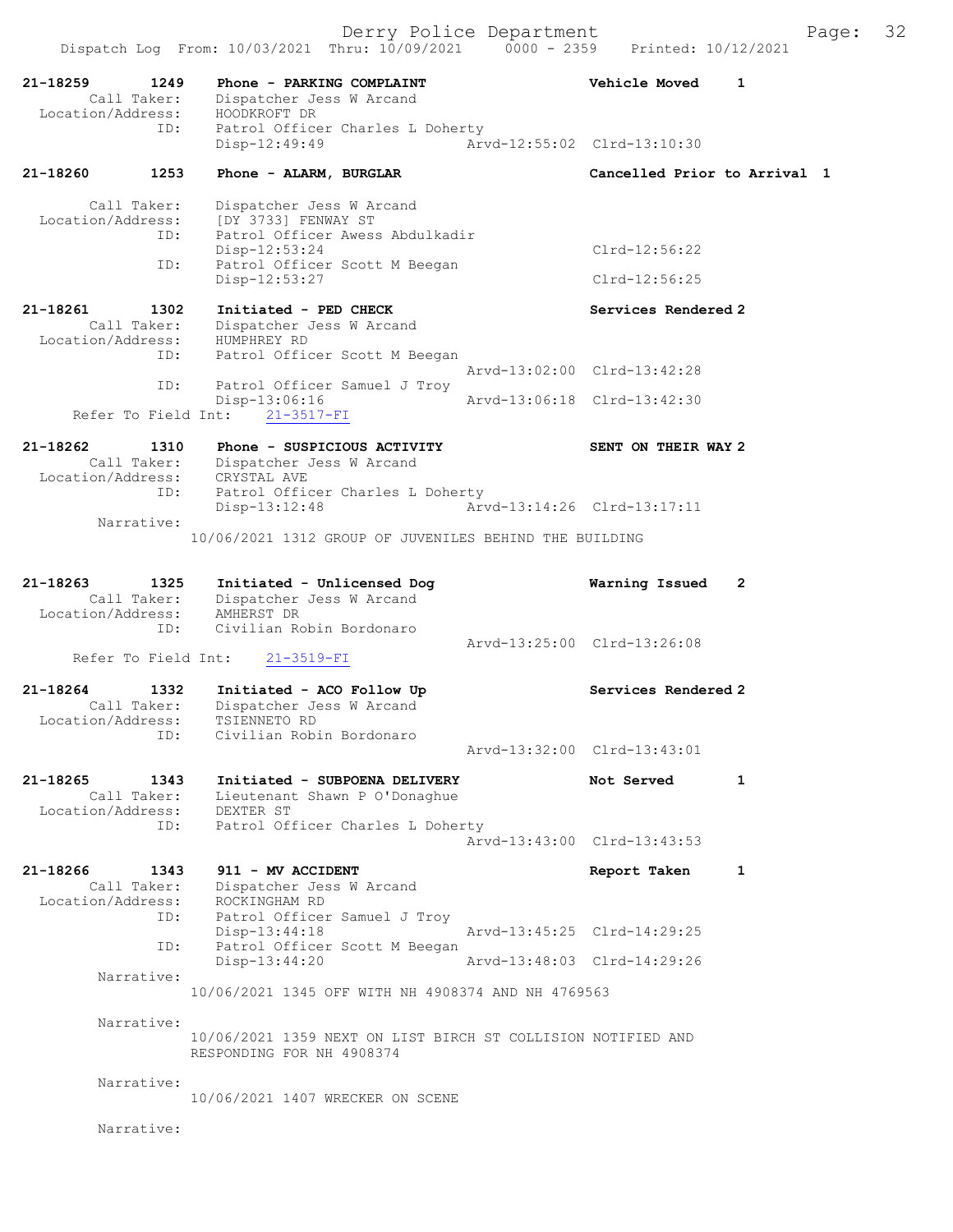10/06/2021 1420 REPORTABLE. SURPRENANT VS DIPERSIO

Refer To Accident: 21-487-AC

| 21-18267<br>1346<br>Call Taker:                             | Walk-In - SEXUAL OFFENDER REGISTRATION<br>Dispatcher Jess W Arcand                                   | Services Rendered 1         |                |
|-------------------------------------------------------------|------------------------------------------------------------------------------------------------------|-----------------------------|----------------|
| Location/Address:<br>ID:                                    | MUNICIPAL DR<br>Detective Victoria M Kidd<br>$Disp-13:48:09$<br>Refer To Field Int: 21-3559-FI       | Arvd-13:48:11 Clrd-13:48:13 |                |
| 21-18268<br>1350                                            | Initiated - FOLLOW-UP                                                                                | No Action Required          | $\overline{2}$ |
| Call Taker:<br>Location/Address:<br>ID:                     | Dispatcher Jess W Arcand<br>TSIENNETO RD<br>Patrol Officer Charles L Doherty                         |                             |                |
|                                                             |                                                                                                      | Arvd-13:50:00 Clrd-13:59:46 |                |
| 21-18269<br>1409<br>Call Taker:<br>Location/Address:<br>ID: | Other - DELIVER A MESSAGE<br>Dispatcher Jess W Arcand<br>E BROADWAY<br>Patrol Officer Brian J Landry | Services Rendered 1         |                |
|                                                             | Disp-14:09:46                                                                                        | Arvd-14:14:03 Clrd-14:50:23 |                |
| 21-18270<br>1415<br>.<br>Call Taker:<br>Location/Address:   | Initiated - JUVENILE OFFENSES<br>Lieutenant Shawn P O'Donaghue<br>ROLLINS ST                         | Services Rendered 2         |                |
| ID:<br>Cleared By:                                          | Patrol Officer Charles L Doherty<br>Dispatcher Jess W Arcand                                         | Arvd-14:15:00 Clrd-14:20:32 |                |
| 21-18271<br>1433<br>Call Taker:<br>Location/Address:        | Initiated - Unlicensed Dog<br>Dispatcher Jess W Arcand<br>BEDARD AVE                                 | Warning Issued<br>2         |                |
| ID:<br>Refer To Field Int:                                  | Civilian Robin Bordonaro<br>$21 - 3520 - FI$                                                         | Arvd-14:33:00 Clrd-14:33:59 |                |
| 21-18272<br>1439                                            | Phone - ALARM, BURGLAR                                                                               | <b>False Alarm</b><br>1     |                |
|                                                             |                                                                                                      |                             |                |
| Call Taker:<br>Location/Address:                            | Dispatcher Jess W Arcand<br>[DY 3029] W BROADWAY                                                     |                             |                |
| ID:                                                         | Patrol Officer Charles L Doherty<br>$Disp-14:40:15$                                                  | Arvd-14:41:56 Clrd-14:46:36 |                |
| ID:                                                         | Patrol Officer Scott M Beegan<br>$Disp-14:40:19$                                                     | Arvd-14:42:46 Clrd-14:46:39 |                |
| Refer To Field Int:                                         | $21 - 3518 - FI$                                                                                     |                             |                |
| 21-18273<br>1459<br>Call Taker:<br>Location/Address:        | Initiated - MV STOP<br>Dispatcher Jess W Arcand<br>CRYSTAL AVE                                       | 3<br>Warning Issued         |                |
| ID:<br>Refer To Citation:                                   | Patrol Officer Scott M Beegan<br>$21 - 4339 - CN$                                                    | Arvd-14:59:00 Clrd-15:05:12 |                |
| 21-18274<br>1525<br>Call Taker:<br>Location/Address:        | 911 - DISTURBANCE<br>Dispatcher Jess W Arcand<br>ROLLINS ST                                          | Services Rendered 1         |                |
| ID:                                                         | Patrol Officer Joshua Martin<br>$Disp-15:26:09$                                                      | Arvd-15:29:15 Clrd-15:35:29 |                |
| ID:                                                         | Patrol Officer Jack Stafford<br>Disp-15:26:11                                                        | Arvd-15:26:21 Clrd-15:35:28 |                |
| ID:                                                         | Detective Mark Borgatti<br>Disp-15:26:13                                                             | Arvd-15:26:16 Clrd-15:30:42 |                |
| 21-18275<br>1530                                            | Initiated - FOLLOW-UP                                                                                | No Action Required          | 2              |
| Call Taker:<br>Location/Address:                            | Dispatcher Jess W Arcand<br>MANNING ST                                                               |                             |                |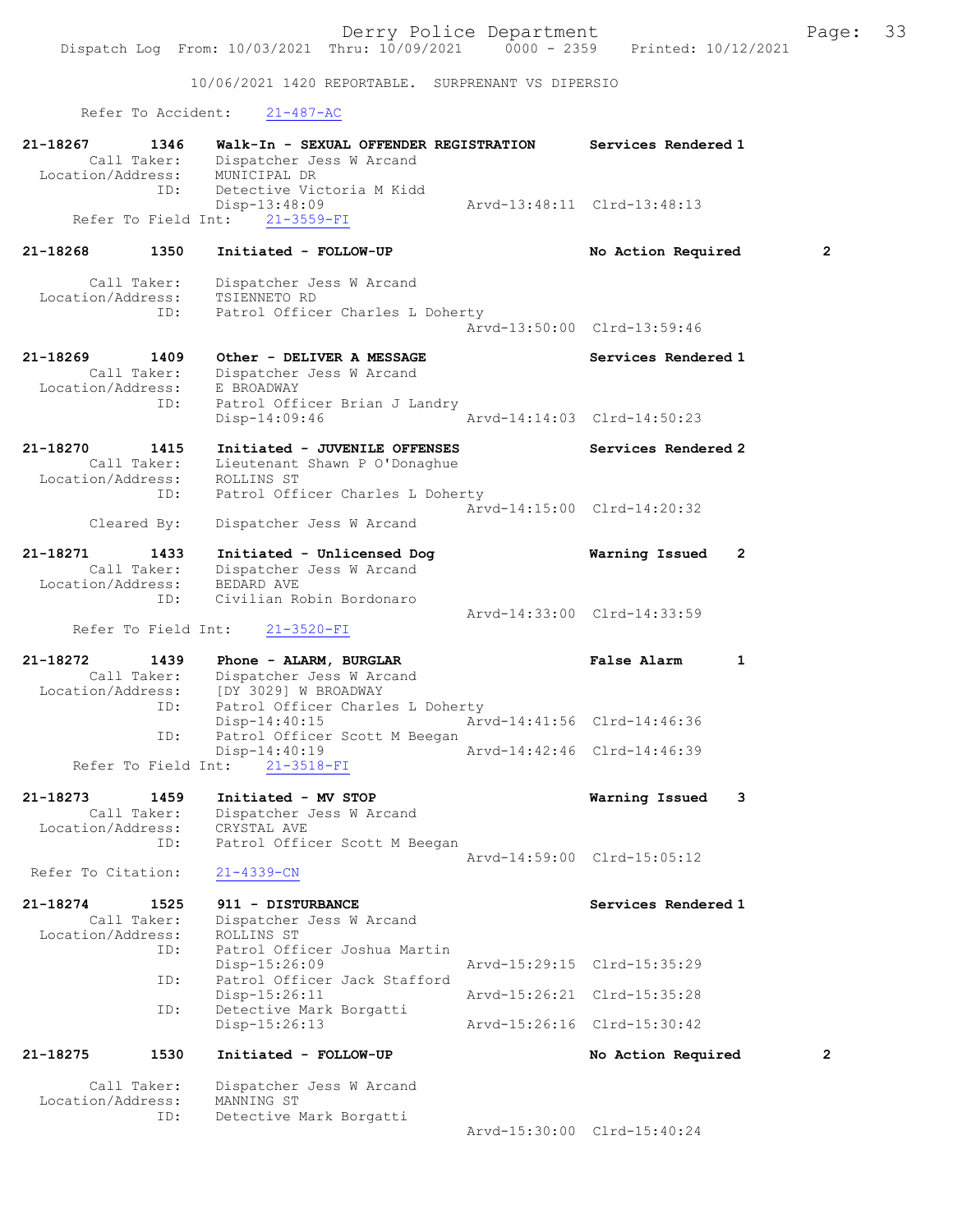21-18276 1536 Walk-In - SUSPICIOUS ACTIVITY Report Taken 2<br>Call Taker: Patrol Officer Casey J Noves Call Taker: Patrol Officer Casey J Noyes<br>Location/Address: [DY 997] PARKLAND DR ess: [DY 997] PARKLAND DR<br>ID: Patrol Officer Casev Patrol Officer Casey J Noyes Disp-15:38:35 Arvd-15:38:44 Clrd-16:10:32 Refer To Incident: 21-1769-OF 21-18277 1545 Initiated - MV STOP 1545 Call Taker: Dispatcher Jess W Arcand Call Taker: Dispatcher Jess W Arcand Location/Address: ROLLINS ST ID: Patrol Officer Blake A Martineau Arvd-15:45:00 Clrd-15:48:55<br>
21-4340-CN Refer To Citation: 21-18278 1548 Initiated - SERVE RESTRAINING ORDER Not Served 2 8 1548 Initiated - SERVE RESTRA:<br>Call Taker: Dispatcher Jess W Arcand<br>ion/Address: CHESTER RD Location/Address:<br>TD: Patrol Officer Joshua Martin Arvd-15:48:00 Clrd-15:58:50<br>ID: Patrol Officer Monica Ricci Patrol Officer Monica Ricci<br>Disp-15:48:53 Arvd-15:51:04 Clrd-15:58:48 21-18279 1606 Walk-In - SERVE RESTRAINING ORDER Served 2 Call Taker: Dispatcher Jess W Arcand<br>cion/Address: CHESTER RD Location/Address:<br>ID: Patrol Officer Joshua Martin<br>Disp-16:07:11 Disp-16:07:11 Arvd-16:07:13 Clrd-16:13:19 21-18280 1607 Initiated - FOLLOW-UP No Action Required 2 Call Taker: Dispatcher Jess W Arcand<br>ion/Address: PARKLAND DR Location/Address:<br>PD. Patrol Officer Blake A Martineau Arvd-16:07:00 Clrd-16:56:12 21-18281 1619 Initiated - MV STOP Warning Issued 3 Call Taker: Dispatcher Jess W Arcand Location/Address: CRYSTAL AVE<br>ID: Patrol Offic Patrol Officer Joshua Martin Arvd-16:19:00 Clrd-16:24:05 21-18282 1619 Initiated - FOLLOW-UP No Action Required 2 Call Taker: Dispatcher Jess W Arcand<br>ion/Address: ROCKINGHAM RD Location/Address:<br>TD: Patrol Officer Jack Stafford Arvd-16:19:00 Clrd-16:32:12 21-18283 1624 911 - MV ACCIDENT Report Taken 1 Call Taker: Dispatcher Jess W Arcand<br>Location/Address: NESMITH ST + N MAIN ST ess: NESMITH ST + N MAIN ST<br>ID: Patrol Officer Monica R Patrol Officer Monica Ricci<br>Disp-16:24:27 Disp-16:24:27 Arvd-16:27:05 Clrd-17:27:03<br>TD: Patrol Officer Joshua Martin Patrol Officer Joshua Martin<br>Disp-16:24:30 Disp-16:24:30 Arvd-16:25:53 Clrd-16:43:22<br>ID: Patrol Officer Scott M Beegan Patrol Officer Scott M Beegan<br>Disp-16:24:34 Disp-16:24:34 <br>D: Lieutenant Michael T Muncey<br>D: Lieutenant Michael T Muncey Lieutenant Michael T Muncey Disp-16:29:52 Arvd-16:29:56 Clrd-17:03:58 Refer To Citation: Narrative: 10/06/2021 1627 OFF WITH NH 4861626 AND NH 1873197 Narrative: 10/06/2021 1635 NEXT ON LIST SPACETOWN AUTO NOTIFIED AND RESPONDING FOR NH 4861626 Narrative: 10/06/2021 1741 REPORTABLE. stilkey v. walker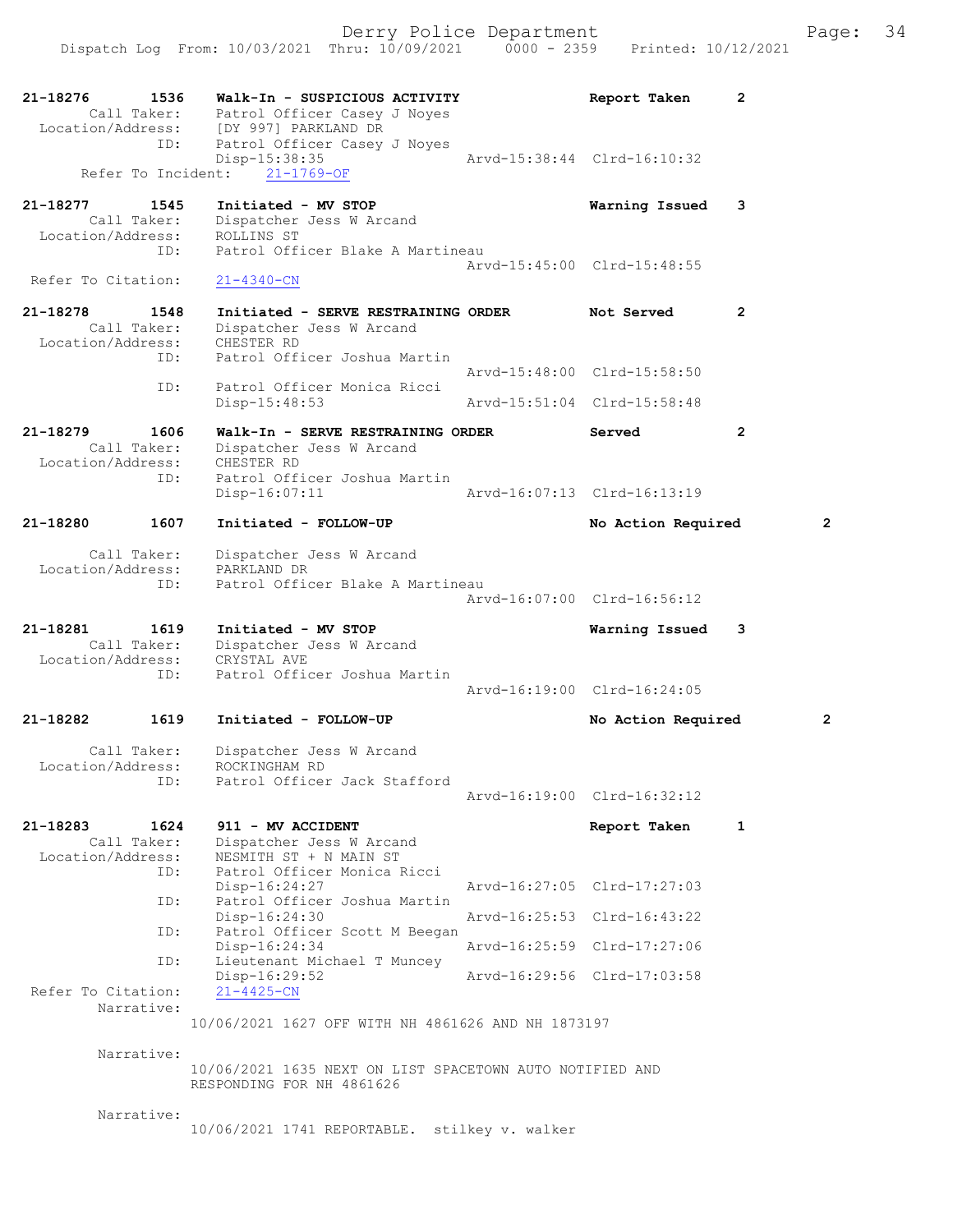Refer To Accident: 21-488-AC 21-18284 1632 Phone - MV ACCIDENT 121-18284 Report Taken 1<br>Call Taker: Dispatcher Jess W Arcand Dispatcher Jess W Arcand Location/Address: E BROADWAY ID: Patrol Officer Jack Stafford<br>Disp-16:45:25 Disp-16:45:25 Arvd-16:47:33 Clrd-17:16:18<br>Cleared By: Patrol Officer Jack Stafford Cleared By: Patrol Officer Jack Stafford Narrative: 10/06/2021 1650 OFF WITH NH 4944122 AND NH 4573173 Narrative: 10/06/2021 1707 NONREPORTABLE. WHITING VS BRANDER Narrative: whiting v brander, non-reportable Refer To Accident: 21-489-AC 21-18285 1717 Initiated - FOLLOW-UP No Action Required 2 Call Taker: Dispatcher Jess W Arcand Location/Address: FAIRWAY DR ID: Patrol Officer Joshua Martin Arvd-17:17:00 Clrd-17:28:43<br>TD: Patrol Officer Blake A Martineau Patrol Officer Blake A Martineau<br>Disp-17:17:44 Art Arvd-17:17:48 Clrd-17:28:40 21-18286 1721 Phone - UNWANTED SUBJECT<br>Call Taker: Dispatcher Jess W Arcand Dispatcher Jess W Arcand<br>ROCKINGHAM RD Location/Address: ID: Patrol Officer Jack Stafford<br>Disp-17:26:52 Disp-17:26:52 Arvd-17:35:08 Clrd-17:52:53 Refer To Field Int: 21-3497-FI 21-18287 1725 Phone - ASSIST CITIZEN Services Rendered 3 Call Taker: Dispatcher Jess W Arcand Location/Address: LACONIA AVE ID: Patrol Officer Joshua Martin Disp-17:33:05 Arvd-17:38:53 Clrd-19:06:40 ID: Patrol Officer Monica Ricci Disp-17:33:08 Arvd-17:39:00 Clrd-17:48:26 Lieutenant Michael T Muncey<br>Disp-17:38:49 Arvd-17:38:51 Clrd-17:59:15 Narrative: 10/06/2021 1756 ONE IN CUSTODY FOR PROTECTIVE CUSTODY Narrative: 10/06/2021 1800 434 TRANSPORTING ONE TO BRENTWOOD SM 37222.0 Narrative: 10/06/2021 1830 OFF AT BRENTWOOD EM 37243.5 Narrative: 10/06/2021 1842 SUBJECT RELEASED TO RC HOC. Refer To P/C: 21-967-AR 21-18288 1733 Phone - SUSPICIOUS ACTIVITY Assistance Rendered 2 Call Taker: Dispatcher Jess W Arcand<br>.on/Address: PARKLAND DR Location/Address: ID: Patrol Officer Blake A Martineau<br>Disp-17:35:01 Art Disp-17:35:01 Arvd-17:41:53 Clrd-18:04:39 21-18289 1739 911 - DOMESTIC DISTURBANCE Verbal in Nature 1 Dispatcher Jess W Arcand<br>ELWOOD RD Call Taker:<br>Location/Address: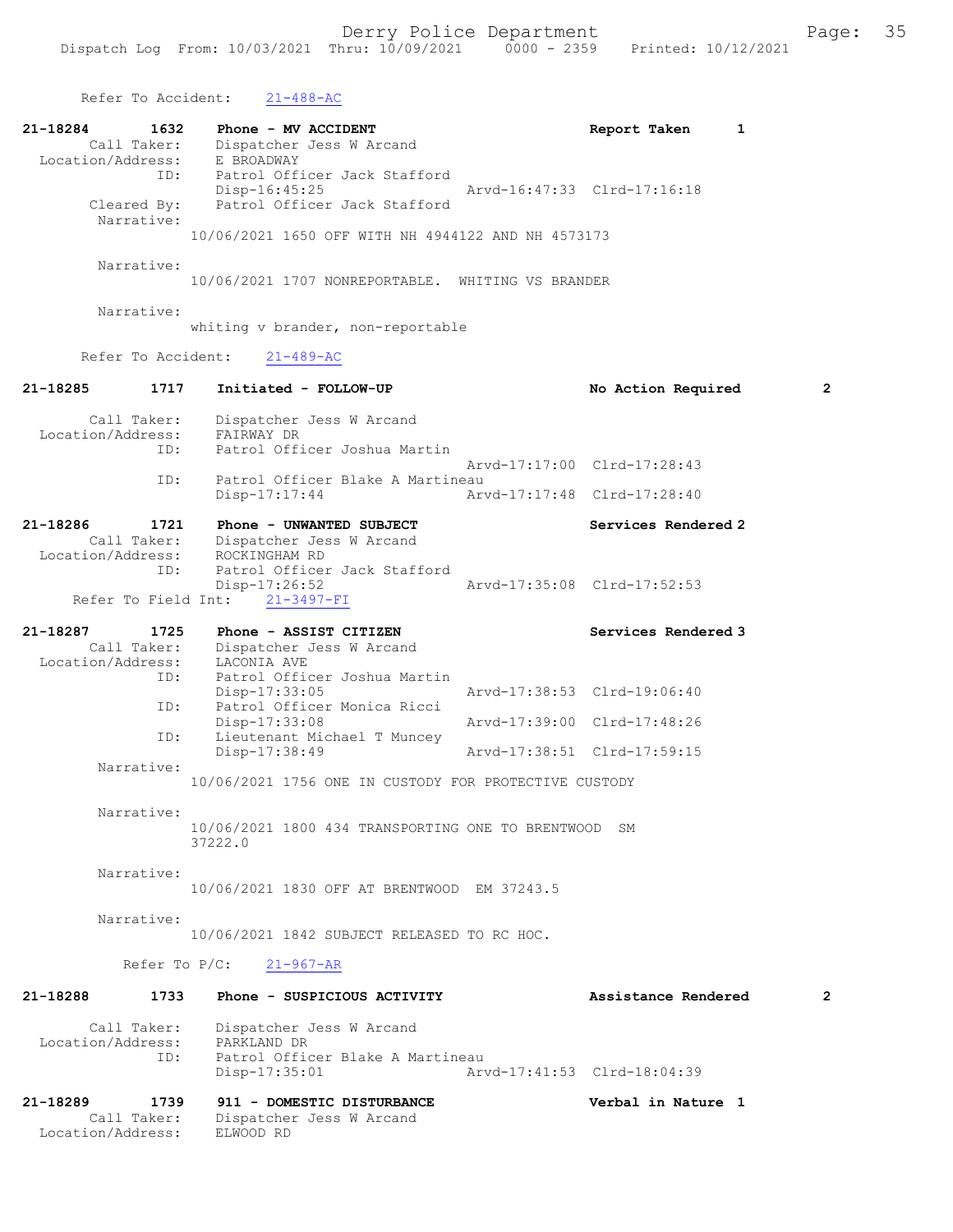Derry Police Department Fage: 36 Dispatch Log From: 10/03/2021 Thru: 10/09/2021 0000 - 2359 Printed: 10/12/2021 ID: Patrol Officer Sara R Joyce Disp-17:48:04 Arvd-17:59:35 Clrd-18:22:57 Patrol Officer Michael P Accorto<br>TD: Patrol Officer Monica Ricci Patrol Officer Monica Ricci<br>Disp-17:48:32 Arvd-17:59:33 Clrd-18:23:09 ID: Lieutenant Michael T Muncey Disp-18:07:21 Arvd-18:07:23 Clrd-18:21:17 Refer To Field Int: 21-3499-FI 21-18290 1751 Phone - WELFARE CHECK Services Rendered 2 Call Taker: Patrol Officer Kevin L Davies Location/Address: BIRCH ST ID: Patrol Officer Jack Stafford Disp-17:59:49 Arvd-18:04:48 Clrd-18:13:03 Dispatched By: Dispatcher Jess W Arcand Arrived By: Dispatcher Jess W Arcand Cleared By: Dispatcher Jess W Arcand Refer To Field Int: 21-3498-FI 21-18291 1832 Initiated - FOLLOW-UP No Action Required 2 Call Taker: Dispatcher Jess W Arcand Location/Address: MUNICIPAL DR ID: Patrol Officer Sara R Joyce Arvd-18:32:00 Clrd-20:12:22 Patrol Officer Michael P Accorto 21-18292 1849 Walk-In - IDENTITY THEFT Report Taken 2 Call Taker: Patrol Officer Kevin L Davies Location/Address: [DY 2] MUNICIPAL DR ID: Patrol Officer Kevin L Davies<br>Disp-18:50:44 Disp-18:50:44 Arvd-18:50:46 Clrd-18:53:49 Refer To Incident: 21-1770-OF 21-18293 1851 Radio - FOLLOW-UP No Action Required 2 Call Taker: Patrol Officer Kevin L Davies Location/Address: [DY 1874] W BROADWAY ID: Detective Daniel J McCarthy Disp-18:51:57 Arvd-18:52:04 Clrd-18:54:26 Disp-18:51:57<br>ID: Detective Benjamin J Doyl<br>Disp-18:52:02 Disp-18:52:02 Arvd-18:52:05 Clrd-18:54:34 21-18294 1934 Walk-In - ASSIST CITIZEN ADVICE GIVEN 3 Call Taker: Patrol Officer Kevin L Davies Location/Address: [DY 2] MUNICIPAL DR ID: Patrol Officer Kevin L Davies Disp-19:35:22 Arvd-19:35:24 Clrd-19:42:14 Refer To Field Int:  $21-3533-FI$ 21-18295 1942 Walk-In - ASSIST CITIZEN ADVICE GIVEN 3 Call Taker: Patrol Officer Kevin L Davies Location/Address: [DY 2] MUNICIPAL DR ID: Patrol Officer Kevin L Davies<br>Disp-19:42:44 Disp-19:42:44 Arvd-19:42:46 Clrd-20:16:46 Refer To Field Int: 21-3500-FI 21-18296 2008 Phone - ASSIST OTHER AGENCY Services Rendered 3 Call Taker: Dispatcher Jess W Arcand Location/Address: PARKLAND DR ID: Patrol Officer Blake A Martineau Disp-20:10:34 Arvd-20:14:44 Clrd-21:19:24 ID: Patrol Officer Sara R Joyce<br>Disp-20:12:38 Disp-20:12:38 Arvd-20:16:03 Clrd-21:19:21 Patrol Officer Michael P Accorto 21-18297 2018 Phone - Loose Dog Complaint Services Rendered 2 Call Taker: Patrol Officer Kevin L Davies Location/Address: PINGREE HILL RD ID: Patrol Officer Joshua Martin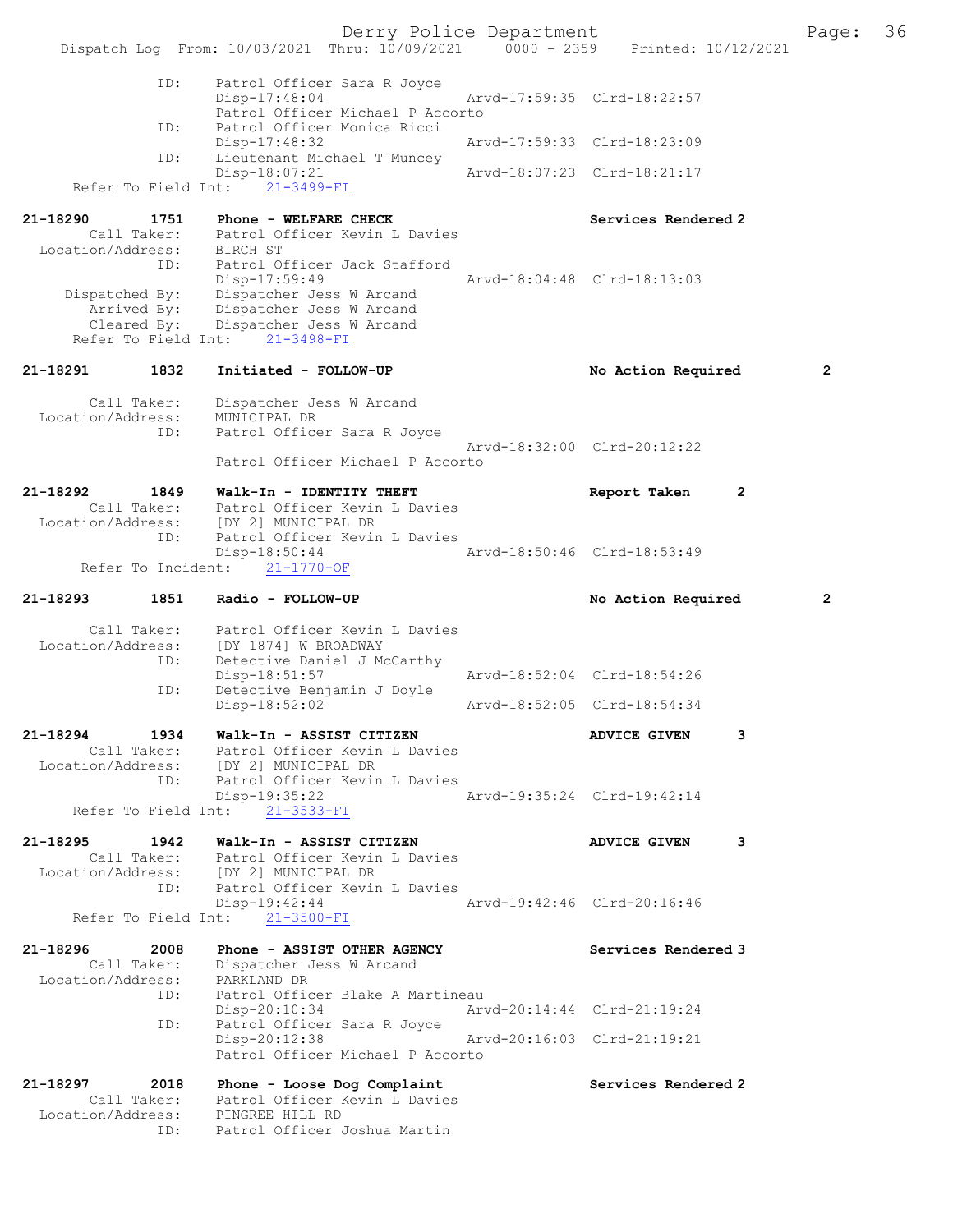Derry Police Department<br>
Page: 37<br>
Printed: 10/12/2021<br>
Printed: 10/12/2021 Dispatch Log From: 10/03/2021 Thru: 10/09/2021 Disp-21:03:16 Arvd-21:15:28 Clrd-21:39:33 Arrived By: Dispatcher Jess W Arcand<br>Cleared Bv: Dispatcher Jess W Arcand Dispatcher Jess W Arcand Narrative: black lab Narrative: 10/06/2021 2139 DOG TAKEN TO THE POUND 21-18298 2046 Initiated - FOLLOW-UP No Action Required 2 Call Taker: Dispatcher Jess W Arcand<br>ion/Address: RIVERA CIR Location/Address:<br>ID: Patrol Officer Jack Stafford Arvd-20:46:00 Clrd-20:52:40 21-18299 2108 Radio - DELIVER A MESSAGE Message Delivered 1 Call Taker: Patrol Officer Kevin L Davies<br>.on/Address: PEMBROKE DR Location/Address:<br>ID: Patrol Officer Monica Ricci Disp-21:09:09 Arvd-21:12:53 Clrd-21:19:11<br>Arrived By: Dispatcher Jess W Arcand Arrived By: Dispatcher Jess W Arcand<br>Cleared By: Dispatcher Jess W Arcand Dispatcher Jess W Arcand 21-18300 2123 Initiated - FOLLOW-UP No Action Required 2 Call Taker: Dispatcher Jess W Arcand<br>ion/Address: MUNICIPAL DR Location/Address: ID: Patrol Officer Sara R Joyce Arvd-21:23:00 Clrd-21:40:01 Patrol Officer Michael P Accorto 21-18301 2146 Phone - NOISE COMPLAINT Could Not Locate 2<br>Call Taker: Patrol Officer Kevin L Davies Patrol Officer Kevin L Davies Location/Address: CHESTER RD ID: Patrol Officer Monica Ricci Disp-21:48:05 Arvd-21:53:35 Clrd-21:55:42<br>Arrived By: Dispatcher Jess W Arcand Dispatcher Jess W Arcand Cleared By: Dispatcher Jess W Arcand 21-18302 2149 Initiated - FOLLOW-UP No Action Required 2 Call Taker: Dispatcher Jess W Arcand<br>.on/Address: PARKLAND DR Location/Address:<br>ID: Patrol Officer Joshua Martin Arvd-21:49:00 Clrd-21:52:04 21-18303 2159 Phone - ERRATIC OPERATION Could Not Locate 2 Call Taker: Patrol Officer Kevin L Davies<br>ion/Address: CHESTER RD Location/Address:<br>ID: Patrol Officer Monica Ricci<br>Disp-22:00:01 Disp-22:00:01 Arvd-22:00:35 Clrd-22:05:08<br>Cleared By: Dispatcher Jess W Arcand By: Dispatcher Jess W Arcand<br>ID: Patrol Officer Sara R Joy Patrol Officer Sara R Joyce Disp-22:00:05 Arvd-22:00:36 Clrd-22:04:52 Patrol Officer Michael P Accorto<br>Cleared By: Dispatcher Jess W Arcand Dispatcher Jess W Arcand 21-18304 2205 Phone - SUSPICIOUS ACTIVITY Services Rendered 2 Call Taker: Patrol Officer Kevin L Davies Location/Address: E DERRY RD + MARTHA DR ID: Patrol Officer Joshua Martin Disp-22:05:53 Arvd-22:08:37 Clrd-22:16:56 Dispatched By: Dispatcher Jess W Arcand Arrived By: Dispatcher Jess W Arcand<br>Cleared By: Dispatcher Jess W Arcand By: Dispatcher Jess W Arcand<br>ID: Patrol Officer Monica Ric Patrol Officer Monica Ricci<br>Disp-22:08:46 Arvd-22:11:15 Clrd-22:12:24 Dispatched By: Dispatcher Jess W Arcand<br>Arrived By: Dispatcher Jess W Arcand Dispatcher Jess W Arcand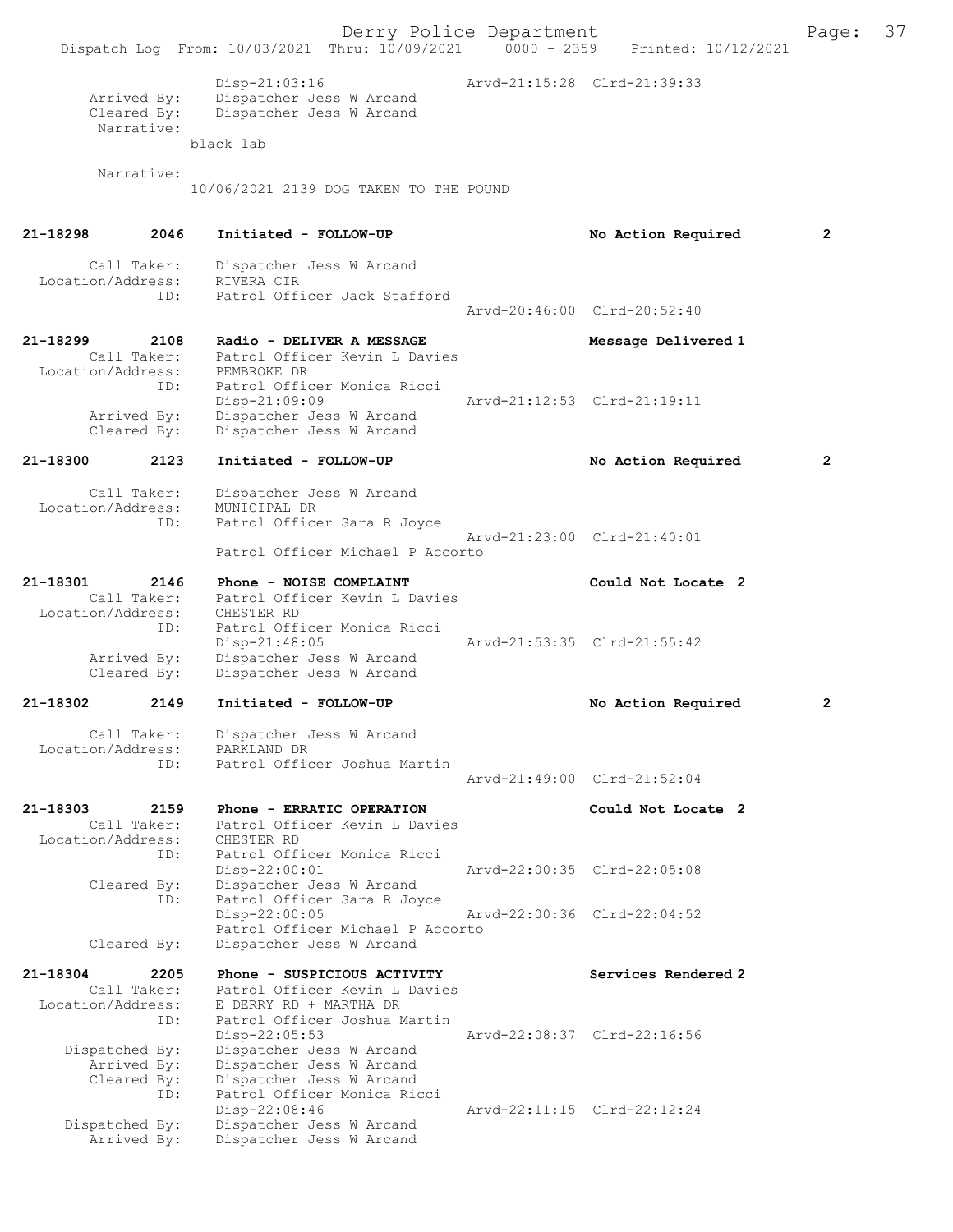Derry Police Department Fage: 38 Dispatch Log From: 10/03/2021 Thru: 10/09/2021 0000 - 2359 Printed: 10/12/2021 Cleared By: Dispatcher Jess W Arcand ID: Patrol Officer Sara R Joyce Disp-22:08:49 Arvd-22:11:21 Clrd-22:12:22 Patrol Officer Michael P Accorto Dispatched By: Dispatcher Jess W Arcand Arrived By: Dispatcher Jess W Arcand Cleared By: Dispatcher Jess W Arcand ID: Patrol Officer Jack Stafford Disp-22:09:49 Arvd-22:09:51 Clrd-22:16:59 Dispatched By: Dispatcher Jess W Arcand Arrived By: Dispatcher Jess W Arcand Cleared By: Dispatcher Jess W Arcand 21-18305 2207 Initiated - MV STOP 1200 No Action Required 3 Call Taker: Dispatcher Jess W Arcand Location/Address: S MAIN ST ID: Patrol Officer Jack Stafford Arvd-22:07:00 Clrd-22:09:40 21-18306 2220 Initiated - MV STOP Warning Issued 3 Call Taker: Dispatcher Jess W Arcand Location/Address: E DERRY RD ID: Patrol Officer Sara R Joyce Arvd-22:20:00 Clrd-22:24:21 Patrol Officer Michael P Accorto Cleared By: Patrol Officer Kevin L Davies Refer To Citation: 21-4341-CN 21-18307 2327 Initiated - PROPERTY CHECK Cleared 2 Call Taker: Patrol Officer Adam J Petkus Location/Address: PIERCE AVE ID: Patrol Officer Andrew R Kennedy Arvd-23:27:00 Clrd-23:27:36 21-18308 2332 Initiated - MV STOP Warning Issued 3 Call Taker: Patrol Officer Adam J Petkus Location/Address: N MAIN ST ID: Patrol Officer Cody Johnson Arvd-23:32:00 Clrd-23:40:17<br>21-4343-CN Refer To Citation:

### For Date: 10/07/2021 - Thursday

| 21-18309           | 0016       | Initiated - MV STOP                               |                             | Warning Issued              | 3 |
|--------------------|------------|---------------------------------------------------|-----------------------------|-----------------------------|---|
|                    |            | Call Taker: Patrol Officer Adam J Petkus          |                             |                             |   |
|                    |            | Location/Address: E BROADWAY                      |                             |                             |   |
|                    |            | ID: Patrol Officer Andrew R Kennedy               |                             |                             |   |
|                    |            |                                                   |                             | Arvd-00:16:00 Clrd-00:21:37 |   |
|                    | ID:        | Sergeant James M Belanger                         |                             |                             |   |
|                    |            | Disp-00:20:08                                     | Arvd-00:20:09 Clrd-00:21:37 |                             |   |
| Refer To Citation: |            | $21 - 4342 - CN$                                  |                             |                             |   |
|                    |            |                                                   |                             |                             |   |
| 21-18310           | 0040       | Initiated - MV STOP                               |                             | Warning Issued              | 3 |
|                    |            | Call Taker: Patrol Officer Adam J Petkus          |                             |                             |   |
|                    |            | Location/Address: LINLEW DR                       |                             |                             |   |
|                    | ID:        | Patrol Officer Cody Johnson                       |                             |                             |   |
|                    |            |                                                   |                             | Aryd-00:40:00 Clrd-00:46:07 |   |
|                    |            |                                                   |                             |                             |   |
| 21-18311           | 0139       | Phone - ASSIST OTHER AGENCY                       |                             | Assistance Rendered         | 3 |
|                    |            | Call Taker: Patrol Officer Adam J Petkus          |                             |                             |   |
|                    |            | Location/Address: [DY 997] PARKLAND DR            |                             |                             |   |
|                    | ID:        | Patrol Officer Cody Johnson                       |                             |                             |   |
|                    |            | $Disp-01:41:25$                                   |                             | Arvd-01:45:29 Clrd-02:45:00 |   |
|                    | ID:        | Sergeant James M Belanger                         |                             |                             |   |
|                    |            | $Disp-01:45:24$                                   | Arvd-01:45:26 Clrd-02:45:00 |                             |   |
|                    | Narrative: |                                                   |                             |                             |   |
|                    |            | elderly patient in waiting room refusing to leave |                             |                             |   |
|                    |            |                                                   |                             |                             |   |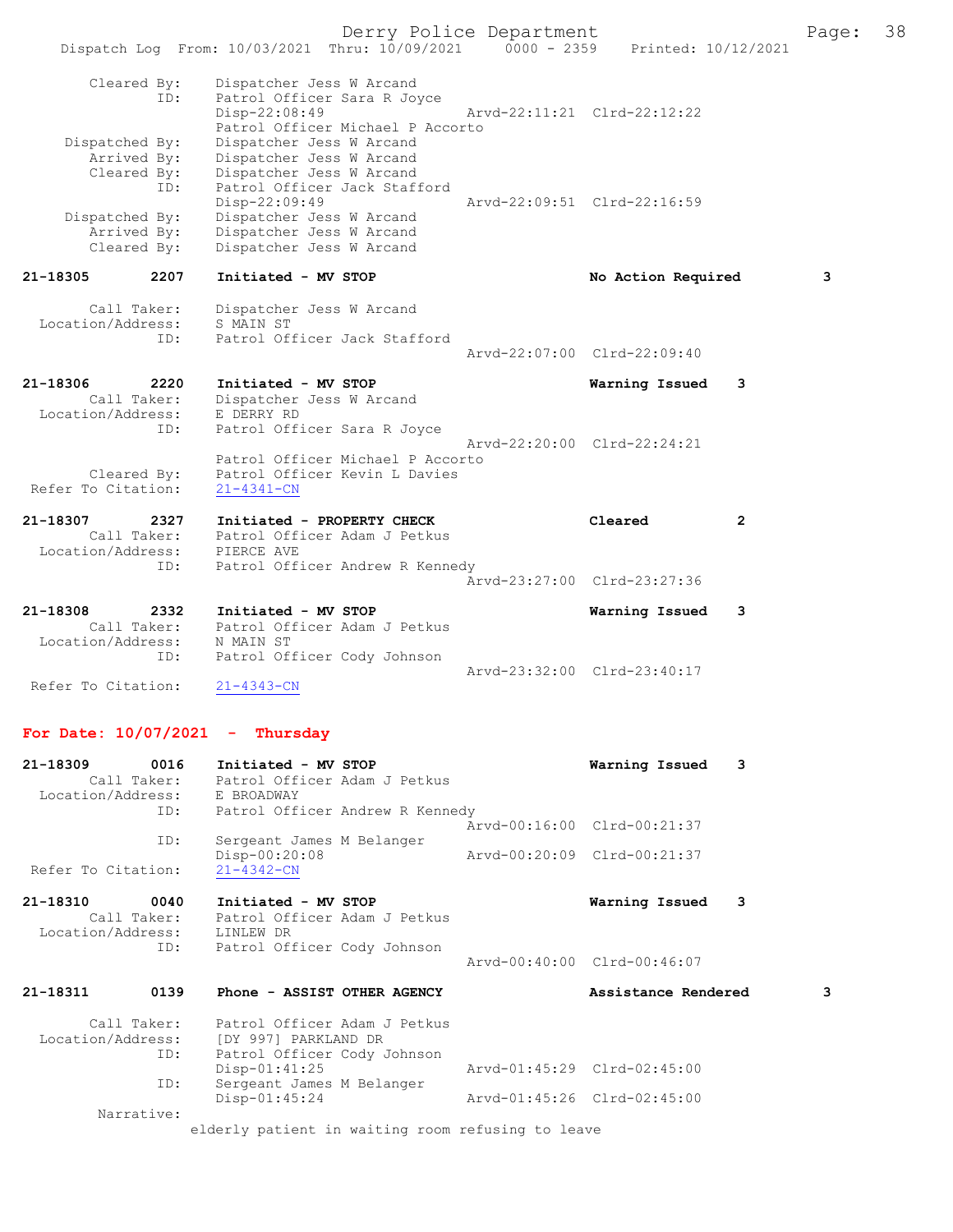21-18312 0146 Initiated - PED CHECK SENT ON THEIR WAY 2 Call Taker: Patrol Officer Adam J Petkus Location/Address: [DY 466] CRYSTAL AVE ID: Patrol Officer Andrew R Kennedy Arvd-01:46:00 Clrd-01:49:11 21-18313 0213 Phone - ASSIST OTHER AGENCY Assistance Rendered 3 Call Taker: Patrol Officer Adam J Petkus Location/Address: [DY 3548] PINKERTON ST ID: Patrol Officer Andrew R Kennedy Disp-02:14:37 Arvd-02:17:07 Clrd-02:31:27 ID: Patrol Officer Blake A Martineau Disp-02:14:41 Arvd-02:18:51 Clrd-02:31:27 Narrative: female cut self with scissors Refer To Field Int: 21-3501-FI 21-18314 0245 Initiated - SUBPOENA DELIVERY Served 1 Call Taker: Patrol Officer Adam J Petkus Location/Address: [DY 997] PARKLAND DR ID: Patrol Officer Cody Johnson Arvd-02:45:00 Clrd-02:56:54 21-18315 0343 Initiated - MV STOP Warning Issued 3 Call Taker: Patrol Officer Adam J Petkus Location/Address: TSIENNETO RD ID: Sergeant James M Belanger Arvd-03:43:00 Clrd-03:47:20 Refer To Citation: 21-4347-CN 21-18316 0344 911 - MEDICAL EMERGENCY Transported to Hospital 1 Call Taker: Patrol Officer Adam J Petkus Location/Address: WARNER HILL RD ID: Patrol Officer Blake A Martineau Disp-03:44:29 Arvd-03:48:27 Clrd-04:14:58 ID: Patrol Officer Cody Johnson Disp-03:44:32 Arvd-03:48:25 Clrd-04:14:58 ID: Sergeant James M Belanger Disp-03:47:26 Arvd-03:51:48 Clrd-04:14:58 Narrative: 66 y/o female Narrative: 10/07/2021 0348 DFD on scene Refer To Field Int: 21-3503-FI 21-18317 0512 Initiated - MV STOP Warning Issued 3 Call Taker: Patrol Officer Adam J Petkus Location/Address: E DERRY RD ID: Patrol Officer Andrew R Kennedy Arvd-05:12:00 Clrd-05:16:52 Refer To Citation: 21-4344-CN 21-18318 0525 Initiated - MV STOP Warning Issued 3 Call Taker: Patrol Officer Adam J Petkus Location/Address: E DERRY RD ID: Patrol Officer Andrew R Kennedy Arvd-05:25:00 Clrd-05:29:31 Refer To Citation: 21-4345-CN 21-18319 0536 Initiated - MV STOP Warning Issued 3 Call Taker: Patrol Officer Adam J Petkus Location/Address: E DERRY RD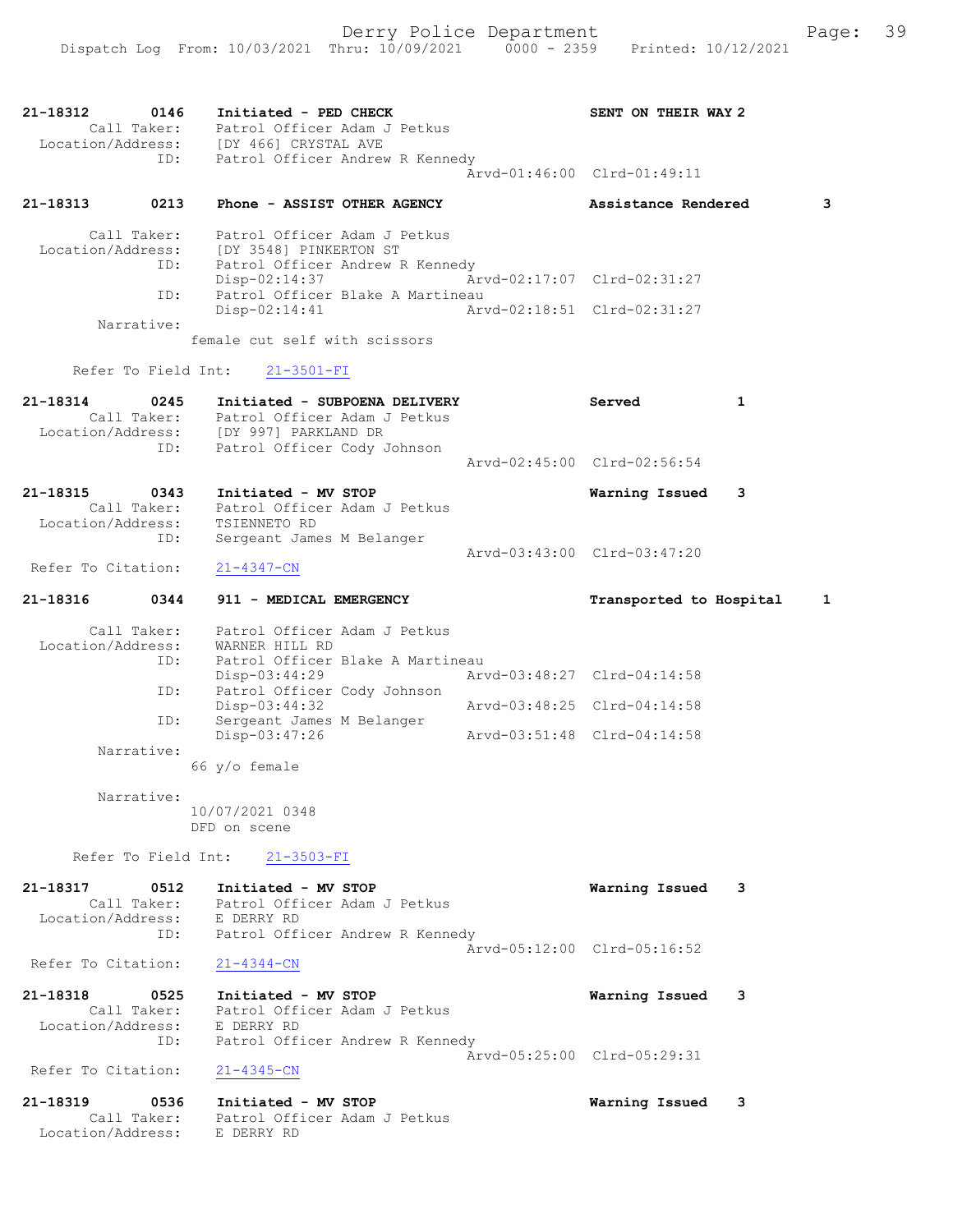Derry Police Department Fage: 40 Dispatch Log From: 10/03/2021 Thru: 10/09/2021 0000 - 2359 Printed: 10/12/2021 ID: Patrol Officer Andrew R Kennedy Arvd-05:36:00 Clrd-05:41:32<br>21-4346-CN Refer To Citation: 21-18320 0547 Initiated - MV STOP Warning Issued 3 Call Taker: Patrol Officer Adam J Petkus Location/Address: MARTHA DR ID: Patrol Officer Andrew R Kennedy Arvd-05:47:00 Clrd-05:51:10 Refer To Citation: 21-4348-CN 21-18321 0558 Initiated - MV STOP Warning Issued 3 Call Taker: Patrol Officer Adam J Petkus Location/Address: E DERRY RD ID: Patrol Officer Andrew R Kennedy Arvd-05:58:00 Clrd-06:04:07<br>21-4349-CN Refer To Citation: 21-18322 0626 Phone - SUSPICIOUS ACTIVITY Could Not Locate 2 Call Taker: Patrol Officer Adam J Petkus Location/Address: PINGREE HILL RD ID: Patrol Officer Andrew R Kennedy Disp-06:27:39 Arvd-06:35:42 Clrd-06:43:51 Narrative: small black car 21-18323 0742 Initiated - MV STOP Warning Issued 3 Call Taker: Dispatcher Jess W Arcand Location/Address: OLD CHESTER RD ID: Patrol Officer Andrew R Kennedy  $\bar{A}rvd-07:42:00$  Clrd-07:48:21<br>21-4350-CN Refer To Citation: 21-18324 0749 Initiated - ANIMAL COMPLAINT Services Rendered 1 Call Taker: Dispatcher Jess W Arcand Location/Address: FORDWAY ST ID: Civilian Robin Bordonaro Arvd-07:49:00 Clrd-08:18:22 Narrative: 10/07/2021 0749 DOG RETURNED TO OWNER Refer To Incident: 21-1780-OF 21-18325 0757 Walk-In - MV REPO Vehicle Towed 1 Call Taker: Dispatcher Jess W Arcand Location/Address: SPOLLETT DR ID: Dispatcher Jess W Arcand Disp-07:58:55 Arvd-07:58:57 Clrd-08:00:30 Narrative: 10/07/2021 0757 2017 CHEV SILVERADO. UNKNOWN IF OWNER IS AWARE 21-18326 0818 Initiated - SUBPOENA DELIVERY Not Served 1 Call Taker: Dispatcher Jess W Arcand Location/Address: OVERLEDGE DRIVE EXT ID: Patrol Officer Andrew R Kennedy Arvd-08:18:00 Clrd-08:24:14 21-18327 0828 Initiated - SUBPOENA DELIVERY Not Served 1 Call Taker: Dispatcher Jess W Arcand Location/Address: HILDA AVE ID: Patrol Officer Andrew R Kennedy Arvd-08:28:00 Clrd-08:32:30 21-18328 0836 Initiated - MV STOP Warning Issued 3 Call Taker: Dispatcher Jess W Arcand Location/Address: HAMPSTEAD RD ID: Patrol Officer Samuel J Troy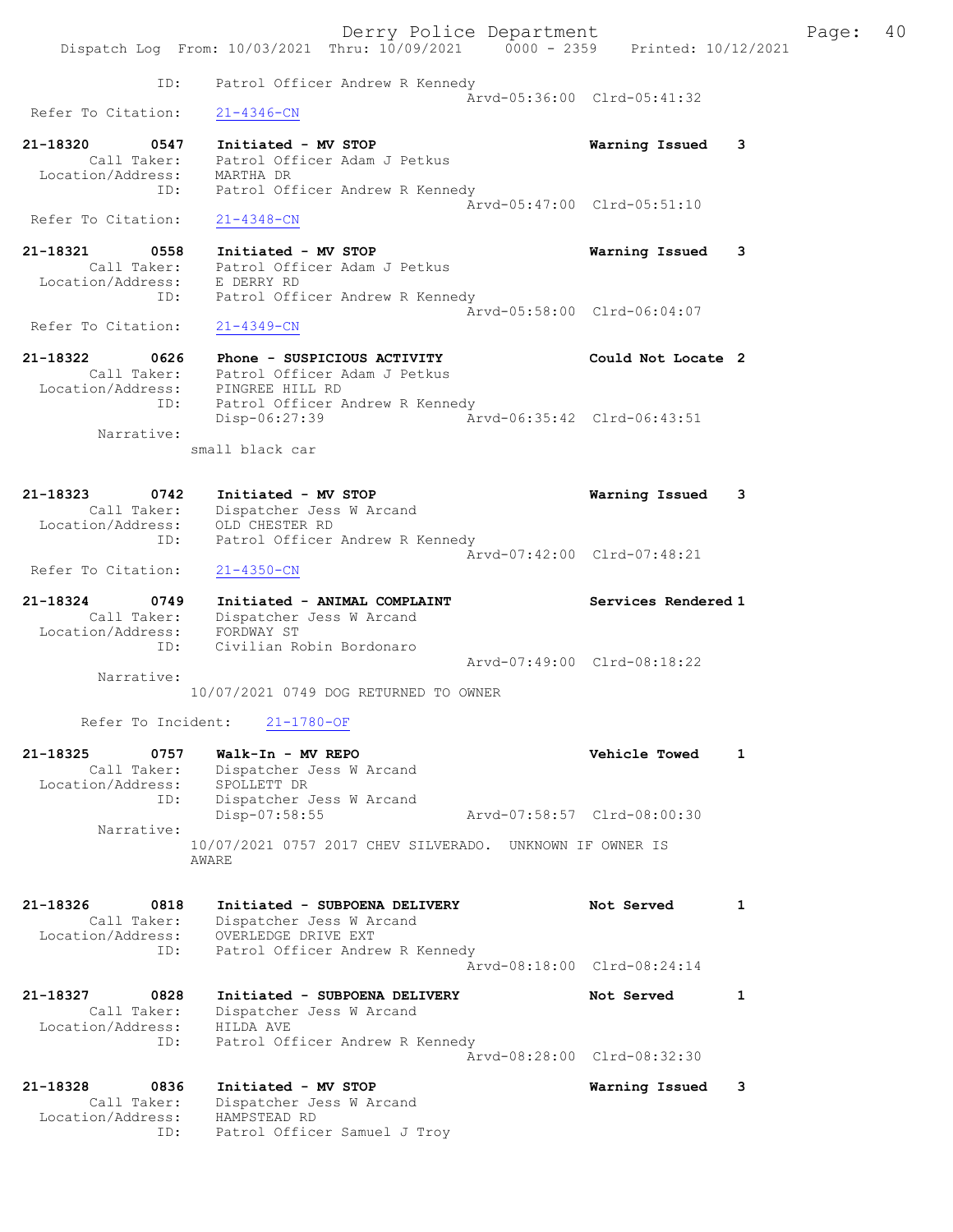Arvd-08:36:00 Clrd-08:43:14 Refer To Citation: 21-4351-CN 21-18329 0923 Phone - ASSIST CITIZEN Services Rendered 3 Call Taker: Dispatcher Jess W Arcand Location/Address: PARKLAND DR ID: Patrol Officer Nicholas M Granville Disp-09:24:02 Arvd-09:26:27 Clrd-11:21:32 ID: Lieutenant Michael T Muncey Disp-09:24:05 Arvd-09:26:31 Clrd-10:44:51 21-18330 0943 911 - KEEP THE PEACE Noted that Services Rendered 2 Call Taker: Dispatcher Jess W Arcand Location/Address: TSIENNETO RD ID: Patrol Officer Charles L Doherty Disp-09:46:26 Arvd-09:51:56 Clrd-10:24:31 ID: Patrol Officer Scott M Beegan Disp-09:46:31 Clrd-09:47:28 ID: Patrol Officer Samuel J Troy<br>Disp-09:47:25 Arvd-09:54:44 Clrd-10:24:29 Refer To Field Int: 21-3539-FI 21-18331 0951 Initiated - FOLLOW-UP No Action Required 2 Call Taker: Dispatcher Jess W Arcand Location/Address: MUNICIPAL DR ID: Patrol Officer Scott M Beegan Arvd-09:51:00 Clrd-10:08:13 21-18332 1030 Initiated - Unlicensed Dog Warning Issued 2 Call Taker: Dispatcher Jess W Arcand Location/Address: REDFIELD CIR ID: Civilian Robin Bordonaro Arvd-10:30:00 Clrd-10:30:22 Refer To Field Int: 21-3514-FI 21-18333 1030 Initiated - Unlicensed Dog Warning Issued 2 Call Taker: Dispatcher Jess W Arcand Location/Address: DRAKE LN ID: Civilian Robin Bordonaro Arvd-10:30:00 Clrd-10:30:41<br>21-3515-FI Arvd-10:30:00 Clrd-10:30:41 Refer To Field Int: 21-18334 1040 Phone - DISTURBANCE 21-18334 Services Rendered 1 Call Taker: Dispatcher Jess W Arcand Location/Address: DERRY WAY ID: Patrol Officer Charles L Doherty Disp-10:45:32 Arvd-10:52:52 Clrd-11:03:36 Narrative: 10/07/2021 1103 CHILD YELLING/CRYING 21-18335 1048 Phone - WELFARE CHECK Report Taken 2 Call Taker: Dispatcher Jess W Arcand Location/Address: TSIENNETO RD ID: Patrol Officer Scott M Beegan Disp-10:52:30 Arvd-10:52:32 Clrd-11:46:11 Refer To Incident: 21-1771-OF 21-18336 1105 Initiated - SUBPOENA DELIVERY Served 1 Call Taker: Dispatcher Jess W Arcand Location/Address: WINDHAM RD ID: Patrol Officer Samuel J Troy Arvd-11:05:00 Clrd-11:13:45 21-18337 1108 Initiated - SUBPOENA DELIVERY Not Served 1 Call Taker: Dispatcher Jess W Arcand Location/Address: FAIRWAY DR ID: Patrol Officer Charles L Doherty Arvd-11:08:00 Clrd-11:12:54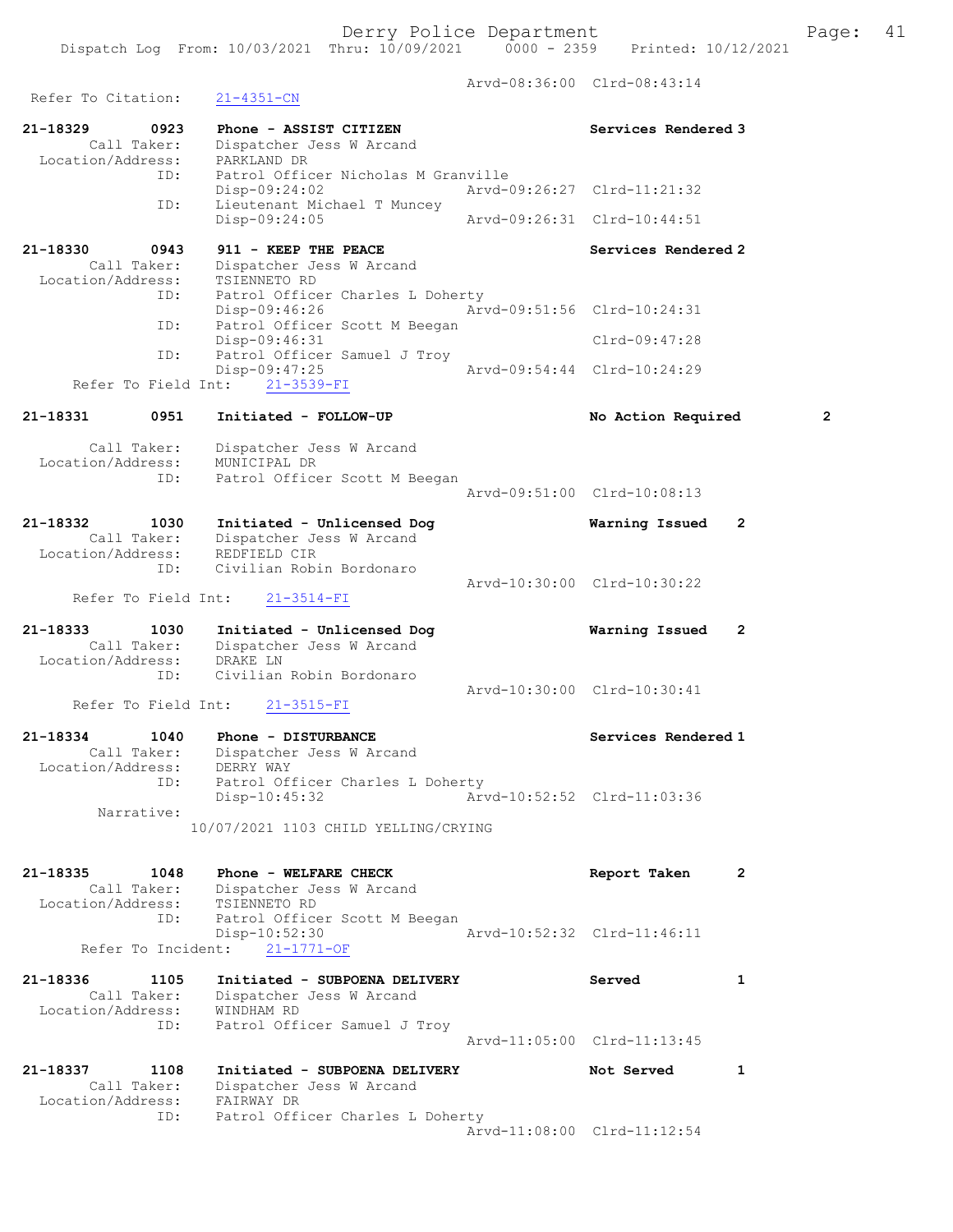| 21-18338<br>Call Taker:<br>Location/Address: | 1122 | Initiated - Unlicensed Dog<br>Dispatcher Jess W Arcand<br>WILDWOOD DR | Warning Issued              | 2              |
|----------------------------------------------|------|-----------------------------------------------------------------------|-----------------------------|----------------|
|                                              | ID:  | Civilian Robin Bordonaro                                              | Arvd-11:22:00 Clrd-11:43:56 |                |
| Refer To Field Int:                          |      | $21 - 3513 - FI$                                                      |                             |                |
| 21-18339                                     | 1123 | Initiated - FOLLOW-UP                                                 | No Action Required          | 2              |
| Call Taker:                                  |      | Dispatcher Jess W Arcand                                              |                             |                |
| Location/Address:                            | ID:  | TSIENNETO RD<br>Patrol Officer Charles L Doherty                      |                             |                |
|                                              |      |                                                                       | Arvd-11:23:00 Clrd-11:39:27 |                |
| 21-18340                                     | 1144 | Initiated - Unlicensed Dog                                            | Services Rendered 2         |                |
| Call Taker:<br>Location/Address:             |      | Dispatcher Jess W Arcand<br>HARVEST DR                                |                             |                |
|                                              | ID:  | Civilian Robin Bordonaro                                              | Arvd-11:44:00 Clrd-12:02:59 |                |
|                                              |      |                                                                       |                             |                |
| 21-18341<br>Call Taker:                      | 1154 | Initiated - SUBPOENA DELIVERY<br>Dispatcher Jess W Arcand             | Served                      | $\mathbf{1}$   |
| Location/Address:                            | ID:  | W BROADWAY<br>Patrol Officer Charles L Doherty                        |                             |                |
|                                              |      |                                                                       | Aryd-11:54:00 Clrd-11:57:48 |                |
| 21-18342                                     | 1157 | Initiated - FOLLOW-UP                                                 | No Action Required          | 2              |
| Call Taker:                                  |      | Dispatcher Jess W Arcand                                              |                             |                |
| Location/Address:                            | ID:  | MUNICIPAL DR<br>Patrol Officer Samuel J Troy                          |                             |                |
|                                              |      |                                                                       | Arvd-11:57:00 Clrd-12:13:51 |                |
| 21-18343                                     | 1210 | Phone - ASSAULT                                                       | Report Taken                | 1              |
| Call Taker:<br>Location/Address:             |      | Dispatcher Jess W Arcand<br>W RUNNING BROOK LN                        |                             |                |
|                                              | ID:  | Patrol Officer Charles L Doherty                                      |                             |                |
|                                              | ID:  | Disp-12:11:51<br>Patrol Officer Samuel J Troy                         | $Clrd-12:14:02$             |                |
| Refer To Incident:                           |      | Disp-12:13:59<br>$21 - 1773 - OF$                                     | Aryd-12:18:19 Clrd-12:52:56 |                |
| 21-18344                                     | 1221 | Walk-In - LARCENY /FORGERY/ FRAUD                                     | Report Taken                | 2              |
| Call Taker:                                  |      | Patrol Officer Casey J Noyes                                          |                             |                |
|                                              | ID:  | Location/Address: [DY 2] MUNICIPAL DR<br>Patrol Officer Casey J Noyes |                             |                |
|                                              |      | Disp-12:21:59                                                         | Arvd-12:22:01 Clrd-12:22:23 |                |
| Refer To Incident:                           |      | $21 - 1772 - OF$                                                      |                             |                |
| 21-18345<br>Call Taker:                      | 1241 | Initiated - FOLLOW-UP<br>Dispatcher Jess W Arcand                     | Cleared                     | $\mathbf{2}$   |
| Location/Address:                            |      | LARAWAY CT                                                            |                             |                |
|                                              | ID:  | Patrol Officer Charles L Doherty                                      | Arvd-12:41:00 Clrd-12:48:11 |                |
| 21-18346                                     | 1242 | Initiated - FOLLOW-UP                                                 | Cleared                     | $\overline{2}$ |
| Call Taker:                                  |      | Dispatcher Jess W Arcand                                              |                             |                |
| Location/Address:                            | ID:  | BIRCH ST<br>Detective Kevin G Ruppel                                  |                             |                |
|                                              | ID:  |                                                                       | Arvd-12:42:00 Clrd-12:47:50 |                |
|                                              |      | Detective Scott A Tompkins<br>Disp-12:43:20                           | Arvd-12:43:23 Clrd-12:47:53 |                |
| 21-18347                                     | 1255 | Initiated - FOLLOW-UP                                                 | Cleared                     | $\overline{2}$ |
| Call Taker:                                  |      | Dispatcher Jess W Arcand                                              |                             |                |
| Location/Address:                            | ID:  | S MAIN ST<br>Detective Kevin G Ruppel                                 |                             |                |
|                                              | ID:  | Detective Scott A Tompkins                                            | Arvd-12:55:00 Clrd-12:58:09 |                |
|                                              |      |                                                                       |                             |                |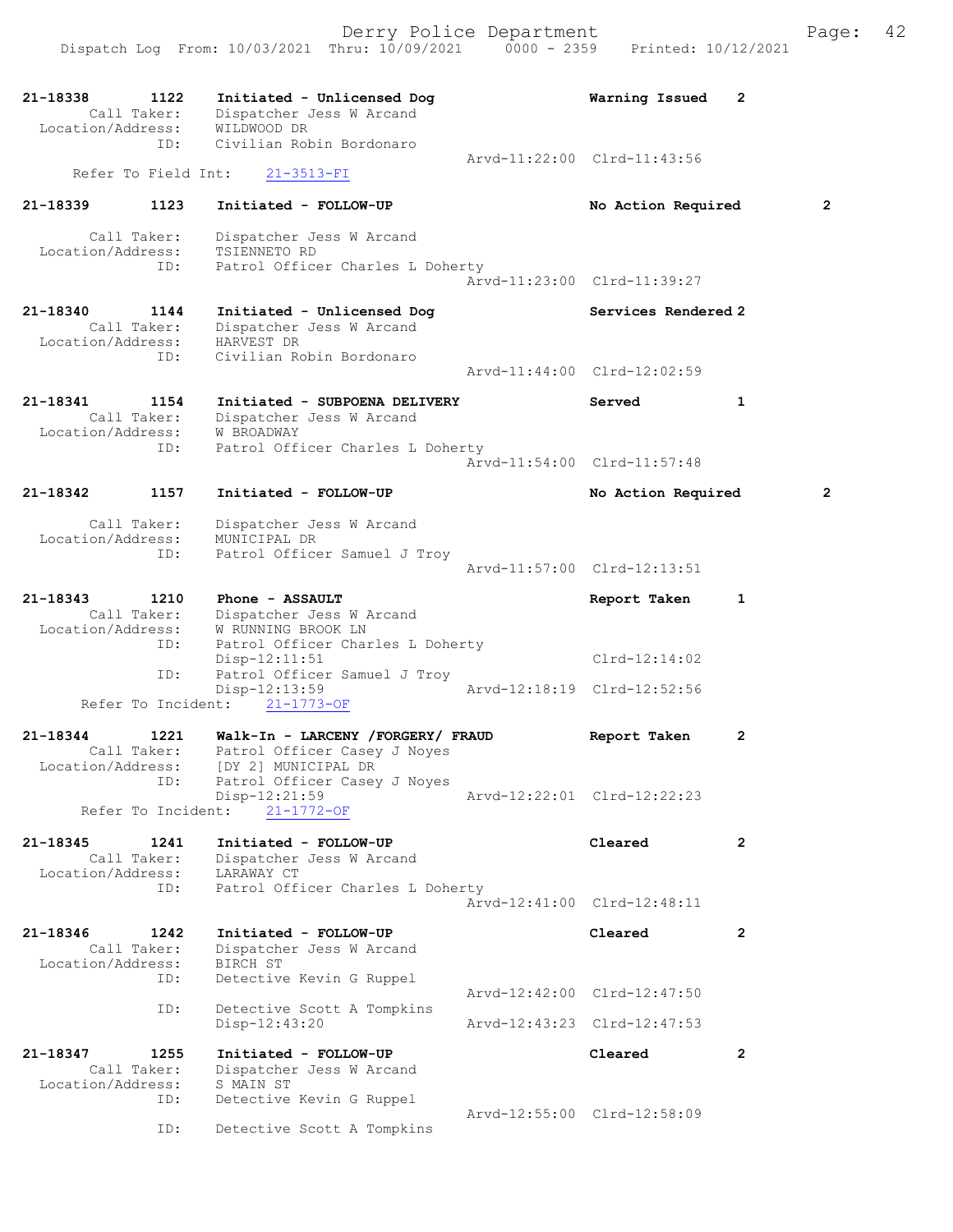Disp-12:56:04 Arvd-12:56:06 Clrd-12:58:07 21-18348 1256 Phone - ROAD HAZARD Services Rendered 2 Call Taker: Dispatcher Jess W Arcand Location/Address: EILEEN AVE ID: Patrol Officer Scott M Beegan Disp-13:05:26 Arvd-13:10:25 Clrd-14:14:06 Narrative: 10/07/2021 1320 COMCAST NOTIFIED OF LOW WIRE 21-18349 1300 Phone - JUVENILE OFFENSES Cancelled Prior to Arrival 2 Call Taker: Dispatcher Jess W Arcand Location/Address: PINKERTON ST ID: Patrol Officer Scott M Beegan Disp-13:01:10 Arvd-13:04:08 Clrd-13:04:14 ID: Patrol Officer Samuel J Troy Disp-13:01:16 Clrd-13:04:18 21-18350 1332 Phone - INTERNET OFFENSES Report Taken 2 Call Taker: Dispatcher Jess W Arcand Location/Address: MIDDLERIDGE RD ID: Patrol Officer Samuel J Troy Disp-13:32:28 Arvd-13:41:19 Clrd-14:20:10 Refer To Incident: 21-1775-OF 21-18351 1345 Phone - WELFARE CHECK Report Taken 2 Call Taker: Dispatcher Jess W Arcand Location/Address: LARAWAY CT ID: Patrol Officer Charles L Doherty Disp-13:54:33 Arvd-14:04:31 Clrd-14:09:18 Refer To Incident: 21-1774-OF 21-18352 1404 Initiated - ANIMAL COMPLAINT Assistance Rendered 1 Call Taker: Dispatcher Jess W Arcand Location/Address: FAIRWAY DR ID: Civilian Robin Bordonaro Arvd-14:04:00 Clrd-14:29:22 21-18353 1409 Initiated - SUBPOENA DELIVERY Served 1 Call Taker: Dispatcher Jess W Arcand Location/Address: LARAWAY CT ID: Patrol Officer Charles L Doherty Arvd-14:09:00 Clrd-14:09:39 21-18354 1418 Initiated - FOLLOW-UP No Action Required 2 Call Taker: Dispatcher Jess W Arcand Location/Address: MUNICIPAL DR ID: Patrol Officer Charles L Doherty Arvd-14:18:00 Clrd-14:54:57 21-18355 1441 Phone - SUSPICIOUS ACTIVITY Report Taken 2 Call Taker: Dispatcher Jess W Arcand Location/Address: ASHLEIGH DR ID: Patrol Officer Scott M Beegan Disp-14:41:47 Arvd-14:46:10 Clrd-15:40:42 Cleared By: Patrol Officer Casey J Noyes ID: Patrol Officer Samuel J Troy Disp-14:41:50 Arvd-14:51:07 Clrd-15:32:38 Cleared By: Patrol Officer Casey J Noyes Narrative: 10/07/2021 1449 DFD NOTIFIED AND RESPONDING Narrative: 10/07/2021 1506 DFD transporting to PMC, for IEA Refer To Arrest: 21-968-AR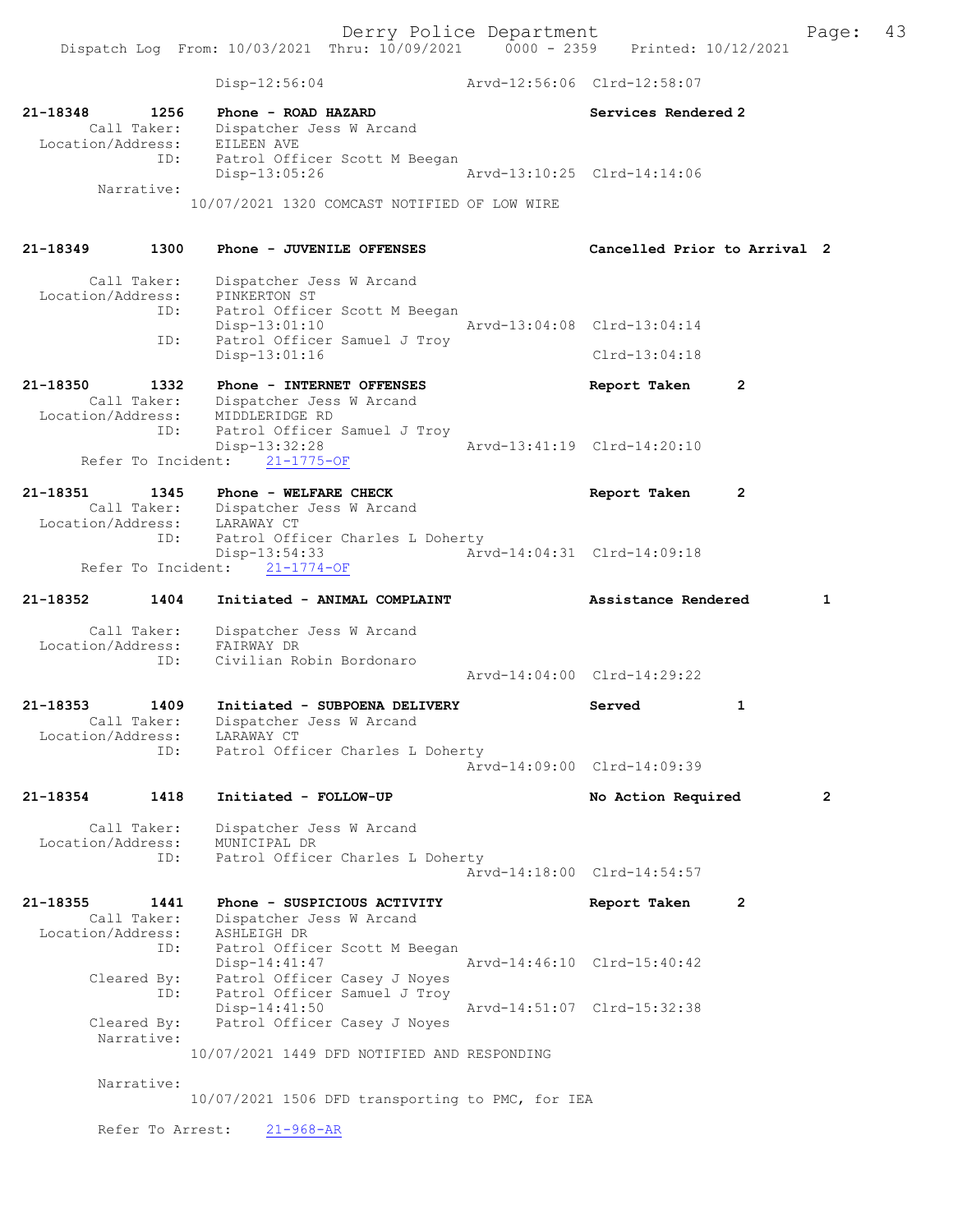| 21-18356<br>1501                   | Initiated - FOLLOW-UP                                       | Cleared                     | $\overline{2}$ |
|------------------------------------|-------------------------------------------------------------|-----------------------------|----------------|
| Call Taker:                        | Patrol Officer Casey J Noyes                                |                             |                |
| Location/Address:<br>ID:           | FAIRWAY DR<br>Detective Mark Borgatti                       |                             |                |
|                                    |                                                             | Arvd-15:01:44 Clrd-15:07:59 |                |
| ID:                                | Detective Peter A Houlis                                    | Arvd-15:08:01 Clrd-15:29:42 |                |
|                                    | Disp-15:07:55                                               |                             |                |
| 21-18357<br>1523                   | Other - DELIVER A MESSAGE                                   | Cleared                     | 1              |
| Call Taker:                        | Sergeant Michael W Hughes                                   |                             |                |
| Location/Address:<br>ID:           | LARAWAY CT<br>Patrol Officer Joshua Martin                  |                             |                |
|                                    | Disp-15:30:18                                               | Arvd-15:33:27 Clrd-15:40:50 |                |
| Arrived By:                        | Patrol Officer Casey J Noyes                                |                             |                |
| Cleared By:                        | Patrol Officer Casey J Noyes                                |                             |                |
| Narrative:                         | Msg delivery for prosecution.                               |                             |                |
|                                    |                                                             |                             |                |
| 21-18358<br>1550                   | Initiated - FOLLOW-UP                                       | Investigated                | $\mathbf{2}$   |
| Call Taker:                        | Patrol Officer Casey J Noyes                                |                             |                |
| Location/Address:                  | TSIENNETO RD                                                |                             |                |
| ID:                                | Patrol Officer Jack Stafford                                | Arvd-15:50:00 Clrd-15:55:42 |                |
| Cleared By:                        | Sergeant Michael W Hughes                                   |                             |                |
|                                    |                                                             |                             |                |
| 21-18359<br>1554                   | Other - DISTURBANCE                                         | Matter Mediated             | $\mathbf{1}$   |
| Call Taker:<br>Location/Address:   | Sergeant Michael W Hughes<br>IDY 22091 HUMPHREY RD          |                             |                |
| ID:                                | Patrol Officer Jack Stafford                                |                             |                |
|                                    | Disp-15:55:55                                               | Arvd-16:03:03 Clrd-16:18:18 |                |
| Arrived By:                        | Patrol Officer Casey J Noyes                                |                             |                |
| Cleared By:<br>ID:                 | Patrol Officer Casey J Noyes<br>Patrol Officer Monica Ricci |                             |                |
|                                    | Disp-15:55:58                                               | Arvd-15:58:39 Clrd-16:18:02 |                |
| Arrived By:                        | Patrol Officer Casey J Noyes                                |                             |                |
| Cleared By:<br>Refer To Field Int: | Patrol Officer Casey J Noyes                                |                             |                |
|                                    | $21 - 3504 - FI$                                            |                             |                |
| 21-18360<br>1557                   | Phone - THEFT                                               | Report Taken                | $\overline{2}$ |
| Call Taker:                        | Patrol Officer Casey J Noyes                                |                             |                |
| Location/Address:<br>ID:           | [DY 66] FOX DEN TER<br>Patrol Officer Jack Stafford         |                             |                |
|                                    | Disp-16:18:31                                               | Arvd-16:25:50 Clrd-17:02:11 |                |
| Refer To Incident:                 | $21 - 1776 - OF$                                            |                             |                |
| 21-18361<br>1629                   | Initiated - MV STOP                                         | Warning Issued              | 3              |
| Call Taker:                        | Patrol Officer Casey J Noyes                                |                             |                |
| Location/Address:                  | N MAIN ST                                                   |                             |                |
| ID:                                | Patrol Officer Joshua Martin                                | Arvd-16:29:00 Clrd-16:36:13 |                |
| Refer To Citation:                 | $21 - 816 - 003049$                                         |                             |                |
|                                    |                                                             |                             |                |
| 21-18362<br>1634                   | Phone - FIGHT                                               | Report Taken                | 2              |
| Call Taker:<br>Location/Address:   | Patrol Officer Casey J Noyes<br>ROLLINS ST                  |                             |                |
| ID:                                | Patrol Officer Michael Carnazzo                             |                             |                |
|                                    | $Disp-16:35:54$                                             | Arvd-16:36:53 Clrd-17:14:31 |                |
| Cleared By:                        | Detective Victoria M Kidd                                   |                             |                |
| ID:                                | Patrol Officer Monica Ricci<br>Disp-16:36:02                | Arvd-16:39:09 Clrd-17:08:15 |                |
| Cleared By:                        | Sergeant Michael W Hughes                                   |                             |                |
| ID:                                | Patrol Officer Scott M Beegan                               |                             |                |
|                                    | Disp-16:36:09                                               | Arvd-16:39:14 Clrd-17:11:49 |                |
| Cleared By:<br>ID:                 | Detective Victoria M Kidd<br>Patrol Officer Joshua Martin   |                             |                |
|                                    | Disp-16:38:23                                               | Arvd-16:38:25 Clrd-17:08:20 |                |
| Cleared By:                        | Sergeant Michael W Hughes                                   |                             |                |
| Narrative:                         |                                                             |                             |                |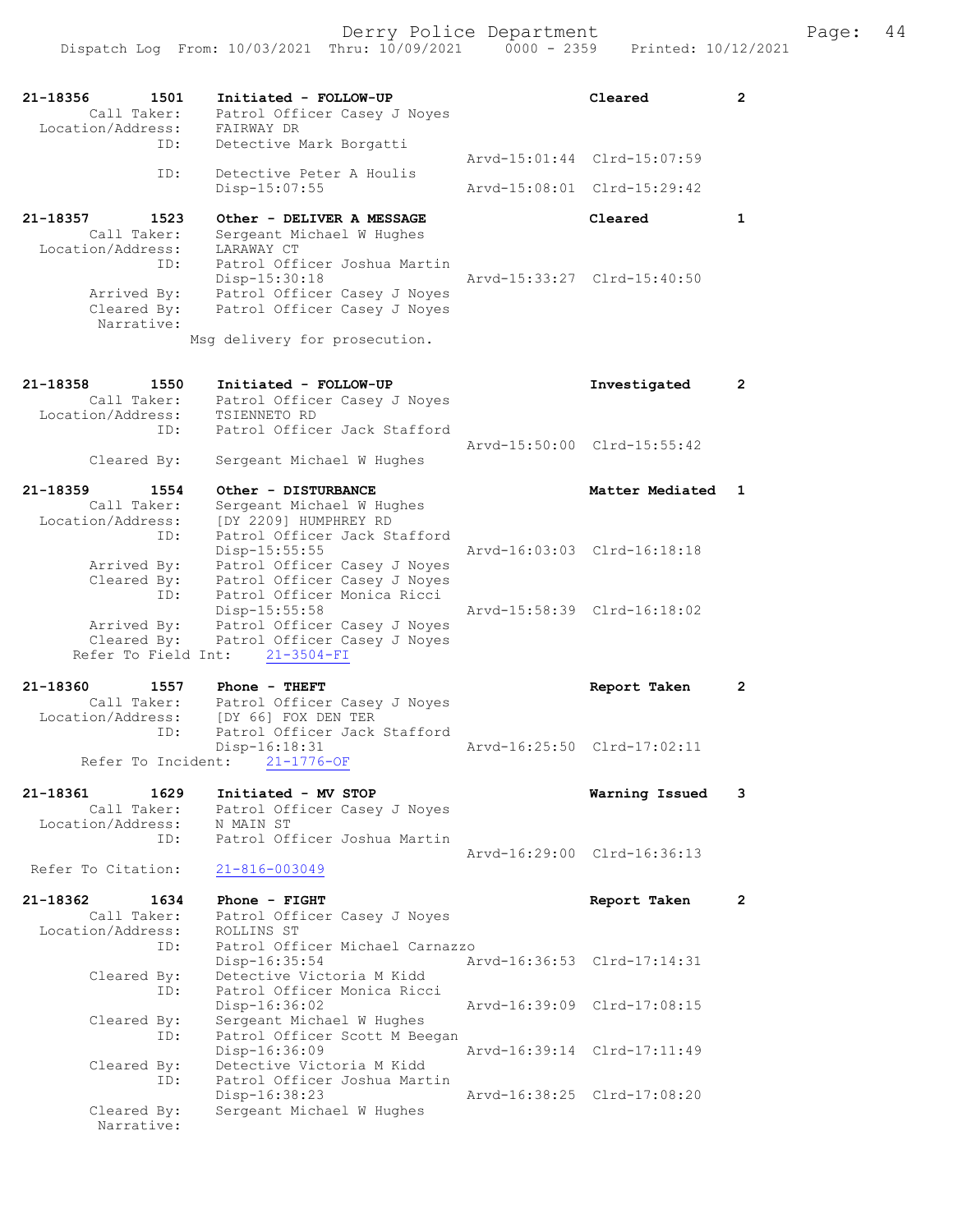10/07/2021 1712 Juveniles released to parents.

| 21-18363<br>1707<br>Call Taker:                      | Phone - FIGHT<br>Sergeant Michael W Hughes                                                                |                             | Report Taken   | $\mathbf{2}$   |
|------------------------------------------------------|-----------------------------------------------------------------------------------------------------------|-----------------------------|----------------|----------------|
| Location/Address:<br>ID:                             | [DY 2209] HUMPHREY RD<br>Patrol Officer Jack Stafford<br>Disp-17:08:11                                    | Arvd-17:12:05 Clrd-17:52:01 |                |                |
| Arrived By:<br>Cleared By:<br>ID:                    | Detective Victoria M Kidd<br>Detective Victoria M Kidd<br>Patrol Officer Monica Ricci                     |                             |                |                |
| Arrived By:<br>Cleared By:                           | Disp-17:08:25<br>Detective Victoria M Kidd<br>Detective Victoria M Kidd                                   | Arvd-17:12:07 Clrd-17:38:49 |                |                |
| ID:<br>Arrived By:<br>Cleared By:                    | Patrol Officer Joshua Martin<br>$Disp-17:08:29$<br>Detective Victoria M Kidd<br>Detective Victoria M Kidd | Arvd-17:11:58 Clrd-17:38:43 |                |                |
| Refer To Incident:                                   | $21 - 1778 - OF$                                                                                          |                             |                |                |
| 21-18364<br>1718<br>Call Taker:<br>Location/Address: | Initiated - WARRANT ARREST<br>Detective Victoria M Kidd<br>[DY 2] MUNICIPAL DR                            |                             | Arrest(s) Made | $\overline{2}$ |
| ID:<br>Narrative:                                    | Patrol Officer Casey J Noyes                                                                              | Arvd-17:18:00 Clrd-17:52:53 |                |                |
|                                                      | Subject turning themself in                                                                               |                             |                |                |
| Narrative:                                           | Subject identified as:                                                                                    |                             |                |                |
|                                                      | Kelly McNally<br>9/1/1989<br>247 Rockingham Rd<br>Derry, NH                                               |                             |                |                |
|                                                      | Simple Assault x3                                                                                         |                             |                |                |
| Narrative:                                           |                                                                                                           |                             |                |                |
|                                                      | 10/07/2021 1802 Subject placed in cell #1                                                                 |                             |                |                |
| Narrative:                                           | Released on PR bail with a Derry District Court date of<br>$2/3/2022$ per BC Mencis                       |                             |                |                |
| Refer To Arrest:                                     | $21 - 969 - AR$                                                                                           |                             |                |                |
| 21-18365<br>1736<br>Call Taker:<br>Location/Address: | Initiated - WARRANT ARREST<br>Detective Victoria M Kidd<br>[DY 2] MUNICIPAL DR                            |                             | Report Taken   | $\mathbf{2}$   |
| ID:                                                  | Patrol Officer Sara R Joyce                                                                               | Arvd-17:36:00 Clrd-18:47:11 |                |                |
| Narrative:                                           | Patrol Officer Michael P Accorto                                                                          |                             |                |                |
|                                                      | Subject turning themselves in on a warrant.                                                               |                             |                |                |
| Narrative:                                           | 10/07/2021 1809 Subject identified as:                                                                    |                             |                |                |
|                                                      | Ronald Mead<br>9/1/1954<br>247 Rockingham Rd.<br>Derry, NH                                                |                             |                |                |
|                                                      | Criminal Threatening - Conduct<br>Criminal Mischief                                                       |                             |                |                |
| Narrative:                                           | 10/07/2021 1828 Subject placed in cell #3                                                                 |                             |                |                |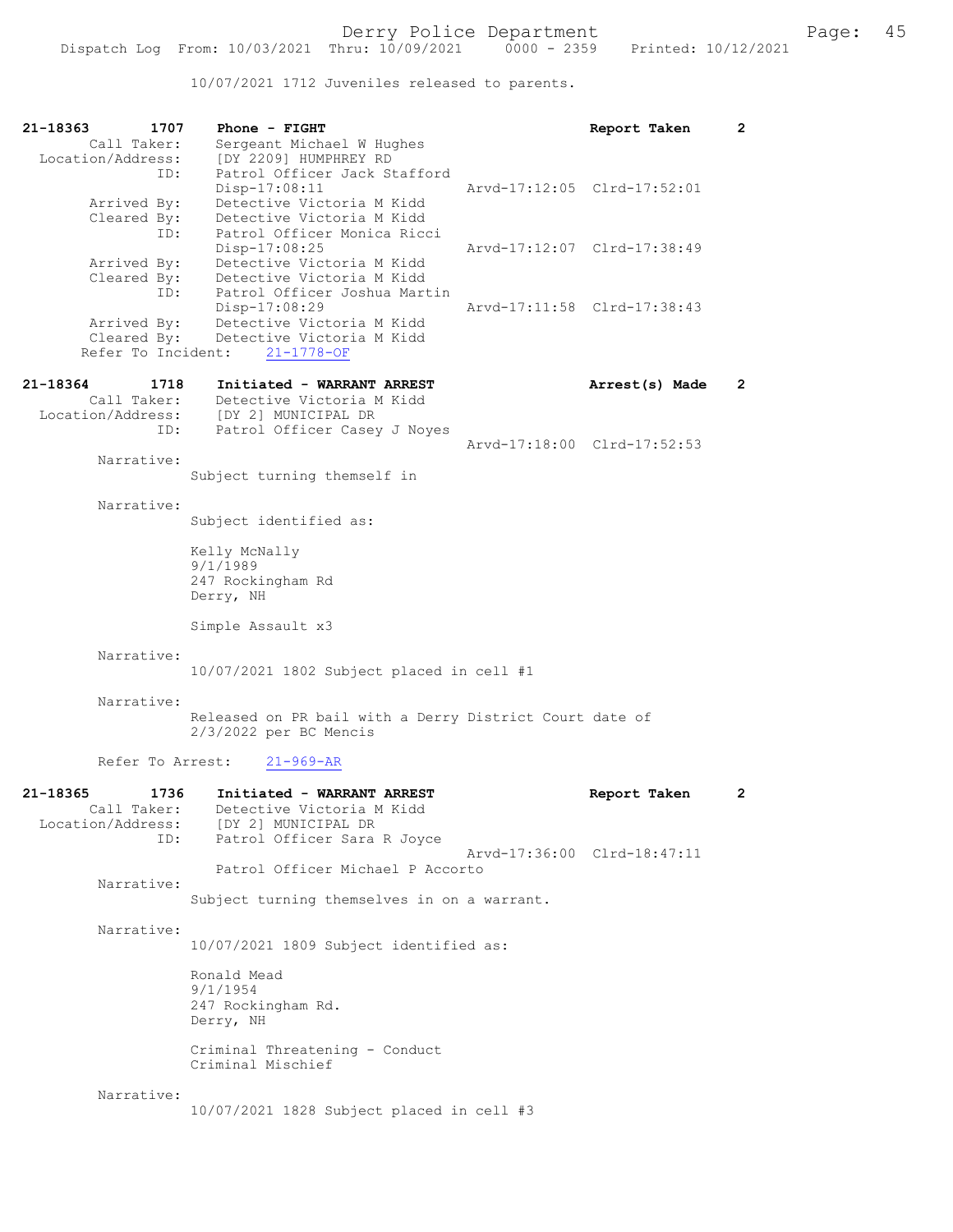# Narrative:

10/07/2021 1847 released on PR bail with a Derry District Court date of 2/3/2022 per BC Mencis

# Refer To Arrest: 21-970-AR

| 21-18366<br>1818<br>Call Taker:                             | Initiated - SUBPOENA DELIVERY<br>Detective Victoria M Kidd<br>Location/Address: [DY 1198] BYPASS 28<br>Patrol Officer Monica Ricci<br>ID: |                             | Not Served                  | 1              |
|-------------------------------------------------------------|-------------------------------------------------------------------------------------------------------------------------------------------|-----------------------------|-----------------------------|----------------|
|                                                             |                                                                                                                                           |                             | Arvd-18:18:00 Clrd-18:20:43 |                |
| 21-18367<br>1834<br>Location/Address:<br>ID:                | Phone - ATTEMPT TO LOCATE<br>Call Taker: Patrol Officer Kevin L Davies<br>BIRCH ST<br>Patrol Officer Michael Carnazzo                     |                             | Arrest(s) Made              | $\mathbf{2}$   |
| ID:                                                         | $Disp-18:35:38$<br>Cleared By: Detective Victoria M Kidd<br>Patrol Officer Joshua Martin                                                  | Arvd-18:36:21 Clrd-19:00:24 |                             |                |
| Cleared By:<br>Narrative:                                   | Disp-18:35:41<br>Detective Victoria M Kidd                                                                                                | Arvd-18:36:19 Clrd-18:59:53 |                             |                |
|                                                             | juvenile psych patient walked out of E/R                                                                                                  |                             |                             |                |
| Narrative:                                                  | 10/07/2021 1838 one detained.                                                                                                             |                             |                             |                |
| Narrative:                                                  | 10/07/2021 1843 336 en route to PMC with one. s/m: 30759.7                                                                                |                             |                             |                |
| Narrative:                                                  | 10/07/2021 1844 336 off at PMC. e/m: 30760.0                                                                                              |                             |                             |                |
| Narrative:                                                  | 10/07/2021 1900 Subject released to PMC Staff                                                                                             |                             |                             |                |
| Refer To Field Int:<br>Refer To Arrest:                     | $21 - 3535 - FI$<br>$21 - 971 - AR$                                                                                                       |                             |                             |                |
| 21-18368<br>1859<br>ID:                                     | Initiated - FOLLOW-UP<br>Call Taker: Detective Victoria M Kidd<br>Location/Address: [DY 2] MUNICIPAL DR                                   |                             | Cleared                     | $\overline{2}$ |
|                                                             | Patrol Officer Joshua Martin                                                                                                              |                             | Arvd-18:59:00 Clrd-20:19:08 |                |
| 21-18369<br>1920                                            | 911 - SUSPICIOUS ACTIVITY                                                                                                                 |                             | No Action Required          | 2              |
| Call Taker:<br>Location/Address:<br>ID:                     | Detective Victoria M Kidd<br>[DY 3220] ROCKINGHAM RD<br>Patrol Officer Jack Stafford                                                      |                             |                             |                |
| ID:                                                         | Disp-19:23:11<br>Patrol Officer Michael Carnazzo                                                                                          |                             | Arvd-19:25:28 Clrd-19:39:38 |                |
| ID:                                                         | Disp-19:23:16<br>Patrol Officer Sara R Joyce                                                                                              |                             | Arvd-19:23:22 Clrd-19:39:36 |                |
| ID:                                                         | Disp-19:23:20<br>Patrol Officer Michael P Accorto<br>Lieutenant Michael T Muncey                                                          |                             | Arvd-19:24:54 Clrd-19:39:33 |                |
|                                                             | Disp-19:23:51                                                                                                                             |                             | Arvd-19:23:53 Clrd-19:39:31 |                |
| 21-18370<br>1945<br>Call Taker:<br>Location/Address:<br>ID: | Initiated - MV STOP<br>Detective Victoria M Kidd<br>E DERRY RD<br>Patrol Officer Sara R Joyce                                             |                             | Warning Issued              | 3              |
| Refer To Citation:                                          | Patrol Officer Michael P Accorto<br>$21 - 4355 - CN$                                                                                      |                             | Arvd-19:45:00 Clrd-19:50:09 |                |
| 21-18371<br>2005<br>Call Taker:<br>Location/Address:        | Initiated - MV STOP<br>Detective Victoria M Kidd<br>CRYSTAL AVE                                                                           |                             | Warning Issued              | 3              |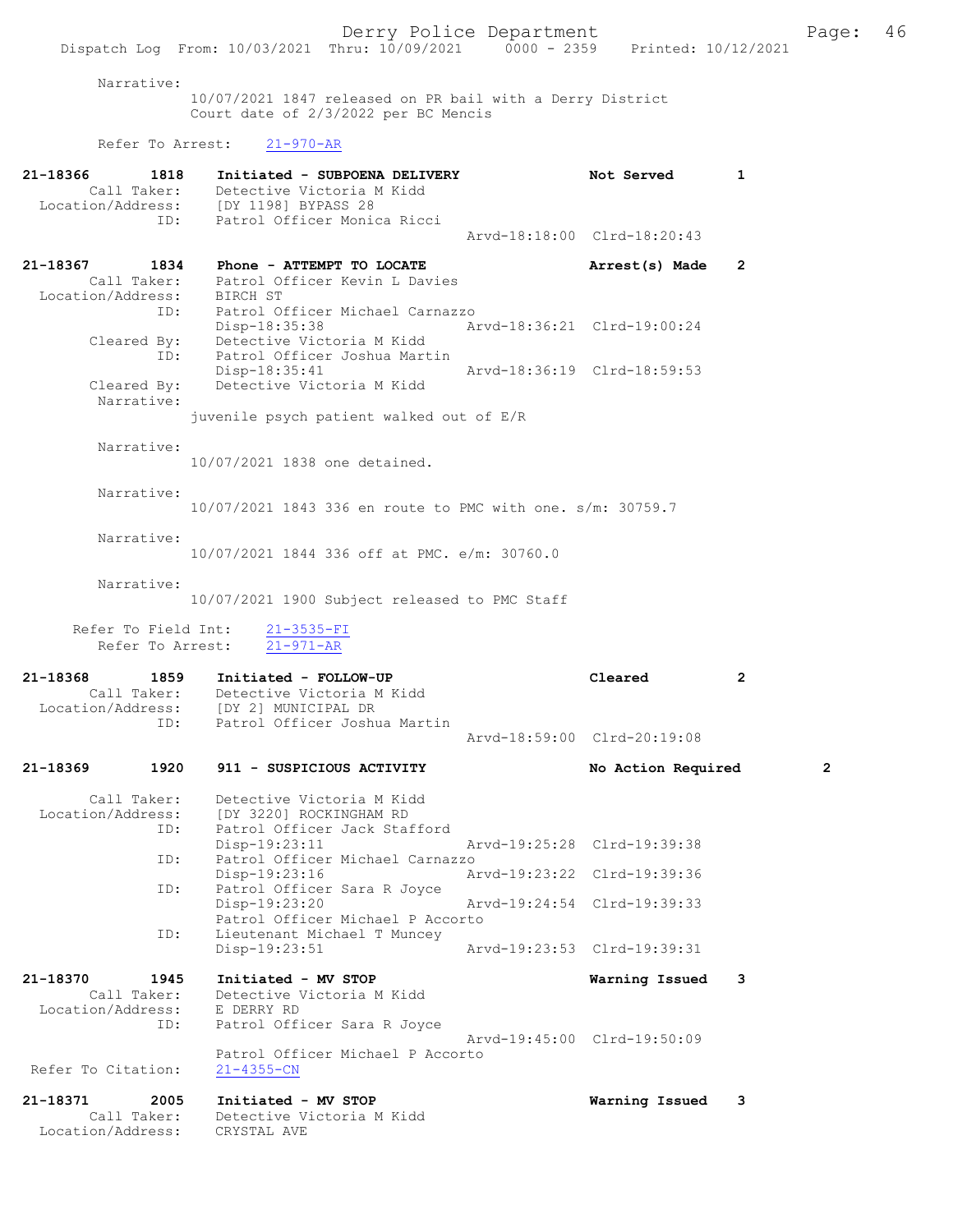|                                                                 | Derry Police Department<br>Dispatch Log From: 10/03/2021 Thru: 10/09/2021 0000 - 2359 Printed: 10/12/2021                                  |                             |              | Page: | 47 |
|-----------------------------------------------------------------|--------------------------------------------------------------------------------------------------------------------------------------------|-----------------------------|--------------|-------|----|
| ID:                                                             | Patrol Officer Sara R Joyce                                                                                                                | Aryd-20:05:00 Clrd-20:08:14 |              |       |    |
| Refer To Citation:                                              | Patrol Officer Michael P Accorto<br>$21 - 4354 - CN$                                                                                       |                             |              |       |    |
| 21-18372<br>2019<br>ID:                                         | Initiated - FOLLOW-UP<br>Call Taker: Detective Victoria M Kidd<br>Location/Address: [DY 2] MUNICIPAL DR<br>Patrol Officer Michael Carnazzo | Cleared                     | $\mathbf{2}$ |       |    |
|                                                                 |                                                                                                                                            | Aryd-20:19:00 Clrd-20:42:20 |              |       |    |
| 21-18373<br>2315<br>Call Taker:<br>Location/Address:            | Initiated - MV STOP<br>Dispatcher Christine D Carlson<br>MANCHESTER RD                                                                     | Warning Issued              | 3            |       |    |
| ID:<br>Refer To Citation:                                       | Patrol Officer Andrew R Kennedy<br>$21 - 4356 - CN$                                                                                        | Arvd-23:15:00 Clrd-23:21:51 |              |       |    |
| $21 - 18374$<br>2332<br>Call Taker:<br>Location/Address:<br>ID: | Initiated - MV STOP<br>Dispatcher Christine D Carlson<br>CRYSTAL AVE<br>Patrol Officer Cody Johnson                                        | Summons Issued              | 3            |       |    |
| Refer To Citation:                                              | $21 - 816 - 001057$                                                                                                                        | Aryd-23:32:00 Clrd-23:44:32 |              |       |    |
| $21 - 18375$<br>2340<br>Call Taker:<br>Location/Address:        | Initiated - MV STOP<br>Dispatcher Christine D Carlson<br>FORDWAY EXT                                                                       | Summons Issued              | 3            |       |    |
| ID:                                                             | Patrol Officer Andrew R Kennedy                                                                                                            | Arvd-23:40:00 Clrd-23:50:13 |              |       |    |
| Refer To Citation:                                              | $21 - 816 - 002023$                                                                                                                        |                             |              |       |    |

# For Date: 10/08/2021 - Friday

| 21-18376<br>0025<br>Call Taker:<br>Location/Address:<br>ID:                 | Initiated - PARKING COMPLAINT<br>Dispatcher Christine D Carlson<br>E BROADWAY + MT PLEASANT ST<br>Patrol Officer Andrew R Kennedy |                                                            | Services Rendered 1                           |                |
|-----------------------------------------------------------------------------|-----------------------------------------------------------------------------------------------------------------------------------|------------------------------------------------------------|-----------------------------------------------|----------------|
|                                                                             |                                                                                                                                   | Aryd-00:25:00 Clrd-00:33:21                                |                                               |                |
| ID:                                                                         | Patrol Officer Cody Johnson<br>Disp-00:25:35                                                                                      |                                                            | Arvd-00:25:36 Clrd-00:33:20                   |                |
| $21 - 18377$<br>0038<br>Call Taker:<br>Location/Address: CRYSTAL AVE<br>ID: | Initiated - MV STOP<br>Dispatcher Christine D Carlson<br>Patrol Officer Andrew R Kennedy                                          |                                                            | Warning Issued<br>Arvd-00:38:00 Clrd-00:40:59 | 3              |
|                                                                             |                                                                                                                                   |                                                            |                                               |                |
| 21-18378<br>0051<br>Call Taker:<br>Location/Address:<br>ID:                 | Initiated - PED CHECK<br>Dispatcher Christine D Carlson<br>ROCKINGHAM RD<br>Patrol Officer Cody Johnson                           |                                                            | <b>TRANSPORTED</b>                            | $\overline{2}$ |
| ID:                                                                         | Patrol Officer Sara R Joyce<br>Disp-00:52:40<br>Patrol Officer Michael P Accorto                                                  | Arvd-00:51:00 Clrd-01:05:29<br>Aryd-00:57:04 Clrd-01:01:27 |                                               |                |
| Narrative:                                                                  | $10/08/2021$ 0101 215 transporting one to 28 James St, s/m:<br>49,408.7                                                           |                                                            |                                               |                |
| Narrative:                                                                  | 10/08/2021 0105 215 off on James St, e/m: 49,410.5                                                                                |                                                            |                                               |                |

| 21-18379          | 0151        | Initiated - MV CHECK           | Vehicle checked 1           |  |
|-------------------|-------------|--------------------------------|-----------------------------|--|
|                   | Call Taker: | Dispatcher Christine D Carlson |                             |  |
| Location/Address: |             | MUNICIPAL DR                   |                             |  |
|                   | ID:         | Patrol Officer Sara R Joyce    |                             |  |
|                   |             |                                | Arvd-01:51:00 Clrd-01:59:47 |  |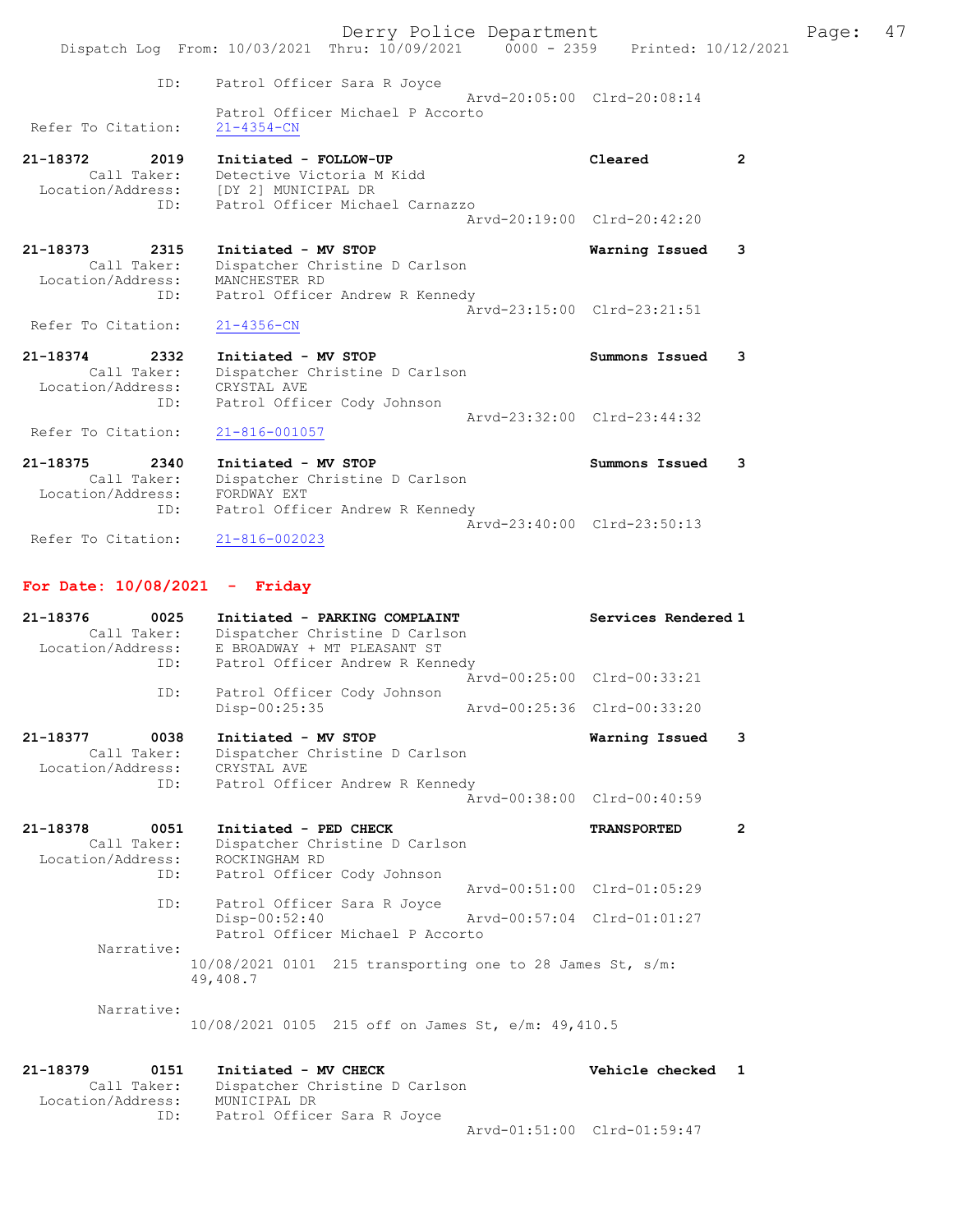Derry Police Department The Page: 48 Dispatch Log From: 10/03/2021 Thru: 10/09/2021 0000 - 2359 Printed: 10/12/2021 Patrol Officer Michael P Accorto ID: Patrol Officer Cody Johnson<br>Disp-01:52:59 Disp-01:52:59 Arvd-01:53:00 Clrd-01:59:45 21-18380 0202 Initiated - MV STOP Warning Issued 3 Call Taker: Dispatcher Christine D Carlson Location/Address: E BROADWAY ID: Patrol Officer Andrew R Kennedy Arvd-02:02:00 Clrd-02:07:08 Refer To Citation: 21-4357-CN 21-18381 0353 Initiated - MV STOP Warning Issued 3 Call Taker: Dispatcher Christine D Carlson<br>ion/Address: N MAIN ST Location/Address:<br>ID: Patrol Officer Taylor Dezotell Arvd-03:53:00 Clrd-03:57:59 21-18382 0711 Initiated - MV CHECK Transported to Hospital 1 Call Taker: Dispatcher Jonathon S Pickering Location/Address: [DY 2] MUNICIPAL DR ID: Patrol Officer James M McClafferty Arvd-07:11:05 Clrd-08:04:12 ID: Sergeant Jeffrey M Dawe Disp-07:12:09 Arvd-07:12:10 Clrd-08:04:11 Narrative: 10/08/2021 0715 DFD requested and responding Narrative: 10/08/2021 0720 DFD on scene Narrative: 10/08/2021 0758 DFD transporting subject voluntarily to PMC Refer To Field Int: 21-3509-FI 21-18383 0737 Phone - TRAFFIC CONTROL Services Rendered 3 Call Taker: Dispatcher Jonathon S Pickering Location/Address: W BROADWAY + FORDWAY ST ID: Patrol Officer Nicholas M Granville<br>Disp-07:38:29 Arvd-0<br>Th: Patrol Office Disp-07:38:29 Arvd-07:42:41 Clrd-09:05:33 ID: Patrol Officer Samuel J Troy Disp-09:02:13 Arvd-09:02:14 Clrd-09:46:17<br>TD: Patrol Officer Charles L Doberty Patrol Officer Charles L Doherty<br>Disp-09:36:17 Ary Arvd-09:46:16 Clrd-10:06:51 Narrative: 10/08/2021 1000 Electric Light Company on scene 21-18384 0752 Phone - ILLEGAL DUMPING/LITTERING Services Rendered 2 Call Taker: Dispatcher Jonathon S Pickering Location/Address: TRANSFER LN ID: Patrol Offic Patrol Officer Samuel J Troy<br>Disp-08:05:05 Disp-08:05:05 Arvd-08:19:27 Clrd-09:02:04 Narrative: 10/08/2021 0850 off on E Derry Rd Narrative: 10/08/2021 0859 determined to be an oversight Refer To Field Int: 21-3510-FI 21-18385 0843 Initiated - SEXUAL OFFENDER REGISTRATION Services Rendered 1 Call Taker: Dispatcher Jonathon S Pickering Location/Address: [DY 2] MUNICIPAL DR ID: Detective Kevin G Ruppel Arvd-08:43:00 Clrd-08:43:59 21-18386 0852 Phone - WELFARE CHECK CHECK Services Rendered 2<br>Call Taker: Dispatcher Jonathon S Pickering Dispatcher Jonathon S Pickering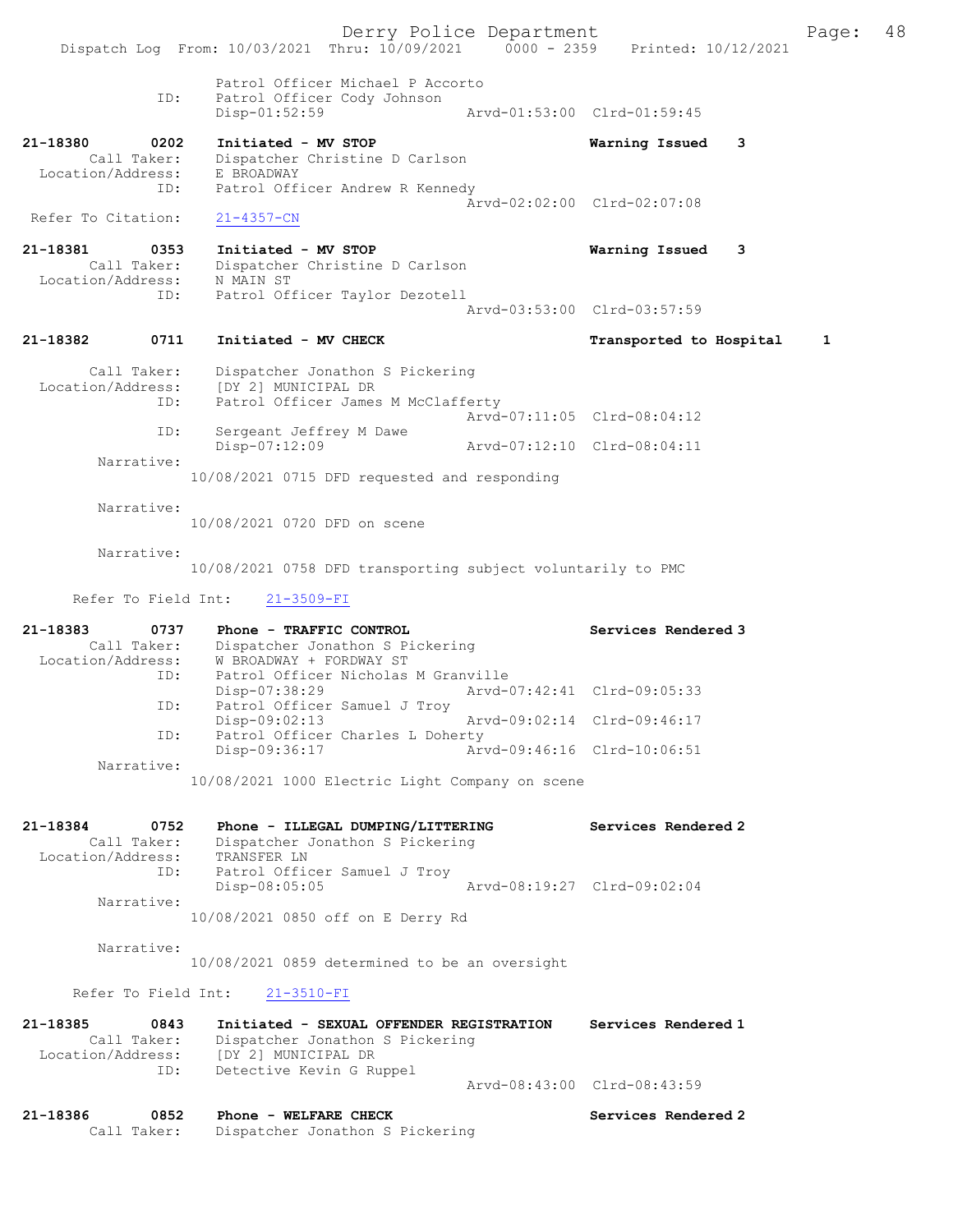Derry Police Department Fage: 49 Dispatch Log From: 10/03/2021 Thru: 10/09/2021 0000 - 2359 Printed: 10/12/2021 Location/Address: FAIRWAY DR ID: Patrol Officer Charles L Doherty Disp-08:52:23 Arvd-09:05:49 Clrd-09:07:47 ID: Patrol Officer James M McClafferty<br>Disp-08:52:26 Arvd- Disp-08:52:26 Arvd-09:05:50 Clrd-09:07:47 ID: Sergeant Jeffrey M Dawe Disp-09:07:44 Arvd-09:07:45 Clrd-09:07:49 Narrative: 10/08/2021 0905 contact made with subject Refer To Field Int: 21-3536-FI 21-18387 0858 Phone - DELIVER A MESSAGE Message Delivered 1 Call Taker: Dispatcher Jonathon S Pickering Location/Address: GARVIN RD ID: Patrol Officer James M McClafferty Disp-09:11:38 Arvd-09:21:22 Clrd-09:36:49 21-18388 0909 Phone - ANIMAL COMPLAINT Services Rendered 1 Call Taker: Dispatcher Jonathon S Pickering Location/Address: HAMPSTEAD RD ID: Civilian Robin Bordonaro Disp-09:11:06 Arvd-09:11:08 Clrd-09:11:08 Narrative: 10/08/2021 0909 deceased cat in road 21-18389 0922 Phone - MEDICAL EMERGENCY Transported to Hospital 1 Call Taker: Dispatcher Jonathon S Pickering Location/Address: MILTIMORE RD ID: Patrol Officer Nicholas M Granville Disp-09:23:21 Arvd-09:27:46 Clrd-09:40:48 Narrative: 10/08/2021 0927 off with DFD Refer To Field Int: 21-3511-FI 21-18390 0926 Initiated - Unlicensed Dog Report Taken 2 Call Taker: Dispatcher Jonathon S Pickering Call Taker: Dispatcher Jonathon<br>Location/Address: [DY 2] MUNICIPAL DR<br>Civilian Pobin Dorde ID: Civilian Robin Bordonaro Arvd-09:26:00 Clrd-09:27:53<br>21-1779-OF Refer To Incident: 21-18391 1004 Phone - MV ACCIDENT 1 21-18391 Report Taken 1 Call Taker: Dispatcher Jonathon S Pickering Location/Address: [DY 586] E BROADWAY ID: Patrol Officer Nicholas M Granville Disp-10:06:49 Arvd-10:06:50 Clrd-10:28:49 Narrative: 10/08/2021 1015 off with NH 2899936 and NH 3455251 Narrative: 10/08/2021 1028 Gamache vs. parked vehicle - non reportable Refer To Accident: 21-490-AC 21-18392 1053 Phone - DOMESTIC DISTURBANCE Verbal in Nature 1 Call Taker: Dispatcher Jonathon S Pickering Location/Address: KENDALL POND RD ID: Patrol Officer Nicholas M Granville Disp-10:54:13 Arvd-10:56:32 Clrd-11:04:48 ID: Patrol Officer Samuel J Troy<br>Disp-10:54:14 Disp-10:54:14 Arvd-11:00:25 Clrd-11:04:49 ID: Sergeant Jeffrey M Dawe Disp-11:01:41 Arvd-11:01:41 Clrd-11:04:47 Refer To Field Int: 21-3521-FI 21-18393 1110 Initiated - MV STOP Warning Issued 3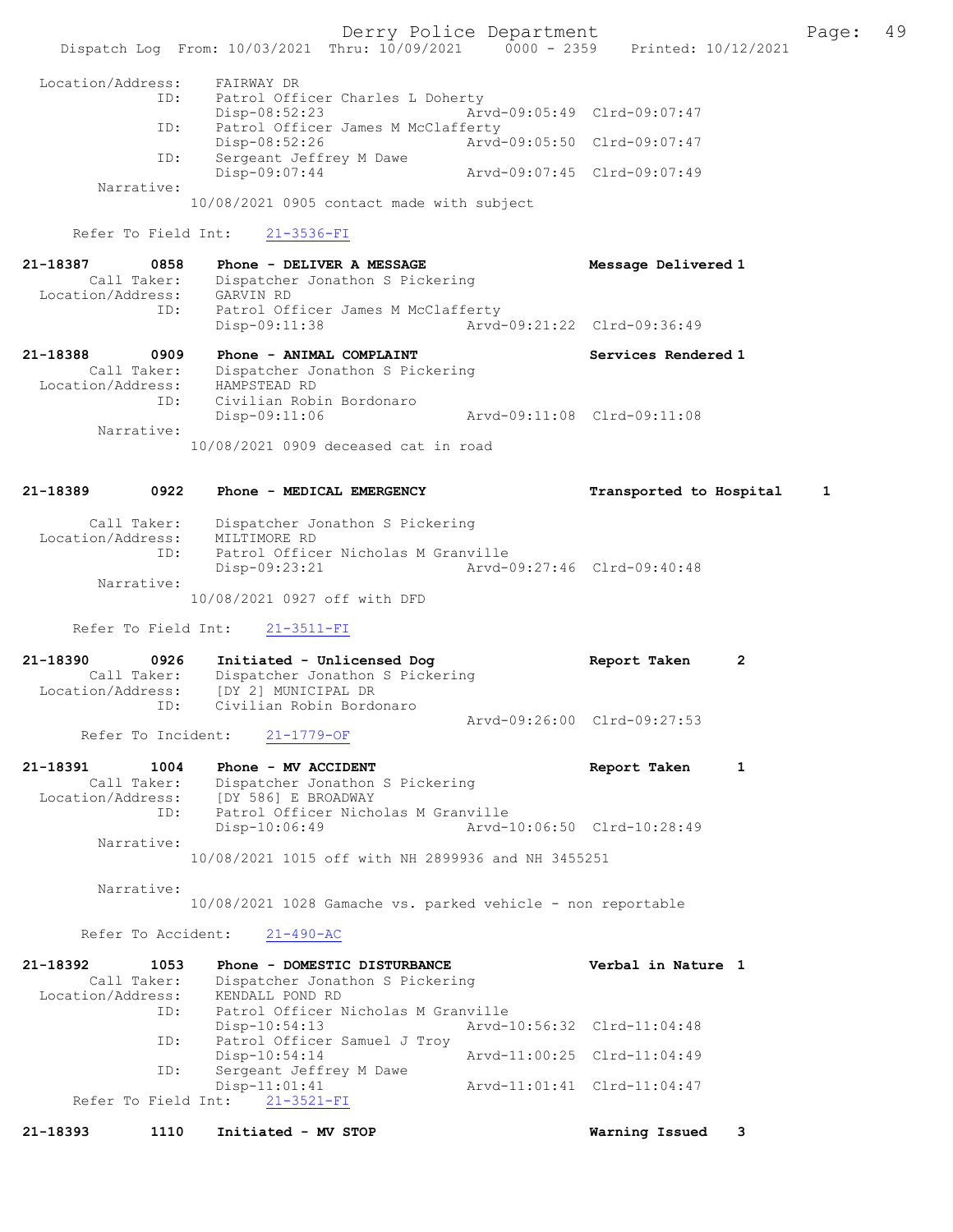Derry Police Department Fage: 50 Dispatch Log From: 10/03/2021 Thru: 10/09/2021 0000 - 2359 Printed: 10/12/2021 Call Taker: Dispatcher Jonathon S Pickering Location/Address: [DY 928] S MAIN ST ID: Sergeant Jeffrey M Dawe Arvd-11:10:00 Clrd-11:16:58 21-18394 1131 Initiated - SUBPOENA DELIVERY Served 1 Call Taker: Dispatcher Jonathon S Pickering Location/Address: [DY 1198] BYPASS 28 ID: Patrol Officer James M McClafferty Arvd-11:31:00 Clrd-11:37:38 Cleared By: Sergeant Jared Knox 21-18395 1137 Phone - MV ACCIDENT Report Taken 1 Call Taker: Sergeant Jared Knox Location/Address: [DY 1198] BYPASS 28 ID: Patrol Officer James M McClafferty Disp-11:40:44 Arvd-11:42:04 Clrd-12:34:22 Dispatched By: Dispatcher Jonathon S Pickering Arrived By: Dispatcher Jonathon S Pickering Cleared By: Dispatcher Jonathon S Pickering Refer To Citation: 21-4358-CN Refer To Citation: 21-4359-CN Narrative: 10/08/2021 1148 off with NH 4634679 and NH 3295848 Narrative: 10/08/2021 1215 Love vs Bradbury; reportable Refer To Accident: 21-491-AC 21-18396 1157 Initiated - MV CHECK Cleared 1 Call Taker: Dispatcher Jonathon S Pickering Location/Address: CORWIN DR ID: Patrol Officer Charles L Doherty Arvd-11:57:00 Clrd-12:00:05 21-18397 1221 911 - ERRATIC OPERATION Could Not Locate 2 Call Taker: Dispatcher Jonathon S Pickering Location/Address: E BROADWAY ID: Patrol Officer Charles L Doherty Disp-12:22:02 Arvd-12:22:03 Clrd-12:27:25 Cleared By: Sergeant Jared Knox 21-18398 1237 Walk-In - SUSPICIOUS ACTIVITY ADVICE GIVEN 2 Call Taker: Sergeant Jared Knox Location/Address: [DY 2] MUNICIPAL DR ID: Sergeant Jared Knox Disp-12:38:52 Arvd-12:38:54 Clrd-12:41:26 Cleared By: Dispatcher Jonathon S Pickering Refer To Field Int: 21-3523-FI 21-18399 1259 Phone - MV ACCIDENT Report Taken 1 Call Taker: Dispatcher Jonathon S Pickering Location/Address: [DY 1489] CRYSTAL AVE ID: Patrol Officer Charles L Doherty Disp-12:59:29 Arvd-13:01:04 Clrd-13:20:50 Refer To Citation: Narrative: 10/08/2021 1304 off with NY JJE6633 and NH 4807461 Narrative: z10/08/2021 1317 Morris v Soares - full report Refer To Accident: 21-492-AC 21-18400 1325 Walk-In - FINGERPRINTS Services Rendered 3 Call Taker: Patrol Officer Casey J Noyes Location/Address: [DY 2] MUNICIPAL DR<br>ID: Patrol Officer Casey J<br>Disp-13:25:52 Patrol Officer Casey J Noyes Disp-13:25:52 Arvd-13:25:57 Clrd-13:38:50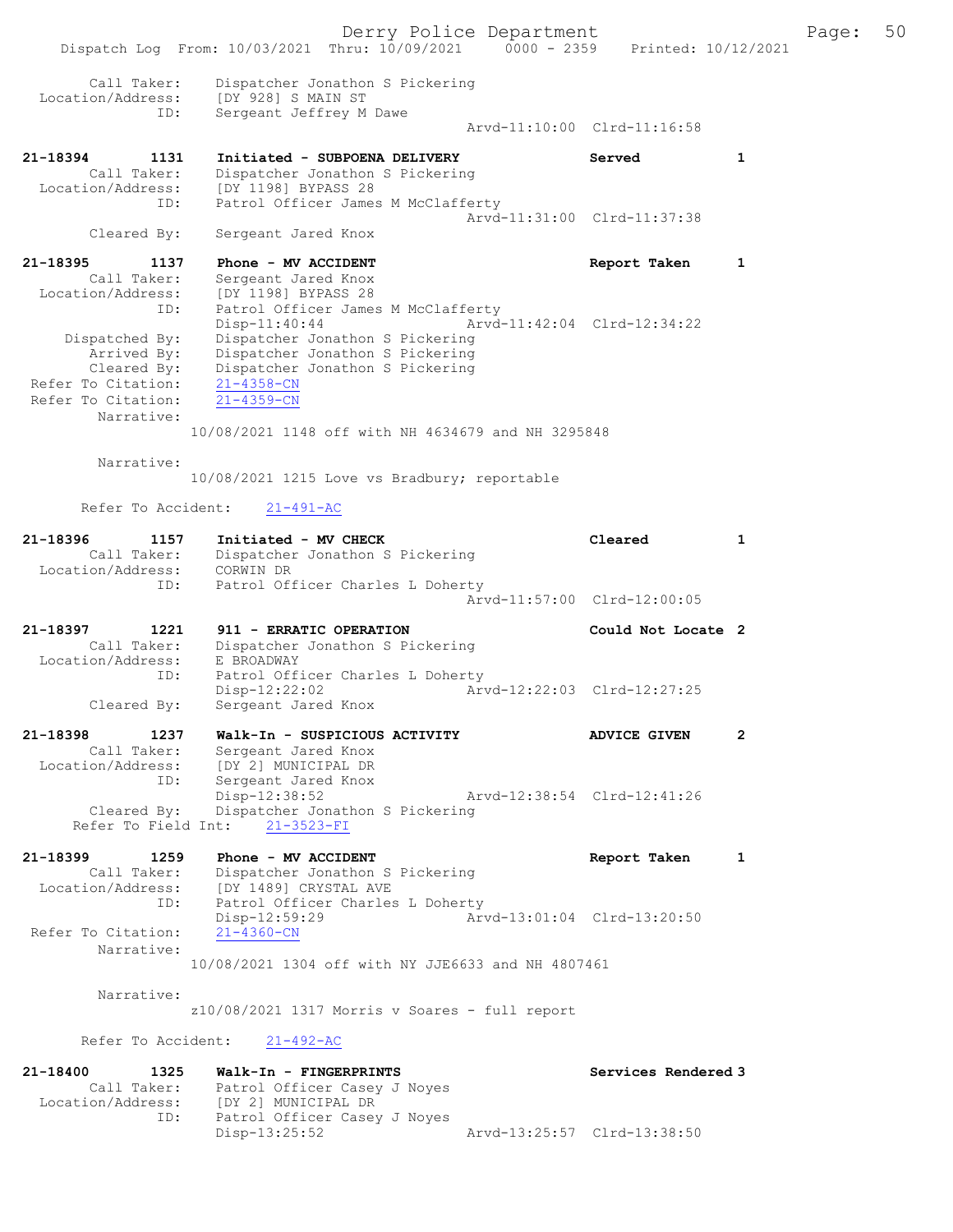|                                                             | Dispatch Log From: 10/03/2021 Thru: 10/09/2021                                                                                                  | $0000 - 2359$ | Printed: 10/12/2021         |              |
|-------------------------------------------------------------|-------------------------------------------------------------------------------------------------------------------------------------------------|---------------|-----------------------------|--------------|
| 21-18401<br>1356<br>Call Taker:<br>Location/Address:<br>ID: | Initiated - MV STOP<br>Dispatcher Jonathon S Pickering<br>HAMPSTEAD RD + MORRISON RD<br>Captain Vernon L Thomas                                 |               | Warning Issued              | 3            |
|                                                             |                                                                                                                                                 |               | Arvd-13:56:00 Clrd-14:06:20 |              |
| 21-18402<br>1422<br>Call Taker:<br>Location/Address:<br>ID: | Initiated - MV ACCIDENT<br>Dispatcher Jonathon S Pickering<br>KENDALL POND RD + FORDWAY ST<br>Patrol Officer Charles L Doherty                  |               | Report Taken                | 1            |
|                                                             |                                                                                                                                                 |               | Arvd-14:22:00 Clrd-14:45:57 |              |
| ID:<br>Refer To Citation:<br>Narrative:                     | Patrol Officer Nicholas M Granville<br>Disp-14:23:07<br>$21 - 4361 - CN$<br>10/08/2021 1426 Off with NH 4877530 and NH 4017839                  |               | Arvd-14:23:08 Clrd-14:26:38 |              |
| Narrative:                                                  |                                                                                                                                                 |               |                             |              |
|                                                             | Stone vs Devine, full report                                                                                                                    |               |                             |              |
| Refer To Accident:                                          | $21 - 493 - AC$                                                                                                                                 |               |                             |              |
| 21-18403<br>1440<br>Call Taker:<br>Location/Address:        | Phone - SUSPICIOUS ACTIVITY<br>Dispatcher Jonathon S Pickering<br>[DY 2077] MANCHESTER RD                                                       |               | Services Rendered 2         |              |
| ID:<br>Dispatched By:<br>Arrived By:<br>Cleared By:         | Patrol Officer Joshua Martin<br>$Disp-15:15:41$<br>Dispatcher Christina L Power<br>Dispatcher Christina L Power<br>Dispatcher Christina L Power |               | Arvd-15:15:44 Clrd-16:04:36 |              |
| Narrative:                                                  | found bone, determined to be an animal                                                                                                          |               |                             |              |
|                                                             |                                                                                                                                                 |               |                             |              |
| 21-18404<br>1515<br>Call Taker:<br>Location/Address:        | Initiated - FOLLOW-UP<br>Dispatcher Christina L Power<br>LINLEW DR                                                                              |               | Cleared                     | $\mathbf{2}$ |
| ID:                                                         | Patrol Officer Nathan S Lavoie                                                                                                                  |               | Arvd-15:15:00 Clrd-15:26:25 |              |
| 21-18405<br>1536                                            | Walk-In - HIT AND RUN                                                                                                                           |               | Report Taken                | 2            |
| Call Taker:<br>Location/Address:<br>ID:                     | Patrol Officer Casey J Noyes<br>[DY 1611] FAITH DR<br>Patrol Officer Casey J Noyes                                                              |               |                             |              |
| Refer To Incident:                                          | Disp-15:37:24<br>$21 - 1781 - OF$                                                                                                               |               | Arvd-15:37:27 Clrd-15:51:11 |              |
| 21-18406<br>1543<br>Call Taker:<br>Location/Address:        | Initiated - MV STOP<br>Dispatcher Christina L Power<br>RT 28                                                                                    |               | Summons Issued              | 3            |
| ID:                                                         | Patrol Officer Jack Stafford                                                                                                                    |               |                             |              |
| Refer To Citation:                                          | $21 - 816 - 001058$                                                                                                                             |               | Arvd-15:43:00 Clrd-15:59:30 |              |
| 21-18407<br>1546<br>Call Taker:<br>Location/Address:<br>ID: | Phone - TRAFFIC CONTROL<br>Dispatcher Christina L Power<br>MANCHESTER RD + ASHLEIGH DR<br>Sergeant Seth Plumer                                  |               | Matter Rectified 3          |              |
|                                                             | $Disp-15:54:04$                                                                                                                                 |               | Arvd-15:58:00 Clrd-16:08:27 |              |
| Narrative:                                                  | traffic lights malfunctioning                                                                                                                   |               |                             |              |
| 21-18408<br>1558<br>Call Taker:                             | Phone - ASSAULT<br>Dispatcher Christina L Power                                                                                                 |               | Summons Issued              | 1            |
| Location/Address:<br>ID:                                    | GULF RD<br>Detective Victoria M Kidd<br>Disp-15:58:41<br>Refer To Incident: 21-1782-OF                                                          |               | Arvd-15:58:42 Clrd-15:59:37 |              |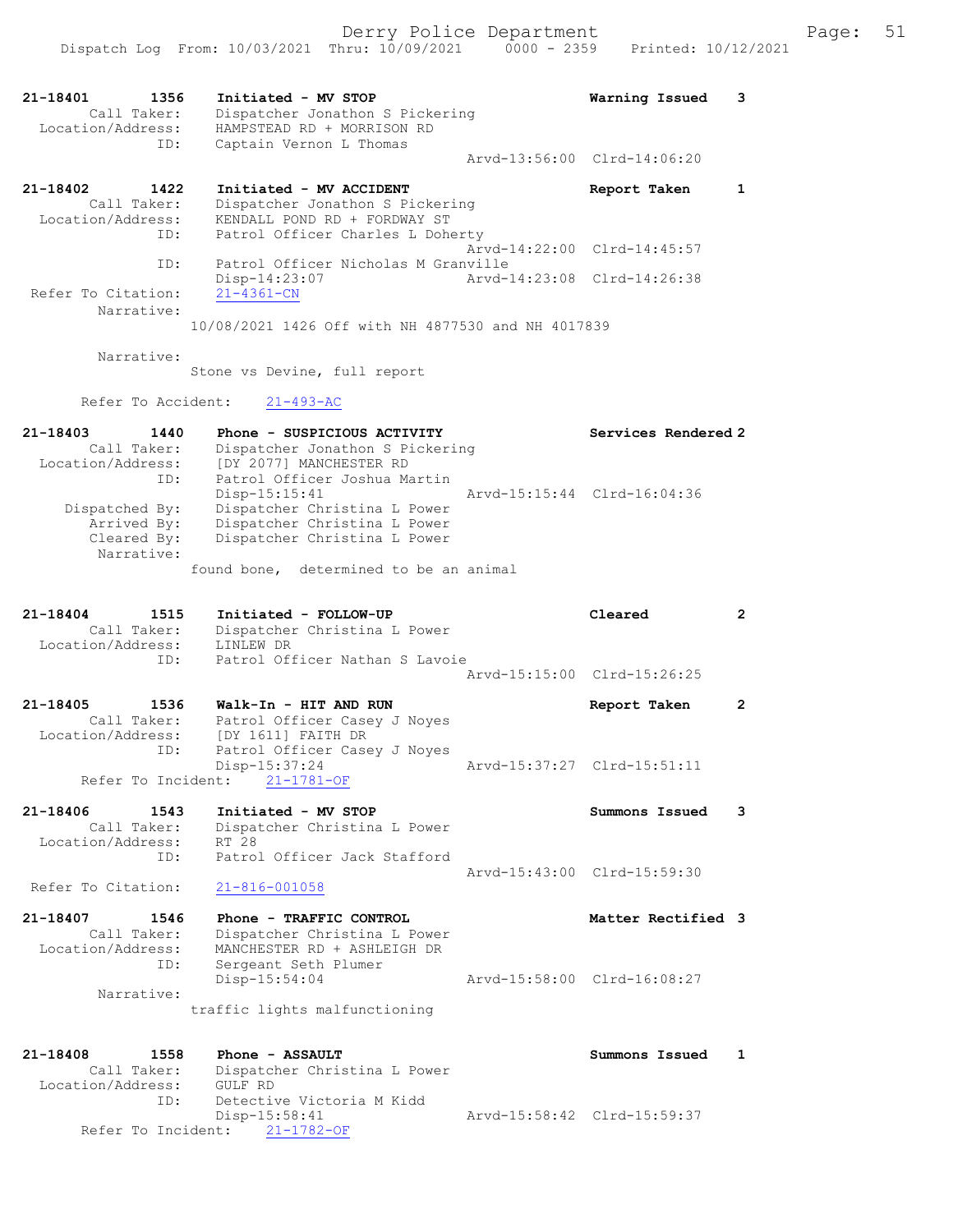| 21-18409<br>1613<br>Call Taker:                             | Initiated - MV STOP<br>Dispatcher Christina L Power                                                             | Warning Issued              | з |
|-------------------------------------------------------------|-----------------------------------------------------------------------------------------------------------------|-----------------------------|---|
| Location/Address:<br>ID:                                    | BYPASS 28<br>Patrol Officer Nathan S Lavoie                                                                     | Aryd-16:13:00 Clrd-16:20:33 |   |
| Cleared By:<br>Refer To Citation:                           | Sergeant Michael W Hughes<br>$21 - 4363 - CN$                                                                   |                             |   |
| 21-18410<br>1625<br>Call Taker:<br>Location/Address:<br>ID: | Initiated - Community Relations<br>Dispatcher Christina L Power<br>EASTMAN DR<br>Patrol Officer Nathan S Lavoie | Cleared                     | 2 |
| Cleared By:                                                 | Sergeant Seth Plumer                                                                                            | Arvd-16:25:00 Clrd-16:39:06 |   |

| 21-18411          | 1642        | Phone - MV ACCIDENT                |                             | Report Taken |  |
|-------------------|-------------|------------------------------------|-----------------------------|--------------|--|
|                   | Call Taker: | Dispatcher Christina L Power       |                             |              |  |
| Location/Address: |             | E BROADWAY                         |                             |              |  |
|                   | ID:         | Patrol Officer Michael Carnazzo    |                             |              |  |
|                   |             | Disp-16:53:05                      | Arvd-16:53:06 Clrd-17:22:06 |              |  |
|                   | Narrative:  |                                    |                             |              |  |
|                   |             | Heard vs Pomerleau, non reportable |                             |              |  |

# Refer To Accident:  $21-494-AC$

ID: Patrol Officer Nathan S Lavoie

| 21-18412<br>1642          | Phone - WELFARE CHECK                                                                                      | Arrest(s) Made              | $\mathbf{2}^{\circ}$ |
|---------------------------|------------------------------------------------------------------------------------------------------------|-----------------------------|----------------------|
| Call Taker:               | Sergeant Michael W Hughes                                                                                  |                             |                      |
| Location/Address:         | BLACKBERRY RD                                                                                              |                             |                      |
| ID:                       | Patrol Officer Jack Stafford                                                                               |                             |                      |
|                           | $Disp-16:46:02$                                                                                            | Aryd-16:55:05 Clrd-19:08:14 |                      |
| Dispatched By:            | Dispatcher Christina L Power                                                                               |                             |                      |
| Arrived By:               | Dispatcher Christina L Power                                                                               |                             |                      |
| Cleared By:               | Dispatcher Christina L Power                                                                               |                             |                      |
| ID:                       | Patrol Officer Joshua Martin                                                                               |                             |                      |
|                           | Disp-16:46:06                                                                                              | Arvd-16:51:39 Clrd-17:12:16 |                      |
| Dispatched By:            | Dispatcher Christina L Power                                                                               |                             |                      |
| Arrived By:               | Dispatcher Christina L Power                                                                               |                             |                      |
| Cleared By:               | Dispatcher Christina L Power                                                                               |                             |                      |
| ID:                       | Sergeant Seth Plumer                                                                                       |                             |                      |
|                           | Disp-16:59:56                                                                                              | Arvd-17:02:07 Clrd-17:12:13 |                      |
| Dispatched By:            | Dispatcher Christina L Power                                                                               |                             |                      |
| Arrived By:               | Dispatcher Christina L Power                                                                               |                             |                      |
| Cleared By:<br>Narrative: | Dispatcher Christina L Power                                                                               |                             |                      |
|                           |                                                                                                            |                             |                      |
|                           | 10/08/2021 1709 one in custody for stalking, enroute to hq's<br>s/m 49501.7 Held on no Bail per BC Mencis. |                             |                      |
|                           |                                                                                                            |                             |                      |
| Narrative:                |                                                                                                            |                             |                      |
|                           | 10/08/2021 1719 off at hq's e/m 49504.3 with;                                                              |                             |                      |
|                           | May, Andrew                                                                                                |                             |                      |
|                           | 13 Blackberry Rd                                                                                           |                             |                      |
|                           | Derry, NH dob 111377                                                                                       |                             |                      |
|                           |                                                                                                            |                             |                      |
| Narrative:                |                                                                                                            |                             |                      |
|                           | $10/08/2021$ 1746 held on no bail, enroute to RCHOS s/m                                                    |                             |                      |
|                           | 49504.3                                                                                                    |                             |                      |
|                           |                                                                                                            |                             |                      |
| Narrative:                |                                                                                                            |                             |                      |
|                           | 10/08/2021 1829 off at RCHOS e/m 49525.8                                                                   |                             |                      |
|                           |                                                                                                            |                             |                      |
| Refer To Arrest:          | $21 - 972 - AR$                                                                                            |                             |                      |
|                           |                                                                                                            |                             |                      |
| 21-18413<br>1705          | Initiated - FOLLOW-UP                                                                                      | Cleared                     | $\overline{2}$       |
| Call Taker:               | Dispatcher Christina L Power                                                                               |                             |                      |
| Location/Address:         | MUNICIPAL DR                                                                                               |                             |                      |

Arvd-17:05:00 Clrd-17:22:16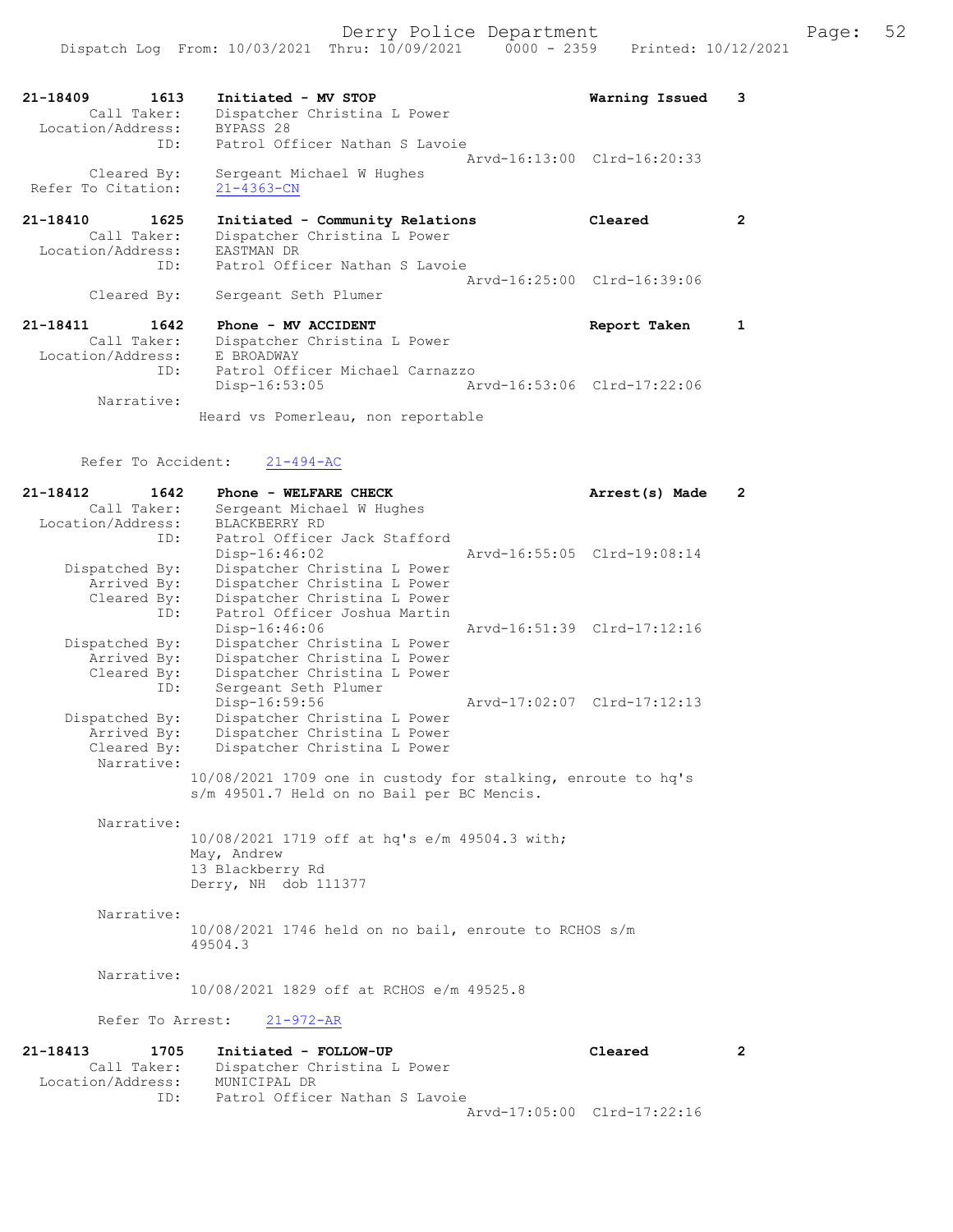|                                                             | Dispatch Log From: 10/03/2021 Thru: 10/09/2021 0000 - 2359                                                         |                             | Printed: 10/12/2021         |              |
|-------------------------------------------------------------|--------------------------------------------------------------------------------------------------------------------|-----------------------------|-----------------------------|--------------|
| 21-18414<br>1725<br>Call Taker:<br>Location/Address:<br>ID: | Initiated - MV STOP<br>Dispatcher Christina L Power<br>CRYSTAL AVE<br>Patrol Officer Joshua Martin                 |                             | Warning Issued              | 3            |
| Refer To Citation:                                          | $21 - 4365 - CN$                                                                                                   | Arvd-17:25:00 Clrd-17:50:34 |                             |              |
| 21-18415<br>1738<br>Call Taker:<br>Location/Address:<br>ID: | Phone - DOMESTIC DISTURBANCE<br>Dispatcher Christina L Power<br>KENDALL POND RD<br>Patrol Officer Michael Carnazzo |                             | Arrest(s) Made              | $\mathbf{1}$ |
| ID:                                                         | Disp-17:41:59<br>Patrol Officer Nathan S Lavoie                                                                    | Arvd-17:44:39 Clrd-19:26:00 |                             |              |
| Cleared By:<br>ID:                                          | Disp-17:42:07<br>Patrol Officer Kevin L Davies<br>Sergeant Seth Plumer                                             | Arvd-17:44:45 Clrd-18:12:36 |                             |              |
| Cleared By:<br>Narrative:                                   | Disp-17:49:43<br>Patrol Officer Kevin L Davies                                                                     | Arvd-17:49:44 Clrd-18:12:48 |                             |              |
|                                                             | 10/08/2021 1804 S8 reporting one female in custody at this<br>time for DV Assault x2                               |                             |                             |              |
| Narrative:                                                  | 10/08/2021 1809 336 en route to HQ with one adult female<br>s/m: 30,922.0                                          |                             |                             |              |
| Narrative:                                                  | 10/08/2021 1815 off at hq's e/m 30924.0 with;<br>Powers, Michelle<br>23 Kendall Pond Rd<br>Derry, NH dob 100969    |                             |                             |              |
| Narrative:                                                  | 10/08/2021 1916 B/C TL notified and responding                                                                     |                             |                             |              |
| Narrative:                                                  | 10/08/2021 2001 prisoner checked                                                                                   |                             |                             |              |
| Narrative:                                                  | 10/08/2021 2050 released on PR bail with a court date of<br>2/3/22                                                 |                             |                             |              |
| Refer To Arrest:                                            | $21 - 973 - AR$                                                                                                    |                             |                             |              |
| 21-18416<br>1801<br>Call Taker:<br>Location/Address:<br>ID: | Phone - THEFT<br>Patrol Officer Kevin L Davies<br>SOUTH AVE<br>Patrol Officer Robert Corwin                        |                             | Report Taken                | $\mathbf{2}$ |
| Arrived By:<br>Cleared By:<br>Narrative:                    | $Disp-18:13:55$<br>Dispatcher Christina L Power<br>Dispatcher Christina L Power                                    |                             | Arvd-18:23:44 Clrd-18:29:39 |              |
|                                                             | trailer                                                                                                            |                             |                             |              |
| Refer To Incident:                                          | $21 - 1783 - OF$                                                                                                   |                             |                             |              |
| 21-18417<br>1819<br>Call Taker:<br>Location/Address:        | Phone - WELFARE CHECK<br>Dispatcher Christina L Power<br>LARAWAY CT<br>Patrol Officer Joshua Martin                |                             | Services Rendered 2         |              |
| ID:<br>ID:                                                  | Disp-18:20:06<br>Sergeant Seth Plumer                                                                              | Arvd-18:23:39 Clrd-18:52:12 |                             |              |
| Narrative:                                                  | Disp-18:23:57                                                                                                      | Arvd-18:29:36 Clrd-18:52:09 |                             |              |
|                                                             |                                                                                                                    |                             |                             |              |

small child left in mv

Refer To Field Int: 21-3526-FI

| 21-18418 | 1909        | Initiated - MV STOP          | Warning Issued |  |
|----------|-------------|------------------------------|----------------|--|
|          | Call Taker: | Dispatcher Christina L Power |                |  |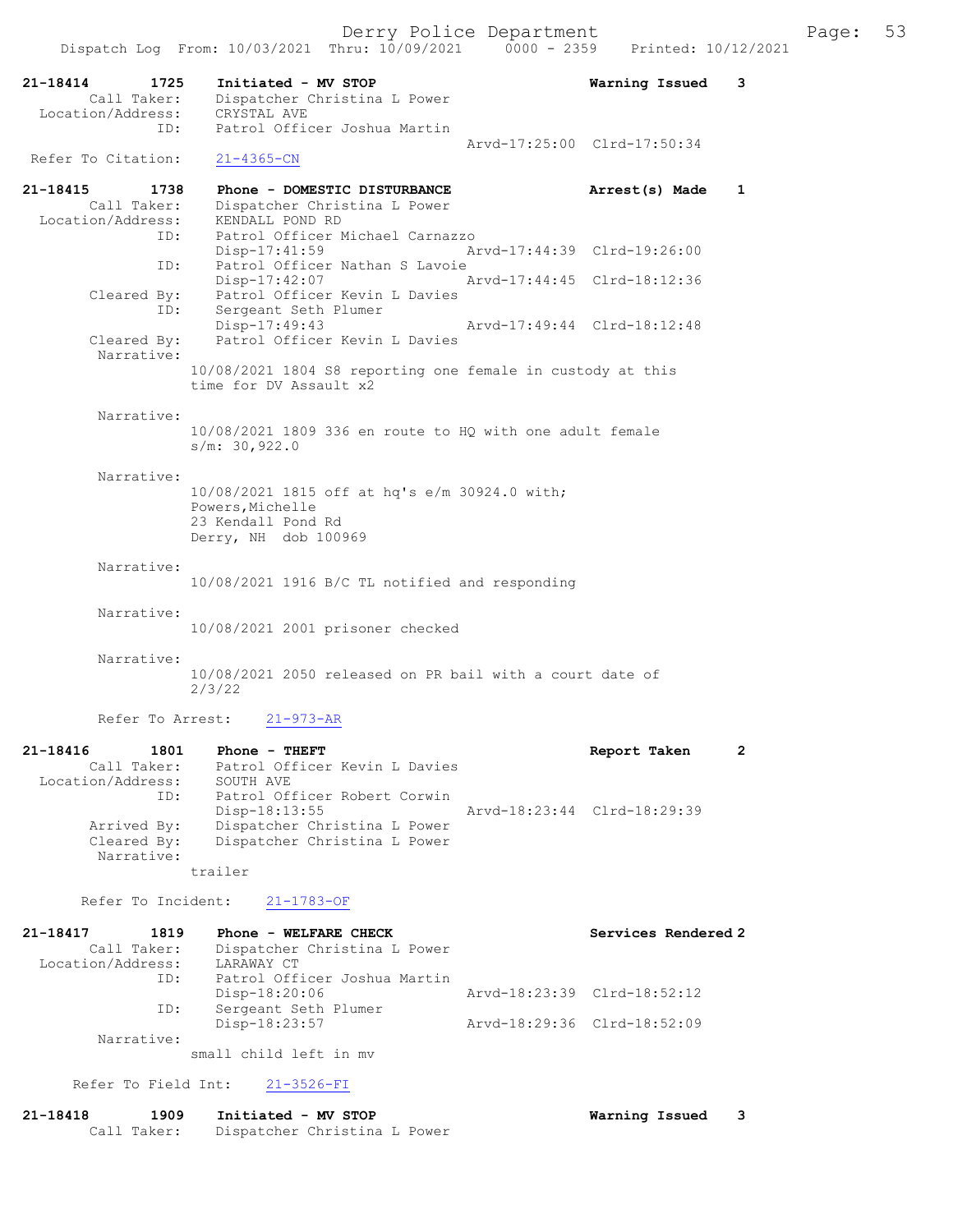Dispatch Log From: 10/03/2021 Thru: 10/09/2021 0000 - 2359 Printed: 10/12/2021 Location/Address: HAMPSTEAD RD ID: Patrol Officer Nathan S Lavoie Arvd-19:09:00 Clrd-19:16:32<br>21-4366-CN Refer To Citation: 21-18419 1923 Phone - SUSPICIOUS ACTIVITY Vehicle checked 2 Call Taker: Patrol Officer Kevin L Davies Location/Address: [DY 2562] CRYSTAL AVE ID: Patrol Officer Joshua Martin Disp-19:27:07 Arvd-19:27:27 Clrd-19:35:51 Arrived By: Dispatcher Christina L Power Cleared By: Dispatcher Christina L Power ID: Patrol Officer Robert Corwin Disp-19:27:17 Arvd-19:28:45 Clrd-19:35:50 Arrived By: Dispatcher Christina L Power Cleared By: Dispatcher Christina L Power Narrative: checked and no issues. 21-18420 1926 Phone - FIGHT Report Taken 2 Call Taker: Dispatcher Christina L Power Location/Address: ROLLINS ST ID: Patrol Officer Jack Stafford Disp-19:26:37 Arvd-19:28:18 Clrd-20:09:36 Arrived By: Patrol Officer Kevin L Davies ID: Patrol Officer Michael Carnazzo Disp-19:26:40 Arvd-19:28:15 Clrd-20:58:07 Arrived By: Patrol Officer Kevin L Davies ID: Sergeant Seth Plumer Disp-19:29:07 Arvd-19:34:33 Clrd-20:09:30 ID: Patrol Officer Nathan S Lavoie Disp-19:30:59 Arvd-19:31:00 Clrd-20:09:35<br>TD: Patrol Officer Joshua Martin Patrol Officer Joshua Martin Disp-19:45:18 Arvd-19:45:20 Clrd-20:09:33 Refer To Incident: 21-1784-OF 21-18421 2009 Phone - SERVE RESTRAINING ORDER Served 2 Call Taker: Dispatcher Christina L Power Location/Address: DERRYFIELD RD ID: Patrol Officer Jack Stafford Disp-20:10:25 Arvd-20:18:25 Clrd-20:35:52<br>TD: Patrol Officer Robert Corwin Patrol Officer Robert Corwin<br>Disp-20:23:26 Disp-20:23:26 Arvd-20:29:03 Clrd-20:35:47 Refer To Field Int: 21-3554-FI 21-18422 2039 Phone - DISABLED MV Assistance Rendered 3 Call Taker: Dispatcher Christina L Power Location/Address: KENDALL POND RD ID: Patrol Officer Robert Corwin<br>Disp-20:39:29 Disp-20:39:29 Arvd-20:39:30 Clrd-20:58:15<br>ID: Patrol Officer Nathan S Lavoie Patrol Officer Nathan S Lavoie Disp-20:53:43 Clrd-20:58:02 21-18423 2052 Phone - HIT AND RUN Report Taken 2 Call Taker: Dispatcher Christina L Power Location/Address: FORDWAY EXT + W BROADWAY ID: Sergeant Seth Plumer Disp-20:53:39 Arvd-20:58:21 Clrd-21:05:16 ID: Patrol Officer Michael Carnazzo Disp-20:58:25 Arvd-20:58:35 Clrd-21:30:23 Refer To Incident:  $\frac{21-1785-OF}{21-495-AC}$ Refer To Accident: 21-18424 2256 Phone - ERRATIC OPERATION Could Not Locate 2 Call Taker: Patrol Officer Kevin L Davies

 Location/Address: HAMPSTEAD RD ID: Patrol Officer Robert Corwin<br>Disp-22:58:08 Disp-22:58:08 Arvd-23:02:59 Clrd-23:07:18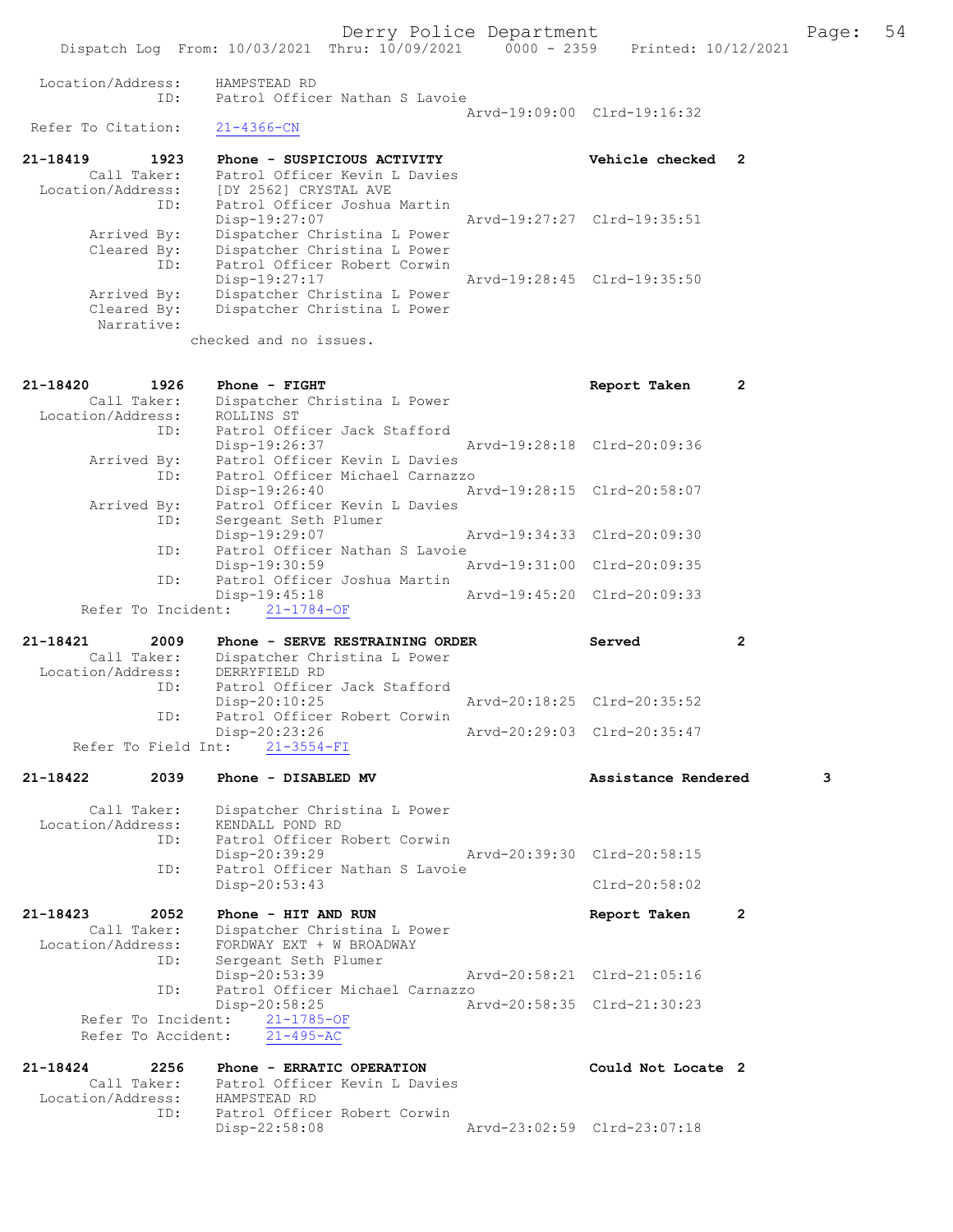Derry Police Department Fage: 55 Dispatch Log From: 10/03/2021 Thru: 10/09/2021 0000 - 2359 Printed: 10/12/2021 Cleared By: Patrol Officer Ryan M Panaro 21-18425 2314 Initiated - ROAD HAZARD Removed Hazard 2 Call Taker: Patrol Officer Ryan M Panaro Location/Address: FORDWAY ST + W BROADWAY ID: Patrol Officer Andrew R Kennedy Arvd-23:14:00 Clrd-23:19:52 Cleared By: Patrol Officer Kevin L Davies 21-18426 2317 Radio - MV CHECK SENT ON THEIR WAY 1 Call Taker: Patrol Officer Kevin L Davies Location/Address: HUMPHREY RD ID: Patrol Officer Melissa M Houde Disp-23:18:37 Arvd-23:18:40 Clrd-23:21:09 21-18427 2323 Radio - MV STOP Warning Issued 3 Call Taker: Patrol Officer Kevin L Davies Location/Address: S MAIN ST ID: Patrol Officer Charles L Doherty Disp-23:23:28 Arvd-23:23:32 Clrd-23:28:10 Refer To Citation: 21-4368-CN 21-18428 2327 Radio - MV CHECK Vehicle checked 1 Call Taker: Patrol Officer Kevin L Davies Location/Address: ROLLINS ST ID: Patrol Officer Andrew R Kennedy Disp-23:28:06 Arvd-23:28:07 Clrd-23:54:20 Cleared By: Patrol Officer Ryan M Panaro ID: Patrol Officer Charles L Doherty Disp-23:30:47 Arvd-23:30:48 Clrd-23:54:18 Cleared By: Patrol Officer Ryan M Panaro ID: Sergeant Patrick H Dawson Disp-23:41:28 Arvd-23:45:30 Clrd-23:54:16 Dispatched By: Patrol Officer Ryan M Panaro Arrived By: Patrol Officer Ryan M Panaro Cleared By: Patrol Officer Ryan M Panaro ID: Patrol Officer Jack Stafford Disp-23:45:37 Arvd-23:45:40 Clrd-23:54:22 Dispatched By: Patrol Officer Ryan M Panaro Arrived By: Patrol Officer Ryan M Panaro Cleared By: Patrol Officer Ryan M Panaro Narrative: 10/08/2021 2345 officers checking wooded area for a possible camp fire

| 21-18429<br>2330             |      |        | Radio - MV STOP                           |                                          | Summons Issued    | 3 |  |
|------------------------------|------|--------|-------------------------------------------|------------------------------------------|-------------------|---|--|
|                              |      |        | Call Taker: Patrol Officer Kevin L Davies |                                          |                   |   |  |
| Location/Address: E DERRY RD |      |        |                                           |                                          |                   |   |  |
|                              | ID:  |        | Patrol Officer Jack Stafford              |                                          |                   |   |  |
|                              |      |        | $Disp-23:30:41$                           | Arvd-23:30:43 Clrd-23:39:20              |                   |   |  |
| Cleared By:                  |      |        | Patrol Officer Ryan M Panaro              |                                          |                   |   |  |
| Refer To Citation:           |      |        | 21-816-001059                             |                                          |                   |   |  |
| 21-18430                     | 2337 |        | 911 - NEIGHBORHOOD DISPUTE                |                                          | Matter Mediated 2 |   |  |
| Call Taker:                  |      |        | Patrol Officer Ryan M Panaro              |                                          |                   |   |  |
| Location/Address:            |      | OAK ST |                                           |                                          |                   |   |  |
|                              | ID:  |        | Patrol Officer Robert Corwin              |                                          |                   |   |  |
|                              |      |        | Disp-23:39:59                             | Arvd-23:43:05 Clrd-10/09/2021 @ 00:03:06 |                   |   |  |
|                              | ID:  |        | Patrol Officer Melissa M Houde            |                                          |                   |   |  |
|                              |      |        | $Disp-23:40:03$                           | Arvd-23:43:03 Clrd-10/09/2021 @ 00:03:04 |                   |   |  |
|                              | ID:  |        | Sergeant Patrick H Dawson                 |                                          |                   |   |  |
|                              |      |        | $Disp-23:57:02$                           | Arvd-23:57:04 Clrd-10/09/2021 @ 00:03:08 |                   |   |  |
|                              |      |        | Refer To Field Int: 21-3527-FI            |                                          |                   |   |  |

### For Date: 10/09/2021 - Saturday

| 21-18431 | 0010        | Initiated - MV STOP          | Warning Issued |  |
|----------|-------------|------------------------------|----------------|--|
|          | Call Taker: | Patrol Officer Ryan M Panaro |                |  |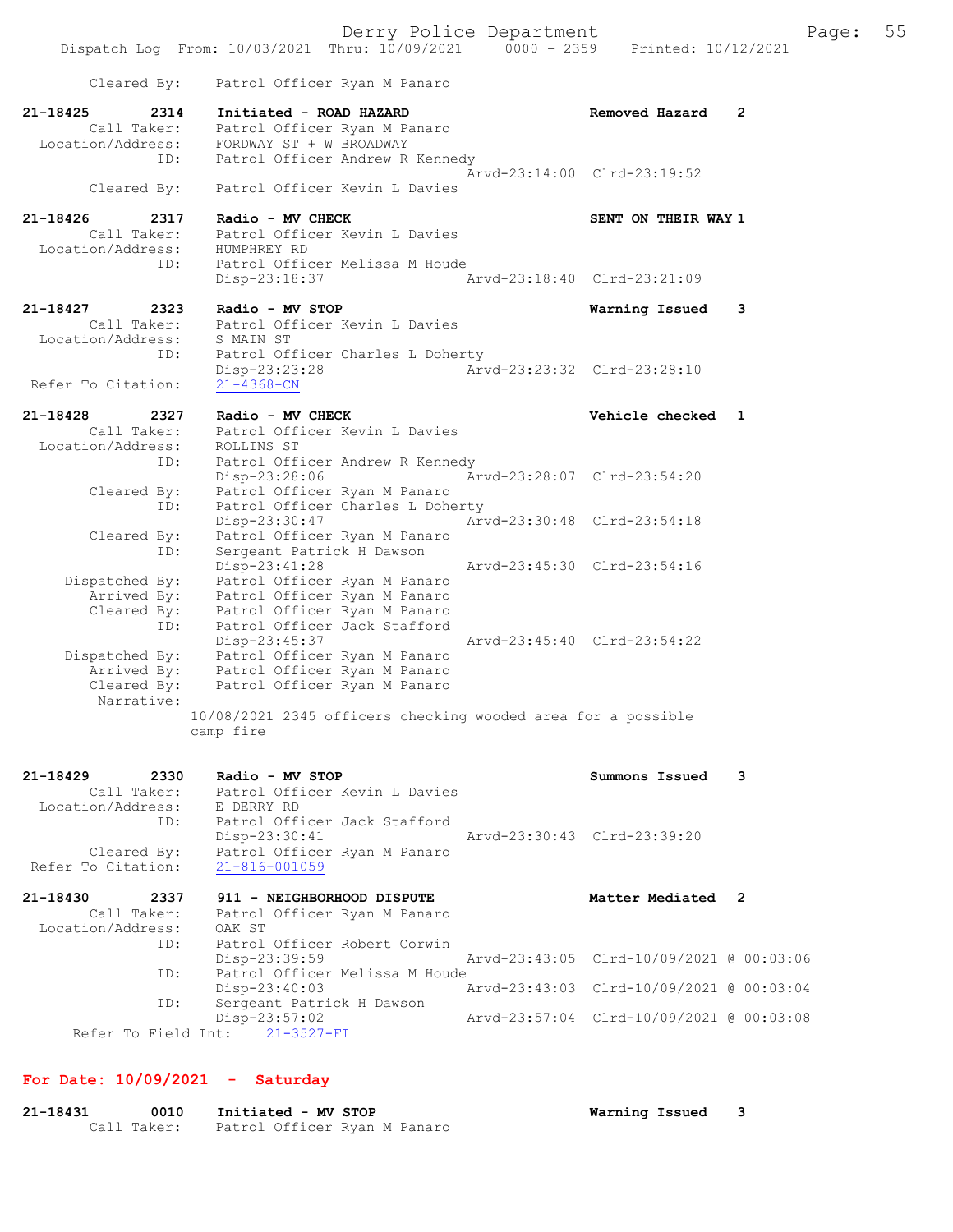Derry Police Department Fage: 56 Dispatch Log From: 10/03/2021 Thru: 10/09/2021 0000 - 2359 Printed: 10/12/2021 Location/Address: BYPASS 28 ID: Patrol Officer Jack Stafford Arvd-00:10:00 Clrd-00:17:31<br>21-4369-CN Refer To Citation: 21-18432 0011 Initiated - Foot Patrol Cleared 1 Call Taker: Patrol Officer Ryan M Panaro Location/Address: [DY 125] FAIRWAY DR ID: Patrol Officer Andrew R Kennedy Arvd-00:11:00 Clrd-00:25:09 ID: Patrol Officer Charles L Doherty Disp-00:12:17 Arvd-00:12:19 Clrd-00:25:07 21-18433 0018 Initiated - MV STOP Warning Issued 3 Call Taker: Patrol Officer Ryan M Panaro Location/Address: E BROADWAY + FENWAY ST ID: Patrol Officer Melissa M Houde Arvd-00:18:00 Clrd-00:22:02 Refer To Citation: 21-4370-CN 21-18434 0050 Initiated - MV STOP Warning Issued 3 Call Taker: Patrol Officer Ryan M Panaro Location/Address: N MAIN ST ID: Patrol Officer Jack Stafford Arvd-00:50:00 Clrd-00:54:08 Refer To Citation: 21-4372-CN 21-18435 0055 Initiated - MV STOP Call Taker: Patrol Officer Ryan M Panaro Call Taker: Patrol Officer Ryan M Panaro Location/Address: RT 28 ID: Patrol Officer Melissa M Houde Arvd-00:55:00 Clrd-00:59:21 Refer To Citation: 21-4371-CN 21-18436 0130 Initiated - MV STOP Warning Issued 3 Call Taker: Patrol Officer Ryan M Panaro Location/Address: RT 28 ess: Ki 20<br>ID: Patrol Officer Andrew R Kennedy Arvd-01:30:00 Clrd-01:35:15 Refer To Citation: 21-4373-CN 21-18437 0149 Initiated - MV STOP Warning Issued 3 Call Taker: Patrol Officer Ryan M Panaro Location/Address: RT 28 ID: Patrol Officer Melissa M Houde Arvd-01:49:00 Clrd-01:54:05 ID: Patrol Officer Charles L Doherty Disp-01:51:22 Arvd-01:51:24 Clrd-01:54:01 Refer To Citation: 21-4374-CN 21-18438 0158 Initiated - MV STOP Summons Issued 3 Call Taker: Patrol Officer Ryan M Panaro Location/Address: ROCKINGHAM RD + BEDARD AVE ID: Patrol Officer Andrew R Kennedy Arvd-01:58:00 Clrd-02:35:46<br>
D. Patrol Officer Charles L Doherty<br>
Disp-02:04:51 Arvd-02:04:53 Clrd-02:31:38 Patrol Officer Charles L Doherty Disp-02:04:51 Arvd-02:04:53 Clrd-02:31:38 Refer To Citation: Narrative: 10/09/2021 0215 next on the list requested for NH: 4923618 and Recovery Solutions responding Narrative: 10/09/2021 0223 wrecker on scene Narrative: 10/09/2021 0230 337 transporting to 30 Kendall Pond s/m: 30964.6 Narrative: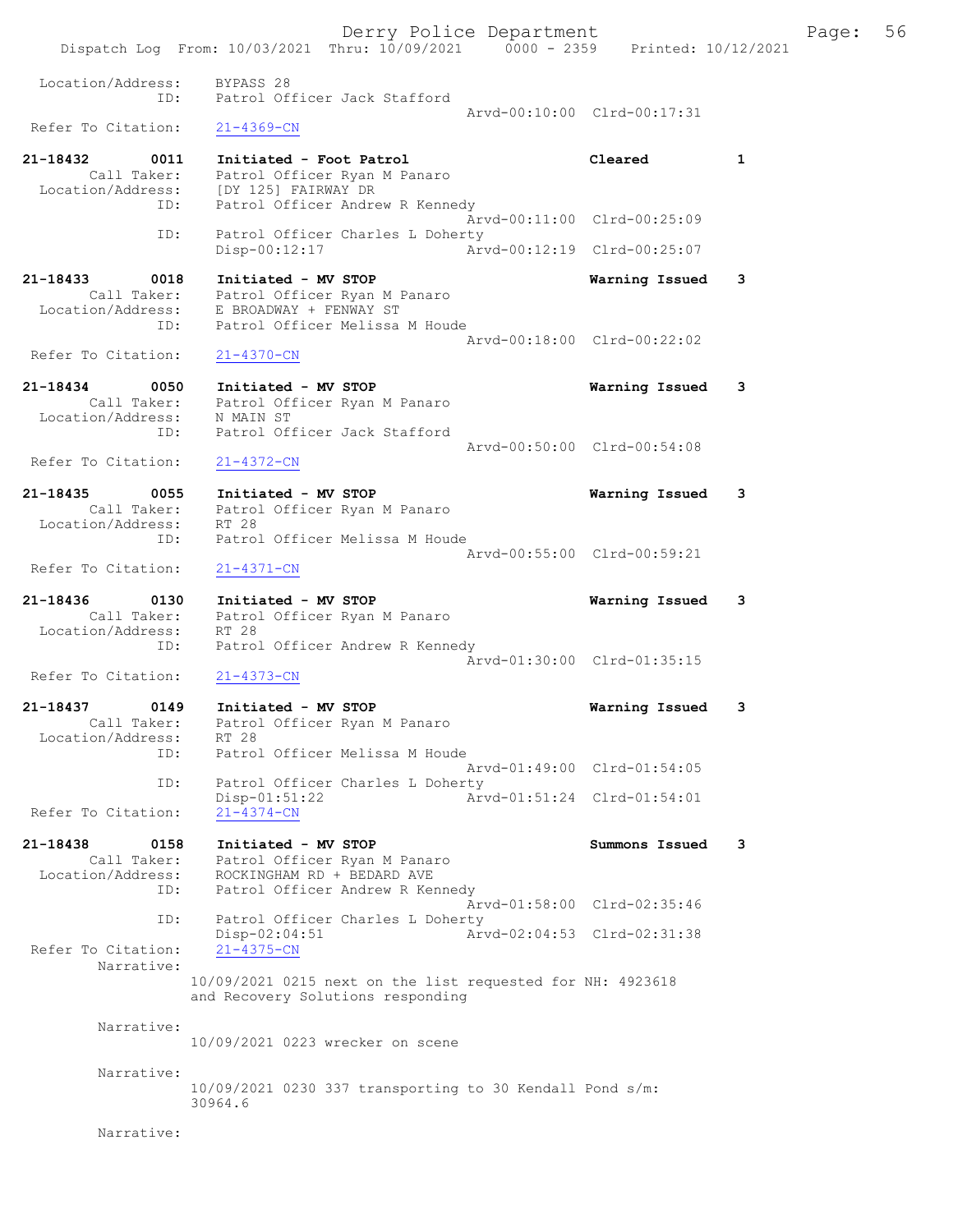10/09/2021 0234 off at 30 Kendall Pond e/m: 30966.0

Refer To Summons: 21-974-AR

| 21-18439          | 0207        | 911 - ERRATIC OPERATION         |                             | Could Not Locate 2 |  |
|-------------------|-------------|---------------------------------|-----------------------------|--------------------|--|
|                   | Call Taker: | Patrol Officer Ryan M Panaro    |                             |                    |  |
| Location/Address: |             | OLD AUBURN RD                   |                             |                    |  |
|                   | ID:         | Patrol Officer Jack Stafford    |                             |                    |  |
|                   |             | Disp-02:08:52                   | Arvd-02:13:17 Clrd-02:20:21 |                    |  |
|                   | Narrative:  |                                 |                             |                    |  |
|                   |             | loud motorcycle engines in area |                             |                    |  |

21-18440 0238 911 - MEDICAL EMERGENCY Cancelled Prior to Arrival 1 Call Taker: Patrol Officer Ryan M Panaro Location/Address: LINLEW DR ID: Patrol Officer Charles L Doherty Disp-02:39:52 Clrd-02:41:24 ID: Patrol Officer Jack Stafford Disp-02:39:54 Clrd-02:41:41 21-18441 0407 Phone - ALARM, BURGLAR False Alarm 1 Call Taker: Patrol Officer Ryan M Panaro Location/Address: [DY 466] CRYSTAL AVE ID: Patrol Officer Charles L Doherty

|            | Disp-04:08:20                  | Arvd-04:10:29 Clrd-04:14:31 |  |
|------------|--------------------------------|-----------------------------|--|
| TD:        | Patrol Officer Melissa M Houde |                             |  |
|            | Disp-04:08:22                  | Arvd-04:10:31 Clrd-04:14:29 |  |
| Narrative: |                                |                             |  |
|            | front door motion              |                             |  |

Narrative:

10/09/2021 0414 off w/ employees, confirmed false

| 21-18442           | 0429        | Initiated - MV STOP             | Warning Issued 3            |  |
|--------------------|-------------|---------------------------------|-----------------------------|--|
|                    | Call Taker: | Patrol Officer Ryan M Panaro    |                             |  |
| Location/Address:  |             | S MAIN ST                       |                             |  |
|                    | ID:         | Patrol Officer Andrew R Kennedy |                             |  |
|                    |             |                                 | Aryd-04:29:00 Clrd-04:32:58 |  |
| Refer To Citation: |             | 21-4376-CN                      |                             |  |

| 21-18443          | 0443 | Phone - ALARM, BURGLAR |                                  |                             | <b>False Alarm</b> |  |
|-------------------|------|------------------------|----------------------------------|-----------------------------|--------------------|--|
| Call Taker:       |      |                        | Patrol Officer Ryan M Panaro     |                             |                    |  |
| Location/Address: |      | [DY 466] CRYSTAL AVE   |                                  |                             |                    |  |
|                   | ID:  |                        | Patrol Officer Charles L Doherty |                             |                    |  |
|                   |      | Disp-04:43:41          |                                  | Arvd-04:44:17 Clrd-04:49:33 |                    |  |

21-18444 0448 Initiated - PROPERTY CHECK Cleared 2 Call Taker: Patrol Officer Ryan M Panaro Location/Address: [DY 3186] MANCHESTER RD ID: Patrol Officer Andrew R Kennedy Arvd-04:48:00 Clrd-04:52:47

21-18445 0510 Initiated - MV STOP Warning Issued 3 Call Taker: Patrol Officer Ryan M Panaro Location/Address: E BROADWAY ID: Patrol Officer Andrew R Kennedy Arvd-05:10:00 Clrd-05:14:28

Refer To Citation: 21-4377-CN

21-18446 0557 Phone - ANIMAL COMPLAINT Could Not Locate 1 Call Taker: Patrol Officer Ryan M Panaro Location/Address: [DY 2258] E BROADWAY ID: Patrol Officer Andrew R Kennedy Disp-05:58:53 Arvd-06:01:24 Clrd-06:14:53<br>ID: Patrol Officer Charles L Doherty Patrol Officer Charles L Doherty Disp-06:03:26 Arvd-06:06:42 Clrd-06:14:51 Narrative: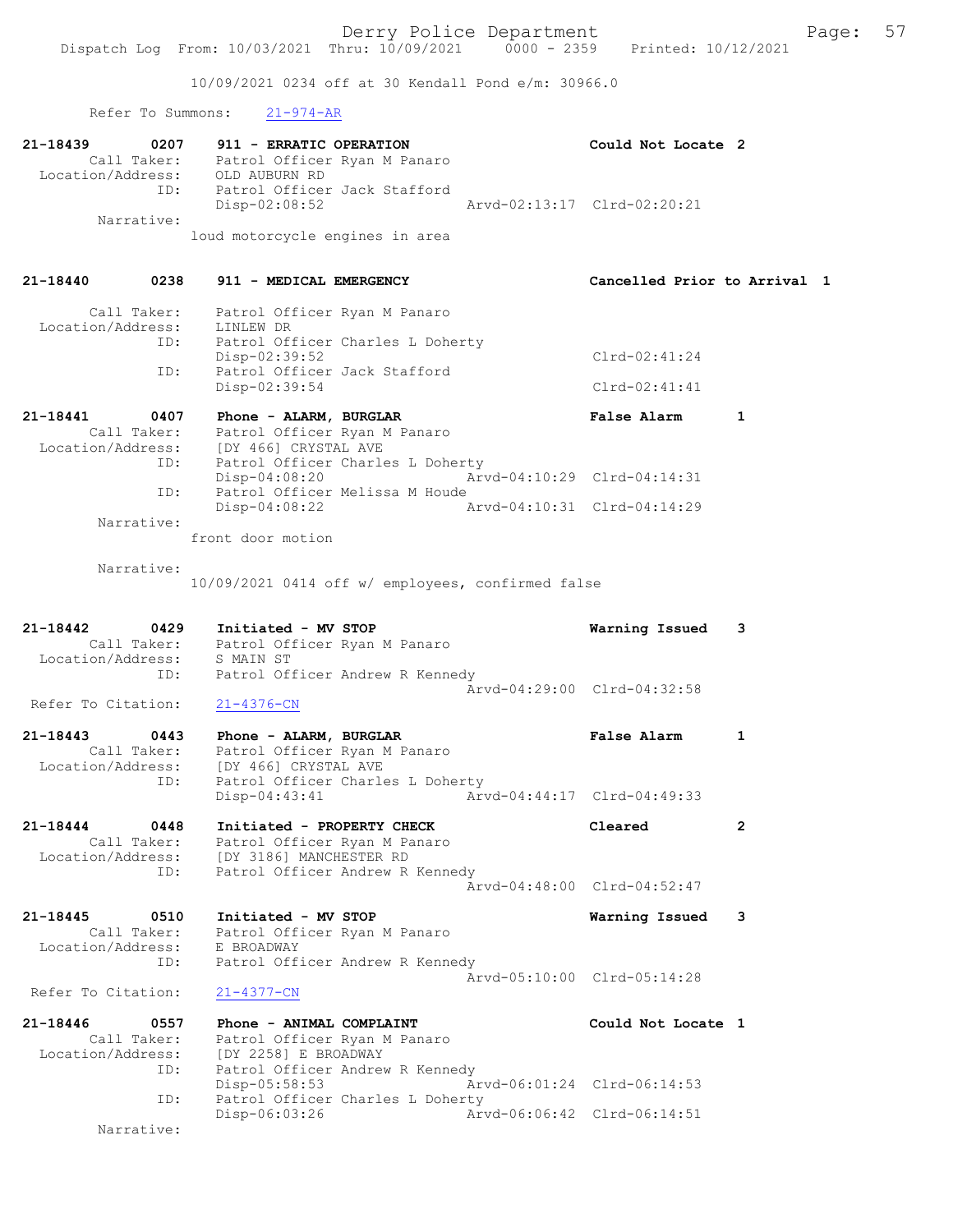Derry Police Department Fage: 58

loose dogs

| 21-18447                          | 0718                               | Initiated - FOLLOW-UP                                                                                                     | No Action Required          |              | 2 |
|-----------------------------------|------------------------------------|---------------------------------------------------------------------------------------------------------------------------|-----------------------------|--------------|---|
| Location/Address:                 | Call Taker:                        | Dispatcher Jonathon S Pickering<br>[DY 1198] BYPASS 28                                                                    |                             |              |   |
|                                   | ID:                                | Patrol Officer James M McClafferty                                                                                        | Arvd-07:18:00 Clrd-07:28:30 |              |   |
| 21-18448                          | 0748<br>Call Taker:                | Initiated - MV STOP<br>Dispatcher Jonathon S Pickering                                                                    | Warning Issued              | 3            |   |
| Location/Address:                 | ID:                                | TSIENNETO RD<br>Patrol Officer James M McClafferty                                                                        | Arvd-07:48:00 Clrd-07:58:06 |              |   |
| Refer To Citation:                |                                    | $21 - 4378 - CN$                                                                                                          |                             |              |   |
| 21-18449<br>Location/Address:     | 0803<br>Call Taker:                | Initiated - SERVE RESTRAINING ORDER<br>Dispatcher Jonathon S Pickering<br>DERRYFIELD RD                                   | Served                      | $\mathbf{2}$ |   |
|                                   | ID:                                | Patrol Officer Nicholas M Granville                                                                                       | Arvd-08:03:00 Clrd-08:21:08 |              |   |
| 21-18450                          | 0855                               | Initiated - FOLLOW-UP                                                                                                     | No Action Required          |              | 2 |
| Location/Address:                 | Call Taker:                        | Dispatcher Jonathon S Pickering<br>[DY 1198] BYPASS 28                                                                    |                             |              |   |
|                                   | ID:                                | Patrol Officer James M McClafferty                                                                                        | Arvd-08:55:00 Clrd-09:42:00 |              |   |
| 21-18451                          | 0907                               | Phone - WELFARE CHECK                                                                                                     | Assistance Rendered         |              | 2 |
| Location/Address:                 | Call Taker:<br>ID:                 | Dispatcher Jonathon S Pickering<br>ENGLISH RANGE RD<br>Patrol Officer Charles L Doherty                                   |                             |              |   |
|                                   | Cleared By:<br>ID:                 | Disp-09:08:29<br>Patrol Officer Casey J Noyes<br>Patrol Officer Awess Abdulkadir                                          | Arvd-09:14:23 Clrd-09:25:05 |              |   |
|                                   | Arrived By:                        | Disp-09:08:33<br>Sergeant Jared Knox                                                                                      | Arvd-09:15:37 Clrd-09:25:02 |              |   |
|                                   | Cleared By:<br>ID:                 | Patrol Officer Casey J Noyes<br>Sergeant Jeffrey M Dawe<br>Disp-09:15:45                                                  | Arvd-09:18:05 Clrd-09:25:07 |              |   |
|                                   | Cleared By:<br>Refer To Field Int: | Patrol Officer Casey J Noyes<br>$21 - 3528 - FI$                                                                          |                             |              |   |
| $21 - 18452$<br>Location/Address: | 0941<br>Call Taker:                | Initiated - MV STOP<br>Dispatcher Jonathon S Pickering<br>S MAIN ST                                                       | Warning Issued              | 3            |   |
| Refer To Citation:                | ID:                                | Patrol Officer Awess Abdulkadir<br>$21 - 4379 - CN$                                                                       | Aryd-09:41:00 Clrd-09:46:52 |              |   |
| 21-18453<br>Location/Address:     | 1017<br>Call Taker:                | Phone - Wildlife Complaint<br>Dispatcher Jonathon S Pickering<br>SCENIC DR                                                | Services Rendered 2         |              |   |
|                                   | ID:<br>Narrative:                  | Patrol Officer James M McClafferty<br>$Disp-10:17:44$                                                                     | Arvd-10:27:58 Clrd-10:44:38 |              |   |
|                                   |                                    | 10/09/2021 1017 opossum in trash, possibly sick                                                                           |                             |              |   |
| 21-18454<br>Location/Address:     | 1044<br>Call Taker:                | Phone - MV ACCIDENT<br>Dispatcher Jonathon S Pickering<br>FORDWAY ST + W BROADWAY                                         | Report Taken                | 1            |   |
|                                   | ID:<br>Arrived By:<br>ID:          | Patrol Officer Nicholas M Granville<br>$Disp-10:44:29$<br>Patrol Officer Casey J Noyes<br>Patrol Officer Awess Abdulkadir | Arvd-10:45:24 Clrd-12:27:49 |              |   |
|                                   |                                    | Disp-10:44:31                                                                                                             | Arvd-10:48:10 Clrd-11:50:25 |              |   |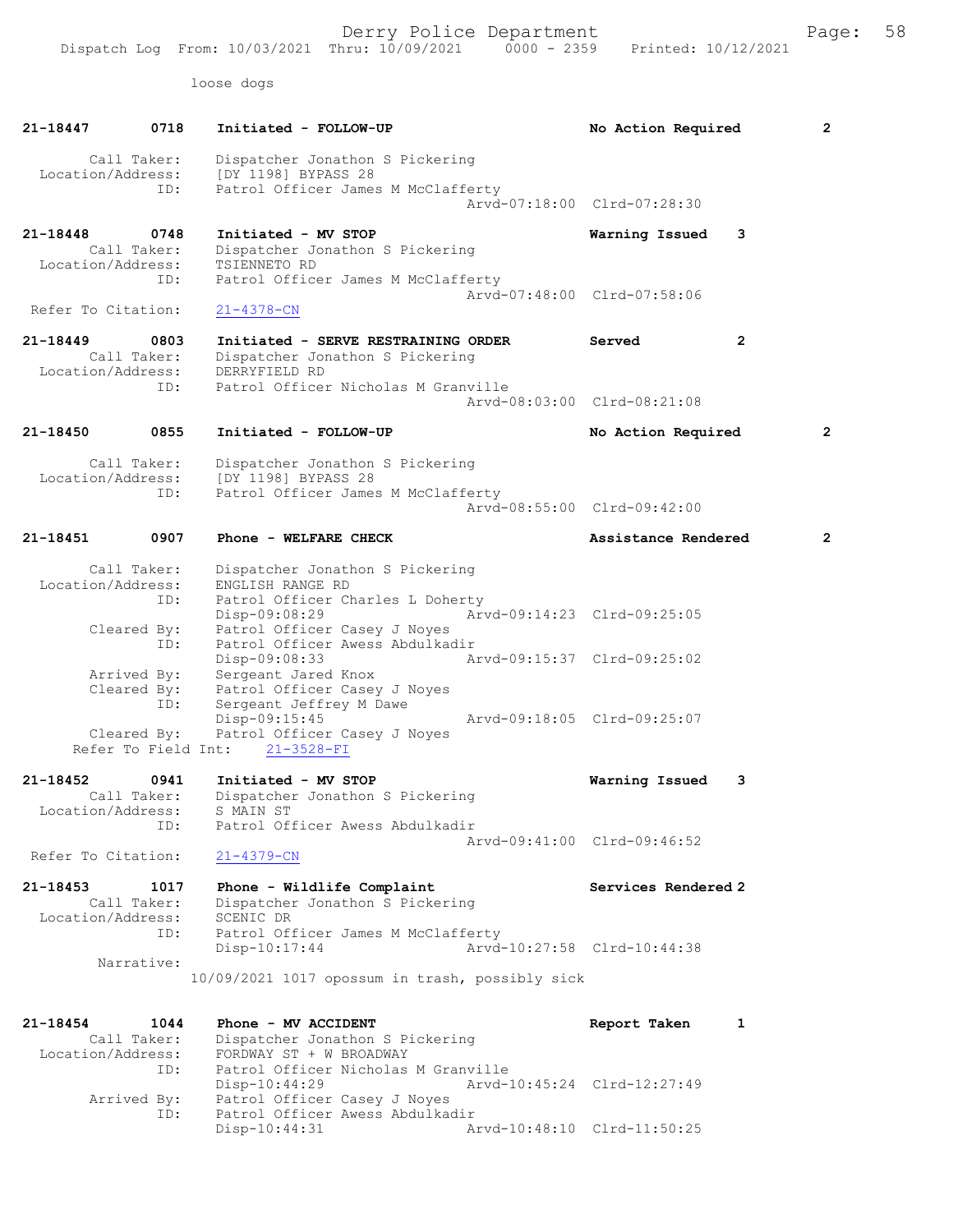Derry Police Department<br>
Page: 59 Printed: 10/12/2021 0000 - 2359 Printed: 10/12/2021 Dispatch Log From: 10/03/2021 Thru: 10/09/2021 ID: Sergeant Jeffrey M Dawe Disp-10:49:54 Arvd-10:53:41 Clrd-11:27:39<br>TD: Patrol Officer Charles L Doberty Patrol Officer Charles L Doherty<br>Disp-10:53:39 Arv Disp-10:53:39 Arvd-10:58:05 Clrd-12:27:49 Narrative: 10/09/2021 1047 off with NH 3536658 and MA 165PR8 Narrative: 10/09/2021 1048 Fordway St down to one lane Narrative: 10/09/2021 1059 319 conducting a DWI investigation Narrative: 10/09/2021 1105 one in custody Narrative: 10/09/2021 1108 309 transporting to DPDHQ s/m: 31009.6 Narrative: 10/09/2021 1113 309 off at DPDHQ e/m: 31010.9 Narrative: 10/09/2021 1116 next on the list requested for MA 165PR8, LBP Towing assigned Narrative: 10/09/2021 1125 LBP Towing on scene Narrative: 10/09/2021 1129 BC notified and responding Narrative: 10/09/2021 1145 placed in cell #3 Narrative: 10/09/2021 1213 Subject Info: Daniel Lechleider 1 Phillip Rd Derry, NH DOB:9/21/92 Arrested for DWI Narrative: 10/09/2021 1223 bail set at PR bail, court date 2/3/22 Narrative: 10/09/2021 1227 released to sober party Refer To Accident: 21-496-AC Refer To Arrest: 21-975-AR 21-18455 1112 Phone - ALARM, BURGLAR False Alarm 1 Call Taker: Patrol Officer Casey J Noyes Location/Address: [DY 835] TINKHAM AVE ID: Patrol Officer James M McClafferty<br>Disp-11:13:33 Arvd Disp-11:13:33 Arvd-11:19:45 Clrd-11:25:51<br>Dispatched By: Dispatcher Jonathon S Pickering spatched By: Dispatcher Jonathon S Pickering<br>Arrived By: Dispatcher Jonathon S Pickering Arrived By: Dispatcher Jonathon S Pickering<br>Cleared By: Sergeant Jared Knox Sergeant Jared Knox Narrative: 10/09/2021 1119 off with an open door Narrative: 10/09/2021 1119 three plates: NH DORAZ-7, NH 4293516, and NH 4941163 Narrative: 10/09/2021 1125 determined to be employees Refer To Field Int: 21-3540-FI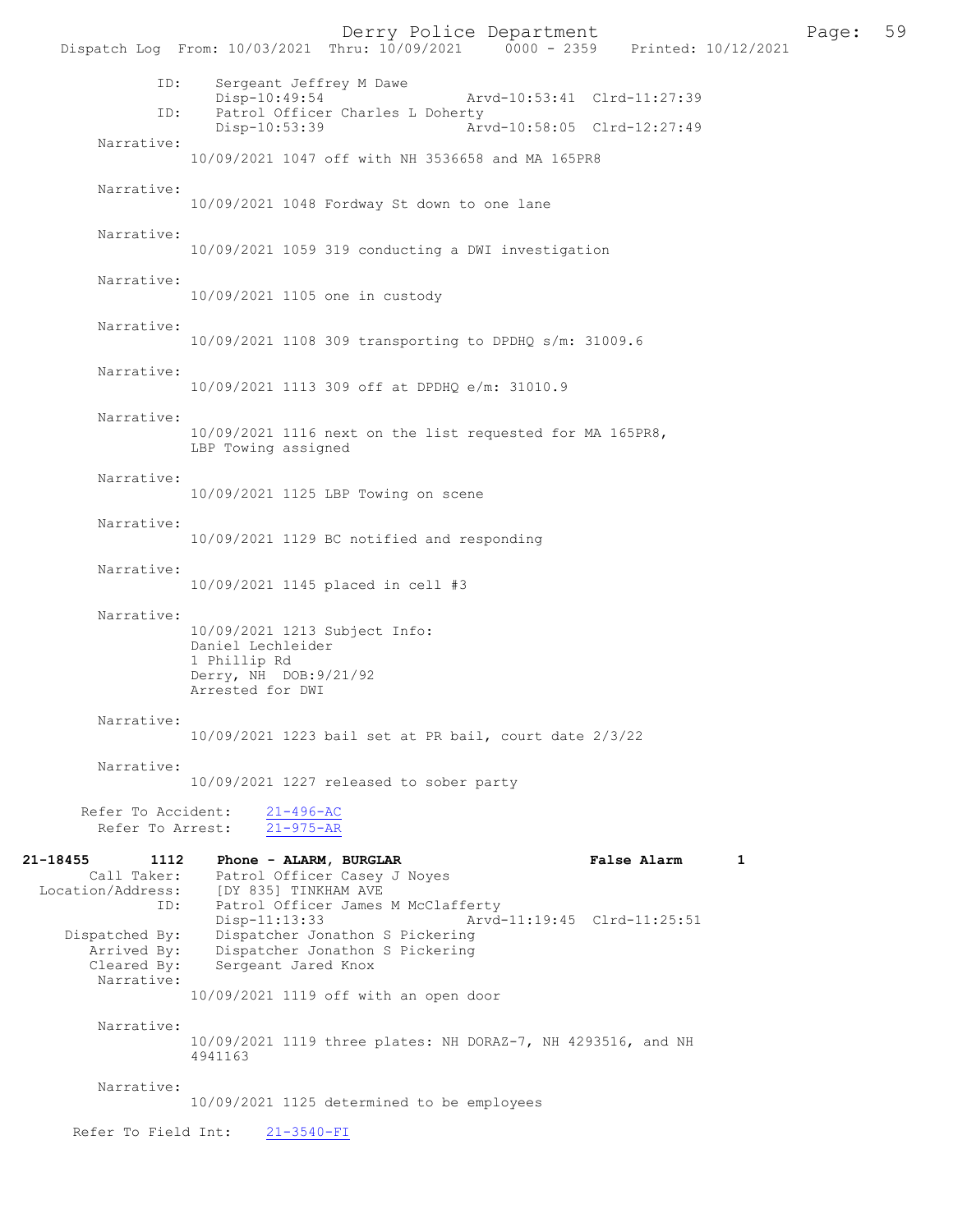Dispatch Log From: 10/03/2021 Thru: 10/09/2021 0000 - 2359 Printed: 10/12/2021

| 21-18456<br>1127<br>Call Taker:<br>Location/Address:        | Phone - DOMESTIC DISTURBANCE<br>Dispatcher Jonathon S Pickering<br>SILVESTRI CIR                               | Verbal in Nature 1          |                       |
|-------------------------------------------------------------|----------------------------------------------------------------------------------------------------------------|-----------------------------|-----------------------|
| ID:                                                         | Patrol Officer James M McClafferty<br>Disp-11:27:38                                                            | Arvd-11:33:28 Clrd-11:47:37 |                       |
| ID:                                                         | Sergeant Jeffrey M Dawe<br>Disp-11:27:42                                                                       | Arvd-11:36:40 Clrd-11:47:38 |                       |
| Narrative:                                                  | 10/09/2021 1147 verbal b/t mother and adult children                                                           |                             |                       |
| Refer To Field Int:                                         | $21 - 3529 - FI$                                                                                               |                             |                       |
| 21-18457<br>1209<br>Call Taker:<br>Location/Address:<br>ID: | Phone - KEEP THE PEACE<br>Dispatcher Jonathon S Pickering<br>WARNER HILL RD<br>Patrol Officer Awess Abdulkadir | Services Rendered 2         |                       |
|                                                             | $Disp-12:10:18$                                                                                                | Arvd-12:20:47 Clrd-12:36:16 |                       |
| 21-18458<br>1330<br>Call Taker:<br>Location/Address:        | Phone - ASSIST CITIZEN<br>Patrol Officer Casey J Noyes<br>[DY 953] CRYSTAL AVE                                 | <b>ADVICE GIVEN</b>         | 3                     |
| ID:<br>Cleared By:                                          | Patrol Officer Charles L Doherty<br>Disp-13:32:53<br>Dispatcher Jonathon S Pickering                           | Arvd-13:38:29 Clrd-13:55:21 |                       |
|                                                             | Refer To Field Int: 21-3537-FI                                                                                 |                             |                       |
| $21 - 18459$<br>1515<br>Call Taker:<br>Location/Address:    | Initiated - SUBPOENA DELIVERY<br>Dispatcher Christina L Power<br>BERRY ST                                      | Cleared                     | 1                     |
| ID:                                                         | Patrol Officer Melissa M Houde                                                                                 | Arvd-15:15:00 Clrd-15:19:19 |                       |
| 21-18460<br>1519<br>Call Taker:                             | Initiated - SUBPOENA DELIVERY<br>Dispatcher Christina L Power                                                  | Not Served                  | 1                     |
| Location/Address:<br>ID:                                    | BIRCH ST<br>Patrol Officer Melissa M Houde                                                                     |                             |                       |
|                                                             |                                                                                                                | Arvd-15:19:00 Clrd-15:28:10 |                       |
| 21-18461<br>1533<br>Call Taker:<br>Location/Address:        | Initiated - ATTEMPTED PAPER SERVICE<br>Dispatcher Christina L Power<br>WALNUT HILL RD                          | Cleared                     | $\mathbf{2}^{\prime}$ |
| ID:                                                         | Patrol Officer Ryan M Panaro                                                                                   | Arvd-15:33:00 Clrd-15:51:24 |                       |
| 21-18462<br>1547<br>Location/Address:                       | Phone - SHOPLIFTING<br>Call Taker: Dispatcher Christina L Power<br>MANCHESTER RD                               | Arrest(s) Made              | 3                     |
| ID:<br>ID:                                                  | Patrol Officer Joshua Martin<br>Disp-15:47:51<br>Patrol Officer Melissa M Houde                                | Arvd-15:51:19 Clrd-17:26:45 |                       |
| ID:                                                         | Disp-15:47:56<br>Sergeant Jeffrey M Dawe                                                                       | Arvd-15:51:19 Clrd-17:31:02 |                       |
| Narrative:                                                  | Disp-15:51:30                                                                                                  | Arvd-15:51:32 Clrd-17:14:52 |                       |
|                                                             | 10/09/2021 1649 one in custody for willful concealment                                                         |                             |                       |
| Narrative:                                                  | 10/09/2021 1651 enroute to hq's s/m 37577.0                                                                    |                             |                       |
| Narrative:                                                  | 10/09/2021 1655 off at hq's e/m 37577.8 with;<br>Ellis, Cynthia<br>30 Kendall Pond Rd<br>Derry, NH dob 090364  |                             |                       |
| Narrative:                                                  | 10/09/2021 1725 released on a summons with a court date of<br>Feb 3, 2022                                      |                             |                       |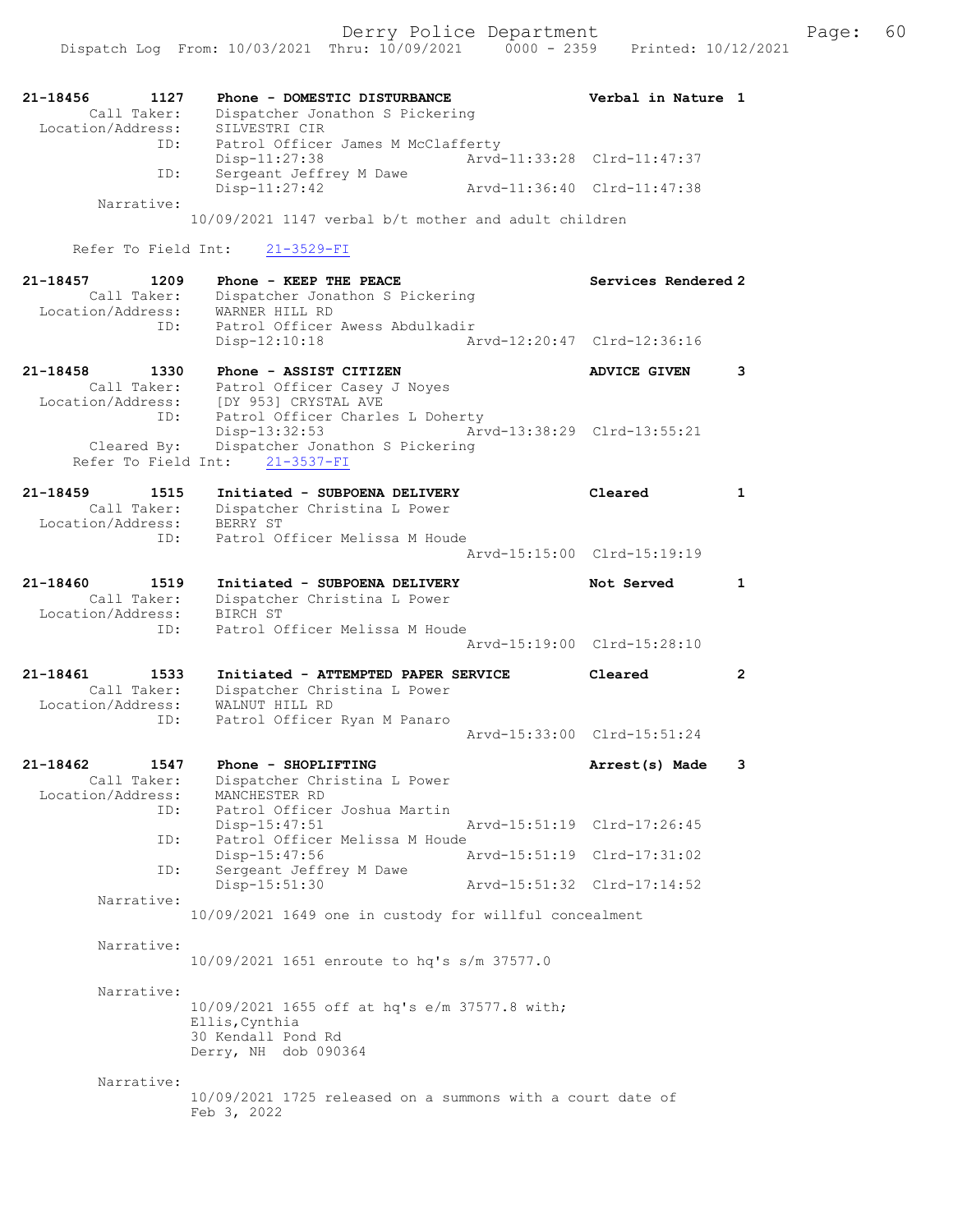Refer To Incident: 21-1786-OF Refer To Arrest: 21-976-AR 21-18463 1559 Initiated - MV CHECK 1 21-18463 Vehicle checked 1 Call Taker: Dispatcher Christina L Power Location/Address: BIRCH ST ID: Patrol Officer Collin Kennedy Arvd-15:59:00 Clrd-16:03:45 21-18464 1600 Initiated - MV STOP No Action Required 3 Call Taker: Dispatcher Christina L Power Location/Address: WENTWORTH LN ID: Patrol Officer Ryan M Panaro Arvd-16:00:00 Clrd-16:09:08<br>21-816-000054 Refer To Citation: 21-18465 1621 Initiated - MV STOP Warning Issued 3 Call Taker: Dispatcher Christina L Power Location/Address: HAMPSTEAD RD ID: Patrol Officer Ryan M Panaro Arvd-16:21:00 Clrd-16:25:50 Refer To Citation: 21-4382-CN 21-18466 1654 Phone - ASSIST OTHER AGENCY Could Not Locate 3 Call Taker: Patrol Officer Casey J Noyes Location/Address: PERLEY RD ID: Patrol Officer Collin Kennedy Disp-16:56:47 Arvd-17:15:48 Clrd-18:09:15 Dispatched By: Dispatcher Christina L Power Arrived By: Dispatcher Christina L Power Cleared By: Dispatcher Christina L Power 21-18467 1733 Initiated - FOLLOW-UP Cleared 2 Call Taker: Dispatcher Christina L Power Location/Address: MUNICIPAL DR ID: Patrol Officer Melissa M Houde Arvd-17:33:00 Clrd-17:56:19 21-18468 1758 Phone - ALARM, BURGLAR False Alarm 1 Call Taker: Patrol Officer Casey J Noyes Location/Address: FEATHERBED LN ID: Patrol Officer Scott M Beegan Disp-17:58:59 Arvd-18:06:48 Clrd-18:16:01 Arrived By: Dispatcher Christina L Power Cleared By: Dispatcher Christina L Power ID: Patrol Officer Melissa M Houde Disp-17:59:08 Arvd-18:09:12 Clrd-18:15:58 Arrived By: Dispatcher Christina L Power Cleared By: Dispatcher Christina L Power Narrative: checked and no issues. Refer To Field Int: 21-3548-FI 21-18469 1813 Phone - RECOVERED RUNAWAY Report Taken 2

| <u>21-10409</u>   | 1013        | FILONE - RECOVERED RONAWAI                              | report raven                | ∠ |
|-------------------|-------------|---------------------------------------------------------|-----------------------------|---|
|                   | Call Taker: | Dispatcher Christina L Power                            |                             |   |
| Location/Address: |             | PERLEY RD                                               |                             |   |
|                   | ID:         | Patrol Officer Collin Kennedy                           |                             |   |
|                   |             | $Disp-18:14:41$                                         | Arvd-18:17:07 Clrd-19:11:40 |   |
|                   | ID:         | Patrol Officer Joshua Martin                            |                             |   |
|                   |             | $Disp-18:14:45$                                         | Arvd-18:17:08 Clrd-18:20:45 |   |
|                   | ID:         | Sergeant Jeffrey M Dawe                                 |                             |   |
|                   |             | $Disp-18:17:12$                                         | Arvd-18:20:25 Clrd-18:22:24 |   |
|                   | Narrative:  |                                                         |                             |   |
|                   |             | $10/09/2021$ 1821 enroute to hq's with one juvenile s/m |                             |   |
|                   |             | 49676.7                                                 |                             |   |
|                   |             |                                                         |                             |   |

#### Narrative:

10/09/2021 1824 off at hq's e/m 49677.6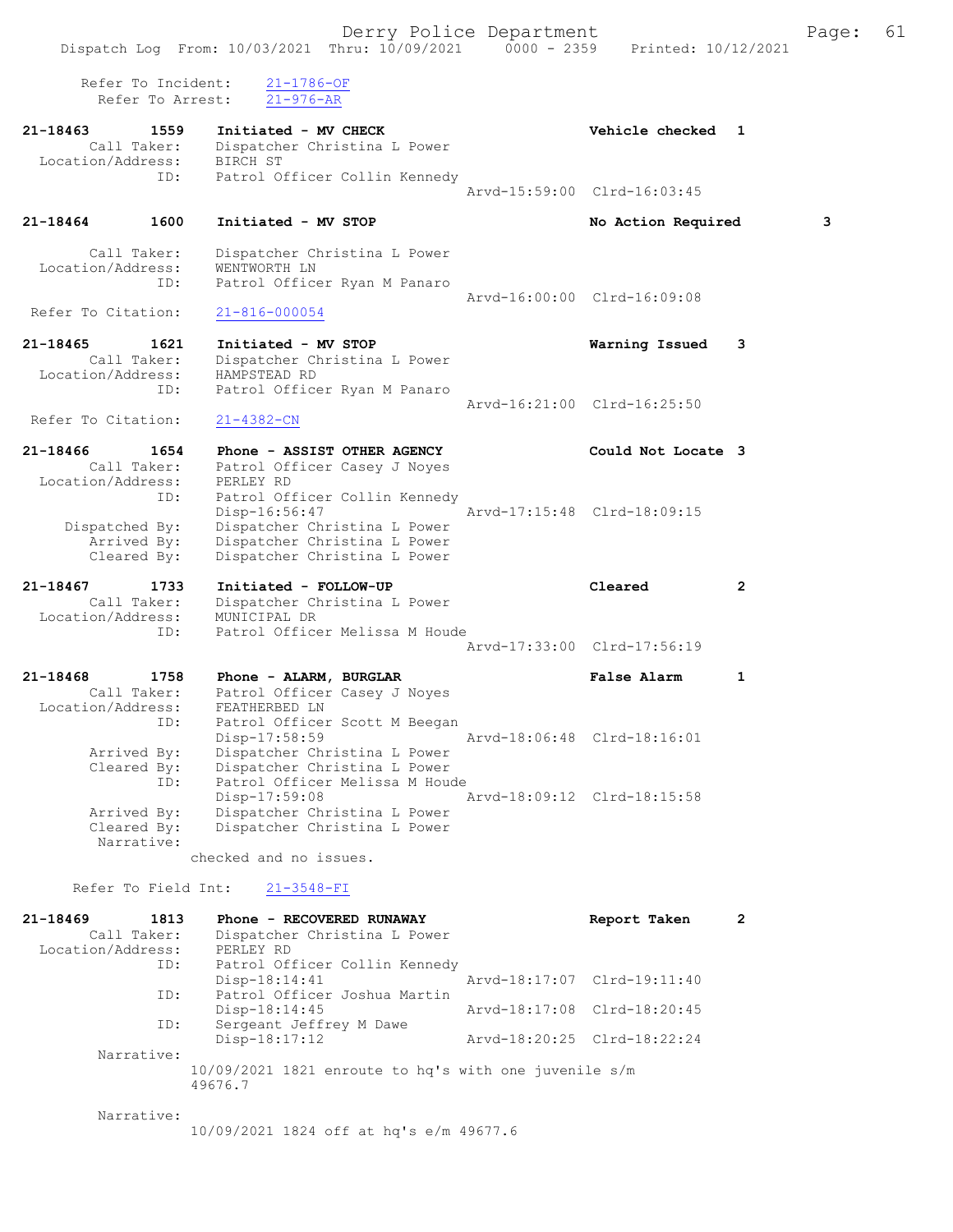Narrative:

10/09/2021 1828 placed in room # 217

Narrative:

10/09/2021 1907 released to a parent.

### Refer To Arrest: 21-977-AR

| 21-18470          | 1816        | Phone - DISTURBANCE                                      | Verbal in Nature 1          |  |
|-------------------|-------------|----------------------------------------------------------|-----------------------------|--|
|                   | Call Taker: | Patrol Officer Casey J Noyes                             |                             |  |
| Location/Address: |             | FAIRWAY DR                                               |                             |  |
|                   | ID:         | Patrol Officer Melissa M Houde                           |                             |  |
|                   |             | Disp-18:17:44                                            | Arvd-18:21:00 Clrd-18:39:39 |  |
| Dispatched By:    |             | Dispatcher Christina L Power                             |                             |  |
|                   | Arrived By: | Dispatcher Christina L Power                             |                             |  |
|                   | Cleared By: | Dispatcher Christina L Power                             |                             |  |
|                   | ID:         | Patrol Officer Scott M Beegan                            |                             |  |
|                   |             | $Disp-18:17:48$                                          | Arvd-18:22:47 Clrd-18:39:37 |  |
| Dispatched By:    |             | Dispatcher Christina L Power                             |                             |  |
|                   | Arrived By: | Dispatcher Christina L Power                             |                             |  |
|                   | Cleared By: | Dispatcher Christina L Power                             |                             |  |
|                   | ID:         | Sergeant Jeffrey M Dawe                                  |                             |  |
|                   |             | Disp-18:30:00                                            | Arvd-18:30:02 Clrd-18:39:35 |  |
| Dispatched By:    |             | Dispatcher Christina L Power                             |                             |  |
|                   | Arrived By: | Dispatcher Christina L Power                             |                             |  |
|                   | Cleared By: | Dispatcher Christina L Power                             |                             |  |
|                   | Narrative:  |                                                          |                             |  |
|                   |             |                                                          |                             |  |
|                   |             | one party left prior to police arrival. verbal in nature |                             |  |

Refer To Field Int: 21-3538-FI

| 21-18471          | 1817 | Phone - CRIMINAL THREAT                  |                             | Report Taken                | 2 |
|-------------------|------|------------------------------------------|-----------------------------|-----------------------------|---|
| Call Taker:       |      | Patrol Officer Casey J Noyes             |                             |                             |   |
| Location/Address: |      | EMERALD DR                               |                             |                             |   |
|                   | ID:  | Patrol Officer Ryan M Panaro             |                             |                             |   |
|                   |      | $Disp-18:22:02$                          |                             | Arvd-18:30:08 Clrd-18:55:15 |   |
| Arrived By:       |      | Dispatcher Christina L Power             |                             |                             |   |
|                   |      | Cleared By: Dispatcher Christina L Power |                             |                             |   |
|                   |      | Refer To Incident: 21-1787-OF            |                             |                             |   |
|                   |      |                                          |                             |                             |   |
| 21-18472          | 1830 | Phone - BURGLARY (B & E) PAST            |                             | Report Taken                | 2 |
| Call Taker:       |      | Patrol Officer Casey J Noyes             |                             |                             |   |
| Location/Address: |      | PARK AVE                                 |                             |                             |   |
|                   | ID:  | Patrol Officer Melissa M Houde           |                             |                             |   |
|                   |      | $Disp-18:40:18$                          | Arvd-18:43:11 Clrd-19:06:45 |                             |   |
| Dispatched By:    |      | Dispatcher Christina L Power             |                             |                             |   |

 ID: Sergeant Jeffrey M Dawe Disp-18:44:01 Arvd-18:44:03 Clrd-19:06:47 Cleared By: Dispatcher Christina L Power Refer To Incident: 21-1788-OF

| 21-18473          | 1900<br>Call Taker: | Phone - KEEP THE PEACE<br>Dispatcher Christina L Power | Services Rendered 2         |  |
|-------------------|---------------------|--------------------------------------------------------|-----------------------------|--|
| Location/Address: |                     | FAIRWAY DR                                             |                             |  |
|                   | ID:                 | Patrol Officer Joshua Martin<br>$Disp-19:01:35$        | Arvd-19:05:19 Clrd-19:14:32 |  |
|                   | ID:                 | Patrol Officer Scott M Beegan<br>$Disp-19:01:41$       | Arvd-19:03:39 Clrd-19:14:30 |  |
|                   | ID:                 | Sergeant Jeffrey M Dawe<br>$Disp-19:11:53$             | Arvd-19:11:54 Clrd-19:14:28 |  |
| 21-18474          | 1920<br>Call Taker: | Initiated - MV STOP<br>Dispatcher Christina L Power    | Warning Issued              |  |

 Location/Address: THORNTON ST ID: Patrol Officer Scott M Beegan Arvd-19:20:00 Clrd-19:26:41

Refer To Citation: 21-4383-CN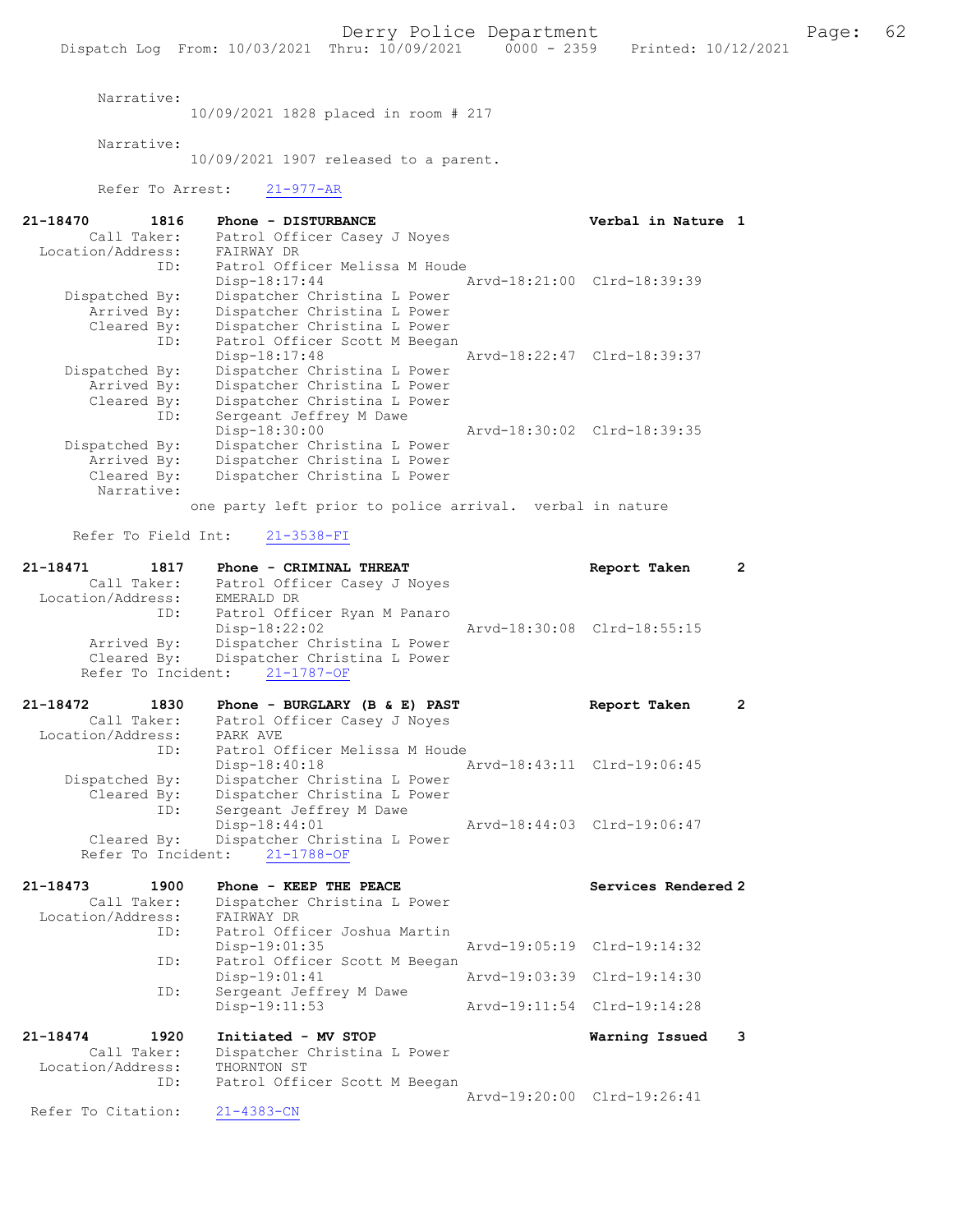|                                  |      | Dispatch Log From: 10/03/2021 Thru: 10/09/2021                | $0000 - 2359$ | Printed: 10/12/2021         |                |
|----------------------------------|------|---------------------------------------------------------------|---------------|-----------------------------|----------------|
| 21-18475                         | 1926 | Initiated - PED CHECK                                         |               | SENT ON THEIR WAY 2         |                |
| Call Taker:<br>Location/Address: |      | Dispatcher Christina L Power<br>ASHLEIGH DR                   |               |                             |                |
|                                  | ID:  | Patrol Officer Joshua Martin                                  |               | Aryd-19:26:00 Clrd-19:32:58 |                |
|                                  | ID:  | Patrol Officer Scott M Beegan                                 |               |                             |                |
|                                  |      | Disp-19:30:15                                                 |               | Arvd-19:30:17 Clrd-19:32:56 |                |
| 21-18476                         | 1926 | Phone - ASSIST CITIZEN                                        |               | <b>ADVICE GIVEN</b>         | 3              |
| Call Taker:<br>Location/Address: |      | Dispatcher Christina L Power<br>BROOK ST                      |               |                             |                |
|                                  | ID:  | Patrol Officer Melissa M Houde                                |               |                             |                |
|                                  |      | Disp-19:32:53                                                 |               | Arvd-19:33:21 Clrd-19:39:31 |                |
| 21-18477<br>Call Taker:          | 2020 | Phone - WELFARE CHECK<br>Dispatcher Christina L Power         |               | Services Rendered 2         |                |
| Location/Address:                |      | FAIRWAY DR                                                    |               |                             |                |
|                                  | ID:  | Patrol Officer Joshua Martin<br>$Disp-20:20:41$               |               | Arvd-20:25:15 Clrd-21:01:56 |                |
|                                  | ID:  | Patrol Officer Scott M Beegan                                 |               |                             |                |
| Narrative:                       |      | Disp-20:20:43                                                 |               | Arvd-20:25:15 Clrd-21:01:53 |                |
|                                  |      | released to a sober party.                                    |               |                             |                |
| Refer To Field Int:              |      | $21 - 3541 - FI$                                              |               |                             |                |
| 21-18478                         | 2055 | Phone - ALARM, BURGLAR                                        |               | <b>False Alarm</b>          | $\mathbf{1}$   |
| Call Taker:                      |      | Dispatcher Christina L Power                                  |               |                             |                |
| Location/Address:                | ID:  | [DY 277] HOOD RD<br>Patrol Officer Ryan M Panaro              |               |                             |                |
|                                  | ID:  | $Disp-21:01:20$<br>Patrol Officer Melissa M Houde             |               | Arvd-21:04:51 Clrd-21:21:58 |                |
|                                  |      | $Disp-21:01:22$                                               |               | Arvd-21:04:52 Clrd-21:21:54 |                |
| Narrative:                       |      | checked and secure                                            |               |                             |                |
|                                  |      |                                                               |               |                             |                |
| 21-18479                         | 2113 | Phone - ABANDONED 911                                         |               | Services Rendered 1         |                |
| Call Taker:<br>Location/Address: |      | Dispatcher Christina L Power<br>FORDWAY ST                    |               |                             |                |
|                                  | ID:  | Patrol Officer Scott M Beegan                                 |               | Aryd-21:20:28 Clrd-21:25:07 |                |
| Narrative:                       |      | $Disp-21:13:34$                                               |               |                             |                |
|                                  |      | checked and no issues                                         |               |                             |                |
|                                  |      |                                                               |               |                             |                |
| 21-18480<br>Call Taker:          | 2115 | Initiated - MV CHECK<br>Dispatcher Christina L Power          |               | Vehicle checked 1           |                |
| Location/Address:                | ID:  | BIRCH ST<br>Patrol Officer Collin Kennedy                     |               |                             |                |
|                                  |      |                                                               |               | Arvd-21:15:00 Clrd-21:20:12 |                |
| 21-18481                         | 2132 | Phone - DRUG OVERDOSE                                         |               | Transported to Hospital     | $\overline{2}$ |
| Call Taker:                      |      |                                                               |               |                             |                |
| Location/Address:                |      | Patrol Officer Casey J Noyes<br>PEMBROKE DR                   |               |                             |                |
|                                  | ID:  | Patrol Officer Ryan M Panaro<br>Disp-21:33:26                 |               | Arvd-21:34:58 Clrd-22:17:19 |                |
| Arrived By:                      |      | Dispatcher Christina L Power                                  |               |                             |                |
| Cleared By:                      | ID:  | Dispatcher Christina L Power<br>Patrol Officer Scott M Beegan |               |                             |                |
| Arrived By:                      |      | Disp-21:33:34<br>Dispatcher Christina L Power                 |               | Arvd-21:34:59 Clrd-22:10:17 |                |
| Cleared By:                      |      | Dispatcher Christina L Power                                  |               |                             |                |
|                                  | ID:  | Sergeant Jeffrey M Dawe<br>$Disp-21:44:34$                    |               | Arvd-21:44:35 Clrd-22:01:18 |                |
| Dispatched By:                   |      |                                                               |               |                             |                |
|                                  |      | Dispatcher Christina L Power                                  |               |                             |                |
| Arrived By:<br>Cleared By:       |      | Dispatcher Christina L Power<br>Dispatcher Christina L Power  |               |                             |                |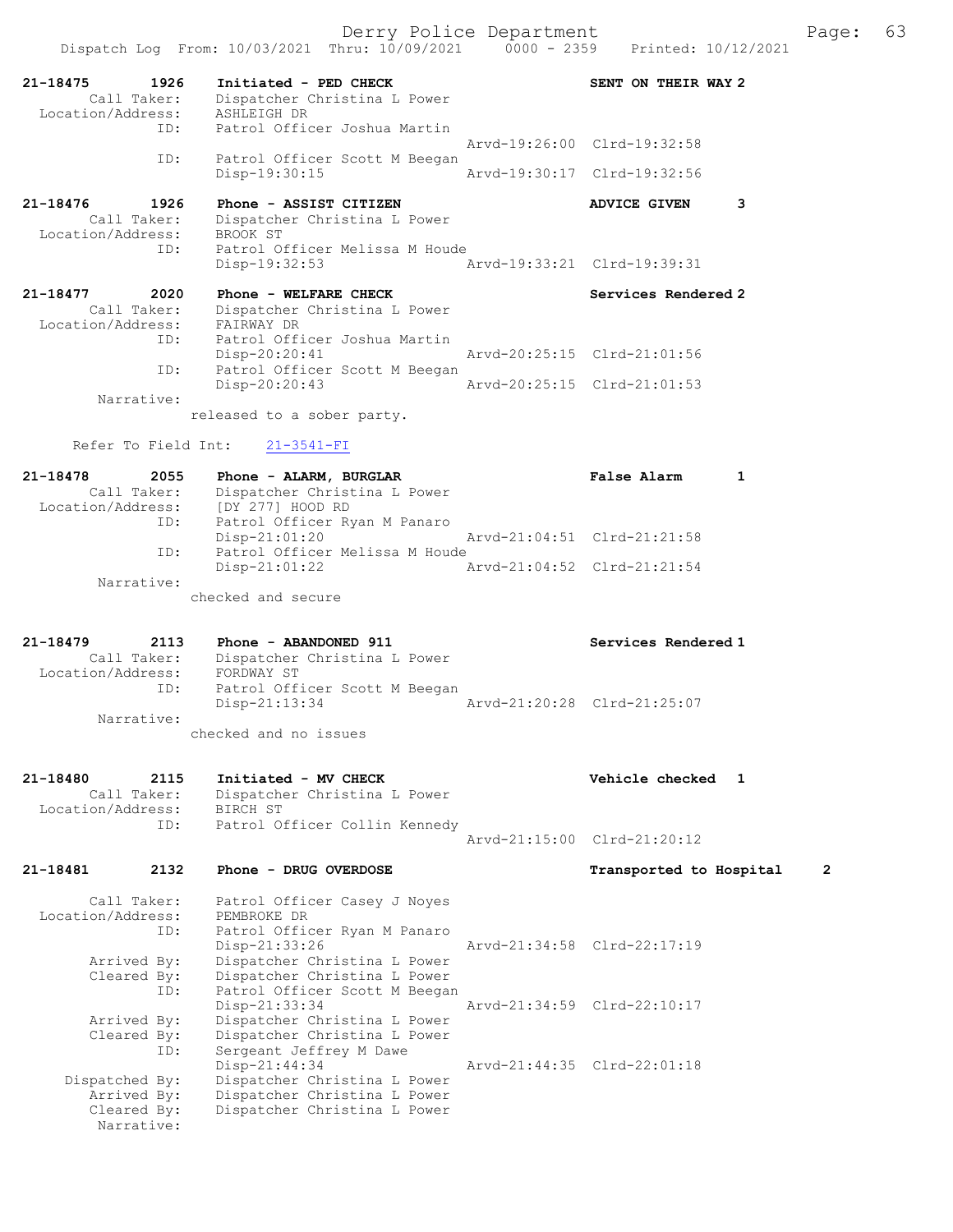|                                                             | Dispatch Log From: 10/03/2021 Thru: 10/09/2021 0000 - 2359 Printed: 10/12/2021                                                           | Derry Police Department     |                                |   | Page:          | 64 |
|-------------------------------------------------------------|------------------------------------------------------------------------------------------------------------------------------------------|-----------------------------|--------------------------------|---|----------------|----|
|                                                             | 10/09/2021 2140 DD requested                                                                                                             |                             |                                |   |                |    |
| Narrative:                                                  | 10/09/2021 2144 DFD on scene                                                                                                             |                             |                                |   |                |    |
| Narrative:                                                  | 10/09/2021 2201 transported to PMC via DFD                                                                                               |                             |                                |   |                |    |
| Refer To Incident:                                          | $21 - 1789 - OF$                                                                                                                         |                             |                                |   |                |    |
| 2206<br>21-18482<br>3                                       | Phone - ASSIST OTHER AGENCY                                                                                                              |                             | Taken to Family/Guardian/Other |   |                |    |
| Call Taker:<br>Location/Address:<br>ID:<br>ID:              | Dispatcher Christina L Power<br>CENTRAL ST<br>Patrol Officer Melissa M Houde<br>Disp-22:07:49<br>Patrol Officer Joshua Martin            | Arvd-22:13:36 Clrd-22:20:31 |                                |   |                |    |
| ID:                                                         | $Disp-22:07:54$<br>Patrol Officer Scott M Beegan                                                                                         | Arvd-22:20:29 Clrd-22:20:33 |                                |   |                |    |
| Narrative:                                                  | $Disp-22:10:21$                                                                                                                          | Arvd-22:10:23 Clrd-22:20:27 |                                |   |                |    |
|                                                             | released to a sober party                                                                                                                |                             |                                |   |                |    |
| 21-18483<br>2207                                            | Initiated - MV STOP<br>Dispatcher Christina L Power<br>Call Taker: Dispatcher Christina L I<br>Location/Address: S MAIN ST + HUMPHREY RD |                             | Warning Issued                 | 3 |                |    |
| ID:<br>Refer To Citation:                                   | Patrol Officer Collin Kennedy<br>$21 - 4384 - CN$                                                                                        | Arvd-22:07:00 Clrd-22:17:13 |                                |   |                |    |
| 2228<br>21-18485                                            | Phone - WELFARE CHECK                                                                                                                    |                             | No Action Required             |   | $\overline{2}$ |    |
| Location/Address:<br>Narrative:                             | Call Taker: Patrol Officer Kevin L Davies<br>N MAIN ST + TSIENNETO RD<br>duplicate call                                                  |                             |                                |   |                |    |
| 21-18484<br>2230<br>Call Taker:<br>Location/Address:        | Phone - WELFARE CHECK<br>Dispatcher Christina L Power<br>N MAIN ST                                                                       |                             | <b>TRANSPORTED</b>             | 2 |                |    |
| ID:<br>ID:                                                  | Patrol Officer Ryan M Panaro<br>Disp-22:30:30<br>Patrol Officer Scott M Beegan                                                           | Arvd-22:32:53 Clrd-22:41:35 |                                |   |                |    |
| Narrative:                                                  | Disp-22:30:32                                                                                                                            | Arvd-22:30:35 Clrd-22:47:02 |                                |   |                |    |
|                                                             | 10/09/2021 2241 courtesy ride to Franklin St s/m 30605.9                                                                                 |                             |                                |   |                |    |
| Narrative:                                                  | 10/09/2021 2245 e/m 30606.9                                                                                                              |                             |                                |   |                |    |
| 21-18486<br>2247<br>Call Taker:<br>Location/Address:<br>ID: | Phone - DOMESTIC DISTURBANCE<br>Dispatcher Christina L Power<br>SUNSET CIR<br>Patrol Officer Scott M Beegan                              |                             | Services Rendered 1            |   |                |    |
| Arrived By:<br>Cleared By:<br>ID:                           | Disp-22:48:44<br>Patrol Officer Kevin L Davies<br>Dispatcher Jonathon S Pickering<br>Patrol Officer Jack Stafford                        | Arvd-22:51:45 Clrd-23:07:19 |                                |   |                |    |
| Dispatched By:<br>Cleared By:<br>ID:                        | Disp-22:50:06<br>Patrol Officer Kevin L Davies<br>Patrol Officer Kevin L Davies<br>Sergeant Patrick H Dawson<br>Disp-22:50:09            | Arvd-23:01:03 Clrd-23:07:22 | Clrd-22:50:38                  |   |                |    |
| Dispatched By:<br>Arrived By:<br>Cleared By:<br>ID:         | Patrol Officer Kevin L Davies<br>Dispatcher Jonathon S Pickering<br>Dispatcher Jonathon S Pickering<br>Patrol Officer Andrew R Kennedy   |                             |                                |   |                |    |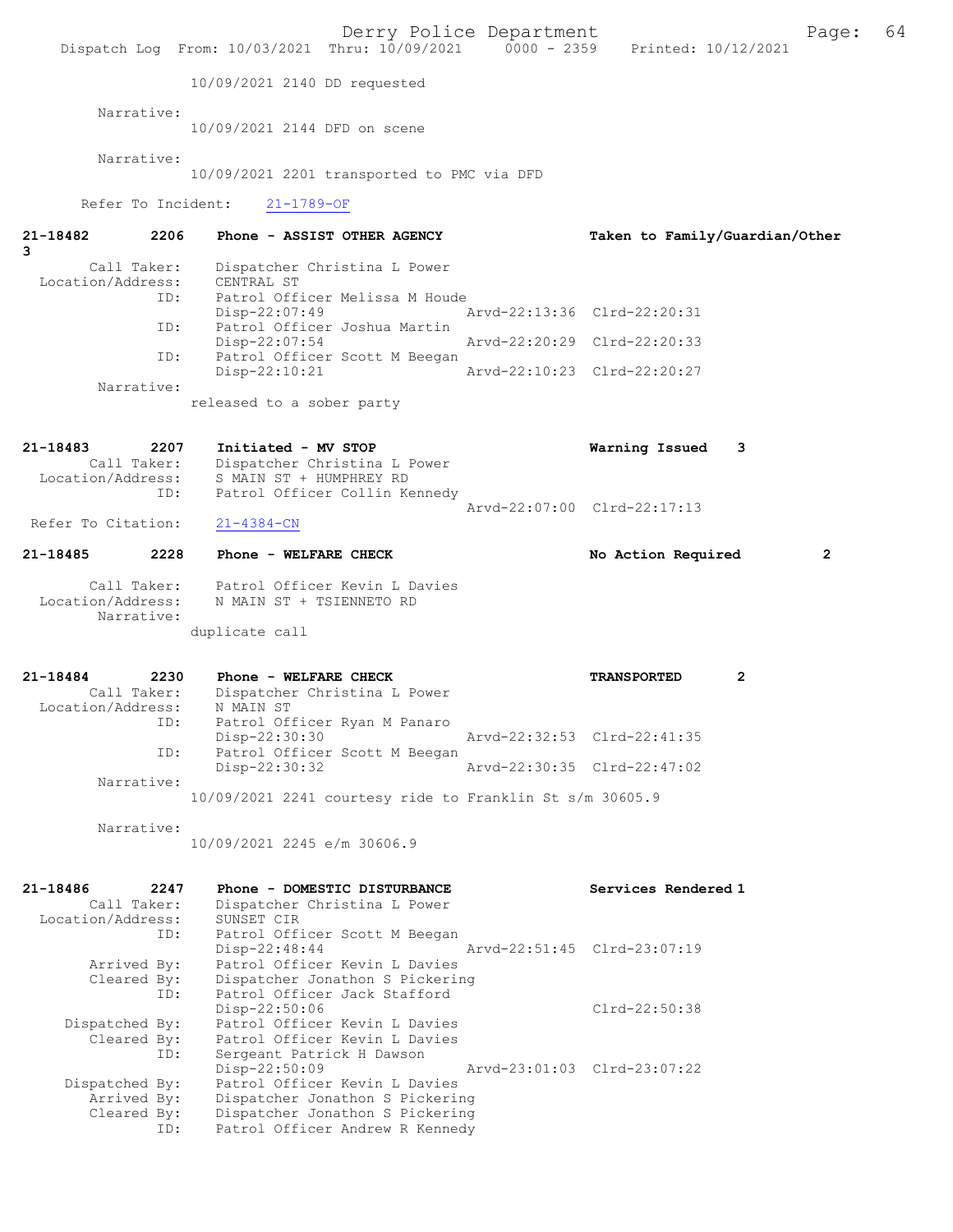Dispatched By: Patrol Officer Kevin L Davies Arrived By: Dispatcher Jonathon S Pickering Cleared By: Dispatcher Jonathon S Pickering Narrative: 10/09/2021 2255 determined to be missing dementia patient

Narrative:

10/09/2021 2302 subject located

Refer To Field Int: 21-3542-FI

21-18487 2250 Initiated - RESTRAINING ORDER VIOLATION Report Taken 2 Call Taker: Patrol Officer Kevin L Davies Location/Address: [DY 2] MUNICIPAL DR ID: Patrol Officer Kevin L Davies Arvd-22:50:00 Clrd-23:21:25<br>21-1790-OF Arvd-22:50:00 Clrd-23:21:25

Refer To Incident:

| 21-18488          | 2310        | Initiated - MV CHECK                                  | SENT ON THEIR WAY 1         |  |
|-------------------|-------------|-------------------------------------------------------|-----------------------------|--|
|                   | Call Taker: | Dispatcher Jonathon S Pickering                       |                             |  |
| Location/Address: |             | HUMPHREY RD                                           |                             |  |
|                   | ID:         | Sergeant Patrick H Dawson                             |                             |  |
|                   |             |                                                       | Arvd-23:10:00 Clrd-23:18:10 |  |
|                   | ID:         | Patrol Officer Scott M Beegan                         |                             |  |
|                   |             | $Disp-23:11:37$                                       | Arvd-23:17:44 Clrd-23:18:11 |  |
|                   | Narrative:  |                                                       |                             |  |
|                   |             | 10/09/2021 2317 off with NH 3590121 and four subjects |                             |  |

| $21 - 18489$<br>2318                                            | Initiated - PROPERTY CHECK                                                                                      | No Action Required          | $\overline{2}$ |
|-----------------------------------------------------------------|-----------------------------------------------------------------------------------------------------------------|-----------------------------|----------------|
| Call Taker:<br>Location/Address:<br>ID:                         | Dispatcher Jonathon S Pickering<br>HUMPHREY RD<br>Patrol Officer Scott M Beegan                                 |                             |                |
|                                                                 |                                                                                                                 | Arvd-23:18:00 Clrd-23:37:40 |                |
| ID:                                                             | Sergeant Patrick H Dawson<br>Disp-23:18:30                                                                      | Arvd-23:18:31 Clrd-23:37:39 |                |
| $21 - 18490$<br>2331<br>Call Taker:<br>Location/Address:<br>ID: | Initiated - MV STOP<br>Dispatcher Jonathon S Pickering<br>S MAIN ST + FAIRWAY DR<br>Patrol Officer Monica Ricci | Warning Issued              | 3              |
| Cleared By:<br>Refer To Citation:                               | Patrol Officer Kevin L Davies<br>$21 - 4385 - CN$                                                               | Arvd-23:31:00 Clrd-23:36:58 |                |
| 21-18491<br>2334<br>Call Taker:                                 | Initiated - MV STOP                                                                                             | Warning Issued              | 3              |
| Location/Address:<br>ID:                                        | Dispatcher Jonathon S Pickering<br>E DERRY RD<br>Patrol Officer Jack Stafford                                   |                             |                |
| Refer To Citation:                                              | $21 - 4387 - CN$                                                                                                | Arvd-23:34:00 Clrd-23:40:39 |                |
| $21 - 18492$<br>2337<br>Call Taker:<br>Location/Address:        | Phone - DISTURBANCE<br>Dispatcher Jonathon S Pickering<br>E BROADWAY                                            | Matter Mediated 1           |                |
| ID:<br>ID:                                                      | Patrol Officer Andrew R Kennedy<br>Disp-23:38:04<br>Patrol Officer Monica Ricci                                 | Arvd-23:38:54 Clrd-23:46:47 |                |
| ID:                                                             | Disp-23:38:06<br>Sergeant Patrick H Dawson                                                                      | Arvd-23:40:38 Clrd-23:46:46 |                |
|                                                                 | Disp-23:41:12                                                                                                   | Arvd-23:41:13 Clrd-23:46:45 |                |
| Narrative:                                                      | 10/09/2021 2339 dispute between resident and tow driver                                                         |                             |                |

21-18493 2354 Phone - DISTURBANCE Services Rendered 1 Call Taker: Dispatcher Jonathon S Pickering Location/Address: NORMAN DR + PELICAN CIR